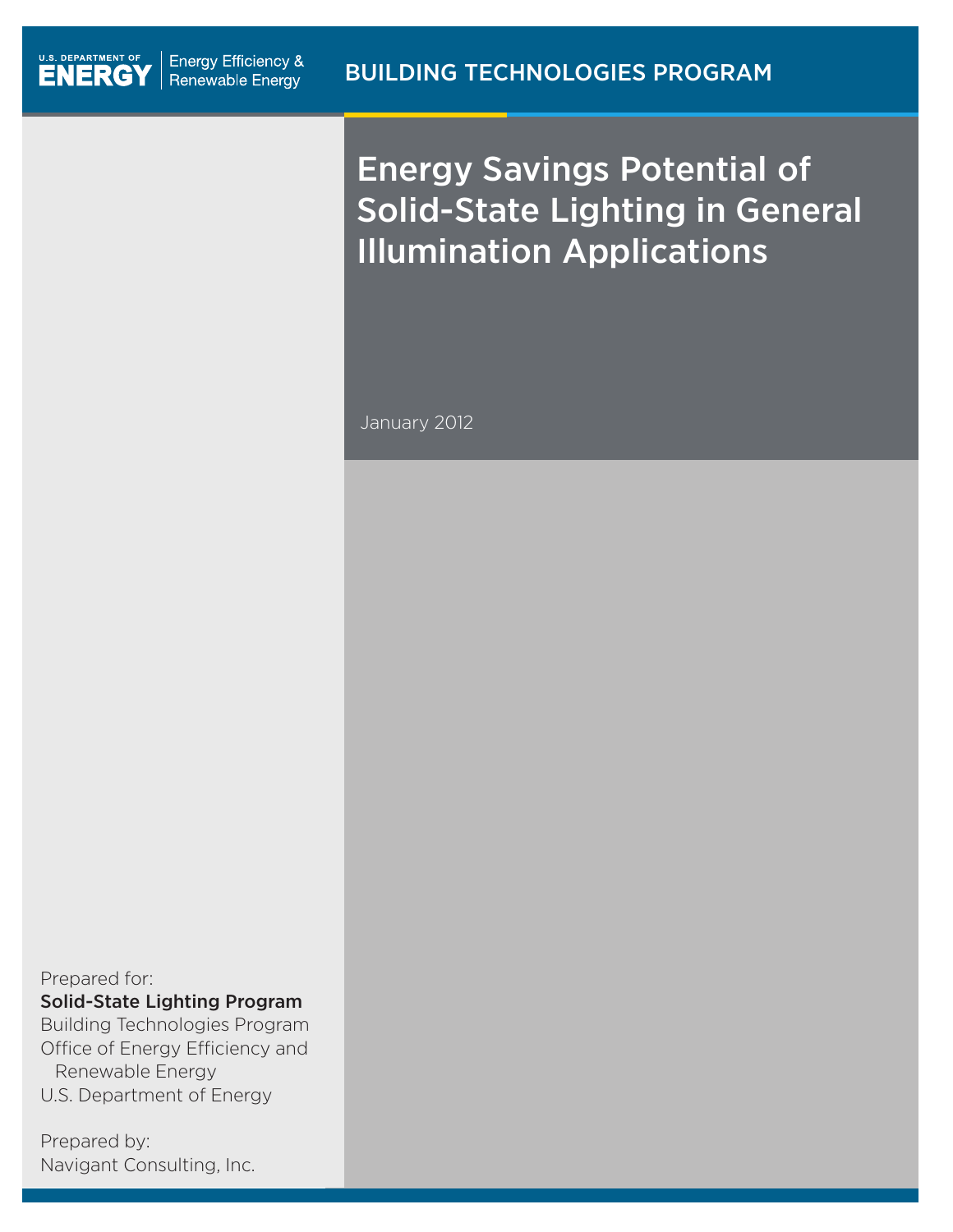#### **DISCLAIMER**

This report was prepared as an account of work sponsored by an agency of the United States Government. Neither the United States Government, nor any agency thereof, nor any of their employees, nor any of their contractors, subcontractors, or their employees, makes any warranty, express or implied, or assumes any legal liability or responsibility for the accuracy, completeness, or usefulness of any information, apparatus, product, or process disclosed, or represents that its use would not infringe privately owned rights. Reference herein to any specific commercial product, process, or service by trade name, trademark, manufacturer, or otherwise, does not necessarily constitute or imply its endorsement, recommendation, or favoring by the United States Government or any agency, contractor, or subcontractor thereof. The views and opinions of authors expressed herein do not necessarily state or reflect those of the United States Government or any agency thereof.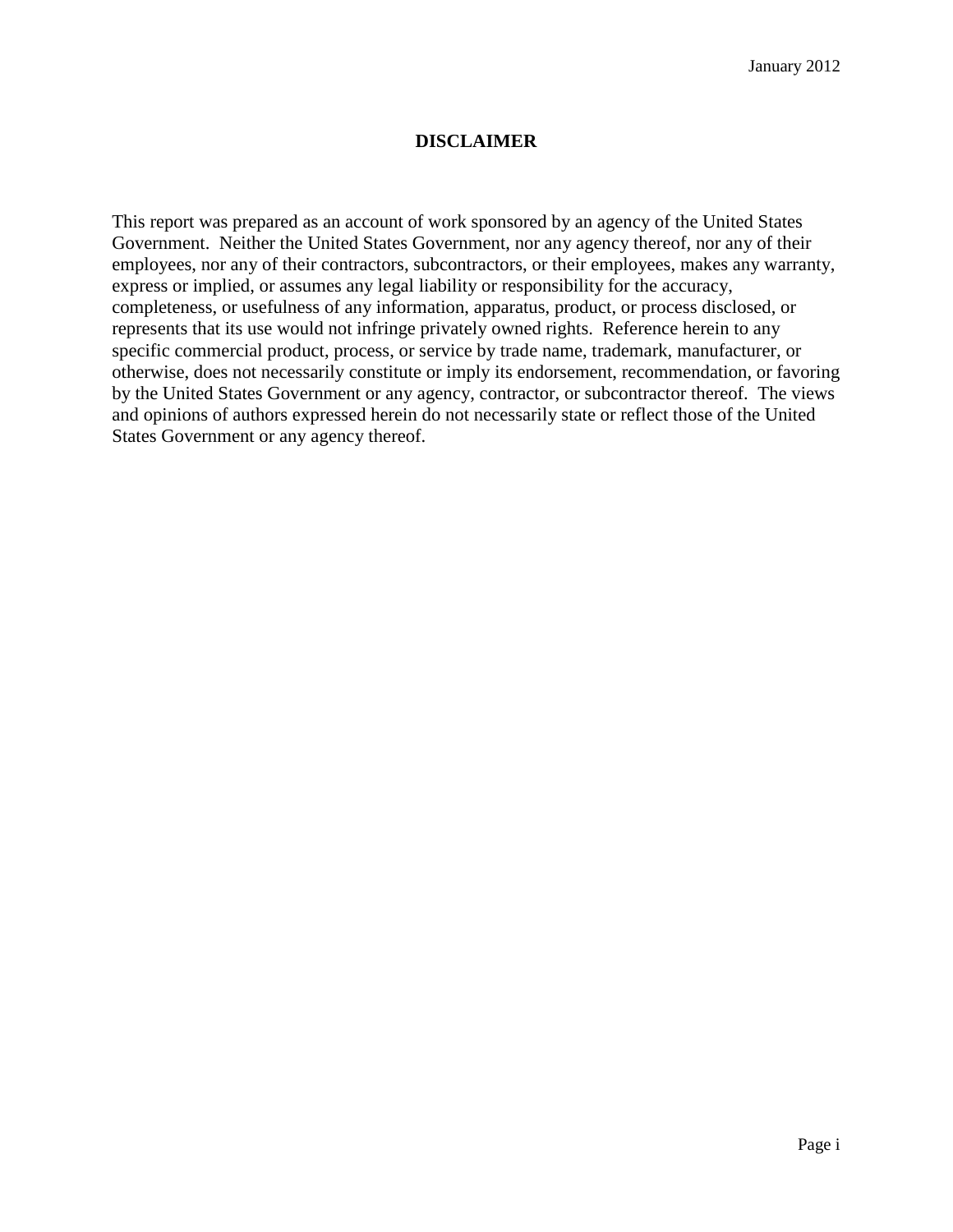#### **ACKNOWLEDGEMENTS**

The authors would like to acknowledge the valuable guidance and input provided during the preparation of this report. Dr. James R. Brodrick of the U.S. Department of Energy, Building Technologies Program offered day-to-day oversight of this assignment, helping to shape the approach, execution, and documentation. Our gracious thanks to Fred Welsh, Craig Updyke, and the Next Generation Lighting Initiative Alliance (NGLIA) members who contributed to reviewing this report.

#### **COMMENTS**

DOE is interested in feedback or comments on the materials presented in this document. Please write to James Brodrick, Lighting Program Manager:

James R. Brodrick, Ph.D. Lighting Program Manager EE-2J U.S. Department of Energy 1000 Independence Avenue SW Washington, D.C. 20585-0121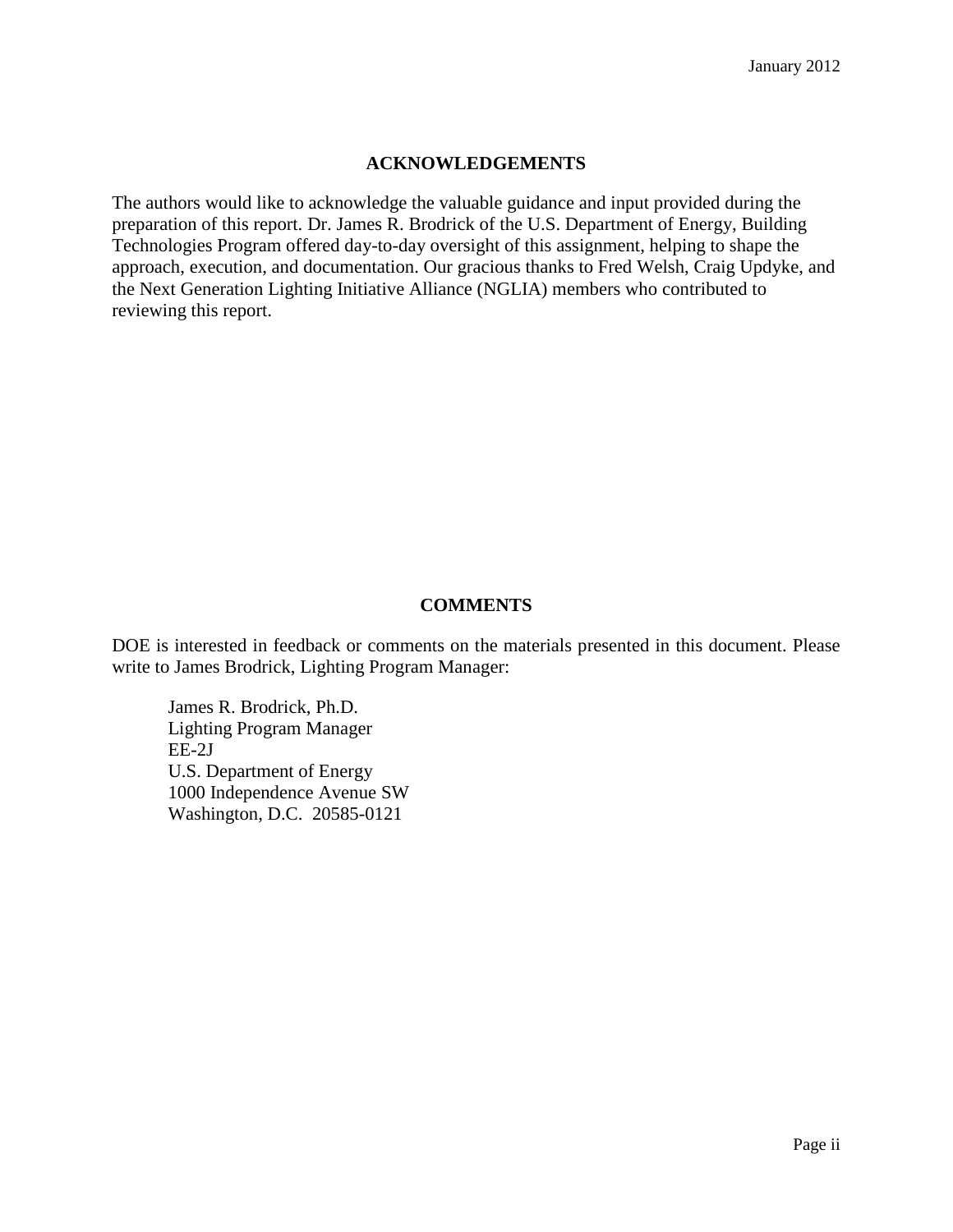### **Table of Contents**

| 1                |            |                                                               |  |
|------------------|------------|---------------------------------------------------------------|--|
|                  | 1.1<br>1.2 |                                                               |  |
| $\boldsymbol{2}$ |            |                                                               |  |
| 3                |            |                                                               |  |
|                  | 3.1<br>3.2 |                                                               |  |
| 4                |            | CONVENTIONAL TECHNOLOGY IMPROVEMENT PROJECTION  18            |  |
|                  | 4.1        |                                                               |  |
| 5                |            |                                                               |  |
| 6                |            |                                                               |  |
|                  | 6.1<br>6.2 | 6.1.2                                                         |  |
| 7                |            |                                                               |  |
|                  | 7.1        | 7.1.1<br>7.1.2<br>7.1.3<br>7.1.4                              |  |
|                  | 7.2        | 7.2.1<br>7.2.2<br>7.2.3                                       |  |
|                  | 7.3<br>7.4 | 7.3.1<br>7.3.2<br>FORECAST MODEL COMPARISON.                  |  |
| 8                |            |                                                               |  |
|                  |            | APPENDIX A LED PRICE AND PERFORMANCE IMPROVEMENT TARGETS 64   |  |
|                  |            |                                                               |  |
|                  |            |                                                               |  |
|                  |            |                                                               |  |
|                  |            |                                                               |  |
|                  |            | APPENDIX B.4 CONVENTIONAL LIGHTING TECHNOLOGY IMPROVEMENT  74 |  |
|                  |            |                                                               |  |
|                  |            |                                                               |  |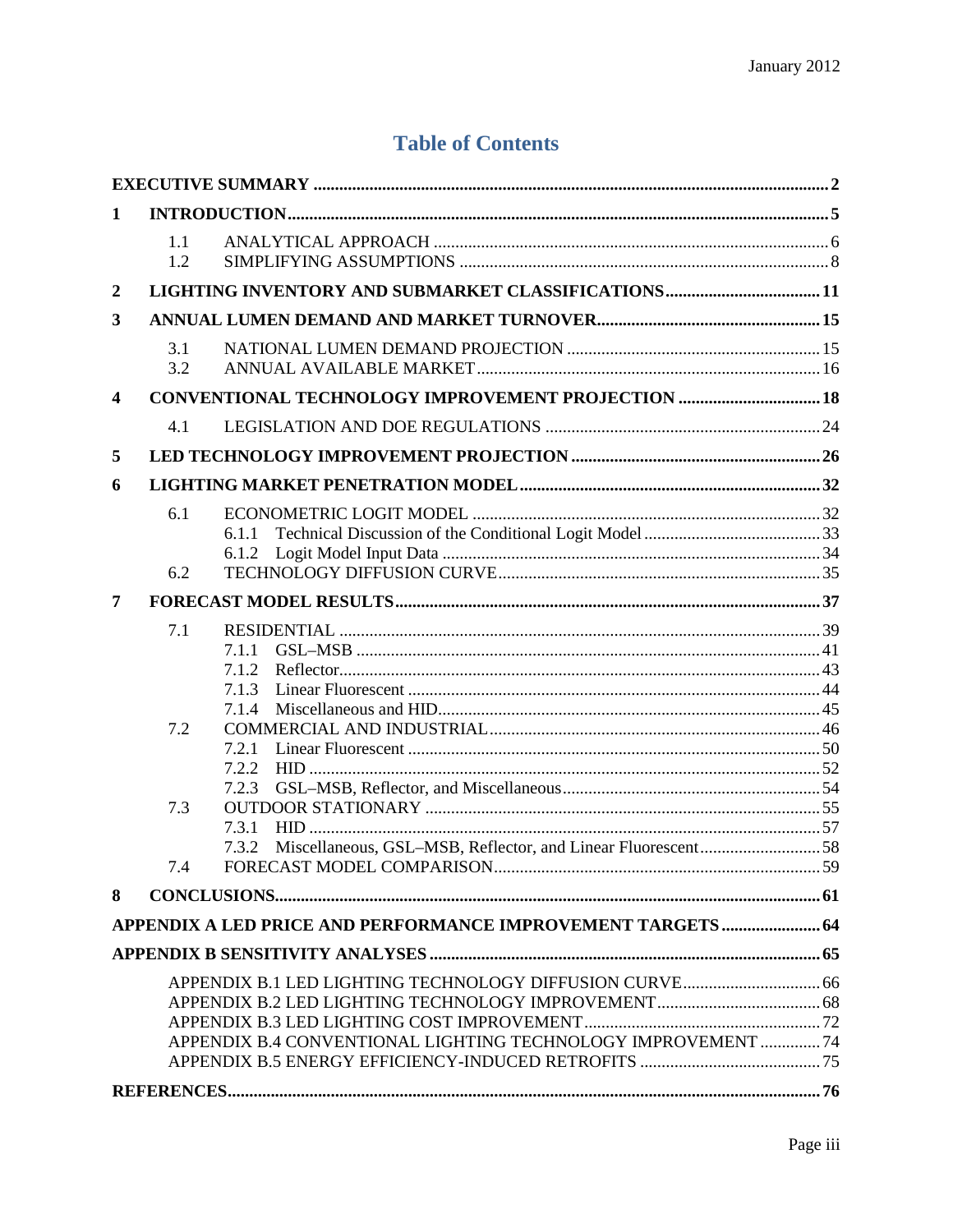## **Tables**

| Table 4.1 Residential Sector Conventional Technology Performance, 2010 and 2030 19       |  |
|------------------------------------------------------------------------------------------|--|
| Table 4.2 Commercial Sector Conventional Technology Performance, 2010 and 203020         |  |
| Table 4.3 Industrial Sector Conventional Technology Performance, 2010 and 2030 21        |  |
| Table 4.4 Outdoor Stationary Sector Conventional Technology Performance, 2010 and 203022 |  |
|                                                                                          |  |
|                                                                                          |  |
|                                                                                          |  |
|                                                                                          |  |
|                                                                                          |  |
|                                                                                          |  |
|                                                                                          |  |
|                                                                                          |  |
|                                                                                          |  |
|                                                                                          |  |
|                                                                                          |  |
|                                                                                          |  |
|                                                                                          |  |
|                                                                                          |  |
|                                                                                          |  |
|                                                                                          |  |
|                                                                                          |  |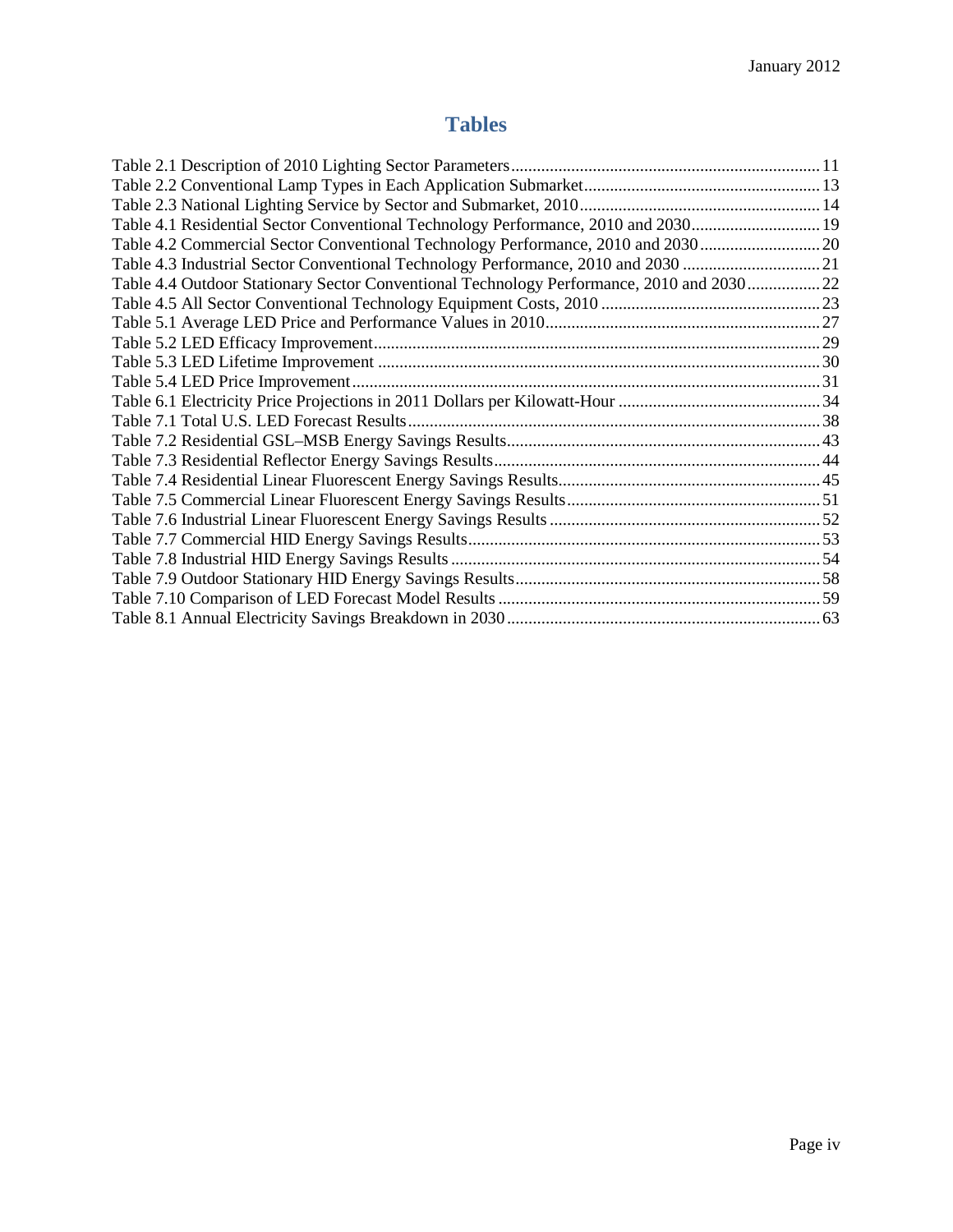# **Figures**

| Figure 7.12 Commercial Linear Fluorescent Market Share Forecast, 2010 to 2030 50     |  |
|--------------------------------------------------------------------------------------|--|
|                                                                                      |  |
|                                                                                      |  |
|                                                                                      |  |
| Figure 7.16 Outdoor Stationary Lighting Energy Consumption Forecast, 2010 to 2030 56 |  |
|                                                                                      |  |
|                                                                                      |  |
|                                                                                      |  |
|                                                                                      |  |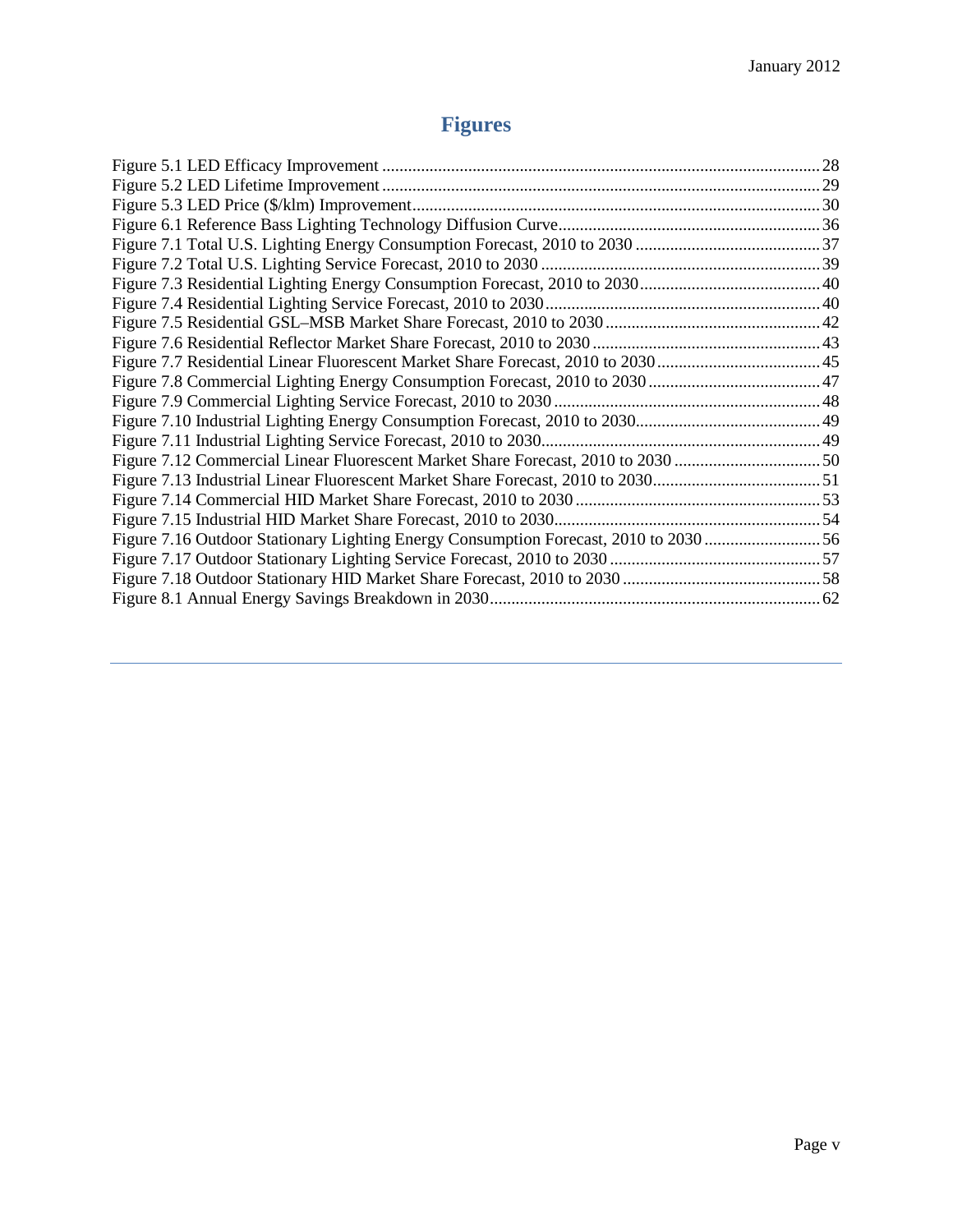### **ABBREVIATIONS**

| <b>AEO</b>        | <b>Annual Energy Outlook</b>                         |
|-------------------|------------------------------------------------------|
| <b>CCT</b>        | Correlated color temperature                         |
| <b>CFL</b>        | Compact fluorescent lamp                             |
| <b>CRI</b>        | Color rendering index                                |
| <b>DOE</b>        | Department of Energy                                 |
| <b>EIA</b>        | <b>Energy Information Administration</b>             |
| <b>EISA 2007</b>  | Energy Independence and Security Act of 2007         |
| <b>EPAct 1992</b> | Energy Policy Act of 1992                            |
| <b>EPAct 2005</b> | Energy Policy Act of 2005                            |
| <b>EPCA</b>       | Energy Policy and Conservation Act of 1975           |
| <b>FR</b>         | <b>Federal Register</b>                              |
| <b>GSFL</b>       | General service fluorescent lamp                     |
| <b>GSL</b>        | General service lamp                                 |
| <b>HID</b>        | High-intensity discharge                             |
| <b>HPS</b>        | High pressure sodium                                 |
| <b>IRL</b>        | Incandescent reflector lamp                          |
| klm               | Kilolumen                                            |
| kWh               | Kilowatt-hour                                        |
| <b>LBNL</b>       | <b>Lawrence Berkeley National Laboratory</b>         |
| <b>LED</b>        | Light-emitting diode                                 |
| <b>LFL</b>        | Linear fluorescent                                   |
| lm/W              | Lumens per watt                                      |
| <b>LMC</b>        | <b>Lighting Market Characterization</b>              |
| <b>LPS</b>        | Low pressure sodium                                  |
| <b>MECS</b>       | Manufacturing Energy Consumption Survey              |
| <b>MSB</b>        | Medium screw-base                                    |
| <b>MYPP</b>       | Multi Year Program Plan                              |
| <b>NAICS</b>      | North American Industry Classification System        |
| <b>NEMA</b>       | <b>National Electrical Manufacturers Association</b> |
| <b>NEMS</b>       | <b>National Energy Modeling System</b>               |
| <b>NGLIA</b>      | Next General Lighting Industry Alliance              |
| O&M               | Operation and maintenance                            |
| <b>OLED</b>       | Organic light-emitting diode                         |
| <b>PNNL</b>       | Pacific Northwest National Laboratory                |
| R&D               | Research and development                             |
| <b>SSL</b>        | Solid-state lighting                                 |
| Tlm-hr            | Teralumen-hour                                       |
| TWh               | Terawatt-hour                                        |
| U.S.              | <b>United States</b>                                 |
| W                 | Watt                                                 |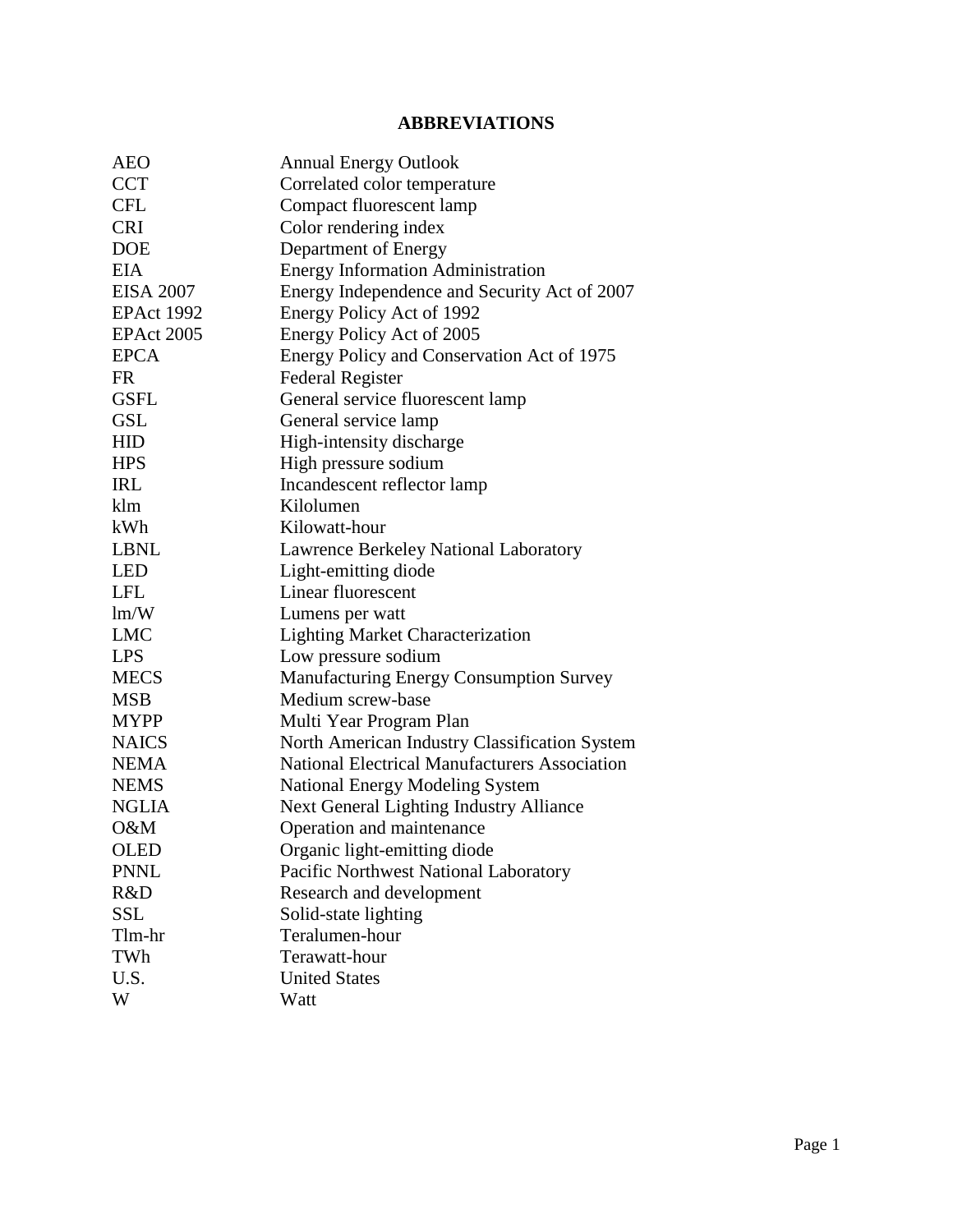# <span id="page-7-0"></span>**Executive Summary**

Light-emitting diodes (LEDs), a type of solid-state lighting (SSL), offer the electric lighting market a new and revolutionary light source that saves energy and improves light quality, performance, and service. Today, white-light LEDs are competing or are poised to compete successfully with conventional lighting sources across a variety of general illumination applications due to their ability to offer high quality and cost-effective performance.

This U.S. Department of Energy (DOE) report forecasts the energy savings potential of lightemitting diode (LED) white-light sources compared to conventional white-light sources (i.e., incandescent, halogen, fluorescent, and high intensity discharge). Using an econometric model of the U.S. lighting market through the year 2030, the annual lighting energy consumption under a scenario considering the growing market presence of LEDs is compared to energy consumption under a baseline scenario, which hypothesizes no additional market penetration of LEDs in general illumination applications. This analysis finds that the energy savings potential, represented by the difference in energy consumption between the two scenarios, is significant.

The lighting market model separately analyzes four sectors of the U.S. lighting market: residential, commercial, industrial, and outdoor stationary. Within each sector, lamp types are classified and grouped according to their primary lighting application into one of five submarkets: medium screw-base general service lamps (GSL–MSB), screw-base reflector lamps, linear fluorescent lamps, high-intensity discharge lamps, and miscellaneous lamps. Lighting products vie simultaneously for available market within the first four submarkets. The miscellaneous submarket is a catchall for several applications that are dominated by a single technology, and lighting products in this submarket compete only with LED lighting and not with one another.

The econometric lighting market model relies on assumptions of projected LED and conventional technology efficacy, retail price, and operating life. These projected inputs for LED performance are based on work conducted collaboratively between DOE and the Next Generation Lighting Industry Alliance (NGLIA), a solid-state lighting technical working group managed by the National Electrical Manufacturers Association (NEMA). Price and performance metrics for conventional lighting technologies were estimated via a survey of market data and conversations with industry experts. The forecast model also utilizes a national inventory of lamps, as presented in DOE's 2010 U.S. Lighting Market Characterization (LMC) report, to determine annual demand for light in the analysis base year, 2010, to which floorspace growth projections are applied.

The econometric model uses a type of consumer choice model, known as a conditional logit model, which is commonly used in marketing to relate consumer preferences to market share. This analysis presumes that lighting purchasing decisions are primarily governed by two economic parameters, first cost and annual operating and maintenance costs to the consumer, both of which are expressed in dollars per kilolumen. A logistic regression on historical cost and market share data in the lighting market provided the model parameters. To simulate the delay in consumer uptake that affects new market entrants due to product unfamiliarity and unavailability, a Bass technology diffusion curve was also applied to effectively slow the rate of adoption of LED lighting products. The market shares forecasted by the lighting market model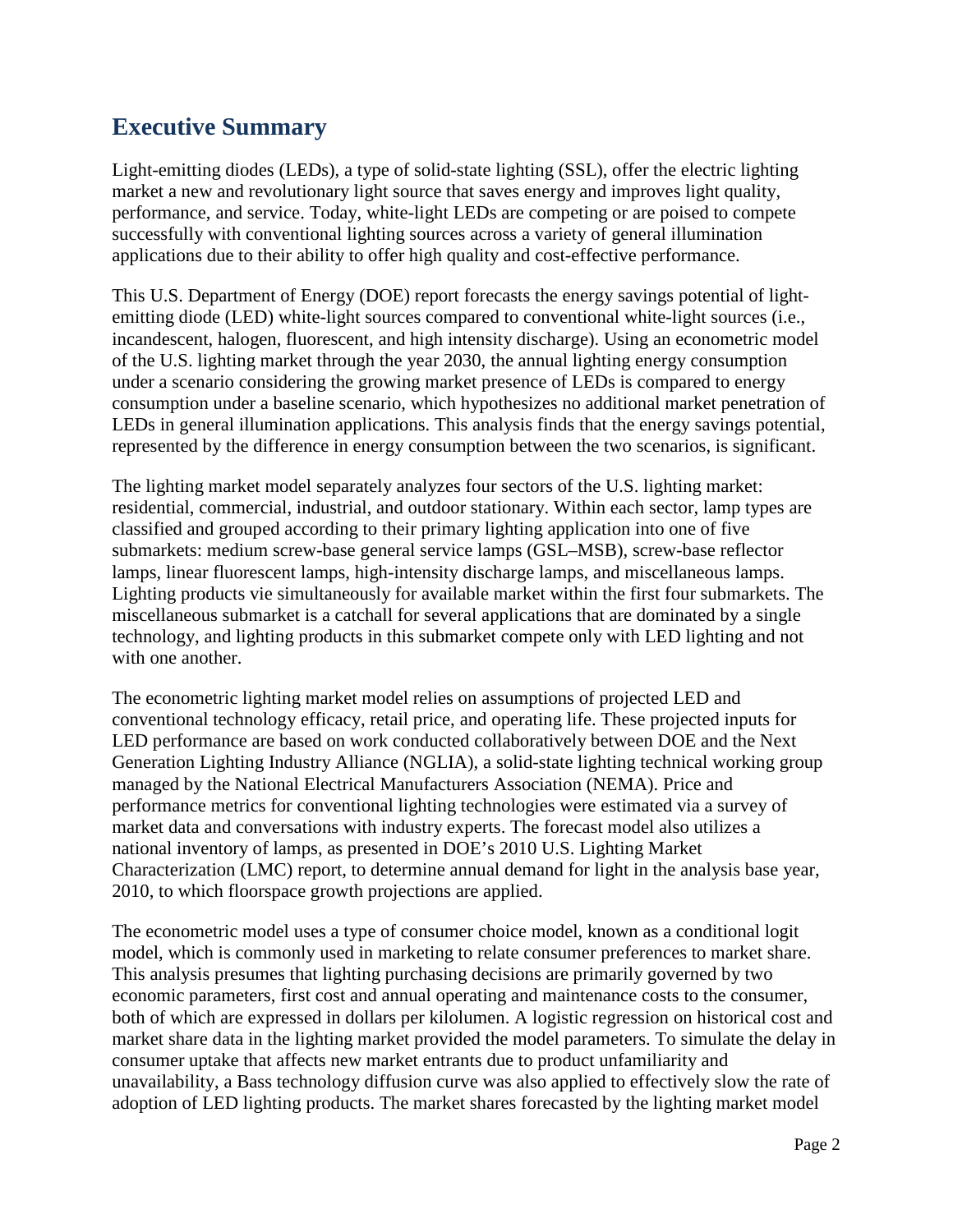for each technology are applied to the annual demand for lighting, determined by the rate of lamp or ballast burnout and typical operating hours from the 2010 LMC, to forecast electricity consumption per annum. As described above, this yields an estimation of electricity savings each year, highlighted below:

- Assuming LED lamps and luminaires meet their expected efficacy, lifetime, and price targets, LED lighting will gain significant market penetration. By 2020, LED lighting is expected to represent 36 percent of lumen-hour sales on the general illumination market. By 2030, it is expected to grow to 74 percent of lumen-hour sales.
- In 2030, the annual energy savings due to the increased market penetration of LED lighting is estimated to be approximately 300 terawatt-hours, or the equivalent annual electrical output of about fifty 1,000-megawatt power plants. At today's energy prices, that would equate to approximately \$30 billion in energy savings in 2030 alone. Assuming the current mix of generating power stations, these energy savings would reduce greenhouse gas emissions by 210 million metric tons of carbon. The total electricity consumption for lighting would decrease by roughly 46 percent relative to a scenario with no additional penetration of LED lighting in the market—enough electricity to completely power nearly 24 million homes in the U.S. today.
- Over the 20-year analysis period, spanning 2010–2030, the cumulative site energy savings are estimated to total approximately 2,700 terawatt-hours, representing approximately \$250 billion at today's energy prices. Assuming the electric power plant generating mix is held constant over the next two decades, these savings would reduce greenhouse gas emissions by 1,800 million metric tons of carbon.

[Figure ES. 1](#page-8-0) summarizes the forecasted annual electricity consumption of lighting technologies and the electricity savings resulting from the increased use of LEDs in general illumination applications, disaggregated by building sector.



<span id="page-8-0"></span>**Figure ES. 1 Forecasted U.S. Lighting Energy Consumption and Savings, 2010 to 2030**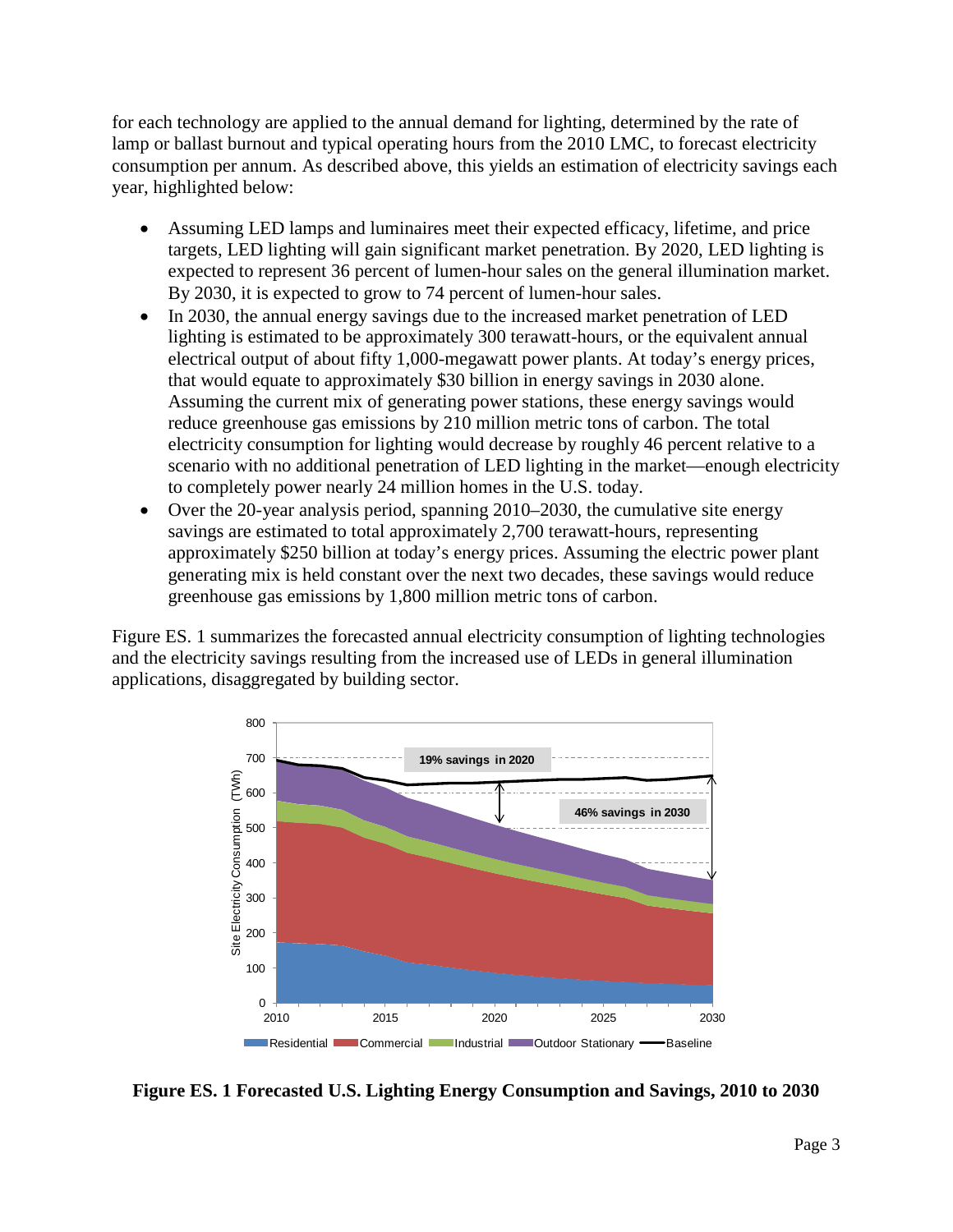[Table ES. 1](#page-9-0) presents baseline electricity consumption, LED market share, and electricity savings in each sector for five-year intervals throughout the analysis period. In absolute terms, the residential and commercial sectors provide the greatest opportunity for energy savings. The former is primarily composed of inefficient incandescent lamps, to which LEDs provide a costeffective (on a life-cycle basis) alternative. The commercial sector contributed 60 percent of lighting service in the U.S. in 2010 and, by virtue of its size, presents an opportunity for significant energy savings. By 2030, the commercial sector energy savings potential will be 35 percent of the baseline energy consumption.

|                                                       | 2010                         | 2015           | 2020  | 2025  | 2030  | <b>Cumulative</b><br>$(2010 - 2030)$ |
|-------------------------------------------------------|------------------------------|----------------|-------|-------|-------|--------------------------------------|
| <b>Baseline site electricity</b><br>consumption (TWh) | 694                          | 635            | 631   | 641   | 648   | 13,535                               |
| Residential                                           | 173                          | 142            | 138   | 146   | 153   | 3,105                                |
| Commercial                                            | 346                          | 325            | 321   | 320   | 316   | 6,806                                |
| Industrial                                            | 58                           | 49             | 44    | 41    | 38    | 947                                  |
| <b>Outdoor Stationary</b>                             | 116                          | 119            | 128   | 135   | 141   | 2,676                                |
| LED market share (% of lm-hr)                         | н                            | 9.5%           | 35.8% | 59.0% | 73.7% | н                                    |
| Residential                                           |                              | 8.1%           | 37.6% | 60.7% | 72.3% | $\overline{\phantom{0}}$             |
| Commercial                                            |                              | 5.0%           | 27.8% | 52.5% | 70.4% |                                      |
| Industrial                                            |                              | 8.8%           | 36.0% | 59.2% | 72.3% |                                      |
| <b>Outdoor Stationary</b>                             |                              | 29.0%          | 64.2% | 81.6% | 87.2% |                                      |
| Site electricity savings (TWh)                        | T                            | 21             | 122   | 217   | 297   | 2,672                                |
| <b>Residential</b>                                    |                              | 7              | 51    | 82    | 102   | 1,009                                |
| Commercial                                            |                              | 6              | 38    | 73    | 111   | 902                                  |
| Industrial                                            | $\qquad \qquad \blacksquare$ | $\overline{0}$ | 3     | 8     | 11    | 88                                   |
| <b>Outdoor Stationary</b>                             |                              | 7              | 30    | 54    | 73    | 673                                  |
| Site electricity savings $(\% )$                      | T.                           | 3.3%           | 19.4% | 33.9% | 45.8% | 19.7%                                |
| Residential                                           |                              | 5.1%           | 37.3% | 56.7% | 66.9% | 32.5%                                |
| Commercial                                            |                              | 1.9%           | 11.7% | 22.9% | 35.0% | 13.3%                                |
| Industrial                                            |                              | 0.8%           | 7.4%  | 18.3% | 29.4% | 9.3%                                 |
| <b>Outdoor Stationary</b>                             |                              | 6.2%           | 23.7% | 40.2% | 51.7% | 25.2%                                |

<span id="page-9-0"></span>**Table ES. 1 Total U.S. LED Forecast Results**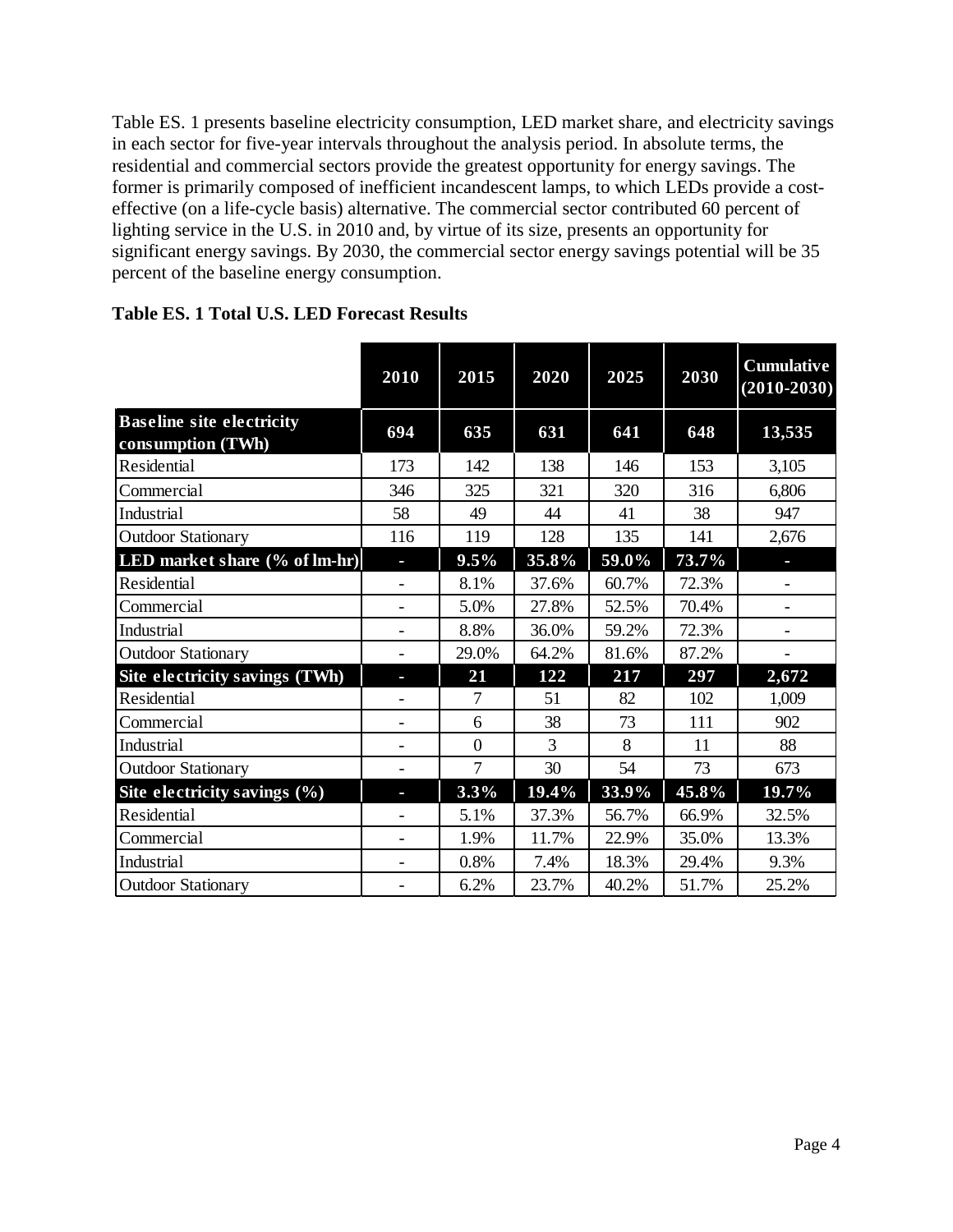### <span id="page-10-0"></span>1 **Introduction**

Light-emitting diodes (LEDs) are on the verge of revolutionizing the lighting market. As a general illumination lighting source, LED products surpass many conventional lighting technologies (including incandescent and fluorescent light sources) in energy efficiency, lifetime, and versatility and rival them in color and light quality. Having already significantly penetrated several colored light applications, such as traffic signals and exit signs, white-light LED products have recently been commercialized. As of 2011, LEDs can be found in directional lamp fittings such as downlights, display, accent, under-cabinet lighting, as well as in area light fittings such as parking, roadway, and troffer lighting applications.

In recent years, retail costs have rapidly declined and are expected to continue this trend as manufacturing improvements, government investment, and economies of scale reduce manufacturing costs, which will be passed along to the consumer. As consumer prices drop, LEDs will become more cost-competitive with conventional lighting sources and will capture increasing shares of the general illumination market. This report details an analysis to forecast the energy savings due to the increasing market penetration of energy-efficient LED lighting.

The major progress in development and commercialization of LED lighting has been catalyzed by collaboration between the U.S. Department of Energy (DOE) and the National Electrical Manufacturers Association (NEMA) on a Next Generation Lighting Initiative. The Energy Policy Act of 2005 (P.L. 109-58) formally established this Initiative in Section 912 and allocated substantial funding for this critical work. LED lighting has also been included in the Energy Independence and Security Act of 2007 (EISA 2007) and the American Recovery and Reinvestment Act of 2009. Both of these laws expanded DOE's LED work supporting research and programs to accelerate market adoption and save energy.

This is the fourth iteration of this report, updating DOE's previous estimates of energy savings potential from LED lighting in general illumination applications published in 2010, 2006, 2003, and 2001. Using the recently published 2010 U.S. Lighting Market Characterization (LMC) inventory results, a forecast model of the U.S. national lighting market was developed, considering various lighting technologies, building sectors, and end-use applications. The model defines 2010 as the base year with projections beginning in 2011. This report presents input assumptions, the methodology, and the findings of this analysis and details several methodological changes and improvements from the previous forecast analysis, most recently published in 2010. The major changes for the new forecast model include:

- 1. A focus on LED lighting products rather than all solid-state lighting (SSL) products. Despite the potential for organic light-emitting diode (OLED) lighting, research and development (R&D) progress has been slower than expected, and thus the expected applications, efficacy projections, and price forecasts are highly speculative. Although previous versions have evaluated the potential for OLED lighting technologies, the current report only considers LED lighting for the forecast analysis.
- 2. A reorganization of similar technologies into groups for competition. Due to the complexity of the U.S. lighting market, it is useful to organize the different lighting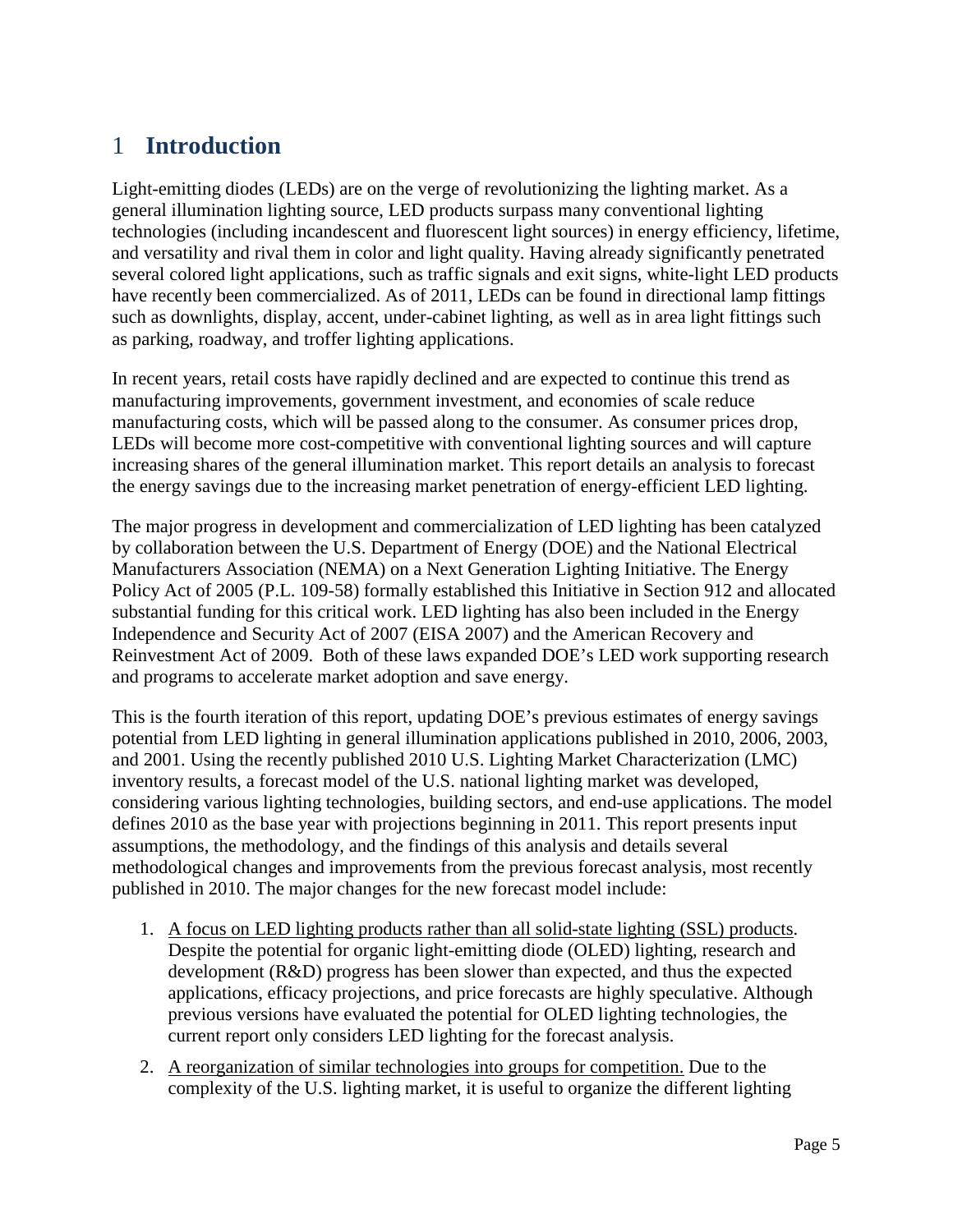technologies into independent competition groups, or bins. Within these bins, lighting technologies are free to vie with one another for market share. The previous analysis grouped technologies using the color rendering index (CRI) of each light source as an indicator of light quality and assumed that low-CRI lighting technologies will not compete with high-CRI lighting technologies and vice versa. However, consumers have begun to demand high-CRI lighting products across many applications, and rather are now making purchase decisions based on correlated color temperature (CCT) (i.e., whether a lighting product provides cool or warm light). Because lighting applications can no longer be accurately characterized by distinct CRI bins, they were eliminated from the current analysis. Instead, the new model identifies known technology competitors and establishes groups based on common lighting applications. Each application group, or submarket, was developed considering like characteristics, such as color temperature, lumen output, or light distribution. The new forecast model groups technologies into these submarkets: medium screw-base general service lamps (GSL–MSB), screw-base reflector, linear fluorescent, high-intensity discharge (HID) and a miscellaneous group. (See Chapter [2](#page-16-0) for more detail about these lighting groups.)

3. A new econometric model to simulate the competition between incumbent and LED lighting products. The previous lighting market model predicted the market share of LED maintenancecosts (see Section 6.1 for more details on the econometric model). This new lighting based on calculation of the simple payback period between LED technology and the average incumbent base. Due to the nature of the simple payback period calculation, this method was only capable of modeling market penetration between two characteristic technologies. However, in reality, the lighting market comprises several technologies simultaneously competing for the same applications. For example, in the residential sector, incandescent, halogen, CFL, and LED medium screw-base lamps compete with each other for the same sockets. The market share of each technology will depend not only on that technology's cost and performance characteristics, but also the characteristics of all of the competing technologies. In order to capture these market dynamics, the updated lighting market model predicts market share of each technology by utilizing a logistic regression dependent on first cost and annual operation and model now forecasts the market trends that currently exist between conventional technologies, in addition to the penetration of LED lighting products. For instance, the model is used to project the penetration of T5 fluorescent lamp and ballast systems into T8 and T12 linear fluorescent systems.

### <span id="page-11-0"></span>1.1 **Analytical Approach**

The methodology followed in developing a model of the U.S. lighting market and forecasting aggregate consumer lighting decisions is outlined below:

1. National lighting inventory and service. Utilizing the estimated 2010 lamp inventory as published in the 2010 LMC, the lighting market model applies the average efficacies, wattages, and operating hours to convert the national lighting inventory into lumen-hours of lighting service in each sector (i.e., residential, commercial, industrial, and outdoor stationary).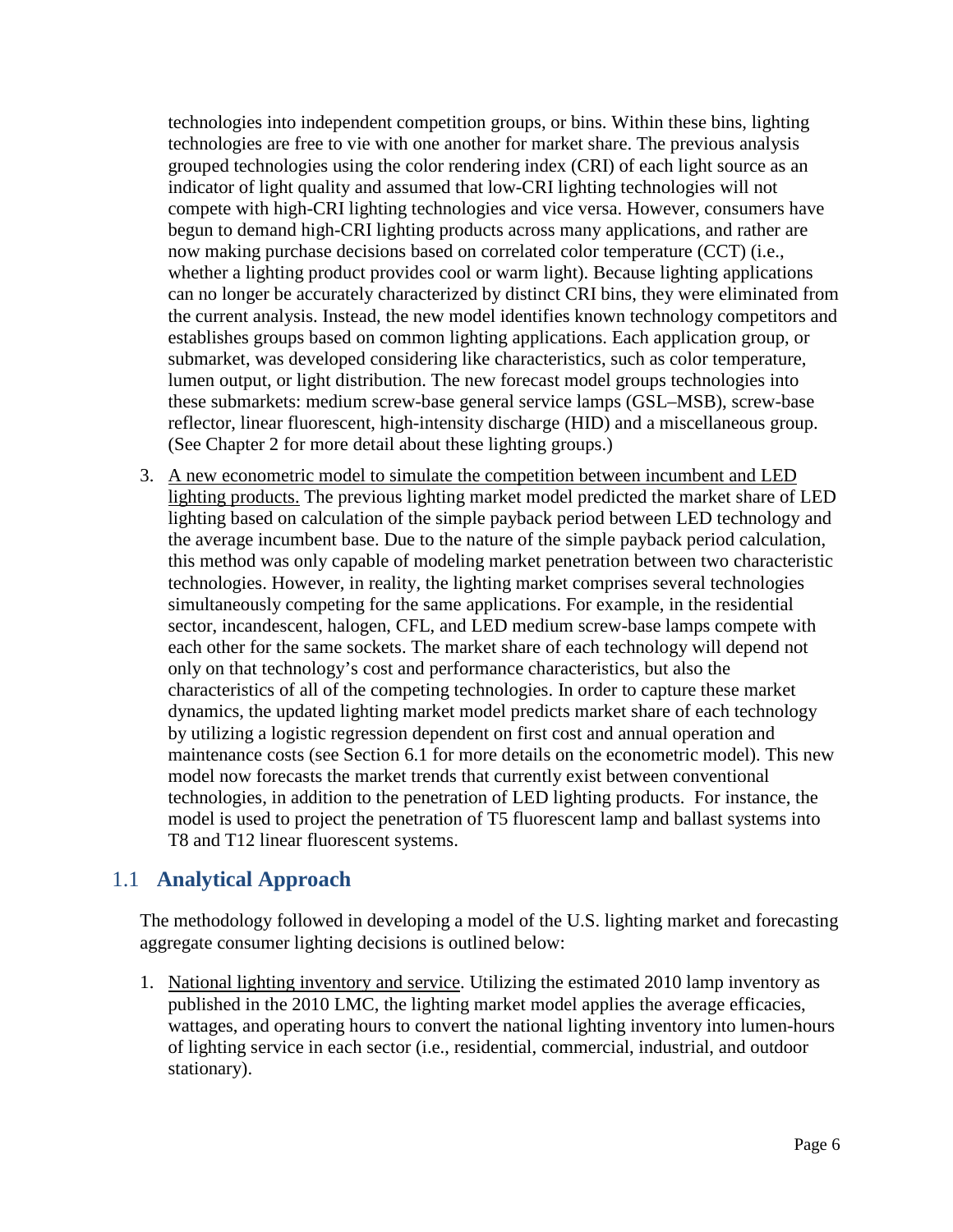- 2. Submarkets for competition. Using the lighting technology categories in the 2010 LMC products. The lighting types within each submarket (see Chapter [2](#page-16-0) for complete list) report, the analysis defines five groups of technologies that directly compete with each other for available installations. These groups, or application submarkets, include: GSL– MSB, screw-base reflector, linear fluorescent, HID, and a group for miscellaneous compete for available market share only within their defined submarket. For example, an incandescent lamp in the GSL–MSB submarket cannot compete with a metal halide lamp in the HID submarket. The miscellaneous submarket was added for lighting products that have no clear incumbent competitors; thus, it is assumed that LEDs will penetrate all such products separately. These include lamp types such as pin-base CFLs, candelabra base incandescent lamps, MR16 lamps, etc.
- 3. Lumen demand forecast. Holding constant the lumen demand per square foot of floorspace in each sector, the model forecasts lumen demand from 2011 to 2030 by applying the building construction projection forecasts provided by Annual Energy Outlook 2011 (AEO 2011) for the residential and commercial sectors (EIA, 2011). Using the 2006 Manufacturing Energy Consumption Survey (MECS) floorspace estimate as a base, industrial floorspace was projected using annual construction costs of industrial buildings in conjunction with estimated floorspace costs per square foot (DCD Magazine, 2011; U.S. Census Bureau, 2011). The floorspace in the outdoor stationary sector is assumed to growth at the same rate as the commercial sector.
- 4. Market turnover. The lighting market model estimates the lumen "turnover" (i.e., annual available lumen market) in the U.S. based on new installations (new construction), replacement lamps, and retrofit fixtures. The calculated lumen turnover, which constitutes the available lighting market for which LED lamps and luminaires compete, is calculated based on the published lamp or ballast lifetimes of the conventional technologies and the estimated operating hours in the various end-use applications. New construction is derived from maintaining lighting density per unit area for the projected new building floorspace in the various sectors.
- 5. Conventional lighting technology improvement. Recognizing that the incumbent conventional lighting technologies will compete with new LED lighting products, the lighting market model allows for both cost reductions and performance improvements in efficacy and operating life for conventional lighting technologies (i.e., incandescent, halogen, fluorescent, and HID). These forecasted improvements are introduced linearly over the 20-year analysis period. Technology performance improvements are also adjusted to account for existing legislative and regulatory energy conservation standards (see Chapter 4).
- 6. LED lighting technology improvement. The model uses adjusted price and performance details on how these curves were adjusted see Chapter 5.) curves for LED lighting based on those published in the 2011 DOE SSL R&D Multi Year Program Plan (MYPP). The improvement trends are then extrapolated to 2030. (For
- 7. Market share of conventional technologies and LEDs. This analysis conjointly uses a logistic regression of historical data and a technology diffusion curve to forecast the market penetration of the different lighting technologies within the residential, commercial, industrial, and outdoor stationary sectors. The model assumes that the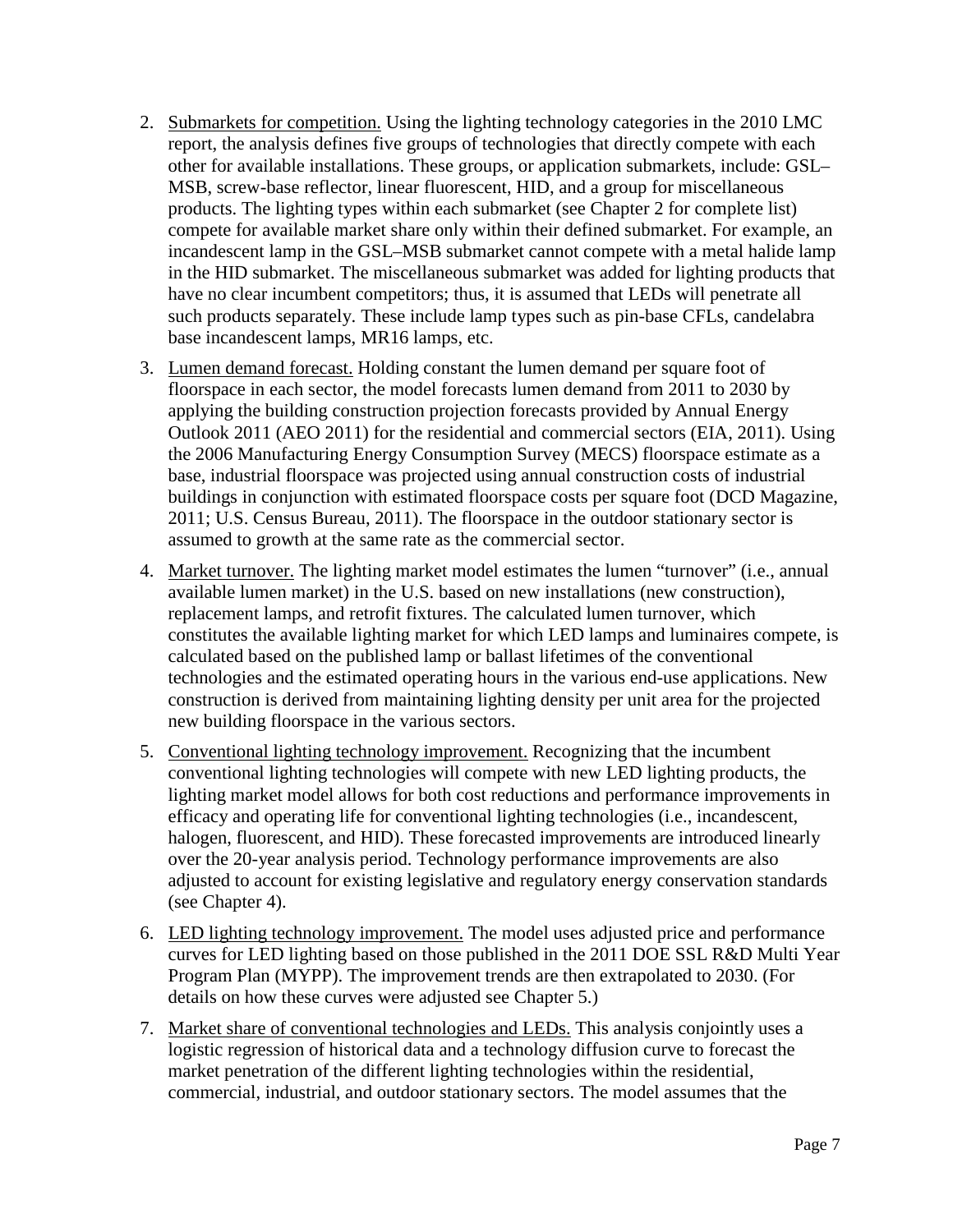market penetration of a product is determined by consumer preference for specific attributes of a product, as well as the existing presence of a technology on the marketplace. For lighting, consumers highly value first and annual costs (including energy, labor, and replacement costs), and the relative weight of these attributes will determine which lighting technology a consumer purchases. In addition, a Bass diffusion model was incorporated to determine the rate at which a specific technology will penetrate the lighting market based upon the length of time since its commercialization. The Bass technology diffusion model stipulates that technologies are gradually adopted over time and that consumer adoption of a product is proportional to the installed base. This market share modeling method is described further in Chapter [6.](#page-37-0)

8. Calculate energy savings. The model uses its market penetration and technology improvement projections for each lighting technology to forecast the energy consumption attributable to national lighting. Annual energy savings are then estimated by comparing the lighting energy consumption projected by the model to that of a baseline scenario, in which it is assumed that the U.S. market share of LED products does not grow beyond current levels.

The eight step approach outlined above describes the process and calculation steps behind the energy savings estimates presented in this report. The U.S. lighting market model, the numerical engine behind these energy savings estimates, is constructed and divided into six major sections, which are discussed separately in this report:

- Lighting inventory and submarket classifications (Chapter [2\)](#page-16-0)
- Lumen demand forecast and market turnover (Chapter [3\)](#page-20-0)
- Conventional technology improvement projection from 2011 to 2030 (Chapter [4\)](#page-23-0)
- LED technology improvement projection from 2011 to 2030 based on the 2011 MYPP (Chapter [5\)](#page-31-0)
- Forecasted market shares with econometric and technology diffusion models (Chapter [6\)](#page-37-0)
- Installed stock model and resultant energy savings estimates (Chapter [7\)](#page-42-0)
- Conclusions (Chapter [8\)](#page-66-0)

### <span id="page-13-0"></span>1.2 **Simplifying Assumptions**

In constructing the lighting market model, several simplifying assumptions were necessary to manage the analytical complexity of the U.S. lighting market. The assumptions are discussed in detail in the relevant sections of this report, but are summarized here for convenience and clarity of presentation.

Some of these assumptions will have the effect of increasing the forecasted energy savings from LED lighting and others have the effect of reducing it. Each of the assumptions described below includes analysis of whether it has a tendency to increase or decrease the resulting estimate of energy savings potential derived from the penetration of LED lighting. The assumptions used for the analysis represent best estimates and were derived using inputs provided by DOE SSL technical reports as well as industry experts; however, there is still significant uncertainty in these inputs. To address this uncertainty, sensitivity analyses were conducted for several of the assumptions and are discussed in [Appendix B.](#page-70-0)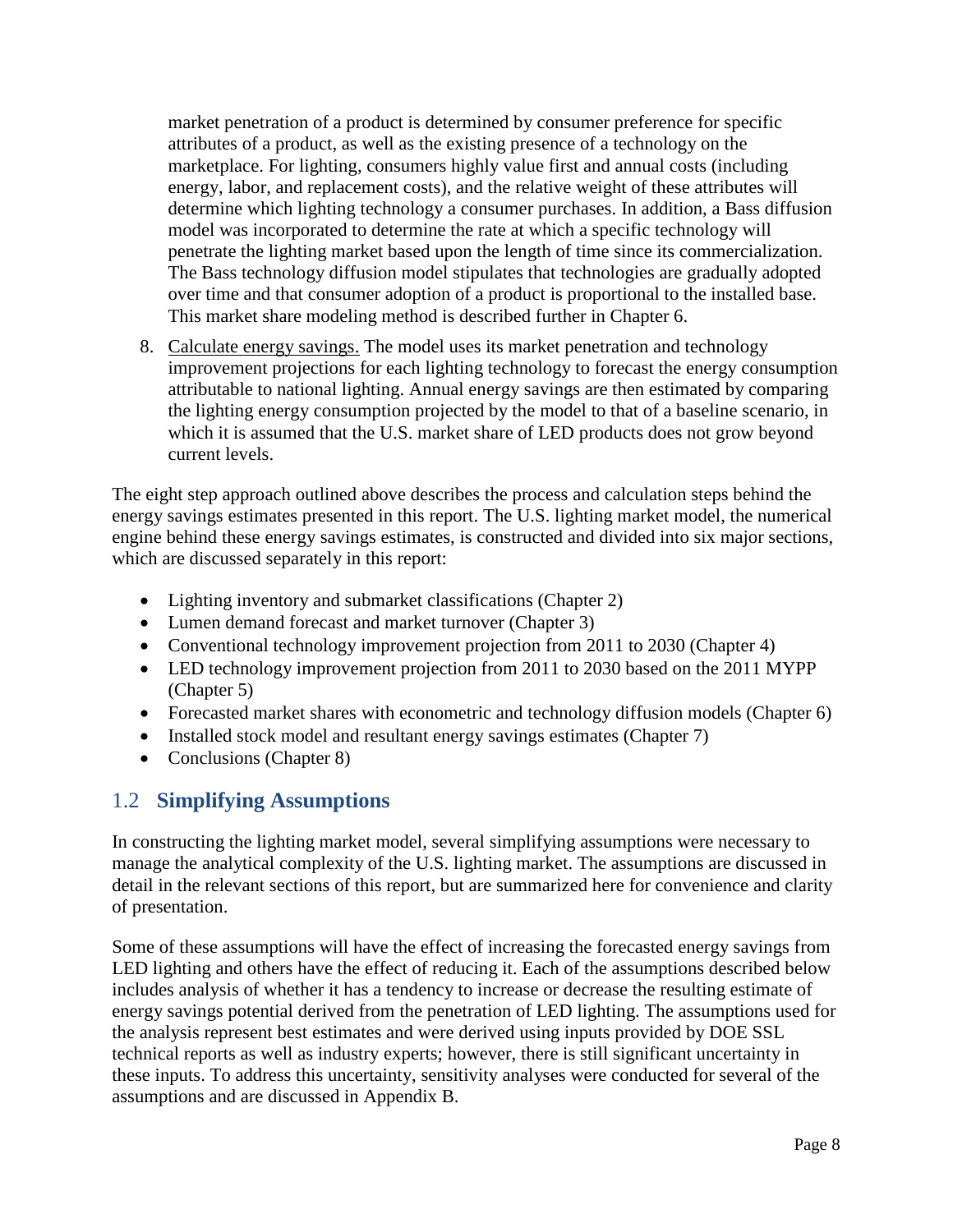- 1. Competition within submarkets. The analysis divides the national lighting inventory into application submarkets (defined in Chapter 2) by sector. Competition for both the substitution of replacement lamps and the installation of new and retrofit fixtures occurs within those submarkets. During the analysis period, end-users cannot substitute for a lighting product that is outside of a specific submarket. Although the submarkets have been designed to model the vast majority of current technological trends in the marketplace (such as the migration from incandescent to CFL or from T12 to T8 to T5 linear fluorescent lamps), they do not capture every trend. For example, in high-bay applications, there has been evidence of a movement from HID systems to high lumen output fluorescent systems, which is not captured by the submarket structure. While the impact of these simplifying assumptions are likely small, they could either decrease or increase energy savings relative to that which is predicted by the model.
- 2. Constant demand for lighting intensity. It is assumed that the level of lighting intensity (lumens per square foot) in buildings remains constant over the analysis period (2010– 2030). This simplification will tend to decrease the estimate of energy savings from LEDs because it will require that LEDs match the source lumen output levels of conventional sources in all applications. However, in reality, LED technology may be able to achieve equivalent levels of area illumination with fewer source lumens because they are a more compact and directional light emission source.
- 3. Retrofit rate. The lighting market model assumes a constant rate of lighting fixture only in the LED scenario. For a more detailed discussion, see Appendix B. retrofits and renovations of five percent of the installed base in both the baseline and LED scenarios. This covers all retrofits and renovations, regardless of their impetus, and includes renovations untaken for design or aesthetic preferences and "green" retrofits undertaken in an effort to reduce energy consumption. With concerns over climate change mounting, energy-efficiency retrofits are increasingly common and are likely to increase in frequency over time. In addition, utility and government incentive programs are starting to compensate consumers who retrofit using LED lighting products. Due to the high uncertainty in these inputs, the lighting market model does not attempt to quantify these trends and, consequentially, likely underestimates the turnover rate of the installed base in the LED scenario, and thus also underestimates the forecasted LED market penetration and energy savings. However, in order to assess how additional retrofits due to the presence of LEDs on the market could affect energy savings, a sensitivity analysis was performed in which the retrofit rate was increased to 15 percent
- 4. LED and conventional technology price and performance improvement curves. The lighting market model is driven by assumptions of price and performance improvement of LEDs and conventional technologies over the analysis period. Any deviations from these projections could cause the energy savings estimates to be higher or lower. Because the price and performance projections for LEDs and conventional technologies can have a significant impact on the resulting energy saving estimates, this report includes several sensitivity analyses designed to capture the variance in savings that could result from a deviation from predicted performance (see Appendix B for sensitivity analysis discussion and results).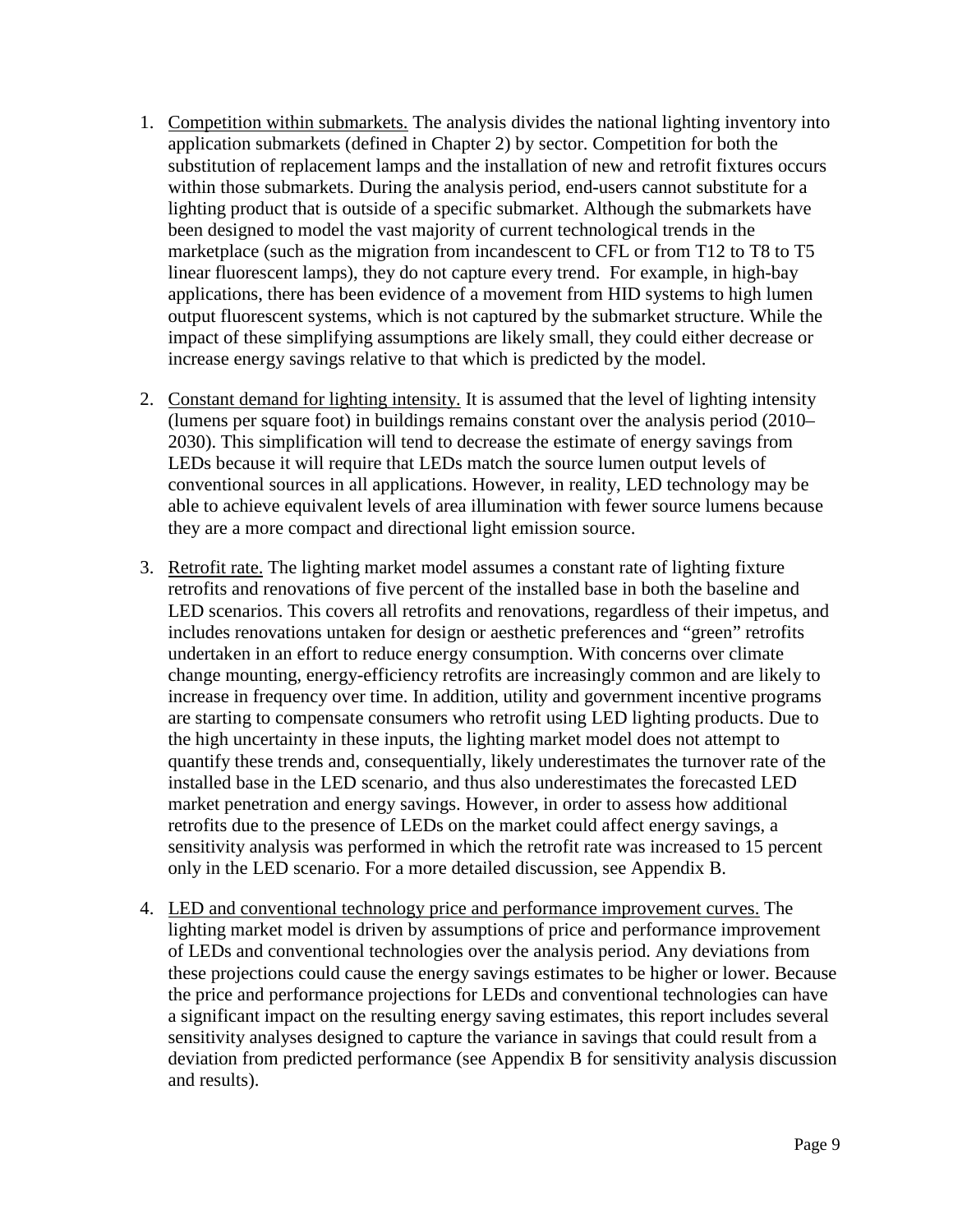In addition, the model assumes that the price (in \$/klm) and performance (efficacy and lifetime) of LED lamps will not vary across lighting applications. The model also makes similar assumptions for LED luminaires. While this assumption seems to be relatively consistent with the price and performance of currently-available, high-volume LED products, this may not be the case with niche products (such as decorative LED lamps) that may have design constraints that limit the performance or require additional cost. Assuming constant price and performance could tend to overestimate the penetration of LEDs in these applications and result in an overestimate of energy savings.

- 5. LED luminaire retrofits for linear fluorescent and HID systems. The model assumes that consumers opting to replace their linear fluorescent and HID systems with LED technology will retrofit their conventional technology with new LED luminaires (rather than LED retrofit lamps) and gives consumers the option to convert to an LED luminaire only when they replace their ballasts or when they retrofit their fixtures. While LED T8 fluorescent replacements lamps are currently commercially available, thus far many do not appear to provide equivalent light output, color quality, distribution, or costeffectiveness, compared to four-foot linear fluorescent lamps. Interviews with LED lighting manufacturers indicate a growing interest toward luminaire replacements for the HID and linear fluorescent markets, as luminaires more efficiently manage heat and control light distribution. Assuming that fluorescent and HID systems are replaced only with LED luminaires tends to decrease the energy savings estimate as it eliminates a large portion of available market (i.e., the fluorescent and HID lamp replacement market) for which LEDs can compete and creates a larger cost barrier to LED adoption.
- 6. Market share forecast. The economic portion of the model postulates that the lighting accept, and adopt a new lighting technology. As discussed in Section 6.2, the model market responds primarily to first and annual costs. This modeling simplification neglects other factors that affect a lighting equipment purchasing decision, including aesthetics and environmental considerations, among others. In addition, market adoption can be hindered by the time it takes for the benefits of the technology to be communicated to members of society. The market share forecast accounts for such communication delays by incorporating the Bass technology diffusion model, which effectively slows the rate of technology adoption based on the time necessary for consumers to become aware of, assumes a technology diffusion curve based on the historical rate of penetration of other lighting technologies. However, due to the uncertainty of the diffusion rate of LEDs, two sensitivities to this technology diffusion curve are presented in Appendix B.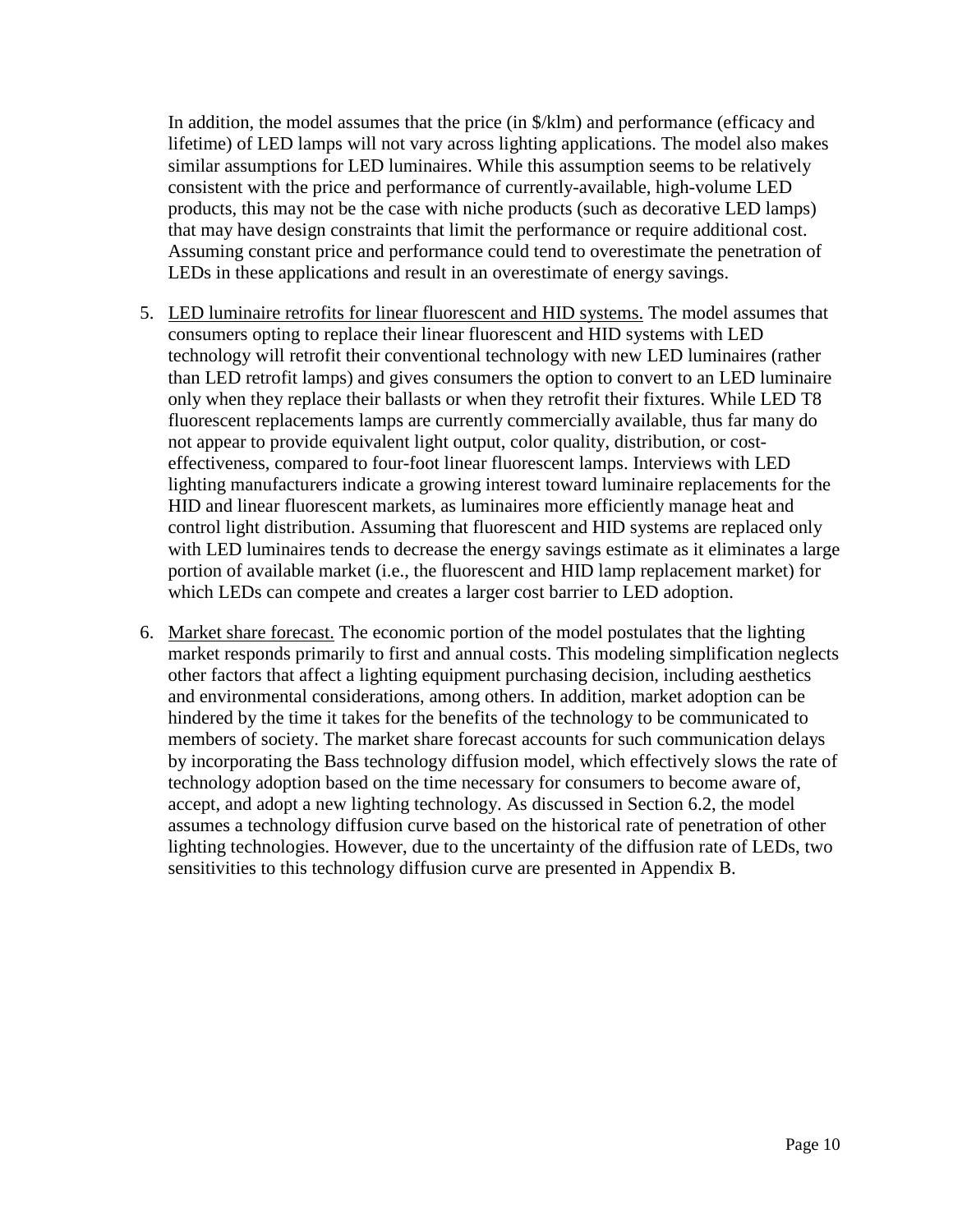# <span id="page-16-0"></span>2 **Lighting Inventory and Submarket Classifications**

This analysis divides the U.S. lighting market into four primary lighting sectors: residential, commercial, industrial, and outdoor stationary. The residential, commercial, and industrial sectors correspond to Energy Information Administration (EIA) building category designations, while the outdoor stationary sector contains major stationary lighting sources such as street and roadway lighting as well as those that are associated with exterior building applications (i.e., parking lot lights and exterior wall packs). The analysis models and reports results separately for each sector in order to capture major differences in inventory and patterns of usage arising from distinct lighting needs and decision-makers. The lighting sectors are characterized by the following parameters from the 2010 U.S. Lighting Market Characterization report and the 2006 MECS.

| <b>Sector</b>         | <b>Description</b>                                                                                                                                                                        | Lamp<br><b>Inventory</b><br>(millions) | <b>Electricity</b><br>Consumption<br>(TWh/yr) | <b>Typical Lamp</b><br><b>Operating Hours</b><br>(hr/day) | Floorspace<br>(billion sq. ft.) |
|-----------------------|-------------------------------------------------------------------------------------------------------------------------------------------------------------------------------------------|----------------------------------------|-----------------------------------------------|-----------------------------------------------------------|---------------------------------|
| Residential           | Living quarters and<br>outdoor applications (e.g.,<br>porch, walkways) for<br>private households.                                                                                         | 5,812                                  | 173                                           | $1.8 - 2.5$                                               | 193.4                           |
| Commercial            | Interior service-providing<br>facilities and equipment of<br>businesses, governments,<br>and other organizations.                                                                         | 2,063                                  | 346                                           | $9.8 - 12.4$                                              | 81.2                            |
| Industrial            | Interior facilities and<br>equipment engaged in<br>manufacturing, agriculture,<br>forestry, fishing,<br>construction, and mining.                                                         | 144                                    | 58                                            | $11.7 - 17.9$                                             | 9.7                             |
| Outdoor<br>Stationary | Exterior commercial or<br>industrial, such as parking<br>lot lights or exterior wall<br>packs. Also includes<br>stationary lighting sources<br>that are not associated with<br>buildings. | 178                                    | 116                                           | $9.0 - 14.0$                                              | N/A                             |

#### <span id="page-16-1"></span>**Table 2.1 Description of 2010 Lighting Sector Parameters**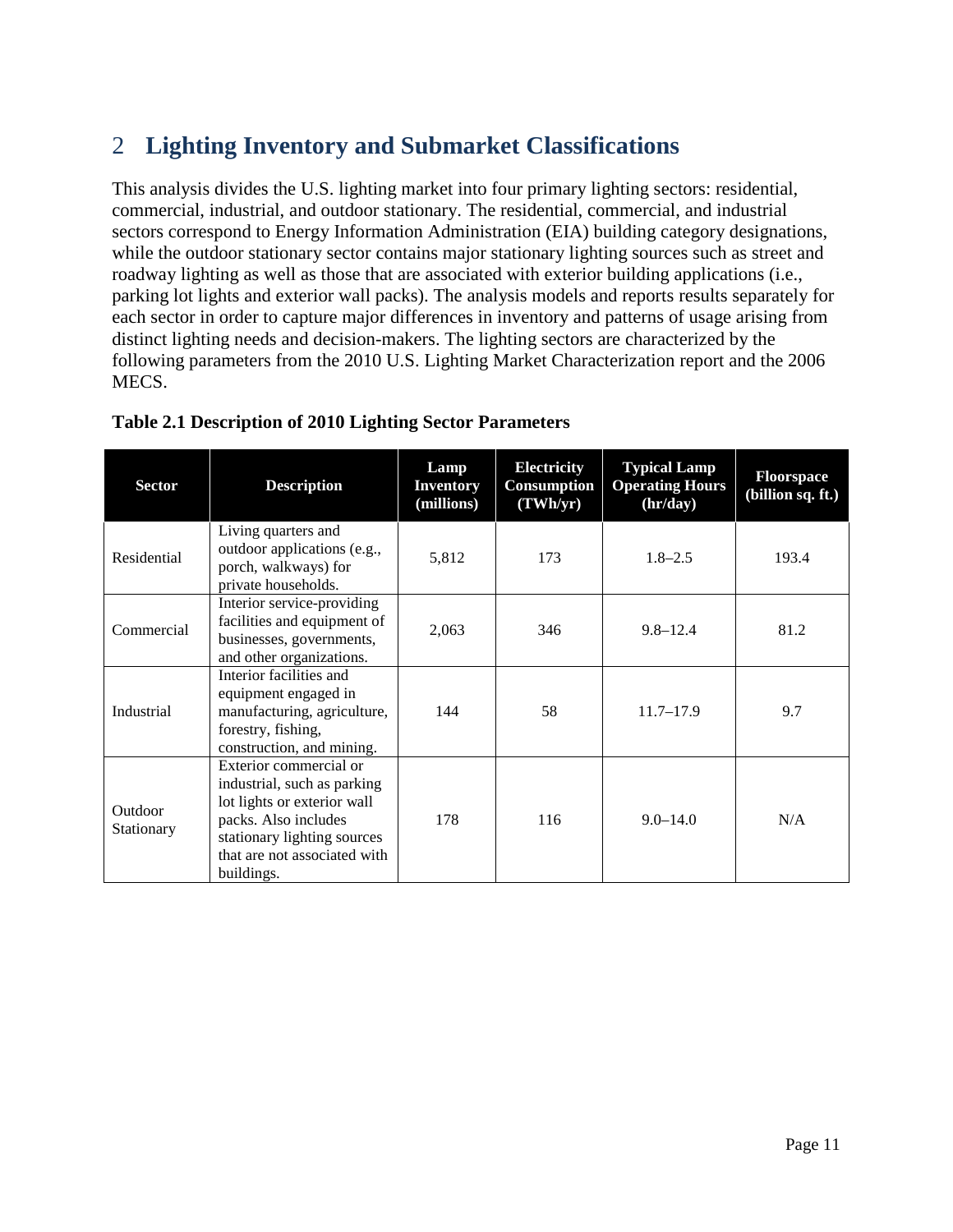The LMC estimates the installed base of lighting in the U.S. considering 28 different lamp types:

- Incandescent: general service-A-type, general service-decorative, reflector, miscellaneous
- Halogen: general service, reflector, low voltage display, miscellaneous
- Compact fluorescent: general service-screw-base, general service-pin-base, reflector, miscellaneous
- Linear fluorescent: T5, T12 less than 4ft, T12 4ft, T12 greater than 4ft, T12 Ushaped, T8 less than 4ft, T8 4ft, T8 greater than 4ft, T8 U-shaped lamps, miscellaneous
- High-intensity discharge: mercury vapor, metal halide, high pressure sodium, low pressure sodium
- Other: LED lamp, miscellaneous

Existing LED lamps installed in the commercial and industrial sectors in 2010 were excluded from this analysis. This is because the existing installed base of LED lamps in these sectors comprises almost exclusively LED exit signs, which are not considered a general illumination white-light source. Likewise, the "other miscellaneous" category in the LMC is excluded from this analysis due to great uncertainty regarding the types of lamps included in that category and their characteristics. Combined, these excluded categories of lamps account for only 6 terawatthours of annual energy use, or less than one percent, of lighting energy consumption in 2010; thus, the impact of their exclusion is minimal.

In order to model the competition between lighting technologies within lighting applications, this analysis classifies each of the remaining LMC lamp types into one of five independent submarkets:<sup>[1](#page-17-0)</sup>

- General service lighting–medium screw-base (GSL–MSB)
- Reflector–screw-base
- Linear fluorescent
- High-intensity discharge (HID)
- Miscellaneous

These application submarkets are used to classify the lumen-hours of lighting service from a particular lamp type and sector. Using historical lighting sales trends, the submarkets were created to group together the annual lighting demand by similar application. (However, in some cases these applications correspond to a particular technology.) For instance, a GSL–MSB lamp is designed to provide ambient light and is used for low lumen output applications such as a table lamp or ceiling fan, whereas a reflector lamp is a directional lighting source and is designed for track and downlighting applications. Because these types of lamps provide two distinctly different services, they are generally not direct competitors and can be classified in separate submarkets. Furthermore, the miscellaneous submarket was developed to include several applications that are dominated by a single technology. The lighting technologies within this submarket do not compete with one another; however, it is projected that LED lighting will

<span id="page-17-0"></span><sup>&</sup>lt;sup>1</sup> This approach is similar to that used in the lighting choice module of the NEMS Residential Sector Demand Module (EIA, 2010).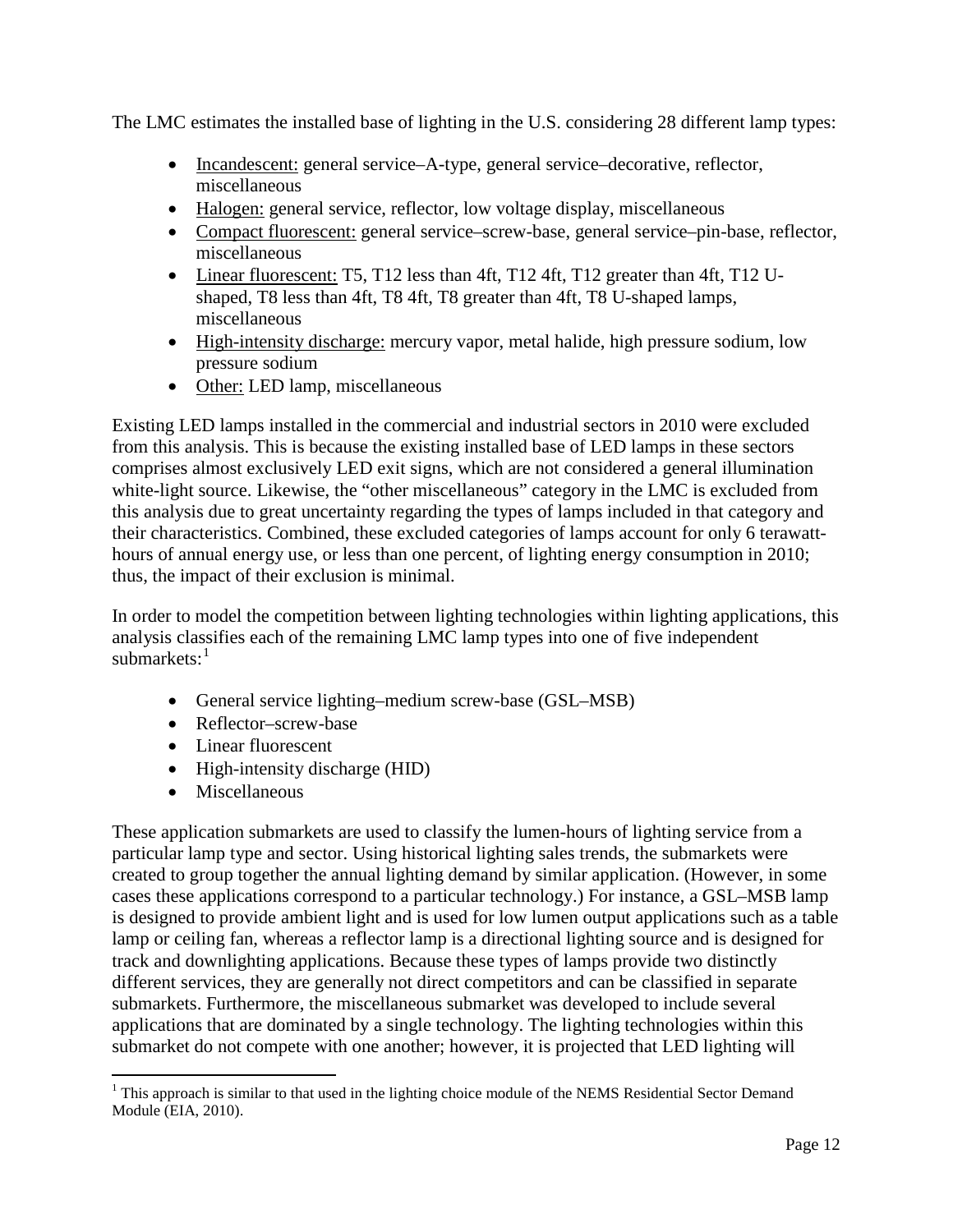penetrate these individual applications. The miscellaneous submarket includes lighting types such as MR16s, which are becoming a common lighting option for display lighting in museums, art galleries, retail stores and entertainment venues, as well as pin-base CFLs, which are now prevalent in commercial office settings, among others.

One of the modeling assumptions regarding the application submarkets was that the demand for lumens in any given submarket will not shift out of that submarket during the analysis period. In other words, only the lamp types within a submarket compete for market share; therefore, an incandescent lamp in the GSL–MSB submarket may only compete against medium screw-base CFL and halogen lamps. Under this modeling assumption, an incandescent MSB lamp cannot lose market share to a CFL reflector lamp because these lamp types are classified in different submarkets. Although this assumption may not perfectly reflect the marketplace (e.g., where a consumer may substitute lamps types across submarkets because it is less expensive or offers some other desirable feature), it is a reasonable simplification.

The five submarkets and the lamp types within each are shown in [Table 2.2.](#page-18-0)

| <b>General Service Lamps -</b><br><b>Medium Screw-Base</b> | HIID                        | <b>Linear Fluorescent</b>                         |
|------------------------------------------------------------|-----------------------------|---------------------------------------------------|
| Incandescent MSB                                           | Mercury Vapor               | T <sub>12</sub> Less than 4ft                     |
| Halogen MSB                                                | Metal Halide                | T <sub>12</sub> 4ft                               |
| <b>CFL MSB</b>                                             | <b>High Pressure Sodium</b> | T <sub>12</sub> Greater than 4ft                  |
|                                                            | Low Pressure Sodium         | T <sub>12</sub> U-Shaped                          |
| <b>Reflectors (Screw-Base)</b>                             | <b>Miscellaneous</b>        | T8 Less than 4ft<br>T8 4ft<br>T8 Greater than 4ft |
| Incandescent Reflector                                     | Incandescent Other          | T8 U-Shaped                                       |
| Halogen Reflector                                          | Halogen Reflector Other     |                                                   |
|                                                            |                             |                                                   |
| <b>CFL Reflector</b>                                       | CFL Other                   | $T5*$                                             |
|                                                            | Linear Fluorescent Other    |                                                   |

<span id="page-18-0"></span>**Table 2.2 Conventional Lamp Types in Each Application Submarket**

\*In the residential sector, T5 Less than 4 ft is included in the miscellaneous submarket because of their popularity for use in space-constrained residential applications, for which T8 and T12 do not compete. T5 lamps 4 ft and greater remain in the linear fluorescent submarket. In all other sectors, all T5 lamps are considered in the linear fluorescent submarket.

Based on average wattage, system efficacy, operating hours, and lamp inventory characteristics from the 2010 LMC in conjunction with average fixture efficiencies, the national demand for lighting service (in teralumen-hours<sup>[2](#page-18-1)</sup>) in 2010 was estimated. For example, if an incandescent MSB lamp within the residential sector consumes 100 kWh in a year, this would be converted into 1,300 kilolumen-hours of lighting service. This result is found by multiplying 100 kWh of electricity consumption by 13 lumens per watt (lm/W), the estimated efficacy of a residential incandescent MSB lamp.

<span id="page-18-1"></span><sup>&</sup>lt;sup>2</sup> Due to the magnitude of calculated national lumen demand, the notation "tera-" is used, meaning  $10E+12$ (1,000,000,000,000) lumen-hours of annual lighting service. One thousand lumen-hours are approximately equal to the light output of a standard 75 watt incandescent lamp for one hour.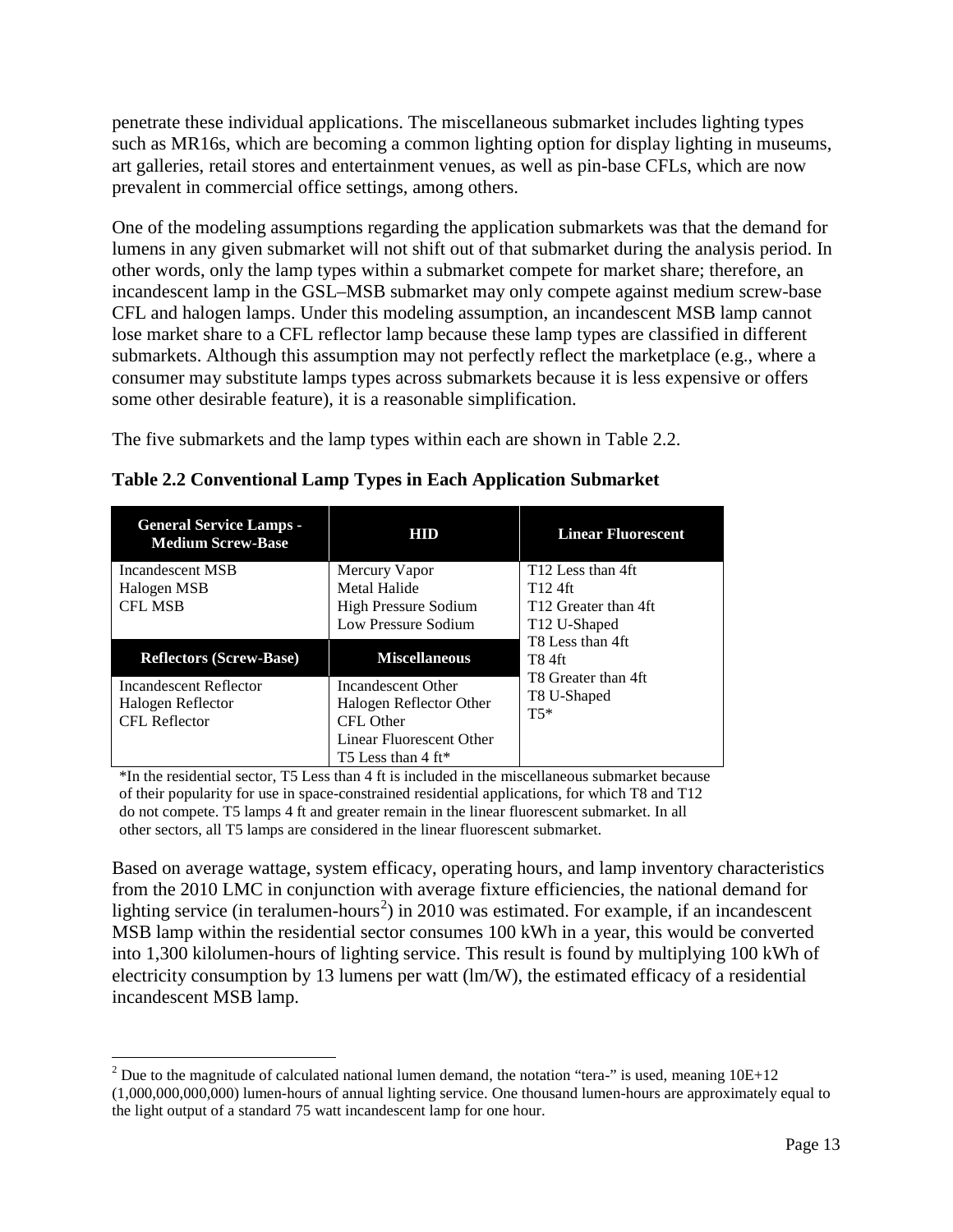Using the aforementioned sectors and submarkets, the model segments the projected annual lighting demand into twenty unique bins defined by the four sectors and five submarkets, as shown in [Table 2.3.](#page-19-0) As seen below, the commercial linear fluorescent submarket is estimated to be the submarket which provides the greatest lighting service to the nation, largely due to the size of its installed base and long operating hours. The second largest submarket (in terms of lighting service) is the outdoor stationary HID submarket, which similarly has relatively long operating hours and also comprises high lumen output lamps. Note that several submarkets (e.g., industrial and outdoor stationary GSL–MSB and reflector, and outdoor stationary linear fluorescent) show zero lighting service for 2010. For these categories the LMC did not provide a sufficient degree of technology disaggregation to model trends between lamp types in these submarkets. Thus, these lamps are accounted for in the miscellaneous submarket. For example, the majority of the miscellaneous submarket in the outdoor stationary sector comprises "miscellaneous linear fluorescent lamps," as classified by the LMC.

| <b>Submarket</b>   | <b>Lighting Service (Tlm-hr)</b> |            |                   |                |              |  |  |
|--------------------|----------------------------------|------------|-------------------|----------------|--------------|--|--|
|                    | <b>Residential</b>               | Commercial | <b>Industrial</b> | <b>Outdoor</b> | <b>Total</b> |  |  |
| <b>GSL-MSB</b>     | 1,770                            | 300        |                   |                | 2,060        |  |  |
| Reflector          | 360                              | 290        |                   |                | 650          |  |  |
| Linear Fluorescent | 390                              | 13,570     | 1,290             |                | 15,250       |  |  |
| <b>HID</b>         | 10                               | 2,410      | 1,740             | 4,760          | 8,920        |  |  |
| Miscellaneous      | 540                              | 810        | 10                | 760            | 2,120        |  |  |
| <b>Total</b>       | 3,070                            | 17,370     | 3,040             | 5,520          | 29,000       |  |  |

#### <span id="page-19-0"></span>**Table 2.3 National Lighting Service by Sector and Submarket, 2010**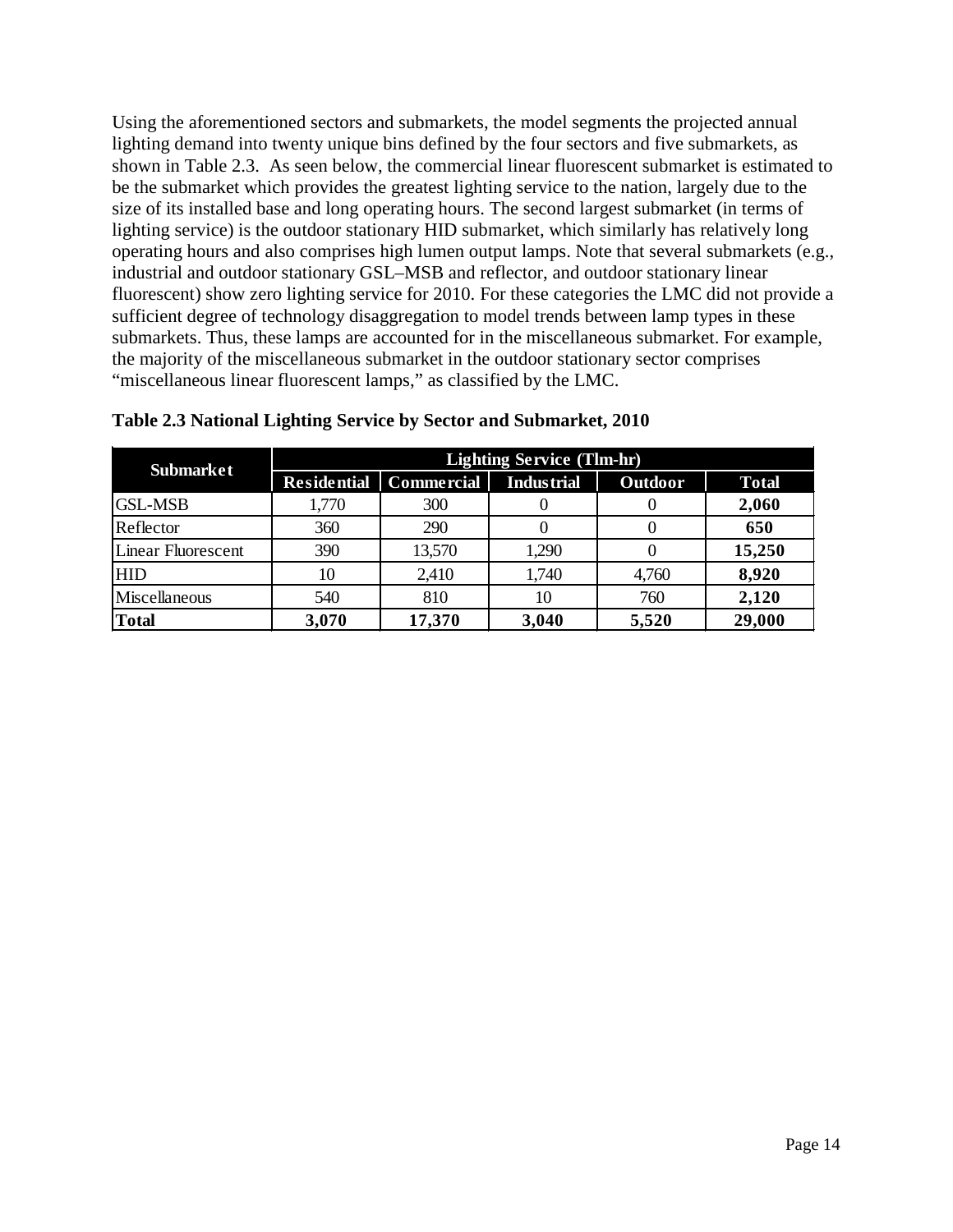# <span id="page-20-0"></span>3 **Annual Lumen Demand and Market Turnover**

### <span id="page-20-1"></span>3.1 **National Lumen Demand Projection**

After calculating the lighting service, or lumen-hour, demand in 2010 by sector and submarket, the next step was to projected forward growth in lighting demand between 2010 and 2030. To do this, the 2010 lumen-hour demand (presented in [Table 2.3\)](#page-19-0) was divided by the cumulative national floorspace for each sector to determine a lighting demand density in lumen-hours per square foot of building space. Then, assumed floorspace growth rates were applied to these densities to project total lighting demand for each sector from 2010 to 2030, holding lighting demand density constant. In the residential sector, the average lighting demand density in 2010 was approximately 15.9 kilolumen-hours per square foot, while density in the commercial sector was more than ten times higher, at 214 kilolumen-hours per square foot. The commercial lighting service was higher due to the longer operating hours and higher levels of illumination in commercial floorspace.

AEO 2011 provides annual average growth estimates of floorspace in the residential and commercial sectors, which are used to project increases in lumen demand moving forward. The residential floorspace increases by an average of 1.75 percent per annum over the 20-year analysis period, and the commercial sector floorspace increases by an average of 1.22 percent per annum. Unfortunately, AEO 2011 does not provide a growth estimate for the industrial or outdoor stationary sectors. Because the outdoor sector includes buildings-related outdoor lighting, it was assumed that the growth rate would mimic that of the commercial sector. For the industrial sector, an historical rate of construction of manufacturing facilities was estimated using historical annual construction costs for manufacturing buildings (U.S. Census Bureau, 2011) in conjunction with an estimated industrial floorspace cost per square foot (DCD Magazine, 2011). From historical MECS industrial floorspace data from several years and this annual construction rate, an historical net floorspace retirement rate was found and projected forward to 2030.

In summary, the average annual floorspace growth or retirement rates used in the analysis, representing the annual change in lumen demand between 2010 and 2030, are as follows:

- Residential: 1.75 percent growth
- Commercial: 1.22 percent growth
- Industrial: 0.94 percent decline
- Outdoor Stationary: 1.22 percent growth

This methodology of projecting lighting service demand is predicated on the assumption that future occupants of a lighted space will continue to expect today's illuminance levels and duration of service. Because light emission from LEDs is highly directional, a scenario where task lighting becomes more common in the future could be envisioned. If this were the case, task lighting would likely replace some of the area lighting and the lumen intensity per square foot would be lower than it is today. However, any such assumption and subsequent downward adjustment of lumen intensity due to anticipated performance of fixtures and/or consumer preference would be highly speculative. Holding the lighting density estimate constant in each sector leads to a conservative (i.e., not overstating) estimate of energy savings for two reasons: 1)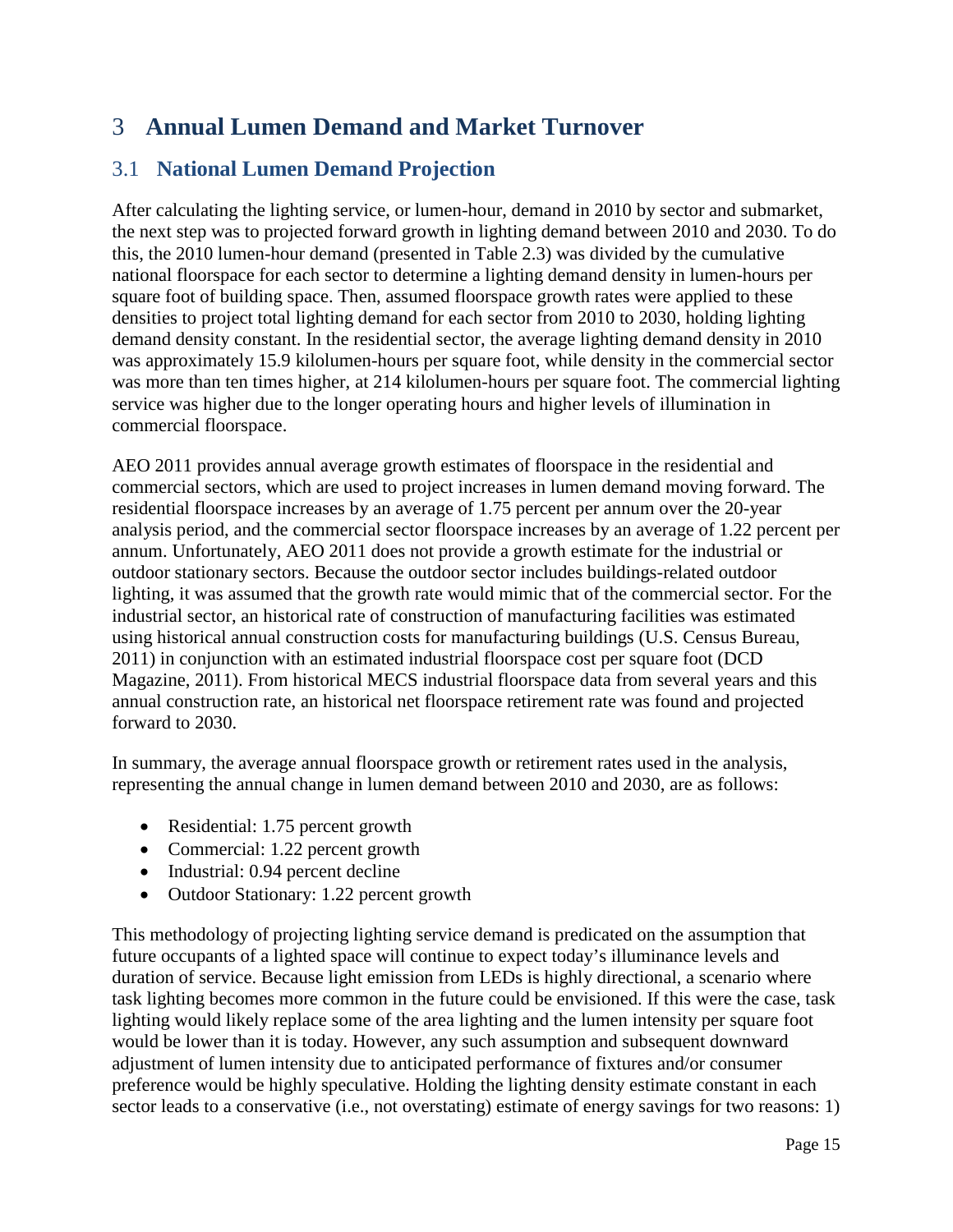any reduction in lighting density would equate to even greater energy savings because fewer lumens would be used in that installation than would be required to illuminate the same task with area lighting in the reference case; and 2) requiring equivalent lumen output on a source basis makes it harder for LEDs to compete.

In addition, the lighting market is beginning to transition towards smart design in response to increasing energy prices and mounting concern over environmental and climate change. For example, taking advantage of lighting control regimens (e.g., occupancy sensors or daylighting) to create responsive, localized lighting designs would enable a reduction in the overall lighting service (and thus associated energy consumption and savings due to LED penetration). However, LED luminaires could potentially enable easier and lower cost integration of lighting into smart building controls, thus facilitating the penetration of LED technology and the use of smart controls and potentially increasing energy savings.

### <span id="page-21-0"></span>3.2 **Annual Available Market**

Building on the national estimate of the projected annual lumen-hour service, the next step is to determine how much of the lighting market is replaced or added each year. This turnover and growth represents the available market opportunity for LED products to compete with conventional lighting technologies within each of the submarkets. To calculate this estimate, the model evaluates three events that determine the available lumen-hours on the lighting market each year:

- New construction. New fixtures installed each year due to floorspace growth in each sector,determined by growth or retirement projections (see Section 3.1 of this report) and the apportionment of lighting intensity per unit floorspace. For the lumen-hours of service in this category, the costs considered for conventional technologies include the cost of the lamp, fixture, and ballast (if appropriate). For LED technology, the costs considered include the cost of LED lamp and fixture (for the GSL–MSB and reflector submarkets) or LED luminaire (for the linear fluorescent and HID submarket).
- Retrofits. Lamps (and ballasts, if appropriate) and fixtures being installed to replace existing lamps and fixtures during renovation or remodeling. This replacement generally occurs before a lamp has burned out, providing an additional opportunity for the penetration of new technologies into the building stock. It is assumed that this occurs at a rate of five percent each year in each sector, for a mean retrofit cycle of 20 years. As with the new construction category, LED systems in this retrofit market will compete with conventional lighting technologies on a basis that includes new fixture costs.
- Replacements. Lamps or lamp and ballast systems that burn out and are replaced during a calendar year. This calculation of the available lighting market is based on the operating hours and the lifetime (in hours) of the lamps and ballasts installed. For this analysis, the model assumes that manufacturers of LED technology will produce lamps that match conventional screw-base technologies and can be installed directly into existing GSL– MSB and screw-base reflector lighting fixtures. Thus, in the replacement market, LED lamps compete with conventional lighting technologies (including the initial cost of the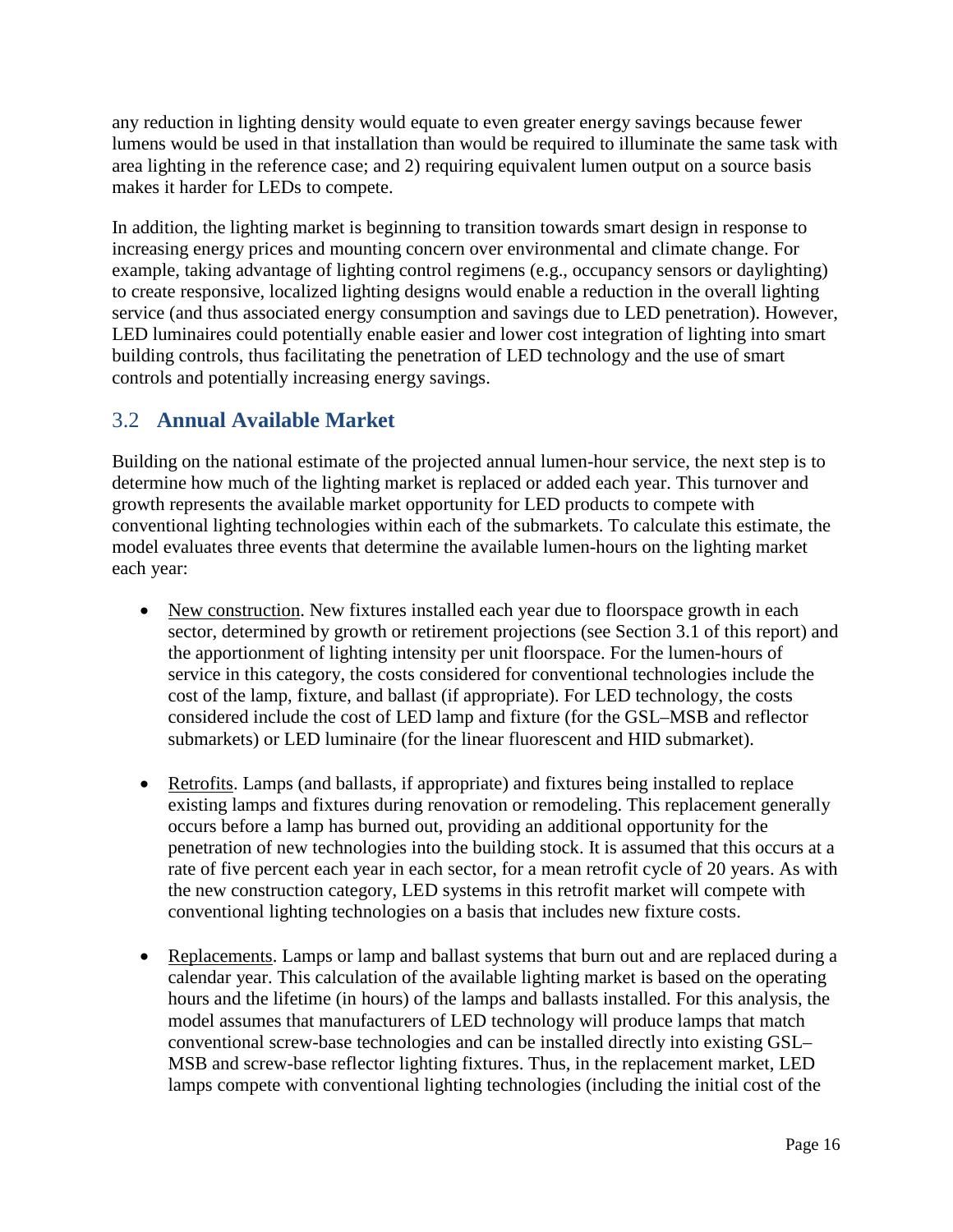lamp). LED luminaires compete with incumbent technologies in the linear fluorescent and HID submarkets when a ballast burns out and must be replaced.

The lighting market model assumes a constant rate of lighting fixture retrofits and renovations of five percent of the installed base in both the baseline and LED scenarios. However, utility and government incentive programs are starting to compensate consumers who retrofit using LED lighting products, potentially causing a future increase in the rate of retrofits due to the presence of LEDs. Due to the high uncertainty in these inputs, the lighting market model does not attempt to quantify these trends and, consequentially, likely underestimates the turnover rate of the installed base in the LED scenario, and thus also underestimates the forecasted LED market penetration and energy savings. However, in order to assess how additional retrofits due to the presence of LEDs on the market could affect energy savings, a sensitivity analysis was performed, in which the retrofit rate was increased to 15 percent in the LED scenario. For a more detailed discussion, see [Appendix B.](#page-70-0)

These three components—new construction, replacements and retrofits—together determine the total available market in each submarket and sector. With a projected lumen-hour market for each year, the next step is to determine how the lighting technologies will develop and improve over time.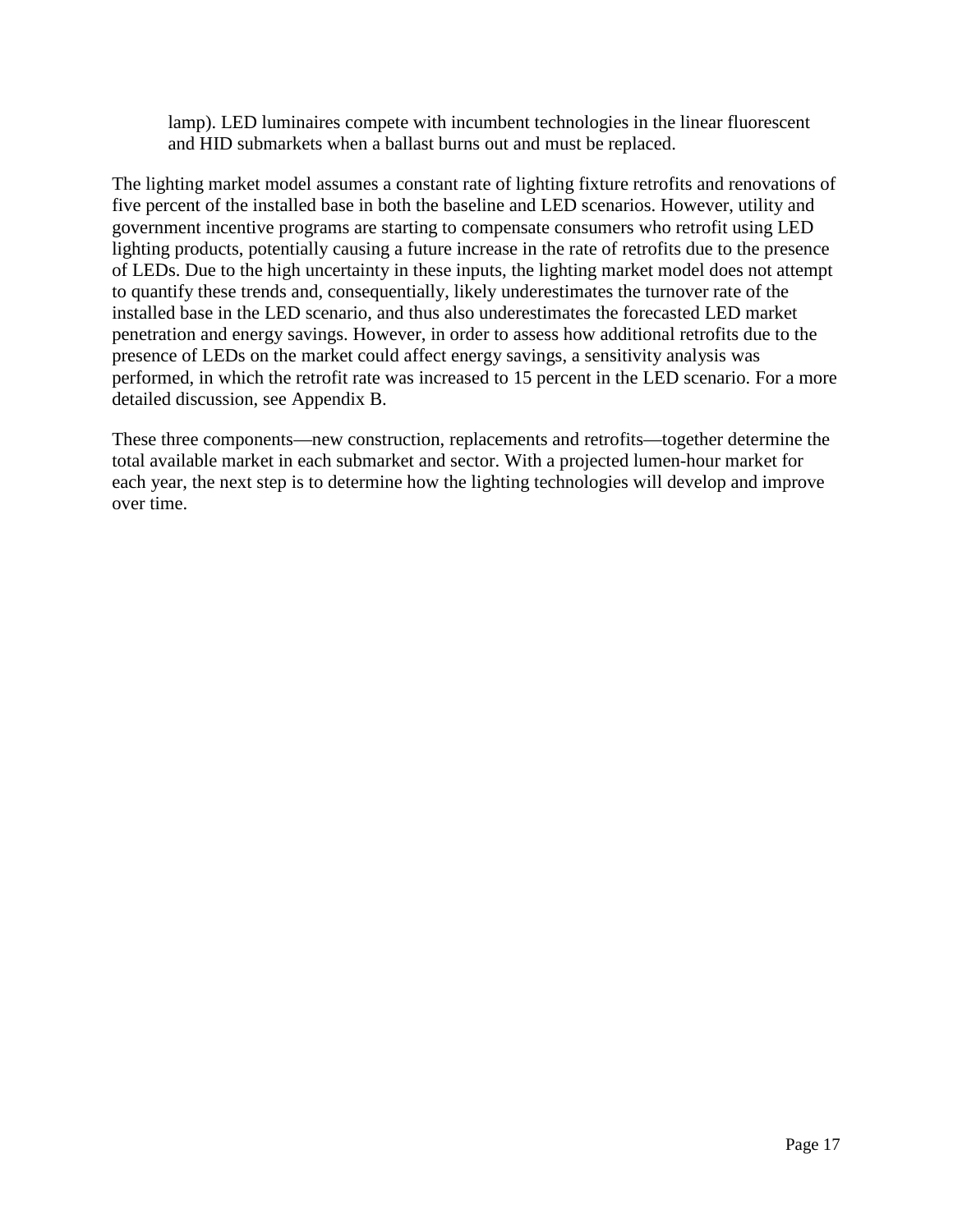# <span id="page-23-0"></span>4 **Conventional Technology Improvement Projection**

Due to continued R&D investment, competition from LED lighting products, and general market demand for cost-effective lighting, the performance and cost characteristics of conventional lighting technologies are expected to improve over the 20-year analysis period. However, the ability of these conventional technology light sources to react rapidly (in terms of performance improvement) to the emergence of a new light source such as LED lighting is relatively small because these are mature technologies (particularly incandescent and fluorescent) and established market competitors.

The lighting market model introduces price and performance changes linearly as percentage improvements over the analysis period, 2010 to 2030. The model improves the lamp efficacy, operating life, and first cost for the four primary groups of conventional lighting technologies: incandescent, halogen, CFL, linear fluorescent, and HID. These incremental performance improvements were developed in consultation with industry experts, with consideration given to the historical performance trajectory of each lighting technology (Bardsley, et. al., 2011b). The percent improvement therefore varies depending on a particular lighting technology's seniority in the lighting market. The following tables present current and projected performance characteristics in 2010 and 20[3](#page-23-1)0, respectively, absent any new future standards.<sup>3</sup> Lighting technologies that do not appear in the tables for a given sector indicate that the 2010 LMC did not record any lighting consumption by that technology in that sector. The efficacies presented in these tables represent mean system efficacies (including ballast losses, where appropriate), rather than initial efficacies. When comparing conventional technologies to LED luminaires, the model also incorporates additional assumptions related to conventional technology fixture efficiencies. However, these fixture efficiencies are not incorporated into the mean system efficacies presented in the following tables.

<span id="page-23-1"></span><sup>&</sup>lt;sup>3</sup> Note that although the following tables present values for projected efficacy and lifetime improvements for all lamp types and technologies analyzed in 2010, several of these lamp types (e.g., T12 linear fluorescent lamps, incandescent MSB lamps, mercury vapor lamps) are projected to eventually be eliminated from the market due to Federal energy conservation standards. The model's implementation of these standards is discussed further in Section [4.1.](#page-29-0)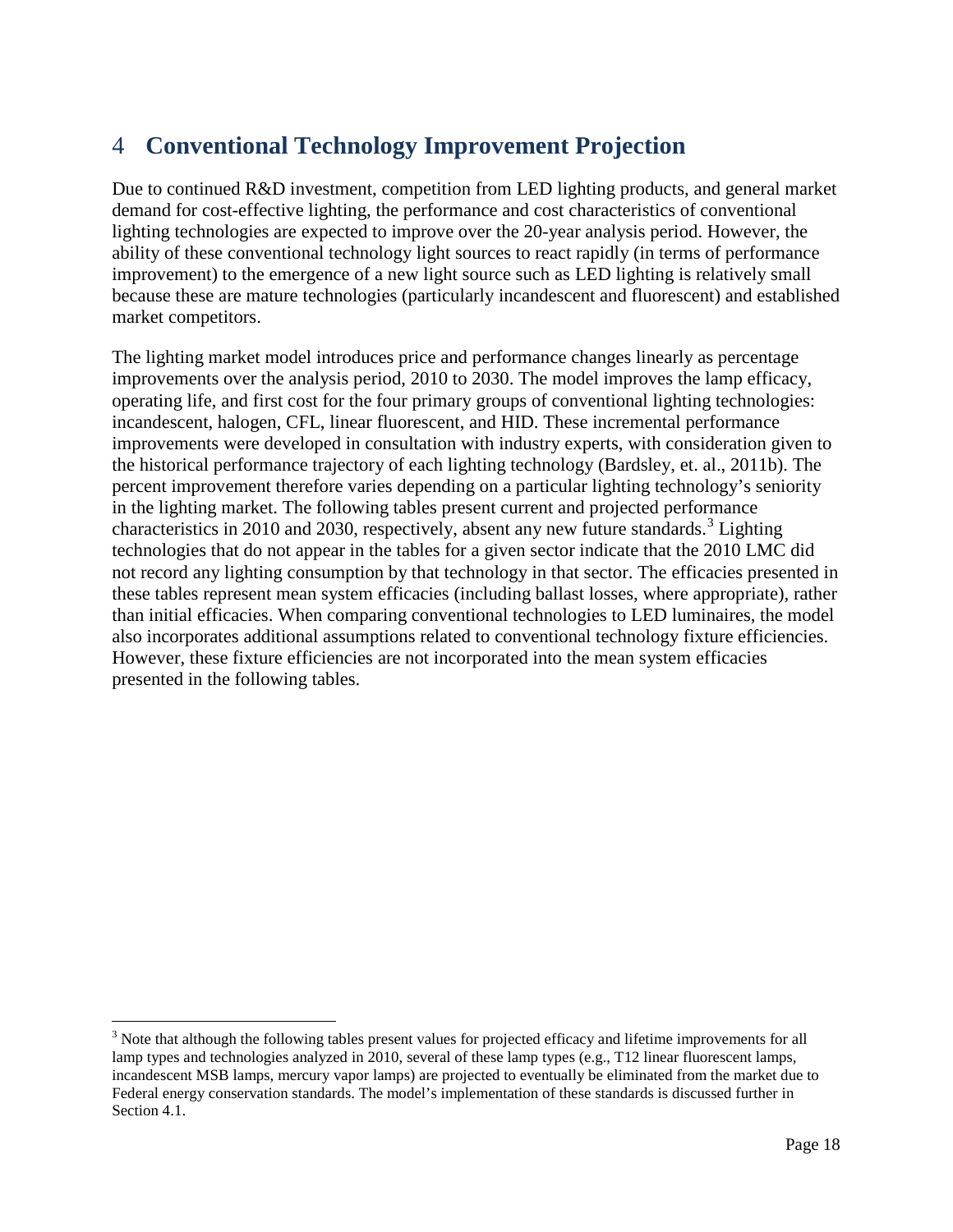<span id="page-24-0"></span>

|                                                  |                    | <b>Baseline Technology in 2010</b> | <b>Percent Improvement by 2030</b> |                           |                    |                  |
|--------------------------------------------------|--------------------|------------------------------------|------------------------------------|---------------------------|--------------------|------------------|
| <b>Submarkets and Lamp</b>                       | <b>Mean System</b> | <b>Lamp Life</b>                   | <b>Mean System</b>                 | <b>Fixture</b>            | <b>Mean System</b> | <b>Lamp Life</b> |
| <b>Types</b>                                     | Wattage (W)        | $(1,000 \text{ hr})^*$             | <b>Efficacy</b> (lm/W)             | <b>Efficiency</b> $(\% )$ | <b>Efficacy</b>    |                  |
| <b>General Service Lamps - Medium Screw Base</b> |                    |                                    |                                    |                           |                    |                  |
| <b>Incandescent MSB</b>                          | 64                 | 1.4                                | 13                                 | 100%                      | 0%                 | 0%               |
| Halogen MSB                                      | 50                 | 1.5                                | 15                                 | 100%                      | 10%                | 10%              |
| <b>CFL MSB</b>                                   | 17                 | 10                                 | 53                                 | 100%                      | 10%                | 10%              |
| <b>Reflectors</b>                                |                    |                                    |                                    |                           |                    |                  |
| <b>Incandescent Reflector</b>                    | 69                 | 2.5                                | 10                                 | 100%                      | 0%                 | 0%               |
| Halogen Reflector                                | 14                 | 3.0                                | 14                                 | 100%                      | 10%                | 10%              |
| <b>CFL Reflector</b>                             | 43                 | 10                                 | 43                                 | 100%                      | 10%                | 10%              |
| <b>Linear Fluorescent</b>                        |                    |                                    |                                    |                           |                    |                  |
| T <sub>12</sub> Less than 4ft                    | 16                 | 20                                 | 52                                 | 70%                       | 0%                 | 0%               |
| T124ft                                           | 27                 | 20                                 | 67                                 | 70%                       | 0%                 | 0%               |
| T12 Greater than 4ft                             | 50                 | 20                                 | 75                                 | 70%                       | 0%                 | 0%               |
| T12 U-Shaped                                     | 27                 | 20                                 | 63                                 | 70%                       | 0%                 | 0%               |
| T8 Less than 4ft                                 | 16                 | 20                                 | 55                                 | 70%                       | 10%                | 10%              |
| <b>T84ft</b>                                     | 26                 | 20                                 | 73                                 | 70%                       | 10%                | 10%              |
| T8 Greater than 4ft                              | 41                 | 20                                 | 87                                 | 70%                       | 10%                | 10%              |
| T8 U-Shaped                                      | 27                 | 20                                 | 77                                 | 70%                       | 10%                | 10%              |
| T5 4ft and Greater                               | 36                 | 20                                 | 90                                 | 90%                       | 10%                | 10%              |
| HIID                                             |                    |                                    |                                    |                           |                    |                  |
| Mercury Vapor                                    | 193                | 20                                 | 29                                 | 65%                       | 0%                 | 0%               |
| Metal Halide                                     | 79                 | 18                                 | 49                                 | 65%                       | 15%                | 15%              |
| <b>High Pressure Sodium</b>                      | 150                | 28                                 | 70                                 | 65%                       | 5%                 | 5%               |
| Low Pressure Sodium                              | ÷                  | $\blacksquare$                     | $\blacksquare$                     | $\overline{\phantom{a}}$  | ٠                  |                  |
| <b>Miscellaneous</b>                             |                    |                                    |                                    |                           |                    |                  |
| Incandescent Other                               | 44                 | 1.0                                | 11                                 | 100%                      | 5%                 | 10%              |
| Halogen Reflector Other                          | 70                 | 4.0                                | 15                                 | 100%                      | 5%                 | 10%              |
| CFL Other                                        | 18                 | 12                                 | 52                                 | 100%                      | 5%                 | 10%              |
| Linear Fluorescent Other                         | 16                 | 20                                 | 63                                 | 70%                       | 5%                 | 10%              |
| T5 less than 4 feet                              | 19                 | 20                                 | 53                                 | 90%                       | 5%                 | 10%              |

#### **Table 4.1 Residential Sector Conventional Technology Performance, 2010 and 2030**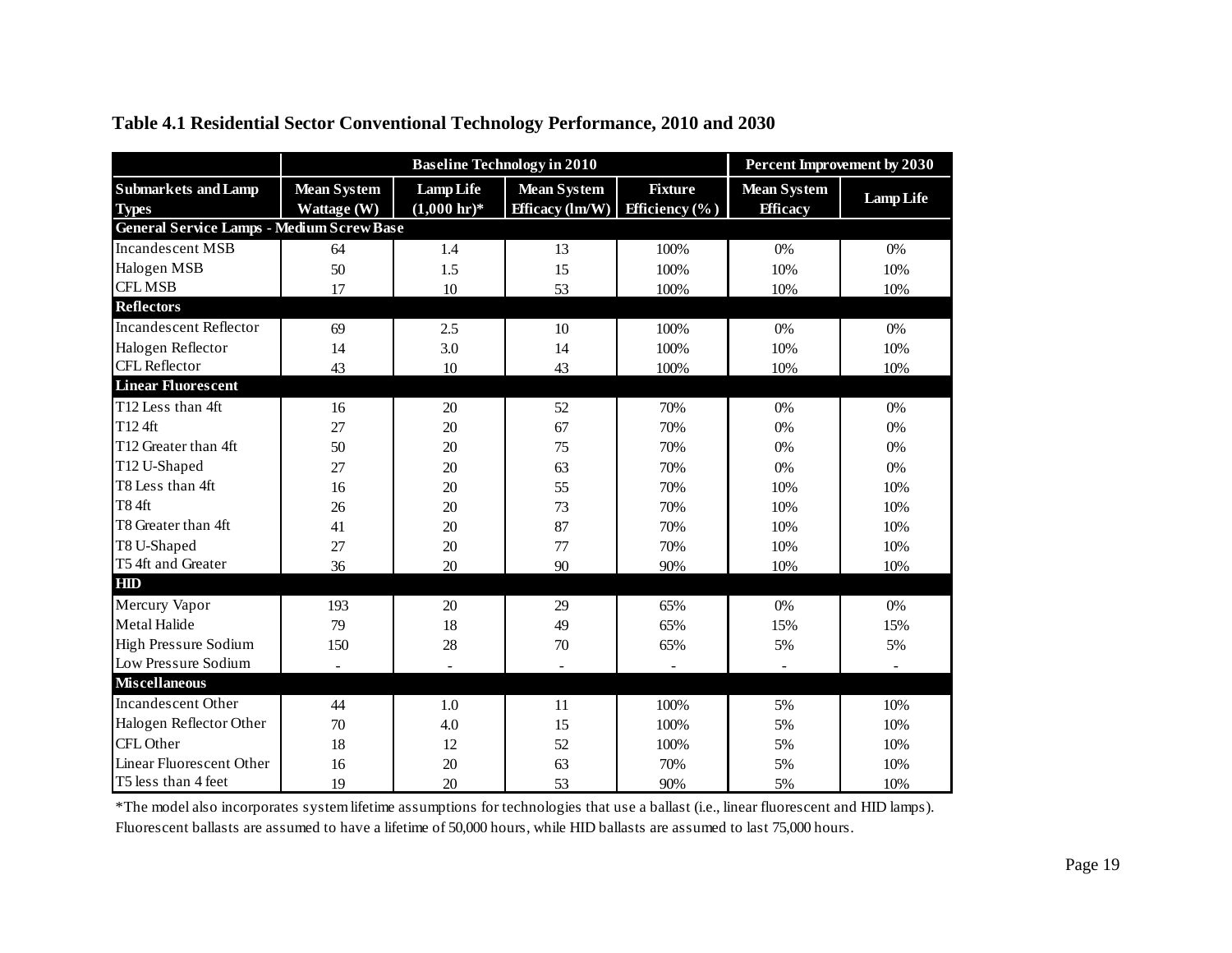<span id="page-25-0"></span>

|                                                  |                                   | <b>Baseline Technology in 2010</b>         | <b>Percent Improvement by 2030</b>                    |                                             |                                       |                  |
|--------------------------------------------------|-----------------------------------|--------------------------------------------|-------------------------------------------------------|---------------------------------------------|---------------------------------------|------------------|
| <b>Submarkets and Lamp</b><br><b>Types</b>       | <b>Mean System</b><br>Wattage (W) | <b>Lamp Life</b><br>$(1,000 \text{ hr})^*$ | <b>Mean System</b><br>Efficacy $(\text{Im}/\text{W})$ | <b>Fixture</b><br><b>Efficiency</b> $(\% )$ | <b>Mean System</b><br><b>Efficacy</b> | <b>Lamp Life</b> |
| <b>General Service Lamps - Medium Screw Base</b> |                                   |                                            |                                                       |                                             |                                       |                  |
| <b>Incandescent MSB</b>                          | 58                                | 1.8                                        | 12                                                    | 100%                                        | 0%                                    | 0%               |
| Halogen MSB                                      | 46                                | 1.5                                        | 15                                                    | 100%                                        | 10%                                   | 10%              |
| <b>CFL MSB</b>                                   | 20                                | 10                                         | 54                                                    | 100%                                        | 10%                                   | 10%              |
| <b>Reflectors</b>                                |                                   |                                            |                                                       |                                             |                                       |                  |
| <b>Incandescent Reflector</b>                    | 79                                | 2.5                                        | 10                                                    | 100%                                        | 0%                                    | 0%               |
| Halogen Reflector                                | 15                                | 3.0                                        | 15                                                    | 100%                                        | 10%                                   | 10%              |
| CFL Reflector                                    | 45                                | 10                                         | 45                                                    | 100%                                        | 10%                                   | 10%              |
| <b>Linear Fluorescent</b>                        |                                   |                                            |                                                       |                                             |                                       |                  |
| T12 Less than 4ft                                | 35                                | 20                                         | 56                                                    | 70%                                         | 0%                                    | 0%               |
| T12 4ft                                          | 43                                | 20                                         | 71                                                    | 70%                                         | 0%                                    | 0%               |
| T12 Greater than 4ft                             | 78                                | 20                                         | 77                                                    | 70%                                         | 0%                                    | 0%               |
| T12 U-Shaped                                     | 42                                | 20                                         | 65                                                    | 70%                                         | 0%                                    | 0%               |
| T8 Less than 4ft                                 | 20                                | 20                                         | 71                                                    | 70%                                         | 10%                                   | 10%              |
| T84ft                                            | 30                                | 20                                         | 78                                                    | 70%                                         | 10%                                   | 10%              |
| T8 Greater than 4ft                              | 54                                | 20                                         | 81                                                    | 70%                                         | 10%                                   | 10%              |
| T8 U-Shaped                                      | 31                                | 20                                         | 76                                                    | 70%                                         | 10%                                   | 10%              |
| T <sub>5</sub>                                   | 36                                | 20                                         | 90                                                    | 90%                                         | 10%                                   | 10%              |
| <b>HID</b>                                       |                                   |                                            |                                                       |                                             |                                       |                  |
| Mercury Vapor                                    | 362                               | 20                                         | 38                                                    | 65%                                         | 0%                                    | 0%               |
| Metal Halide                                     | 349                               | 18                                         | 73                                                    | 65%                                         | 15%                                   | 15%              |
| High Pressure Sodium                             | 356                               | 28                                         | 107                                                   | 65%                                         | 5%                                    | 5%               |
| Low Pressure Sodium                              | 185                               | 25                                         | 143                                                   | 65%                                         | 5%                                    | 5%               |
| <b>Miscellaneous</b>                             |                                   |                                            |                                                       |                                             |                                       |                  |
| <b>Incandescent Other</b>                        | 7                                 | 1.0                                        | 11                                                    | 100%                                        | 5%                                    | 10%              |
| Halogen Reflector Other                          | 64                                | 4.0                                        | 17                                                    | 100%                                        | 5%                                    | 10%              |
| CFL Other                                        | 19                                | 12                                         | 55                                                    | 100%                                        | 5%                                    | 10%              |
| Linear Fluorescent Other                         | 31                                | 20                                         | 74                                                    | 70%                                         | 5%                                    | 10%              |

#### **Table 4.2 Commercial Sector Conventional Technology Performance, 2010 and 2030**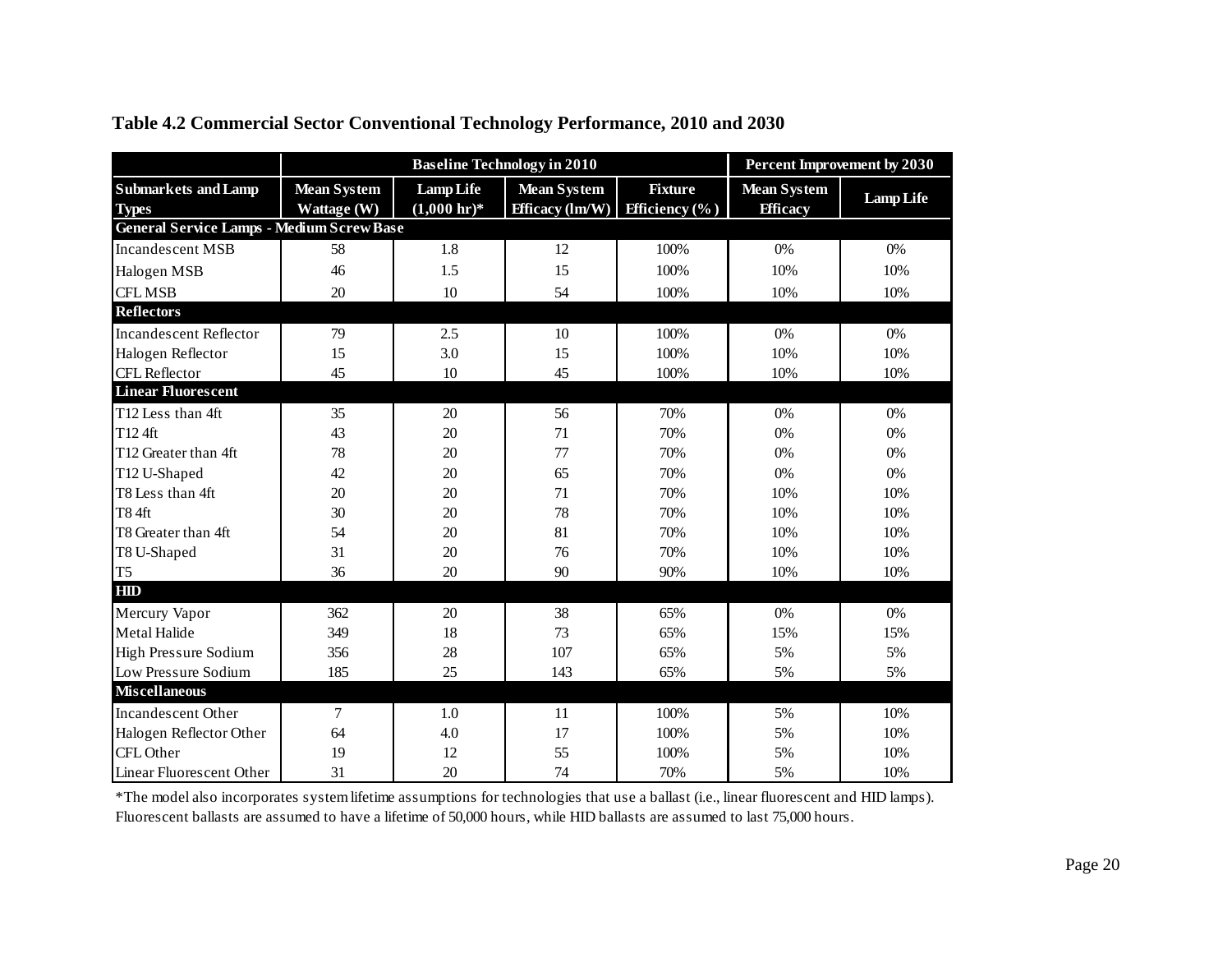<span id="page-26-0"></span>

|                                                  |                    | <b>Baseline Technology in 2010</b> | <b>Percent Improvement by 2030</b> |                          |                    |                  |
|--------------------------------------------------|--------------------|------------------------------------|------------------------------------|--------------------------|--------------------|------------------|
| <b>Submarkets and Lamp</b>                       | <b>Mean System</b> | <b>Lamp Life</b>                   | <b>Mean System</b>                 | <b>Fixture</b>           | <b>Mean System</b> | <b>Lamp Life</b> |
| <b>Types</b>                                     | Wattage (W)        | $(1,000 \text{ hr})^*$             | Efficacy $(\text{Im}/\text{W})$    | <b>Efficiency</b> $(\%)$ | <b>Efficacy</b>    |                  |
| <b>General Service Lamps - Medium Screw Base</b> |                    |                                    |                                    |                          |                    |                  |
| <b>Incandescent MSB</b>                          | 46                 | 1.8                                | 12                                 | 100%                     | 0%                 | 0%               |
| Halogen MSB                                      | 36                 | 1.5                                | 14                                 | 100%                     | 10%                | 10%              |
| <b>CFL MSB</b>                                   | 17                 | 10                                 | 53                                 | 100%                     | 10%                | 10%              |
| <b>Reflectors</b>                                |                    |                                    |                                    |                          |                    |                  |
| <b>Incandescent Reflector</b>                    | 65                 | 2.5                                | 10                                 | 100%                     | 0%                 | 0%               |
| Halogen Reflector                                | 13                 | 3.0                                | 13                                 | 100%                     | 10%                | 10%              |
| CFL Reflector                                    | 42                 | 10                                 | 42                                 | 100%                     | 10%                | 10%              |
| <b>Linear Fluorescent</b>                        |                    |                                    |                                    |                          |                    |                  |
| T12 Less than 4ft                                | 33                 | 20                                 | 48                                 | 70%                      | 0%                 | 0%               |
| T124ft                                           | 39                 | 20                                 | 71                                 | 70%                      | 0%                 | 0%               |
| T12 Greater than 4ft                             | 84                 | 20                                 | 78                                 | 70%                      | 0%                 | 0%               |
| T12 U-Shaped                                     | 41                 | 20                                 | 64                                 | 70%                      | 0%                 | 0%               |
| T8 Less than 4ft                                 | 23                 | 20                                 | 71                                 | 70%                      | 10%                | 10%              |
| <b>T84ft</b>                                     | 30                 | 20                                 | 79                                 | 70%                      | 10%                | 10%              |
| T8 Greater than 4ft                              | 73                 | 20                                 | 78                                 | 70%                      | 10%                | 10%              |
| T8 U-Shaped                                      | 30                 | 20                                 | 77                                 | 70%                      | 10%                | 10%              |
| T <sub>5</sub>                                   | 58                 | 20                                 | 85                                 | 90%                      | 10%                | 10%              |
| HIID                                             |                    |                                    |                                    |                          |                    |                  |
| Mercury Vapor                                    | 451                | 20                                 | 39                                 | 65%                      | 0%                 | 0%               |
| Metal Halide                                     | 434                | 18                                 | 75                                 | 65%                      | 15%                | 15%              |
| High Pressure Sodium                             | 295                | 28                                 | 105                                | 65%                      | 5%                 | 5%               |
| Low Pressure Sodium                              | $\overline{a}$     |                                    |                                    |                          |                    |                  |
| <b>Miscellaneous</b>                             |                    |                                    |                                    |                          |                    |                  |
| <b>Incandescent Other</b>                        | L,                 | $\overline{\phantom{a}}$           | $\overline{\phantom{a}}$           | $\overline{\phantom{a}}$ | $\blacksquare$     |                  |
| Halogen Reflector Other                          | 145                | 4.0                                | 13                                 | 100%                     | 5%                 | 10%              |
| CFL Other                                        | 45                 | 12                                 | 69                                 | 100%                     | 5%                 | 10%              |
| Linear Fluorescent Other                         | 42                 | 20                                 | 80                                 | 70%                      | 5%                 | 10%              |

#### **Table 4.3 Industrial Sector Conventional Technology Performance, 2010 and 2030**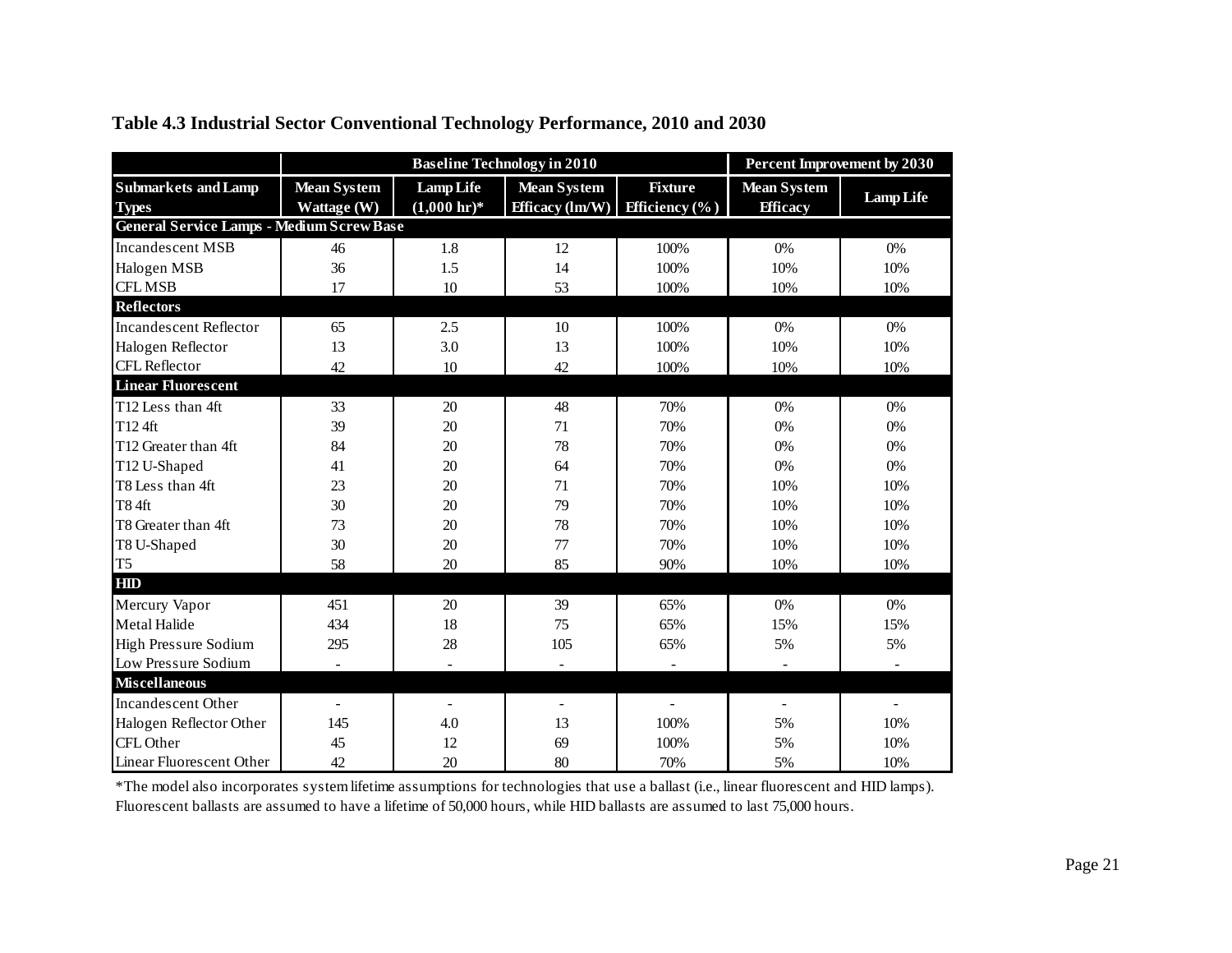<span id="page-27-0"></span>

|                                            |                                   | <b>Baseline Technology in 2010</b>         | Percent Improvement by 2030                           |                                             |                                       |           |
|--------------------------------------------|-----------------------------------|--------------------------------------------|-------------------------------------------------------|---------------------------------------------|---------------------------------------|-----------|
| <b>Submarkets and Lamp</b><br><b>Types</b> | <b>Mean System</b><br>Wattage (W) | <b>Lamp Life</b><br>$(1,000 \text{ hr})^*$ | <b>Mean System</b><br>Efficacy $(\text{Im}/\text{W})$ | <b>Fixture</b><br><b>Efficiency</b> $(\% )$ | <b>Mean System</b><br><b>Efficacy</b> | Lamp Life |
| <b>HIID</b>                                |                                   |                                            |                                                       |                                             |                                       |           |
| Mercury Vapor                              | 219                               | 20                                         | 30                                                    | 65%                                         | $0\%$                                 | $0\%$     |
| <b>Metal Halide</b>                        | 247                               | 18                                         | 60                                                    | 65%                                         | 15%                                   | 15%       |
| High Pressure Sodium                       | 241                               | 28                                         | 84                                                    | 65%                                         | 5%                                    | 5%        |
| Low Pressure Sodium                        | 107                               | 25                                         | 89                                                    | 65%                                         | 5%                                    | 5%        |
| <b>Miscellaneous</b>                       |                                   |                                            |                                                       |                                             |                                       |           |
| Incandescent Other                         | 68                                | 1.0                                        | 12                                                    | 100%                                        | 5%                                    | 10%       |
| Halogen Reflector Other                    | 149                               | 4.0                                        | 17                                                    | 100%                                        | 5%                                    | 10%       |
| CFL Other                                  | 22                                | 12                                         | 55                                                    | 100%                                        | 5%                                    | 10%       |
| Linear Fluorescent Other                   | 63                                | 20                                         | 74                                                    | 70%                                         | 5%                                    | 10%       |

#### **Table 4.4 Outdoor Stationary Sector Conventional Technology Performance, 2010 and 2030**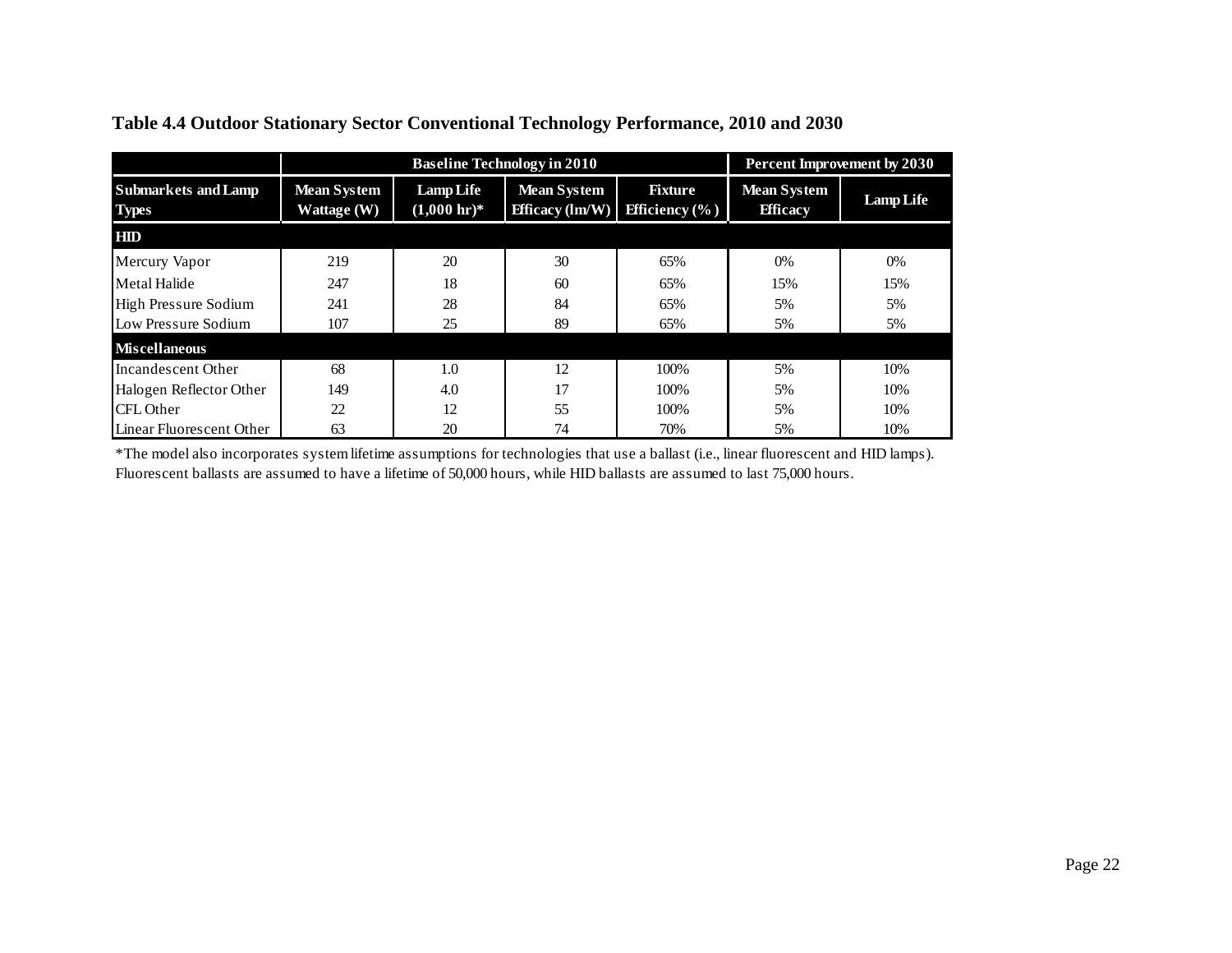<span id="page-28-0"></span>

| <b>Submarkets and Lamp</b>                       | <b>Residential</b> |                          | Commercial     |                   | <b>Industrial</b>        |                |                   | <b>Outdoor Stationary</b> |                |                   |                |                |
|--------------------------------------------------|--------------------|--------------------------|----------------|-------------------|--------------------------|----------------|-------------------|---------------------------|----------------|-------------------|----------------|----------------|
| <b>Types</b>                                     | <b>Lamp Price</b>  | <b>Ballast</b>           | <b>Fixture</b> | <b>Lamp Price</b> | <b>Ballast</b>           | <b>Fixture</b> | <b>Lamp Price</b> | <b>Ballast</b>            | <b>Fixture</b> | <b>Lamp Price</b> | <b>Ballast</b> | <b>Fixture</b> |
|                                                  | $($)$ †            | Price (\$)               | Price $(\$)$   | $($ \$)†          | Price (\$)               | Price (\$)     | $($ \$)†          | Price (\$)                | Price $(\$)$   | $($)$ †           | Price (\$)     | Price $(\$)$   |
| <b>General Service Lamps - Medium Screw Base</b> |                    |                          |                |                   |                          |                |                   |                           |                |                   |                |                |
| <b>Incandescent MSB</b>                          | \$0.50             | $\overline{\phantom{a}}$ | \$18.50        | \$0.50            | $\overline{\phantom{a}}$ | \$15.00        | \$0.50            |                           | \$15.00        |                   |                |                |
| Halogen MSB                                      | \$1.90             | $\overline{\phantom{a}}$ | \$18.50        | \$1.90            | $\overline{\phantom{a}}$ | \$15.00        | \$1.90            | $\overline{\phantom{a}}$  | \$15.00        |                   | ٠              |                |
| <b>CFL MSB</b>                                   | \$3.00             | $\overline{\phantom{a}}$ | \$18.50        | \$3.00            | $\overline{\phantom{a}}$ | \$15.00        | \$3.00            |                           | \$15.00        |                   |                |                |
| <b>Reflectors</b>                                |                    |                          |                |                   |                          |                |                   |                           |                |                   |                |                |
| <b>Incandescent Reflector</b>                    | \$3.10             | $\overline{\phantom{a}}$ | \$18.50        | \$3.10            | $\overline{\phantom{a}}$ | \$15.00        | \$3.10            |                           | \$15.00        |                   |                |                |
| Halogen Reflector                                | \$4.70             |                          | \$18.50        | \$4.70            |                          | \$15.00        | \$4.70            |                           | \$15.00        |                   |                |                |
| <b>CFL</b> Reflector                             | \$10.30            | $\overline{\phantom{a}}$ | \$18.50        | \$10.30           | $\overline{\phantom{a}}$ | \$15.00        | \$10.30           |                           | \$15.00        |                   |                |                |
| <b>Linear Fluorescent</b>                        |                    |                          |                |                   |                          |                |                   |                           |                |                   |                |                |
| T12 Less than 4ft                                | \$3.30             | \$16.00                  | \$50.00        | \$3.40            | \$16.00                  | \$70.00        | \$3.40            | \$16.00                   | \$45.00        |                   |                |                |
| T124ft                                           | \$3.30             | \$16.00                  | \$50.00        | \$3.40            | \$16.00                  | \$70.00        | \$3.40            | \$16.00                   | \$45.00        |                   |                |                |
| T12 Greater than 4ft                             | \$3.30             | \$16.00                  | \$50.00        | \$3.40            | \$16.00                  | \$70.00        | \$3.40            | \$16.00                   | \$45.00        |                   |                |                |
| T12 U-Shaped                                     | \$3.30             | \$16.00                  | \$50.00        | \$3.40            | \$16.00                  | \$70.00        | \$3.40            | \$16.00                   | \$45.00        |                   |                |                |
| T8 Less than 4ft                                 | \$4.30             | \$16.00                  | \$45.00        | \$3.10            | \$16.00                  | \$70.00        | \$3.10            | \$16.00                   | \$45.00        |                   |                |                |
| <b>T84ft</b>                                     | \$4.30             | \$16.00                  | \$45.00        | \$3.10            | \$16.00                  | \$70.00        | \$3.10            | \$16.00                   | \$45.00        |                   |                |                |
| T8 Greater than 4ft                              | \$4.30             | \$16.00                  | \$45.00        | \$3.10            | \$16.00                  | \$70.00        | \$3.10            | \$16.00                   | \$45.00        |                   | ÷              |                |
| T8 U-Shaped                                      | \$4.30             | \$16.00                  | \$45.00        | \$3.10            | \$16.00                  | \$70.00        | \$3.10            | \$16.00                   | \$45.00        |                   |                |                |
| $T5\sp{*}$                                       | \$4.40             | \$20.00                  | \$50.00        | \$4.40            | \$20.00                  | \$75.00        | \$5.30            | \$20.00                   | \$50.00        |                   |                |                |
| <b>HID</b>                                       |                    |                          |                |                   |                          |                |                   |                           |                |                   |                |                |
| Mercury Vapor                                    | \$18.40            |                          | \$60.00        | \$25.00           |                          | \$70.00        | \$25.00           |                           | \$70.00        | \$25.00           |                | \$70.00        |
| Metal Halide                                     | \$29.00            | \$95.00                  | \$100.00       | \$22.00           | \$110.00                 | \$85.00        | \$22.00           | \$110.00                  | \$85.00        | \$22.00           | \$90.00        | \$130.00       |
| <b>High Pressure Sodium</b>                      | \$21.00            | \$85.00                  | \$60.00        | \$17.00           | \$90.00                  | \$70.00        | \$17.00           | \$90.00                   | \$70.00        | \$17.00           | \$80.00        | \$70.00        |
| Low Pressure Sodium                              | \$18.40            | \$175.00                 | \$60.00        | \$40.00           | \$195.00                 | \$155.00       | \$40.00           | \$195.00                  | \$155.00       | \$40.00           | \$160.00       | \$240.00       |
| <b>Miscellaneous</b>                             |                    |                          |                |                   |                          |                |                   |                           |                |                   |                |                |
| Incandescent Other                               | \$1.00             | $\overline{\phantom{a}}$ | \$18.50        |                   |                          |                |                   |                           |                |                   |                |                |
| Halogen Reflector Other                          | \$4.30             |                          | \$18.50        | \$4.60            |                          | \$15.00        | \$4.60            |                           | \$15.00        | \$3.30            |                | \$15.00        |
| CFL Other                                        | \$3.70             | \$30.00                  | \$18.50        | \$5.50            | \$18.00                  | \$15.00        | \$7.30            | \$18.00                   | \$15.00        | \$6.70            | \$18.00        | \$15.00        |
| Linear Fluorescent Other                         | \$3.50             | \$15.00                  | \$70.00        | \$3.30            | \$15.00                  | \$70.00        | \$3.40            | \$15.00                   | \$45.00        | \$3.60            | \$15.00        | \$70.00        |
| T5 less than 4 feet                              | \$3.30             | \$16.00                  | \$50.00        | L.                |                          |                | $\overline{a}$    |                           |                |                   |                |                |

#### **Table 4.5 All Sector Conventional Technology Equipment Costs, 2010**

\*In the residential sector, this lamp type includes only T5 lamps that are 4 feet long or greater. In other sectors, this lamp type includes all T5 fluorescent lamps.

† Lamp costs are assumed to decrease by 10 percent by the end of the analysis period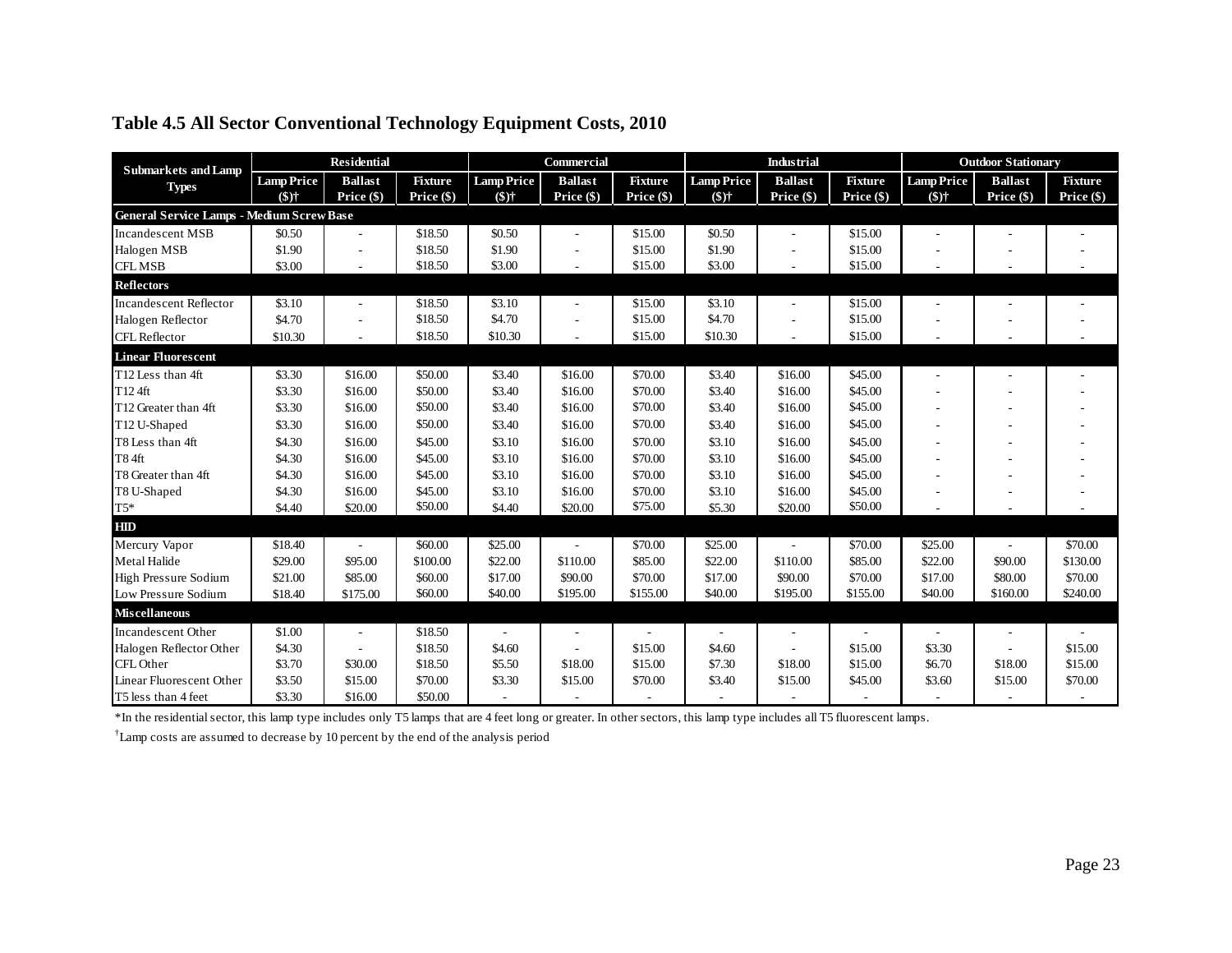### <span id="page-29-0"></span>4.1 **Legislation and DOE Regulations**

The lighting market model makes adjustments to the performance and price characteristics to account for several regulatory measures on conventional light sources. These include both standards prescribed via congressional action (e.g., general service incandescent lamp standards established in EISA 2007) as well as energy efficiency standards that are promulgated by DOE (e.g., the fluorescent lamp efficacy standard published in July 2009). The analysis considers only legislation and DOE regulations that are final (i.e., published in the *Federal Register*) and effective. The model does not take into account draft or pending legislation or regulations, as both the compliance dates and standard levels are uncertain. The model accounts for the new regulations by modifying the anticipated efficacy improvements and resulting price increases based on the performance criteria specified by the standard.

These regulatory measures are important to consider in the context of this analysis because they force an improvement in the efficacy of conventional technologies, in some cases making it more difficult for LED technology to penetrate the general illumination market. This then requires that LEDs achieve higher efficacy levels and lower price points before the market starts to shift. The following list summarizes the existing regulatory measures that come into effect during the analysis period and are taken into account in this revised analysis.

1. General service lamps. Section 321 of EISA 2007 prescribed maximum wattage standards for medium screw-base general service incandescent lamps, which take effect between 2012 and 2014. The model assumes that covered non-halogen incandescent products are unlikely to meet the 2012–2014 maximum wattage standards. As such, this analysis models the EISA 2007 standards by manually removing covered incandescent MSB products from the modeled marketplace, with the standard becoming effective in each sector in the year corresponding to its mean incandescent MSB lamp wattage. This causes a market transition toward more efficient lamps, such as standard-compliant halogen and CFLs.<sup>[4](#page-29-1)</sup> DOE is also required to conduct another rulemaking amending the standards for general service incandescent lamps, scheduled to be effective in 2020. If that rule does not produce energy savings equivalent to a minimum efficacy standard of 45 lumens per watt for GSLs, a backstop provision will prohibit the sale of any general service lamp that does not meet a minimum efficacy of 45 lumens per watt.

The current market share model predicts that even without the penetration of LED lighting products the average marketplace efficacy of general service lamps will exceed 45 lumens per watt by 2020 through the increased sales of CFL products in both the commercial and residential sectors. Because it is not conclusive that the backstop requirement will be activated and due to the uncertainty in DOE's future actions, the model does not assume any change in the products sold in 2020. It is important to emphasize that the analysis and assumptions for this model regarding EISA 2007 have no implications for DOE's position or future actions. See Section 321 of EISA 2007.

<span id="page-29-1"></span><sup>&</sup>lt;sup>4</sup> The Energy and Water Development and Related Agencies Appropriations Act, 2012, passed by the U.S. Congress on December 16, 2011, contains a provision that prohibits DOE from enforcing the GSIL, candelabra-base incandescent lamp, and intermediate- base incandescent lamp standards contained in Section 321 of EISA 2007 in fiscal year 2012. The standards, however, have not been repealed and remain in effect.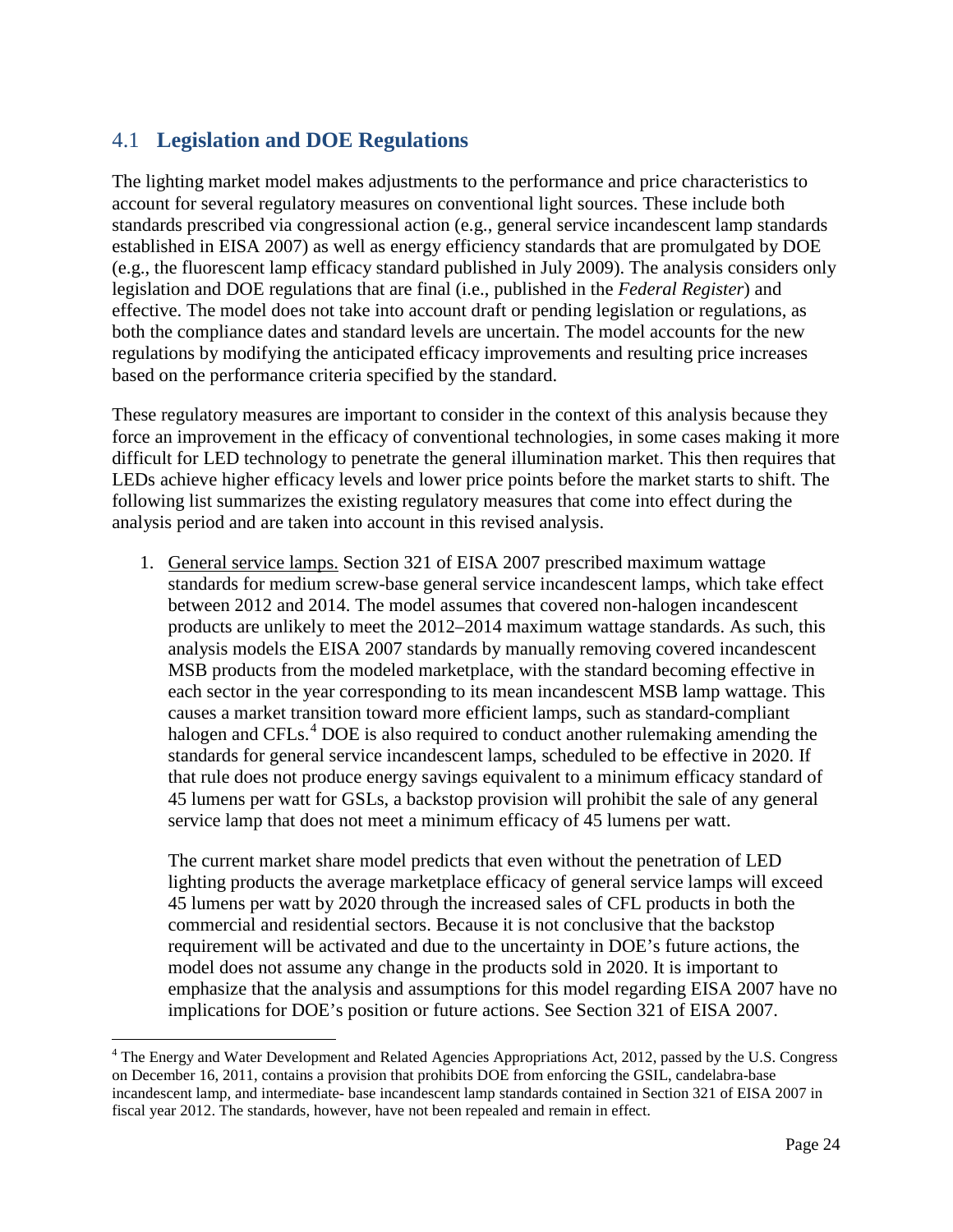- 2. Candelabra-base and intermediate-base incandescent lamps. Section 321 of EISA 2007 also prescribed maximum wattage standards for candelabra-base incandescent lamps (60W) and intermediate-base incandescent lamps (40W), which became effective immediately on December 19, 2007. Due to lack of installed base data as presented in the LMC, it was not possible to disaggregate the installed inventory of candelabra and intermediate base incandescent lamps. Thus, this analysis assumes that currently available covered products already meet the EISA 2007 standards.
- 3. Fluorescent lamps. The Energy Policy Act of 1992 (EPAct 1992) amendments to the Energy Policy and Conservation Act of 1975 (EPCA) established energy conservation standards for certain classes of general service fluorescent lamps (GSFLs). DOE published amendments to these standards in July 2009, which will become effective July 14, 2012. These amendments set new efficacy requirements for 4-foot medium bipin, 2 foot U-shaped, 8-foot slimline, 8-foot high output, 4-foot miniature bipin standard output, and 4-foot miniature bipin high output GSFLs by specific correlated color temperature (CCT) ranges. The model incorporates these standards by increasing the efficacy and price of linear fluorescent lamps accordingly. (74 FR 34080).
- 4. Fluorescent ballasts. This DOE regulation applies to covered fluorescent ballasts manufactured on or after November 14, 2014, and prescribes minimum ballast efficiency standards that will effectively shift the fluorescent market from T12 magnetic ballasts to T8 and T5 electronic ballast systems. Because covered magnetic ballasts are unlikely to meet the standards, this analysis manually removes T12 systems from the modeled marketplace in their respective years. (76 FR 70548)
- 5. Incandescent reflector lamps. This DOE energy conservation regulation, which applies to lamps manufactured on or after July 14, 2012, amends EPCA to prescribe minimum efficacy standards for covered products in the 40-205W range, determined by lamp spectrum, lamp diameter, and rated voltage. Certain small diameter, elliptical reflector, and bulged reflector incandescent reflector lamps (IRLs) are excluded. These standards promote the adoption of halogen infrared technologies. The model incorporates these standards by increasing the efficacy and price of halogen reflector lamps accordingly. (74 FR 34080).
- 6. Mercury vapor ballasts. The Energy Policy Act of 2005 (EPAct 2005) banned the manufacture and importation of mercury vapor lamp ballasts (except specialty application mercury vapor lamp ballasts) after January 1, 2008. These ballasts are no longer available for purchase in the U.S. and were thus removed from the analysis of the commercial, industrial, and outdoor stationary sectors. Mercury vapor lamps used in the residential sector, however, are assumed to be self-ballasted and not covered by this regulation. They were therefore retained in the residential analysis.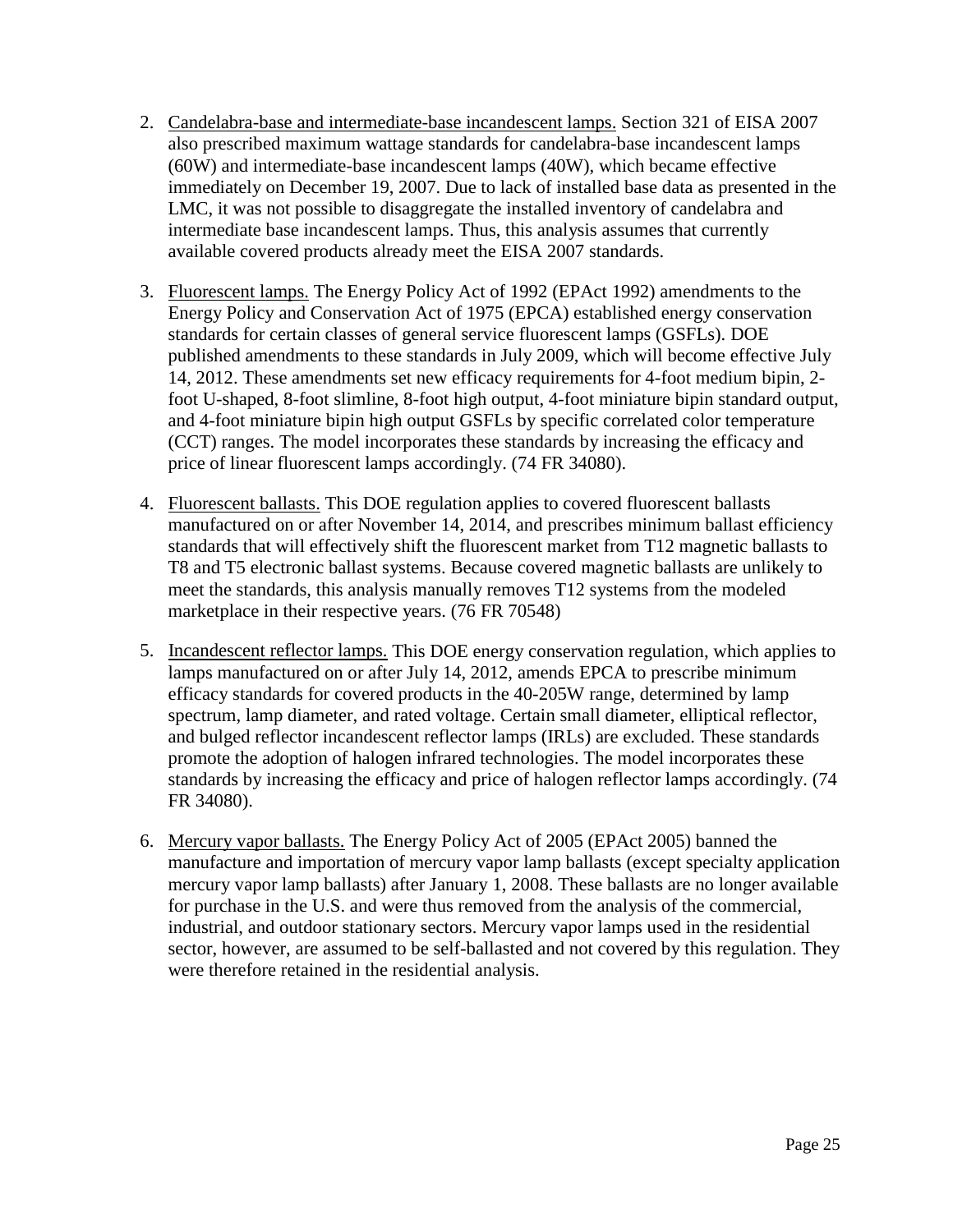# <span id="page-31-0"></span>5 **LED Technology Improvement Projection**

The U.S. Department of Energy works with the Next Generation Lighting Industry Alliance (NGLIA), NEMA, several national laboratories, and numerous researchers to develop technology and manufacturing roadmaps for both LEDs and OLEDs. These roadmaps are contained in DOE's SSL R&D MYPP, which was last published in March 2011, and DOE's SSL R&D Manufacturing Roadmap, which was last published in July 2011. The MYPP provides the basis for the LED performance curves analyzed and presented in this report. The MYPP projects LED performance through 2020, and these trends were then extrapolated to 2030 for the purposes of this analysis. For complete transparency on the inputs, tables providing the price and performance improvement targets used in this analysis are found in [Appendix A.](#page-69-0)

As mentioned in Chapter [1,](#page-10-0) only LED lighting technologies are considered in this analysis due the current lack of available OLED lighting products and to the great uncertainty in the potential for the OLED lighting market. Therefore, all energy savings are assumed to result from the market penetration of LED lighting.

The lighting market model makes several assumptions to simplify the analysis. Firstly, the model assumes that LED lighting products can be manufactured as an integrated replacement lamp or luminaire system.<sup>[5](#page-31-1)</sup> Based on lighting market trends, it is assumed that either LED lamps or LED applicable submarkets and basic characteristics of LED lamps and luminaires are shown in Table [5.1](#page-32-0) . The derived efficacies and costs are discussed further in the following sections. luminaires compete in each of the five submarkets. Consider the GSL–MSB submarket as an example: because all of the conventional lighting technologies competing within this submarket are lamps designed to fit a medium screw-base socket, the lighting market model allows only LED lamps to compete against conventional technologies. This distinction between the markets for LED lamps and luminaires allows the model to assign separate performance and costs to these products, based on current market research. For example, LED luminaire products generally offer higher efficacies than LED lamp products. This is likely because LED luminaire products, with optimized form factors, are able to better utilize the inherent benefits of LED technology and better manage thermal and optical losses. In addition, due to the additional material associated with the luminaire housing, current market pricing indicates that on a dollars per kilolumen basis, LED luminaires have slightly higher prices than replacement lamps. The

<span id="page-31-1"></span><sup>&</sup>lt;sup>5</sup> See Chapter 5.0 of the 2011 MYPP for definitions of an integrated LED lamp and LED luminaire: [http://apps1.eere.energy.gov/buildings/publications/pdfs/ssl/ssl\\_mypp2011\\_web.pdf](http://apps1.eere.energy.gov/buildings/publications/pdfs/ssl/ssl_mypp2011_web.pdf)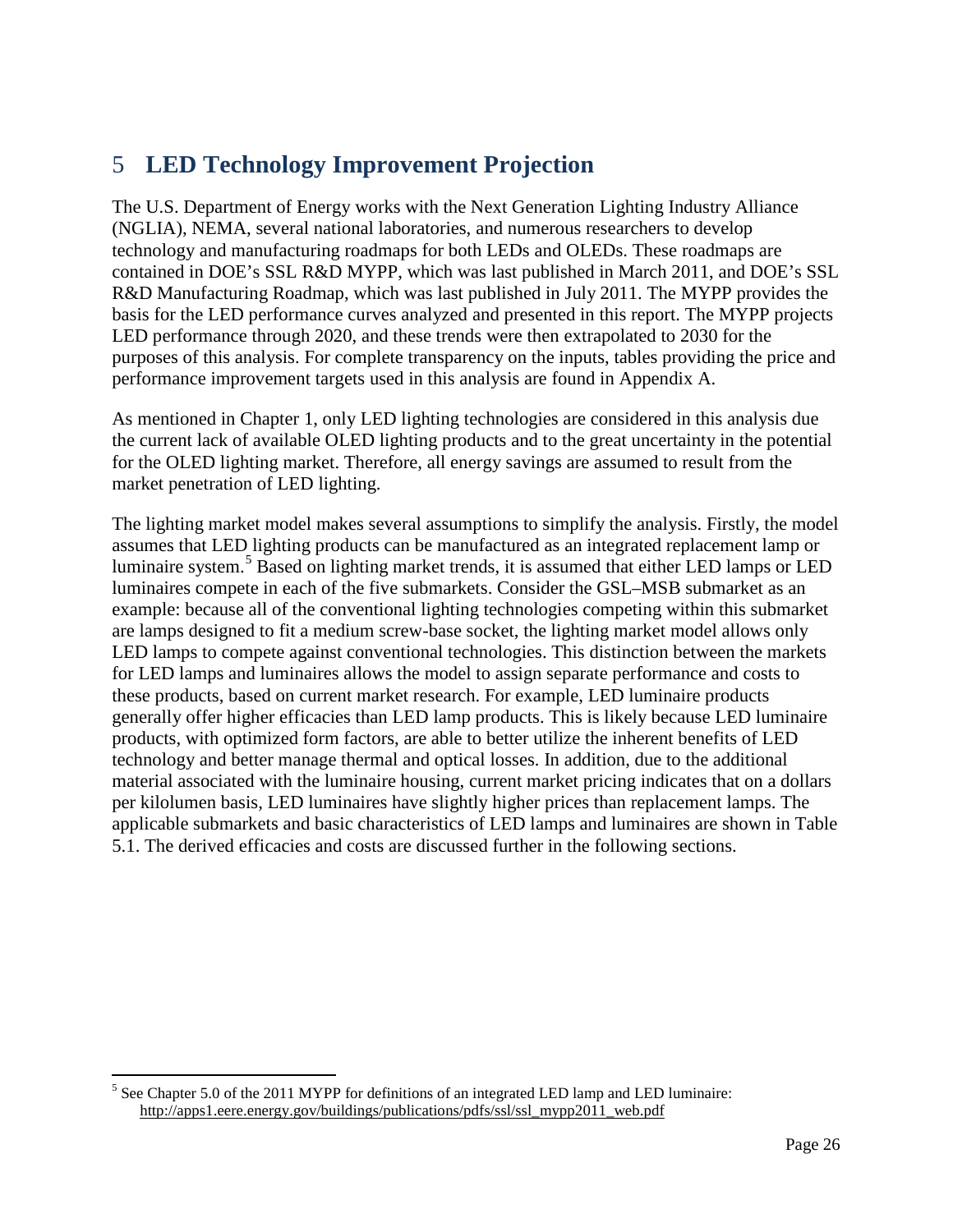| <b>LED Product</b> | <b>Applicable Submarket</b>                         | <b>Color</b><br><b>Temperature</b> | <b>Efficacy</b> ( $\text{Im}/\text{W}$ )* | Price $(\frac{5}{k} \text{Im})^*$ | Life $(1,000 \text{ hr})^*$ |
|--------------------|-----------------------------------------------------|------------------------------------|-------------------------------------------|-----------------------------------|-----------------------------|
| Lamp               | GSL-MSB, Reflector,<br>Miscellaneous                | Warm-white                         | 37                                        | \$55                              | 25                          |
| Luminaire          | Linear Fluorescent,<br>Indoor HID.<br>Miscellaneous | Cool-white                         | 70                                        | \$181                             | 25                          |
|                    | Outdoor HID                                         | Cool-white                         | 70                                        | \$181                             | 50                          |

<span id="page-32-0"></span>**Table 5.1 Average LED Price and Performance Values in 2010**

\*The values presented in this table represent average achieved levels of commercially available product by 2010 (Bardsley, et. al., 2011b). Efficacy values and prices presented in this table include the losses from and costs of electronic controls and drivers.

1. Cool White: CRI 70–80; CCT 4746–7040 K

2.Warm White: CRI 80–90; CCT 2580–3710 K

Due to the distinct differences between LED lamps and luminaires, separate technology improvement curves were adapted from DOE's MYPP and Manufacturing Roadmap for 2011, analyzing three critical performance metrics:

- Efficacy  $(\text{lm/W})$
- Lamp or luminaire price (dollars per kilolumen, including LED device and operating electronics)
- Lamp or luminaire life (hours of useful operational life)

DOE's MYPP projections of price and performance are developed through a collaborative effort between industry, academia, research laboratories, and the U.S. government.<sup>[6](#page-32-1)</sup> The MYPP does not project LED price and performance to 2030, nor does it provide differentiation of LED technologies and performance product type. Rather, the MYPP provides a projection for a defined quality of light (e.g., warm-white luminaires are represented by a CRI between 80 and 90 and a CCT of 2580–3710 K, while cool-white luminaires are represented by a CRI between 70 and 80 and a CCT of 4746–7040 K) over a specific time period. For this forecast, the LED package performance curves were adjusted to account for the efficacy and lifetime losses associated with commercial LED lamp products. Lamp costs were projected from those presented in the MYPP, then normalized to 2010 market prices. Luminaire costs, too, are based on 2010 market prices, to which the cost reduction trends from DOE's SSL Manufacturing Roadmap were applied. The MYPP and Manufacturing Roadmap project LED lighting product cost improvement through 2020, and this analysis extrapolates the costs to 2030.

LED technology improves logistically (i.e., along an S-curve), although LED luminaire products improve earlier than LED lamps. In addition, higher color temperature (i.e., cool-white)

<span id="page-32-1"></span><sup>&</sup>lt;sup>6</sup> An SSL Partnership between DOE and NGLIA was created in February 2005. Administered by the National Electrical Manufacturers Association, NGLIA is a consortium of manufacturers working to accelerate SSL development and commercialization. For more information including a copy of the Memorandum of Understanding, visit: [http://www1.eere.energy.gov/buildings/ssl/partnership\\_nglia.html](http://www1.eere.energy.gov/buildings/ssl/partnership_nglia.html)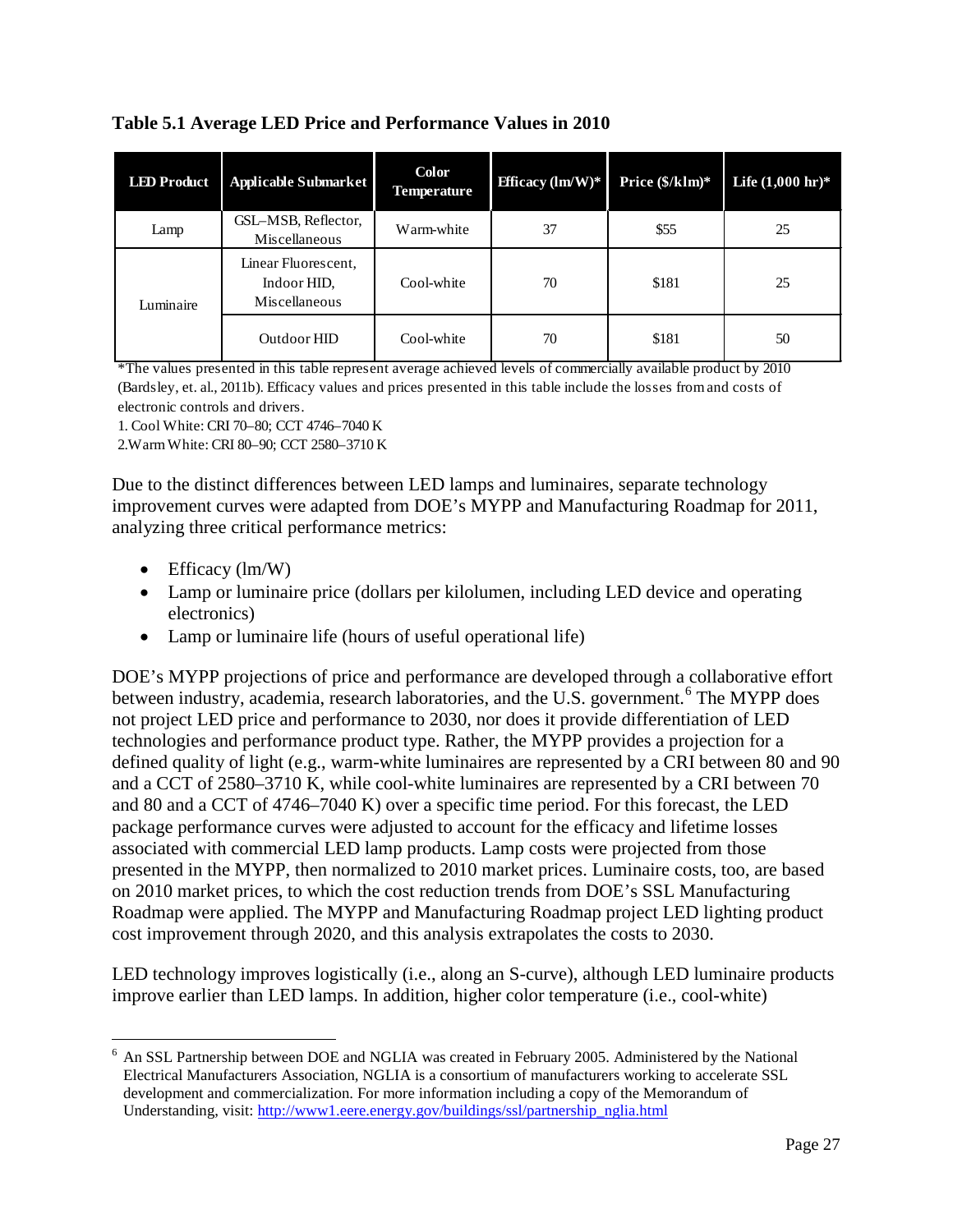luminaires are typically used in the commercial, industrial, and outdoor stationary sectors, which typically demand higher efficacies. The performance of LED lamp products has lagged behind that of LED luminaire products because of higher efficiency losses attributable to their compact architecture, power supply complexity, and the demand for warm-white color temperatures. However, it is assumed that the challenges associated with the development of LED lamp products will eventually be resolved, allowing the performance of both LED lamp and luminaire products to converge over time.

In addition, because the MYPP only provides performance projections for best in class LED products, a delay factor of one year is incorporated in the analysis to represent the average market performance of an LED luminaire (i.e., the average market LED luminaire performance is one year behind that of best in class LED luminaire products), while a delay of two years is used to represent the losses associated with the less efficient LED lamp products.

[Figure 5.1](#page-33-0) and [Table 5.2](#page-34-0) provide the efficacy improvement curves for LED lamps and luminaires. LED lamps slightly lag behind LED luminaires in the near term, but they converge around 2025. DOE's MYPP indicates that LED efficacy levels will not exceed 268 lumens per watt due to efficiency limits.



<span id="page-33-0"></span>**Figure 5.1 LED Efficacy Improvement**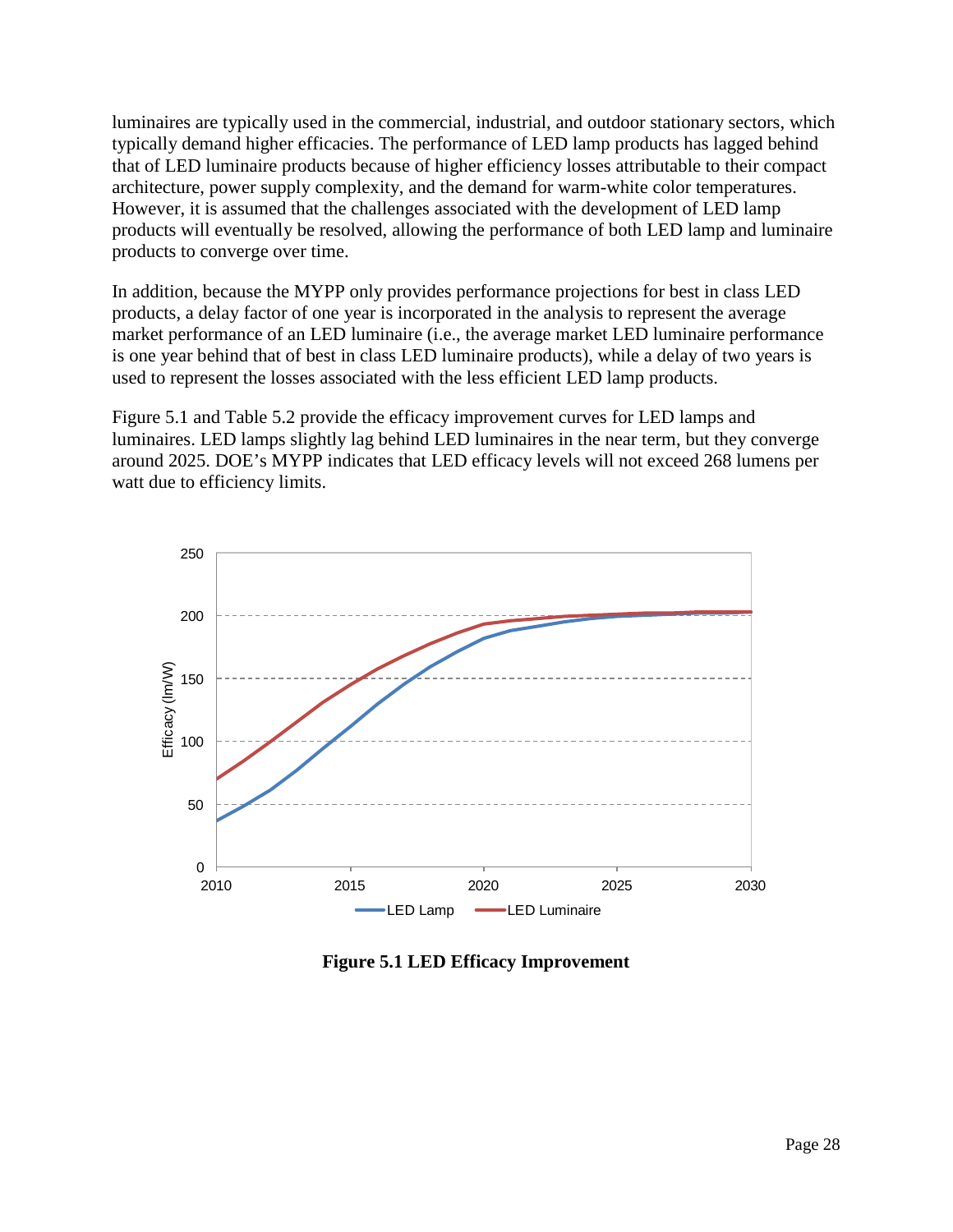<span id="page-34-0"></span>**Table 5.2 LED Efficacy Improvement**

| LED            | <b>Efficacy</b> (lm/W) |      |      |      |      |  |  |  |
|----------------|------------------------|------|------|------|------|--|--|--|
| <b>Product</b> | 2010                   | 2015 | 2020 | 2025 | 2030 |  |  |  |
| Lamp           | 37                     | 113  | 182  | 199  | 203  |  |  |  |
| uminaire       | 70                     | 145  | 193  | 202  | 203  |  |  |  |

With respect to lifetime, the MYPP identifies a target lifetime of 50,000 hours for LED lamps and luminaires. Market research shows that LED lamps and indoor luminaires on today's market typically have a lifetime of approximately 25,000 hours. Using a logistic curve similar to that used to project efficacy, lifetime was logistically interpolated for each year of the analysis period. Luminaires for outdoor use typically have longer lifetimes (50,000 hours in 2011), such that their improvement in parallel with indoor luminaires should result in an average lifetime of 75,000 years by 2030. [Figure 5.2](#page-34-1) and [Table 5.3](#page-35-0) present the LED operating life projections used in this analysis.



<span id="page-34-1"></span>**Figure 5.2 LED Lifetime Improvement**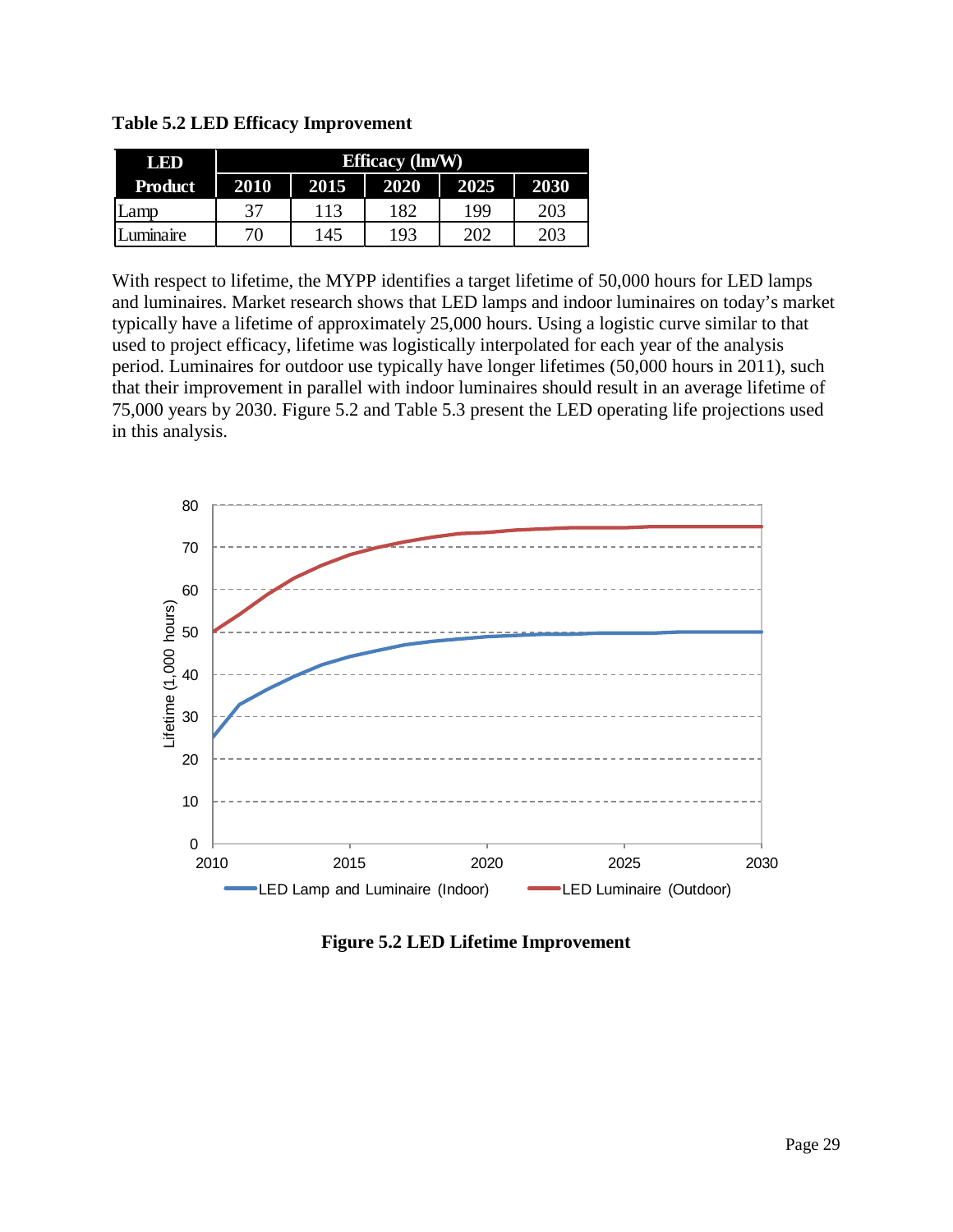| <b>LED Product</b>  | Lifetime $(1,000$ hours) |      |      |      |             |  |  |  |  |
|---------------------|--------------------------|------|------|------|-------------|--|--|--|--|
|                     | 2010                     | 2015 | 2020 | 2025 | <b>2030</b> |  |  |  |  |
| Lamp $&$            | 25.0                     | 44.1 | 48.8 | 49.8 | 50.0        |  |  |  |  |
| Luminaire (Indoor)  |                          |      |      |      |             |  |  |  |  |
| Luminaire (Outdoor) | 50.0                     | 68.2 | 73.7 | 74.7 | 75.0        |  |  |  |  |

<span id="page-35-0"></span>**Table 5.3 LED Lifetime Improvement**

[Figure 5.3](#page-35-1) and [Table 5.2](#page-34-0) present the price improvement forecasts for LED products. These curves depict the price reduction from a high initial equipment cost to a lower projected first cost. The MYPP only provides first cost (\$/klm) projections for LED lamp products. For this analysis, a separate reduction curve was developed for LED luminaire products because they are more material-intensive and therefore more expensive on a first cost per kilolumen basis. Using industry, DOE, and manufacturer pricing data, it was determined that the average cost of LED luminaires was about \$181 per kilolumen in 2010. Thereafter, this analysis predicts that LED luminaire price will decrease at the same rate as the MYPP LED lamp forecast. Due to the comparative adolescence of the LED technology and marketplace, the LED price projection decreases exponentially between now and 2030 and then is projected to plateau at about \$3 per kilolumen for LED lamps and \$13 per kilolumen for luminaires.



<span id="page-35-1"></span>**Figure 5.3 LED Price (\$/klm) Improvement**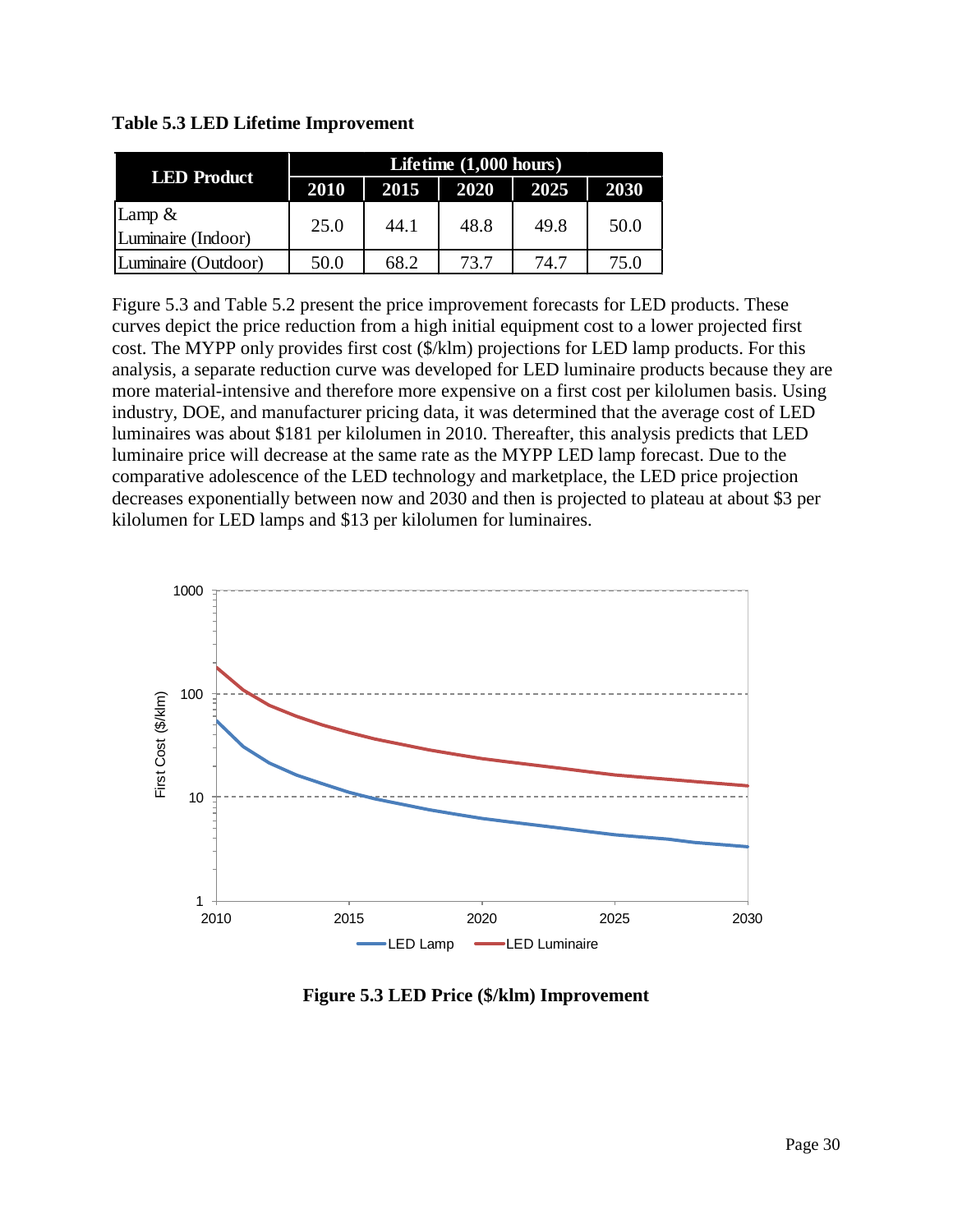**Table 5.4 LED Price Improvement**

| LED            | Price (\$/klm) |         |         |         |         |  |  |  |  |
|----------------|----------------|---------|---------|---------|---------|--|--|--|--|
| <b>Product</b> | 2010           | 2015    | 2025    | 2030    |         |  |  |  |  |
| Lamp           | \$55.16        | \$11.25 | \$6.28  | \$4.36  | \$3.34  |  |  |  |  |
| Luminaire      | \$180.88       | \$41.81 | \$23.69 | \$16.55 | \$12.73 |  |  |  |  |

For complete transparency of the inputs used in this study, detailed versions of the above figures and tables providing yearly results are provided in [Appendix A.](#page-69-0)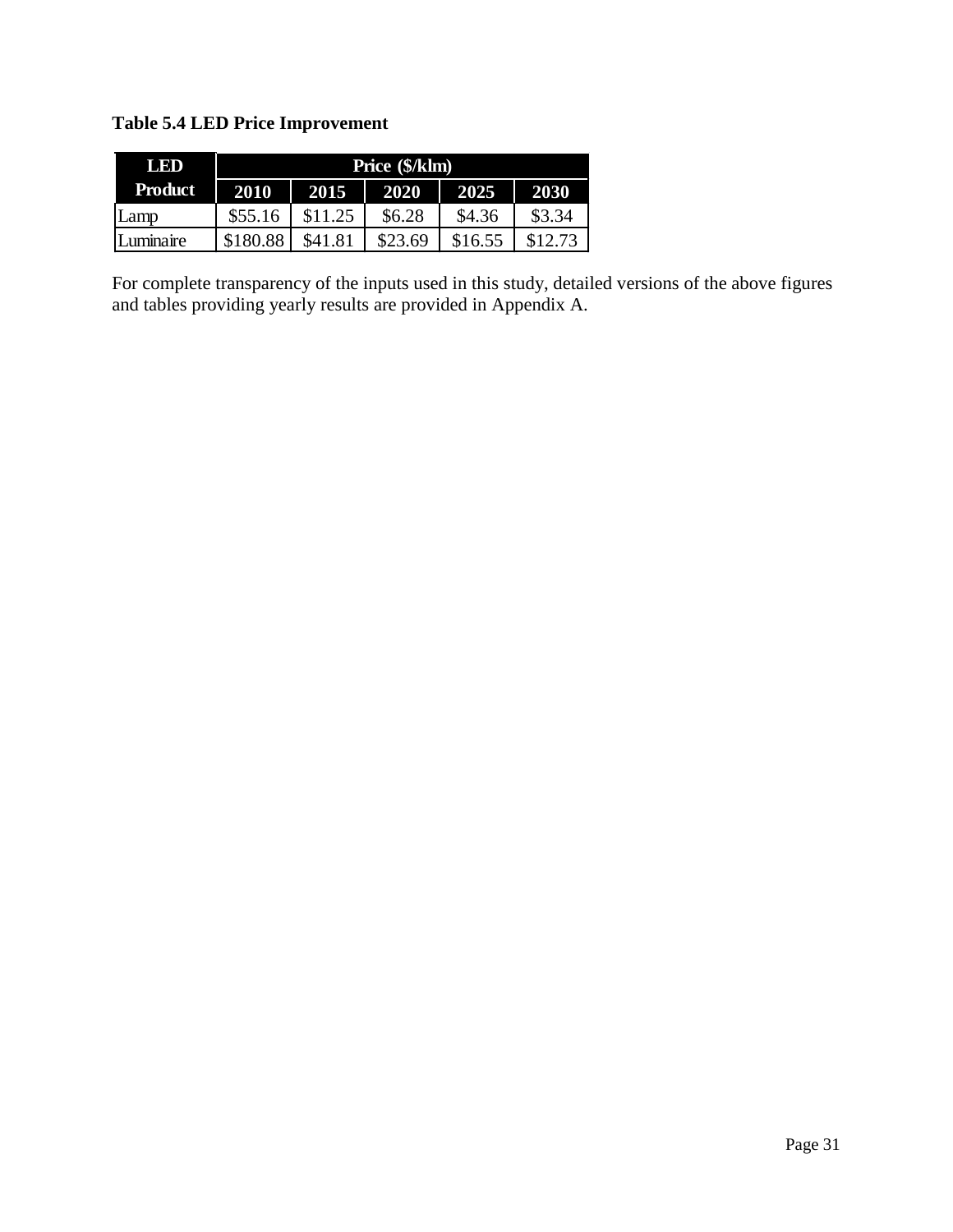# 6 **Lighting Market Penetration Model**

Each year, new lamps enter the market as old lamps are replaced or fixtures are installed or retrofitted. This creates an annual lumen market demand, which may be satisfied by a suite of lighting technologies, and an opportunity for a consumer to switch or adopt a new lighting technology. The lighting market penetration model predicts market share as an aggregate of many individual purchasing decisions by way of three components: an econometric logit model that considers economic factors, a technology diffusion curve that considers existing marketplace presence, and an acceptance factor that calibrates market share projections to historical data. This approach of using a logit model and a technology diffusion model in concert has been previously used by several reports (Cao, 2004; Paidipati, Frantzis, Sawyer, & Kurrasch, 2008).

## <span id="page-37-0"></span>6.1 **Econometric Logit Model**

The previous analysis awarded available market share to competing technologies based on simple payback, or the ratio of first year incremental purchase price to first year incremental savings. The primary drawback of the payback acceptance curve is that this method only allows for the competition between two technology options (i.e., the incumbent and the emerging technology). This method of determining market share worked well for the previous analysis, which compared a hypothetical, representative average incumbent technology (with price and performance parameters derived by averaging across all conventional technologies) to LEDs; however, this is not suitable for multiple technology comparison. To improve upon the simple payback method, the current analysis uses a conditional logit model to award available market to multiple competing lighting technologies, similar to the model used in the National Residential Sector Demand Module of NEMS 2010 for the lighting technology choice component.

The conditional logit model is a widely recognized method of forecasting a product's market penetration based on several quantitative or categorical explanatory variables. The result of the conditional logit is a probability of purchase, which represents an aggregation of a large number of individual consumer purchasing decisions. The logit model is predicated on the assumption that these individual decisions are governed by consumer utility (i.e., the relative value) that consumers place on the various technology attributes of an alternative. For example, consumers may be strongly influenced by a product's first cost, but may also place some lesser value on a product's efficiency. In the lighting market model, it is assumed that lighting purchasing decisions are primarily governed by two economic parameters, both of which are expressed in dollars per kilolumen for comparison between technologies:

- *First Cost* includes the lamp price; ballast price, if applicable; and, in the case of the new and retrofit market segments, the fixture price. For LEDs in certain submarkets, first cost indicates the price of the luminaire. This also includes a labor charge, where applicable.
- *Annual Operation and Maintenance (O&M) Cost* includes annual energy cost and annual replacement cost. It is a function of the mean lamp or ballast life; annual operating hours; lamp price; ballast price, if applicable; and a labor charge, if applicable.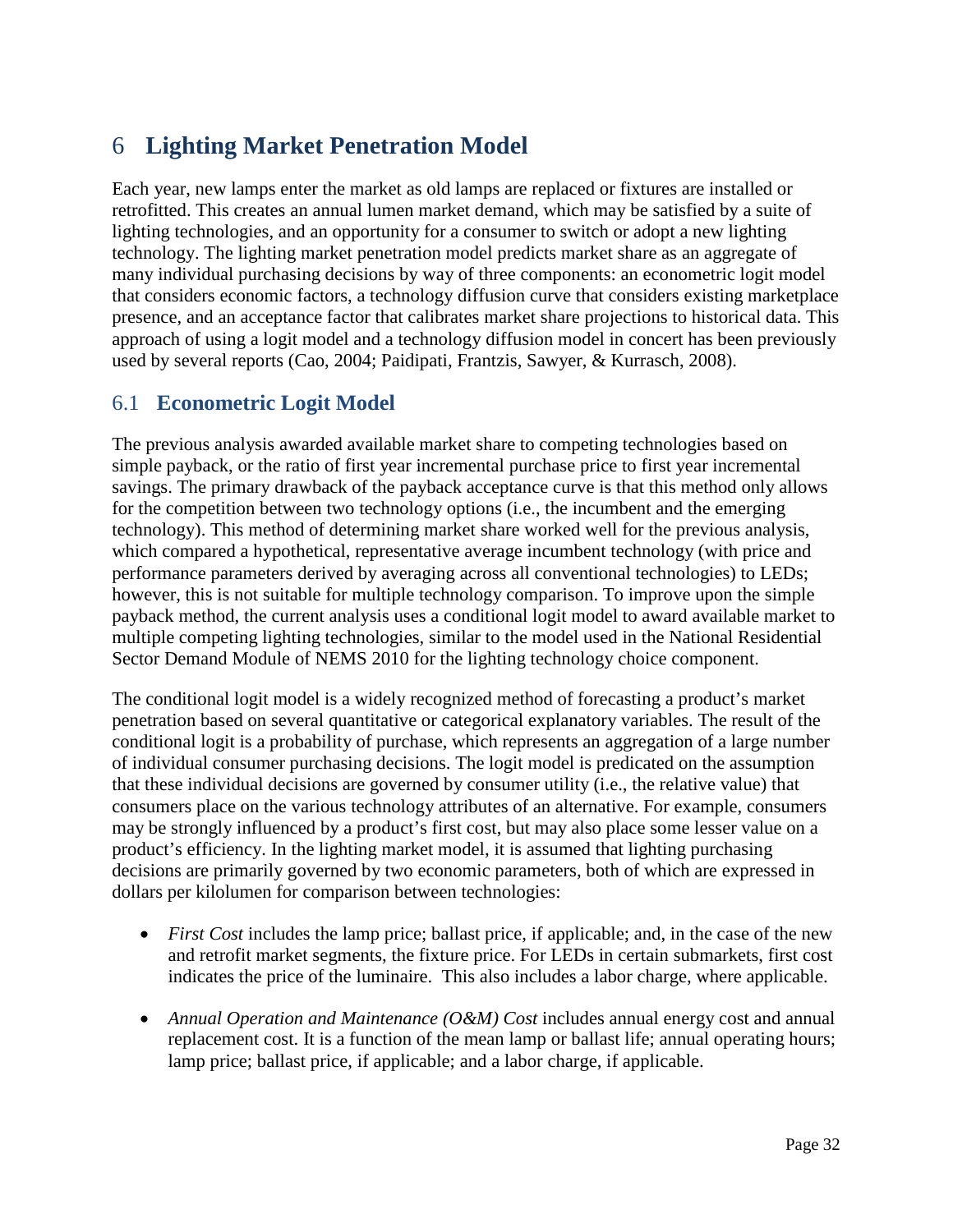These parameters, which collectively constitute the life-cycle cost of a lighting product, were chosen to help characterize two types of lighting consumers:

- Those that prefer low retail price. These consumers place less importance on annual cost savings, which is derived from the efficacy and lifetime performance of a lighting product.
- Those that make purchasing decisions based primarily on the life-cycle or annual cost of a lighting product. These consumers place less importance on the upfront product cost.

The market penetration model bases market share calculations in each lighting market sector (residential, commercial, industrial, and outdoor stationary) on one of these two characteristic consumers. In order to estimate how each sector makes purchasing decisions (i.e., to determine the characteristic relationship between the two cost variables), logistic regressions of historical price and performance data were performed for several lighting technologies within each sector. Historical data for one specific submarket for each sector was chosen to represent consumer decisions. GSL–MSB data, linear fluorescent data, and HID data were considered representative of the residential sector, commercial and industrial sectors, and outdoor stationary sector, respectively.

The econometric model used to forecast market share relies entirely on economic metrics and is therefore a simplification of consumer rationale. In reality, consumers consider other factors, such as color quality, dimmability, or aesthetics in their lighting decisions, in addition to economic factors. To account for these qualities, the lighting market model applies acceptance factors to particular technologies to derate that technology's value to a consumer. For example, the model assumes acceptance factors less than one for CFL and HPS technologies in indoor applications which, despite competitive price and performance with other technologies, have low market share largely due to their color quality and dimmability (for CFLs only).

#### **6.1.1 Technical Discussion of the Conditional Logit Model**

Logistic regression is a statistical method of predicting the probability of the occurrence of an event by fitting data to a logistic curve, which takes the form:

$$
p_j(z) = \frac{e^{z_j}}{\sum_{j=1}^n e^{z_j}}
$$

Where:

- $p_j(z)$  is the probability of an individual choosing product *j*, and
- $\bullet$  z is a linear relationship between the independent variables called the logit.

The logit, which represents the natural logarithm of the odds of an event occurrence, is defined as such:

$$
z = \beta_1 x_1 + \beta_2 x_2 + \dots + \beta_n x_n
$$

Where: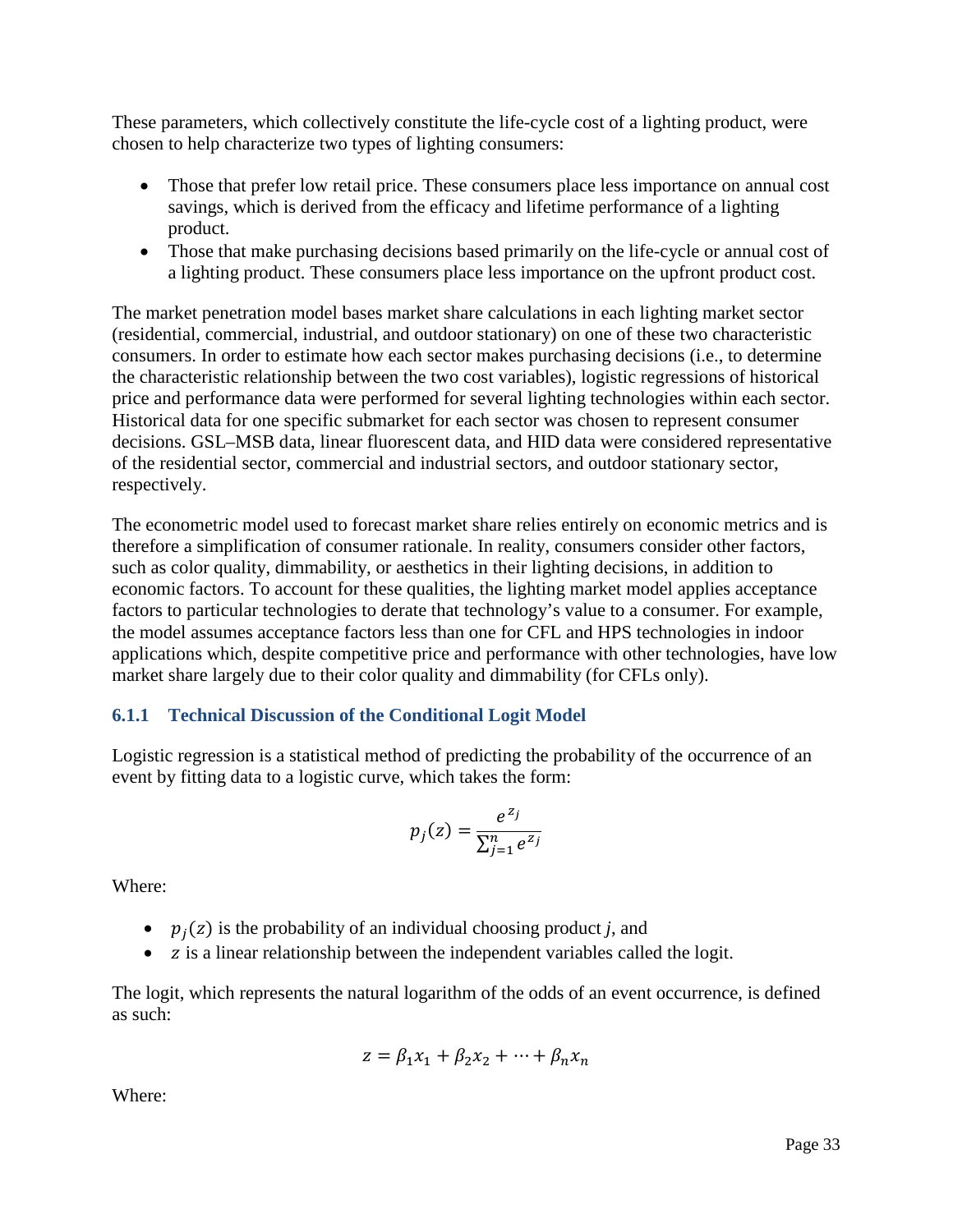- $x_i$  represent the independent variables, and
- $\beta_i$  represent the regression coefficients.

The conditional logistic regression model is a form of logistic regression that is commonly used in marketing to model consumer choices. It predicts the probability of multiple discrete, categorical (i.e., unable to be ordered in any meaningful way) outcomes, such as occurs in a marketplace with several competitive products. By defining a relationship between a response variable and several independent, explanatory variables, which can be ordinal (ordered) or categorical, the conditional logit model is able to predict the potential market shares of various products.

#### **6.1.2 Logit Model Input Data**

Chapters [4](#page-23-0) and [5](#page-31-0) discuss how the model tracks the evolution of price and performance attributes for conventional lighting technologies and LEDs, respectively. These attributes are used as input data to the logit model in the form of two economic metrics: first cost and annual operation and maintenance cost. First cost is a straightforward measure of the purchase price that the consumer pays and is discussed in Chapters [4](#page-23-0) and [5.](#page-31-0) Annual O&M cost includes annual energy, replacement and labor costs. Annual replacement cost is an annualized measure of the cost of replacing burned out lighting equipment, distributed over the average lifetime of the lighting product in years. It is calculated from average lamp or ballast lifetime in hours, average operating hours per year, and the cost of the replacement unit. Annual energy cost is based on average efficacy values and average operating hours per year by sector, which are also discussed in Chapters [4](#page-23-0) and [5,](#page-31-0) and average electricity prices by sector. Electricity prices used for the operating cost evaluation are taken from the EIA's AEO 2011 reference scenario, then inflated from 2009 to 2011 dollars. In the absence of an electricity price for the outdoor stationary sector, it was assumed that these customers experienced the same electricity prices as the commercial sector. The AEO 2011 also provides several alternative electricity price scenarios, but variation is minor such that their effect on the logit model was negligible. The electricity prices used in the analysis are shown in [Table 6.1.](#page-39-0)

| <b>LED</b> Product |         | <b>Average Electricity Price (\$/kWh)</b> |         |         |         |  |  |  |  |  |
|--------------------|---------|-------------------------------------------|---------|---------|---------|--|--|--|--|--|
|                    | 2010    | 2015                                      | 2020    | 2025    | 2030    |  |  |  |  |  |
| <b>Residential</b> | \$0.118 | \$0.112                                   | \$0.110 | \$0.110 | \$0.110 |  |  |  |  |  |
| Commercial         | \$0.100 | \$0.094                                   | \$0.093 | \$0.094 | \$0.094 |  |  |  |  |  |
| Industrial         | \$0.067 | \$0.062                                   | \$0.062 | \$0.063 | \$0.064 |  |  |  |  |  |
| Outdoor Stationary | \$0.100 | \$0.094                                   | \$0.093 | \$0.094 | \$0.094 |  |  |  |  |  |

#### <span id="page-39-0"></span>**Table 6.1 Electricity Price Projections in 2011 Dollars per Kilowatt-Hour**

Source: EIA, 2011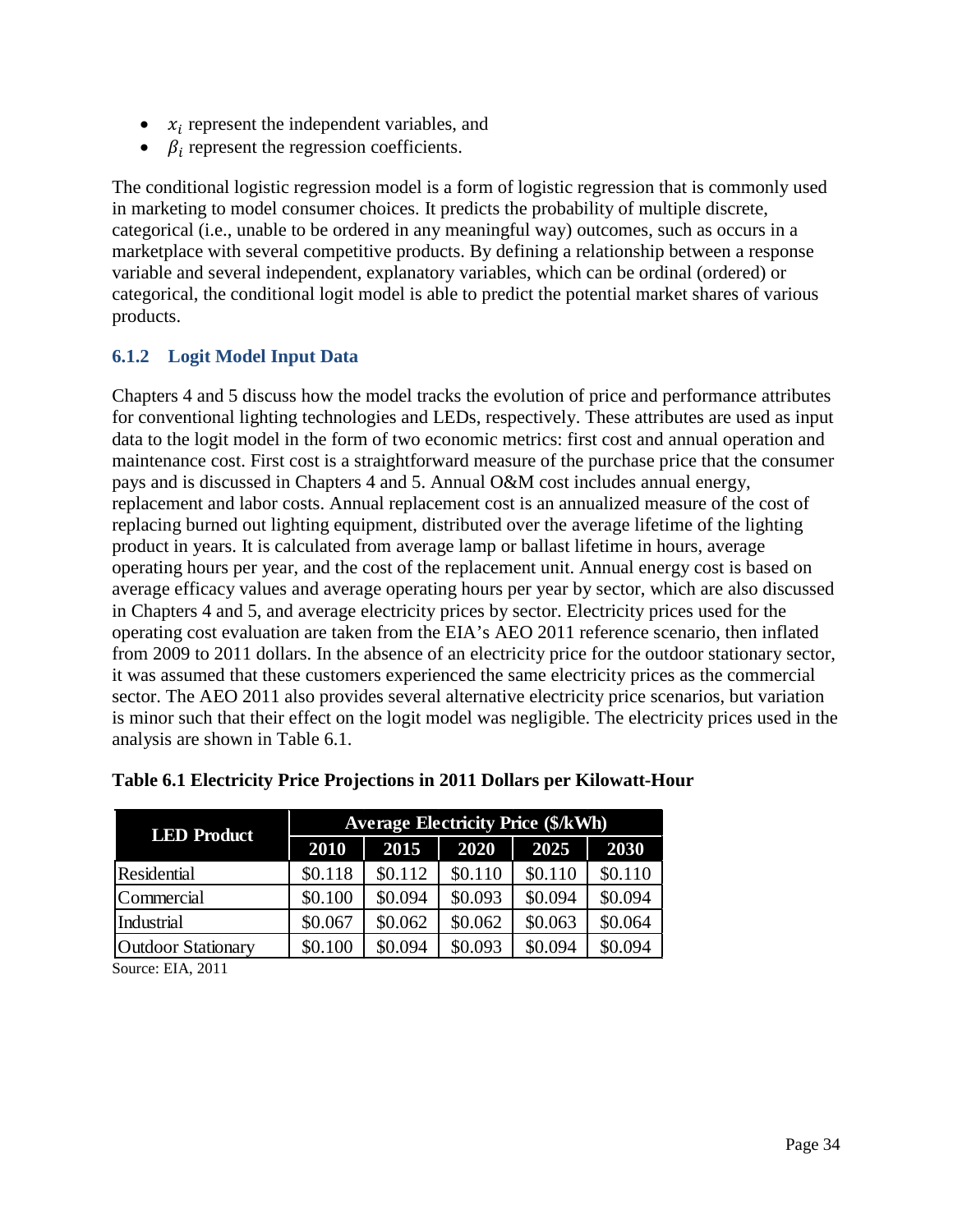## 6.2 **Technology Diffusion Curve**

While the conditional logit model provides a probability of purchase for each technology under perfect competition, the lighting market model also recognizes that newer technologies are at a relative disadvantage compared with well-established incumbent technologies. The rate of market penetration is subject to certain market barriers, including, but not limited to, acceptance and availability of the technology. Typically, these barriers only apply to new market entrants, such as LED technologies, as it is these technologies that may initially be unknown to consumers or may not be readily available to purchase. As a product establishes itself on the market, however, benefits are communicated by word-of-mouth to the consumer base, manufacturers are able to ramp up production capacity, and stocking distribution channels emerge. To simulate this lag effect on newer technologies, the lighting market model applies a Bass technology diffusion model to the logit model market share predictions. The Bass diffusion model is a widely recognized marketing tool used in technology forecasting which effectively slows the rate of technology adoption based on the time necessary for consumers to become aware of and adopt a new lighting technology. In today's lighting market, the effect of technology diffusion is primarily limited to LED lighting as it is the only emerging technology on the market. Therefore, the model tends to delay the adoption of LED products despite rapid gains in efficacy improvement and cost reduction.

The Bass curve used in this analysis, shown in [Figure 6.1](#page-41-0) on the next page, is based on a Pacific Northwest National Laboratory (PNNL) report, which uses historical market penetration data for electronic ballasts, T8 fluorescent lamps, and CFLs to create a lighting-specific diffusion curve (PNNL, 2004). Considering the historical diffusion of CFLs into the marketplace to be atypical due to various early performance issues such as poor light levels and color rendition, discussed at length in a 2006 DOE report (PNNL, 2006), this analysis modified the PNNL diffusion curve to further discussed in Appendix B. be based only on electronic ballasts and T8 fluorescent lamps. These technologies are common in the commercial and industrial sectors, which causes the curve to be more representative of these sectors than the residential and outdoor stationary sectors. An average lighting diffusion curve including the historical penetration rate of CFLs is considered as a sensitivity analysis,

Additionally, LEDs are a versatile, promising technology that has the potential to be significantly different from incumbent competitors, and therefore market adoption may occur at a faster rate than prior lighting technologies. To account for the uncertainty in the rate of technological diffusion, this analysis includes a sensitivity analysis in [Appendix B](#page-70-0) that uses a rapid technology diffusion curve in addition to the lighting industry-specific curve.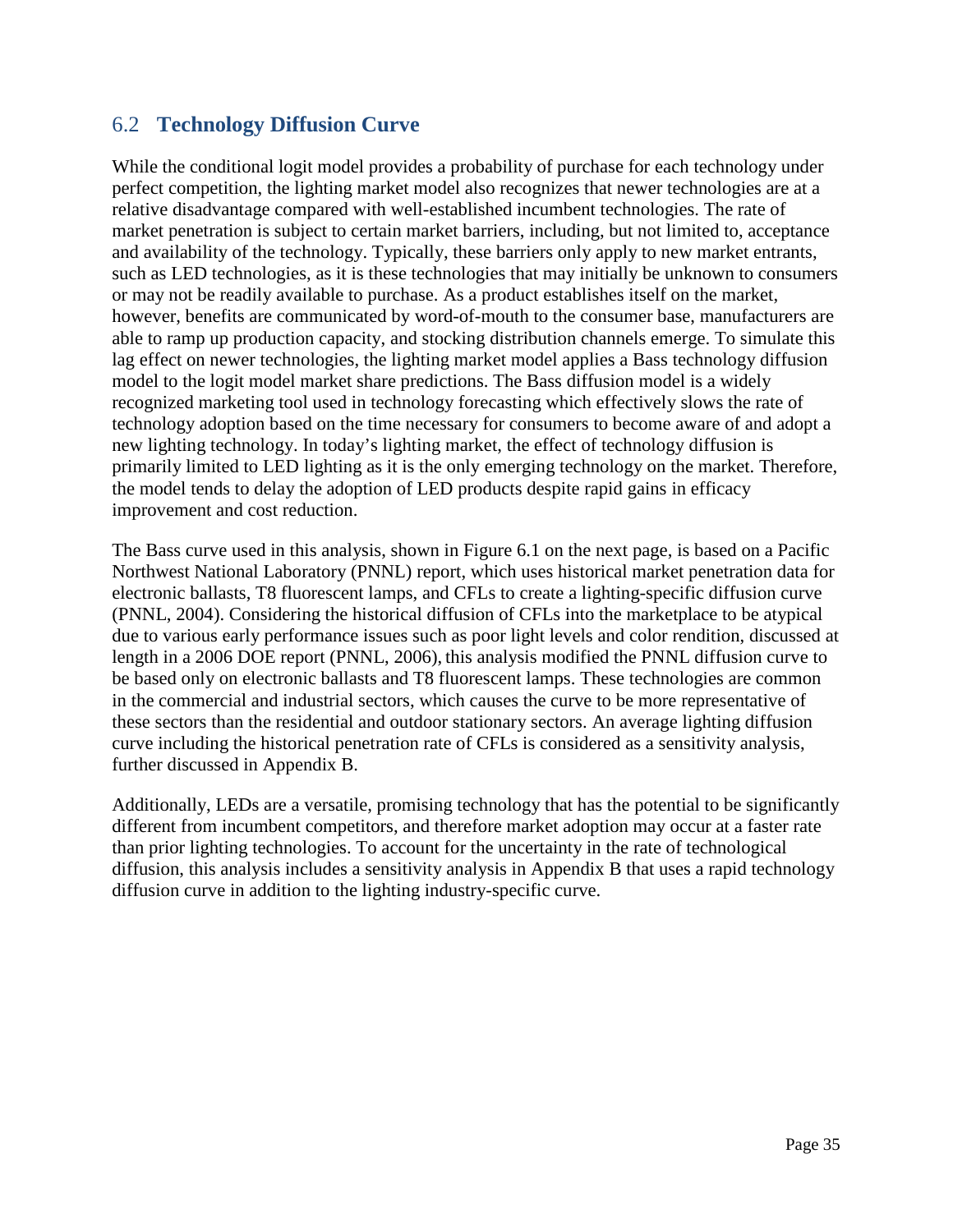

<span id="page-41-0"></span>**Figure 6.1 Reference Bass Lighting Technology Diffusion Curve**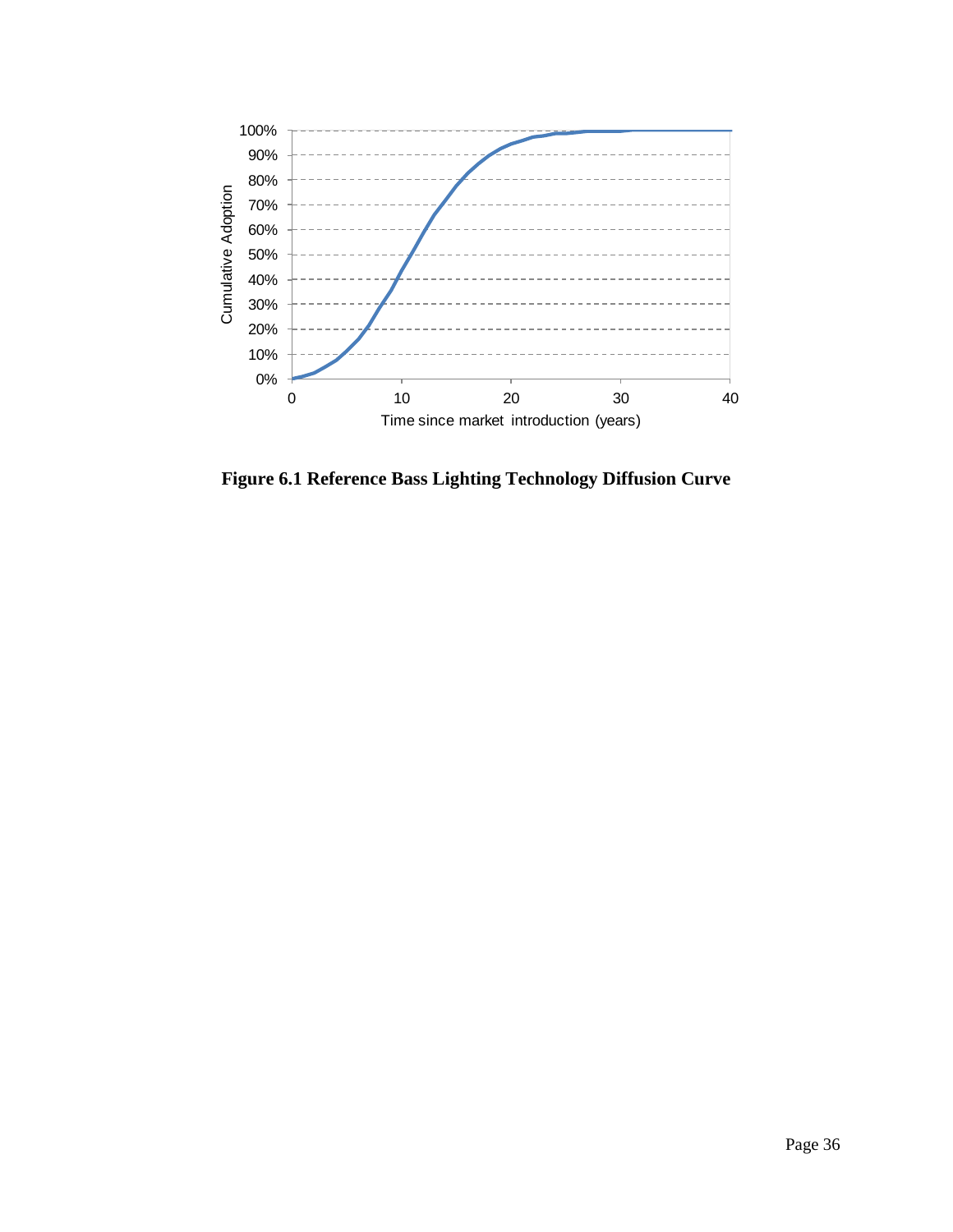# 7 **Forecast Model Results**

The EIA estimates total U.S. site electricity consumption to be over 3,500 terawatt-hours (TWh), or 40 quadrillion Btu (quads) of primary energy in 2010 (EIA, 2011). DOE's forecast analysis estimates that lighting technologies are responsible for 18 percent of this electricity use with approximately 694 terawatt-hours of site electricity and 7.9 quads of primary energy consumption in 2010. In residential and commercial buildings, lighting is the second largest enduse of energy, representing approximately 16 percent of residential and 20 percent of commercial building electricity (D&R, 2011). As seen in [Figure 7.1,](#page-42-0) which presents the lighting energy consumption forecast, the analysis indicates that LED lighting has tremendous potential to reduce energy consumption by nearly 20 percent in 2020 and nearly one half in 2030.





<span id="page-42-0"></span>As presented in [Table 7.1,](#page-43-0) the results of this forecast study indicate that LED lighting sales (based on lumen-hours) will increase to 36 percent by 2020. The majority of this increase in market penetration comes from the commercial and outdoor stationary sectors, in which LED sales are forecasted to be approximately 800 and 500 teralumen-hours (Tlm-hr). In the commercial sector, this near-term increase from the 2010 baseline year is largely due to the size of the sector, which contributed 60 percent of lighting service (Tlm-hr) in 2010, and the cognizance of commercial consumers of low operating costs. Similarly, LED luminaires become increasingly cost-competitive in the outdoor stationary sector because of the comparatively high first costs associated with most conventional outdoor lighting options. By 2030, the model predicts that LED lighting will reach a market share of 74 percent, with large growth seen in all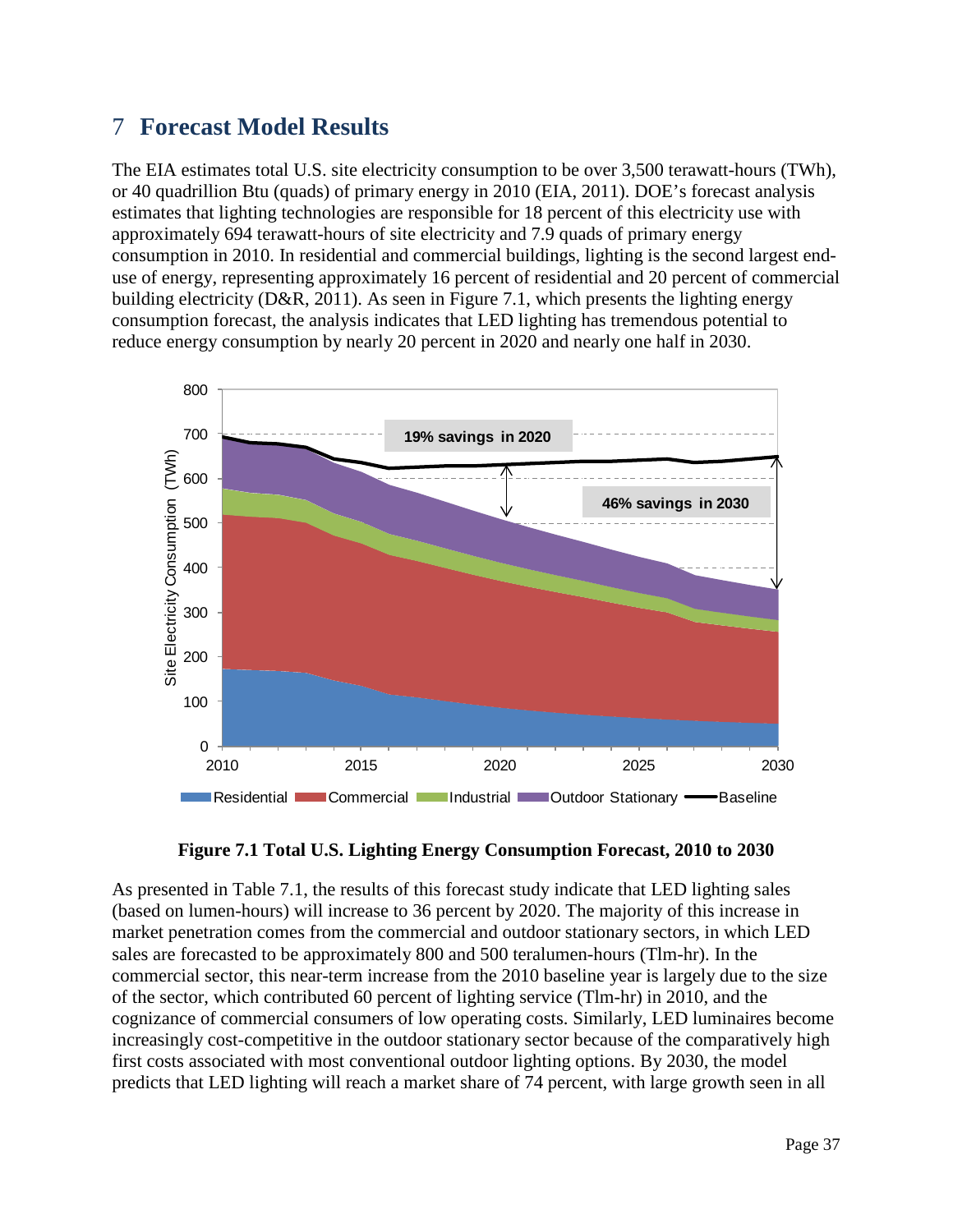sectors and resulting in 46 percent site electricity savings, amounting to 297 terawatt-hours saved from baseline consumption.

|                                                       | 2010 | 2015     | 2020  | 2025  | 2030  | <b>Cumulative</b><br>$(2010 - 2030)$ |
|-------------------------------------------------------|------|----------|-------|-------|-------|--------------------------------------|
| <b>Baseline site electricity</b><br>consumption (TWh) | 694  | 635      | 631   | 641   | 648   | 13,535                               |
| Residential                                           | 173  | 142      | 138   | 146   | 153   | 3,105                                |
| Commercial                                            | 346  | 325      | 321   | 320   | 316   | 6,806                                |
| Industrial                                            | 58   | 49       | 44    | 41    | 38    | 947                                  |
| <b>Outdoor Stationary</b>                             | 116  | 119      | 128   | 135   | 141   | 2,676                                |
| LED market share (% of lm-hr)                         | н    | 9.5%     | 35.8% | 59.0% | 73.7% |                                      |
| Residential                                           |      | 8.1%     | 37.6% | 60.7% | 72.3% |                                      |
| Commercial                                            |      | 5.0%     | 27.8% | 52.5% | 70.4% |                                      |
| Industrial                                            |      | 8.8%     | 36.0% | 59.2% | 72.3% |                                      |
| <b>Outdoor Stationary</b>                             |      | 29.0%    | 64.2% | 81.6% | 87.2% |                                      |
| Site electricity savings (TWh)                        |      | 21       | 122   | 217   | 297   | 2,672                                |
| Residential                                           |      | 7        | 51    | 82    | 102   | 1,009                                |
| Commercial                                            |      | 6        | 38    | 73    | 111   | 902                                  |
| Industrial                                            |      | $\theta$ | 3     | 8     | 11    | 88                                   |
| <b>Outdoor Stationary</b>                             |      | 7        | 30    | 54    | 73    | 673                                  |
| Site electricity savings (%)                          | T.   | $3.3\%$  | 19.4% | 33.9% | 45.8% | 19.7%                                |
| Residential                                           |      | 5.1%     | 37.3% | 56.7% | 66.9% | 32.5%                                |
| Commercial                                            |      | 1.9%     | 11.7% | 22.9% | 35.0% | 13.3%                                |
| Industrial                                            |      | 0.8%     | 7.4%  | 18.3% | 29.4% | 9.3%                                 |
| <b>Outdoor Stationary</b>                             |      | 6.2%     | 23.7% | 40.2% | 51.7% | 25.2%                                |

### <span id="page-43-0"></span>**Table 7.1 Total U.S. LED Forecast Results**

Although LED lighting is projected to achieve 74 percent of lumen-hour sales in 2030, as seen in [Figure 7.2,](#page-44-0) its penetration into the installed base of lighting lags at approximately 50 percent of lumen-hours being serviced. In 2010, the installed lighting service in lumen-hours is dominated by linear fluorescent and HID lighting, both of which have high operating hours, high lumen output per lamp, and large number of installed lamps. These products have system lifetimes ranging from 50,000 hours to 75,000 hours, which limits the available market into which LEDs can penetrate.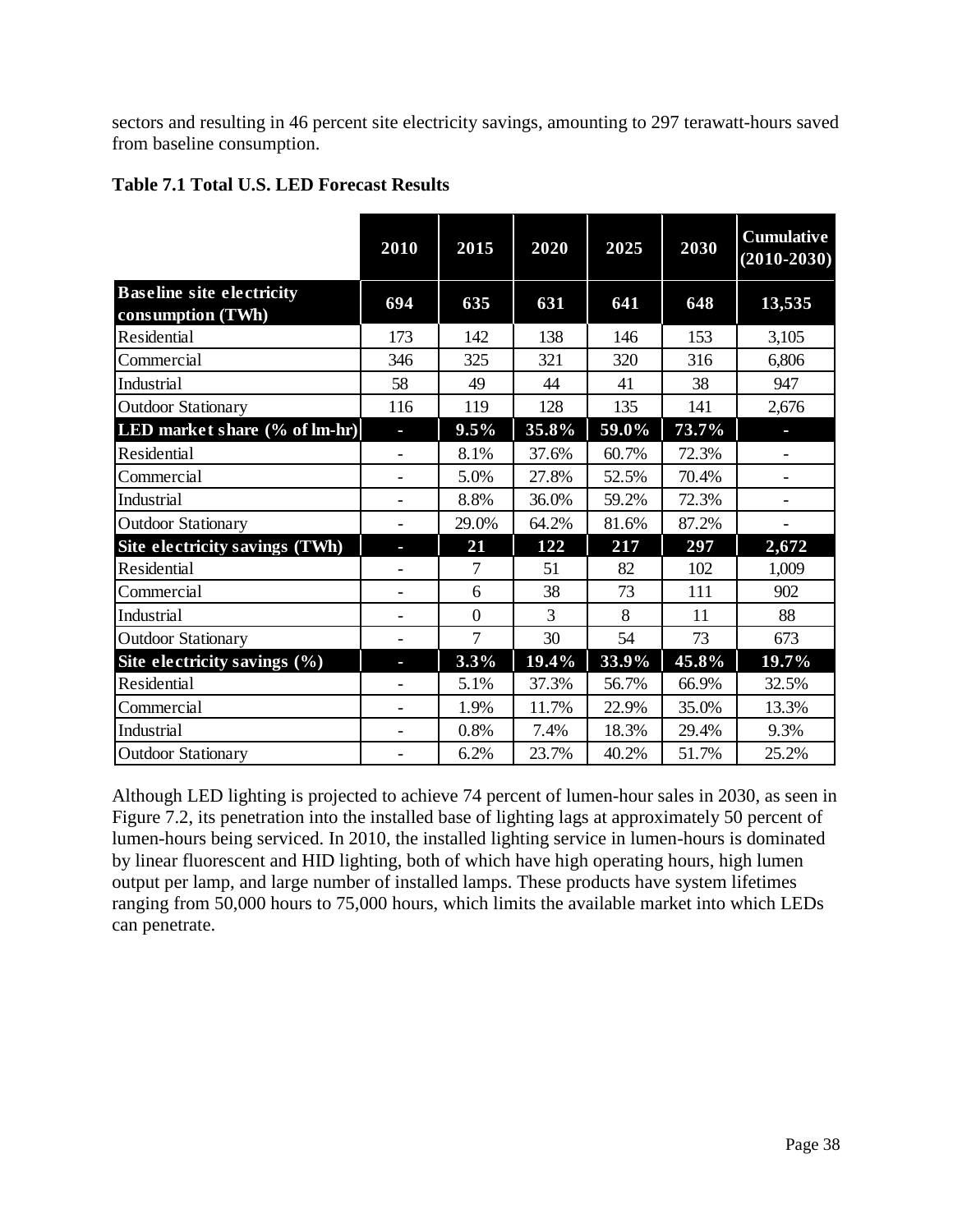

**Figure 7.2 Total U.S. Lighting Service Forecast, 2010 to 2030**

<span id="page-44-0"></span>The following sections describe the major results of the forecast model for each of the lighting sectors: residential, commercial, industrial, and outdoor stationary.

## 7.1 **Residential**

Residential lighting is used in single-family, multi-family, and mobile households for a variety of applications, including both ambient and directional lighting. Although residential lighting represents the largest number of installed lamps at approximately 5.8 billion, lamps in this sector are used for relatively few operating hours, averaging less than two hours per day and providing roughly 3,000 teralumen-hours of lighting service annually. Due to low lamp usage and limited lighting education, residential consumers place a higher value on the price of a lighting product rather than its annual costs. The residential sector as a whole is therefore less concerned with the efficacy and lifetime performance of lighting products.

Due to the high efficacy and increasing penetration of LED lighting products, as seen in [Figure](#page-45-0)  [7.3,](#page-45-0) the lighting market model predicts significant energy savings in the residential sector, estimating a 37 percent decrease from the baseline energy consumption by 2020 and 67 percent by 2030. Across the entire residential sector, as seen in [Figure 7.4,](#page-45-1) LEDs are expected to represent over 25 percent of the installed base of lumen-hours by 2020 and 62 percent by 2030. The cumulative savings amount to 1,010 terawatt-hours of electricity over the entire analysis period from 2010 to 2030, equivalent to the electricity consumed by more than 81 million households in one year.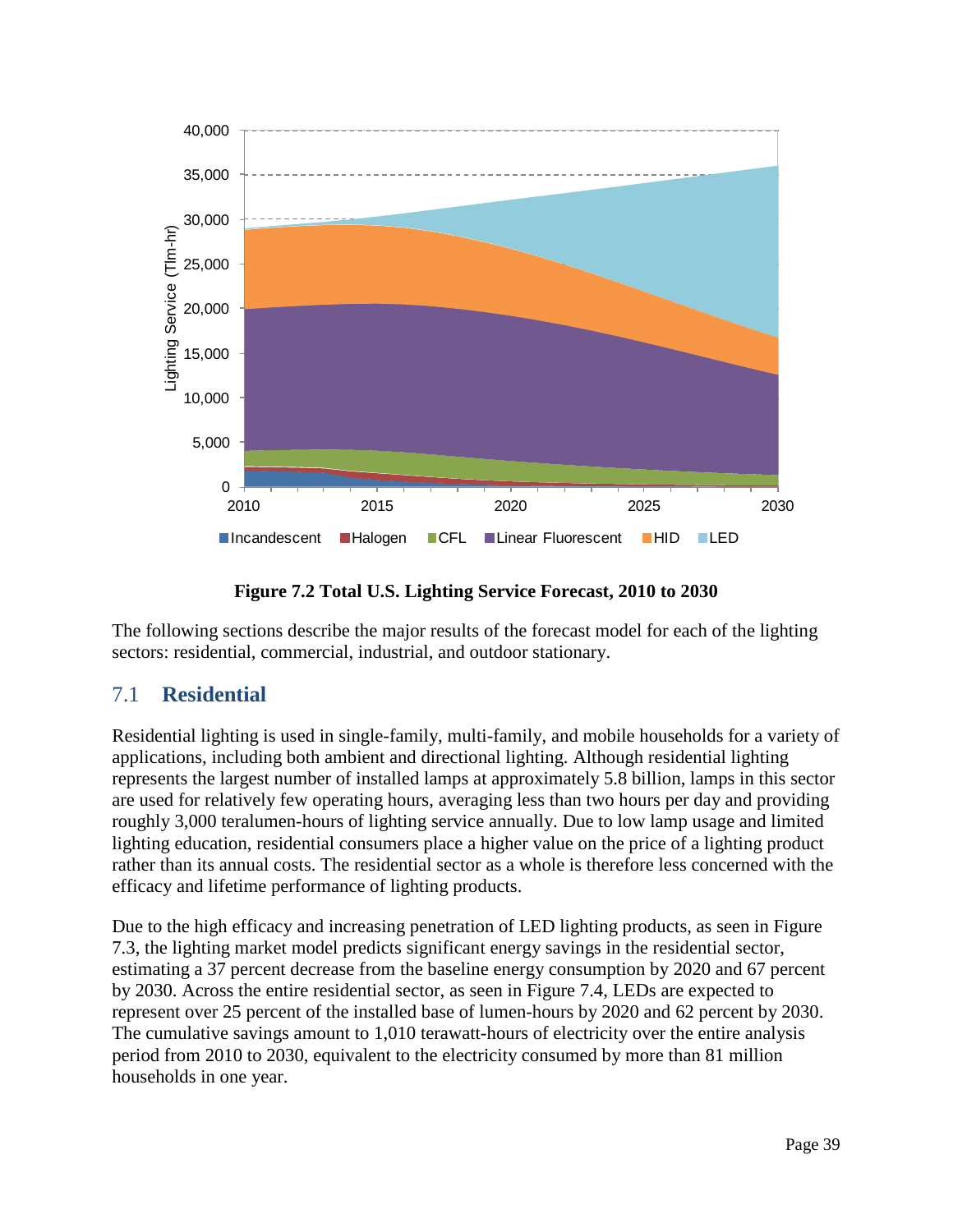

**Figure 7.3 Residential Lighting Energy Consumption Forecast, 2010 to 2030**

<span id="page-45-0"></span>

<span id="page-45-1"></span>**Figure 7.4 Residential Lighting Service Forecast, 2010 to 2030**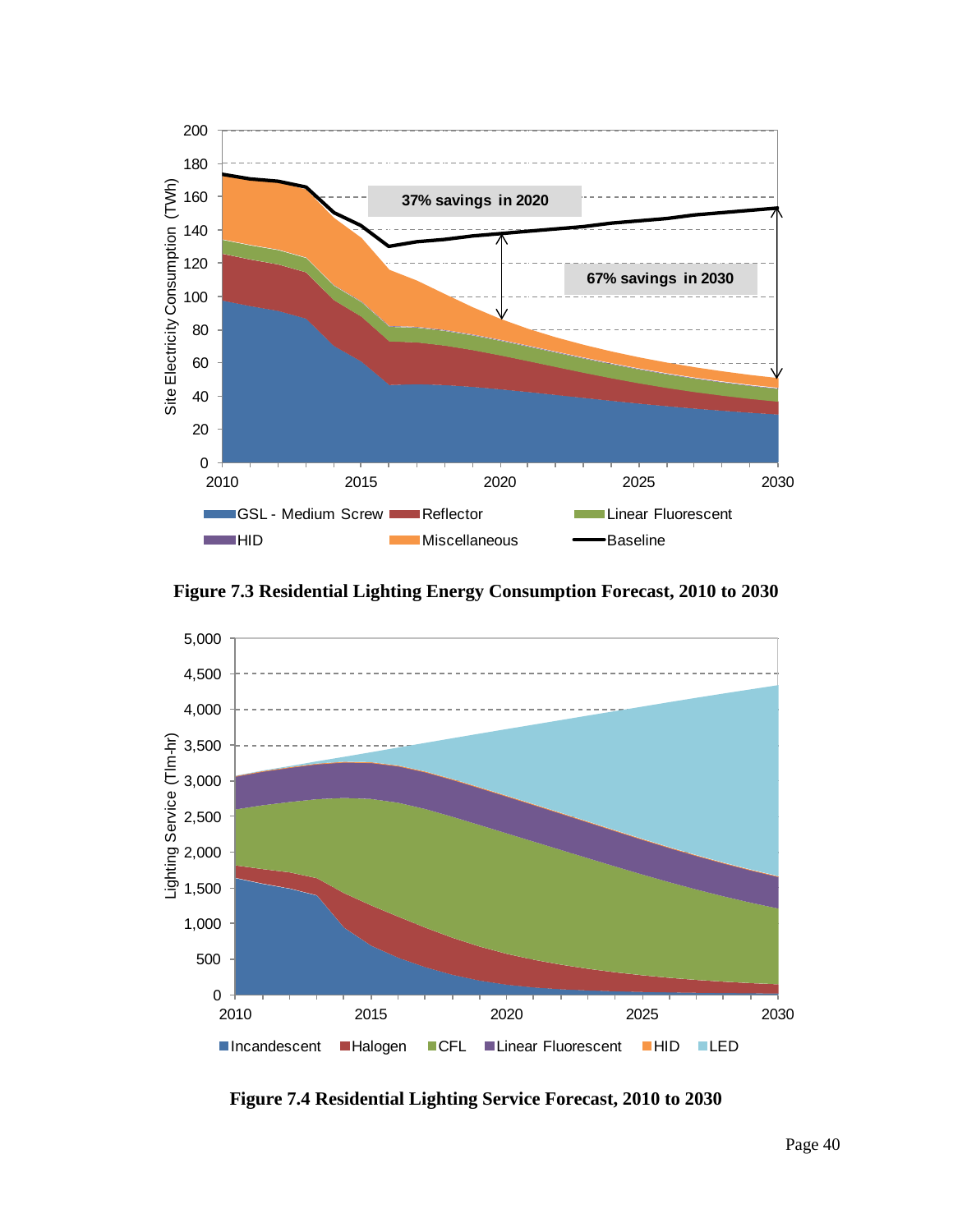[Figure 7.3](#page-45-0) shows that the GSL–MSB lamp submarket consumes the vast majority of residential lighting energy. In 2010, nearly 3.2 billion GSL–MSB lamps were installed in U.S. residences, making this submarket the largest in terms of lamp installations, but due to low operating hours it only provided about 1,800 teralumen-hours of lighting service per annum.

Incandescent and CFL lamps primarily constitute the GSL–MSB lamps used in residential applications. These lamps are extremely versatile and popular for a variety of applications in U.S. residences due to their widely-prevalent medium screw-base socket. They are typically used in ambient lighting applications, in which light is designed to diffuse in all directions, such as in a table lamp, chandelier, or ceiling fan fixture.

Reflector lamps also represent a significant portion of the residential lamps, providing over 360 teralumen-hours of lighting service via nearly 720 million lamp installations in 2010. Unlike GSL–MSB lamps, reflector lamps are used in directional lighting applications in which a more concentrated light beam is desired, such as accent and general area downlighting. The reflector submarket currently consists of mainly incandescent and halogen reflector lamps.

Linear fluorescent fixtures are also used in residential applications, with nearly 440 million lamps installed, providing approximately 390 teralumen-hours of lighting service in 2010. These systems are less versatile than GSL–MSB and reflector lamps in the residential sector because they require a ballast and fixture configuration. T12 lamps and ballasts are the least efficient and most common fluorescent lighting system, with more efficient and more costly T8 and T5 lamp and ballast systems constituting the remainder of the residential installed base.

In 2010, miscellaneous residential lamps represented about 1.4 billion installed lamps and 540 teralumen-hours of lighting service. These lamps are primarily incandescent lamps that utilize candelabra and intermediate screw-base sockets, which are smaller than the more common medium screw base. Incandescent candelabra lamps are most often used for decorative or table lamp applications that require very low levels of lumen output. In the residential sector only, fluorescent T5 lamps that are shorter than four feet in length are included in the miscellaneous submarket. This is because these specialty lamps are commonly used in some space-constrained residential lighting applications, such as under-cabinet lighting, for which T8 and T12 do not generally compete.

Lastly, as seen in [Figure 7.3,](#page-45-0) the HID submarket represents an extremely small portion of installed residential lamps, providing only eight teralumen-hours of lighting service in 2010, with only 1.4 million lamps installed. Because HID lamps are primarily designed for outdoor applications that require high lighting output and low lighting quality, residential HID lamps are limited to garage lighting applications and mainly consist of HPS lamps.

### **7.1.1 GSL–MSB**

GSL–MSB lamps represent the largest submarket within the residential sector. Incandescent lamps still constitute the majority of this submarket due to their low price and wide recognition; however, they have suffered significant loss of market share to CFLs in recent years. When CFLs were initially introduced to the market, there was much resistance from residential consumers because of their high initial cost and performance issues, including slow turn-on time,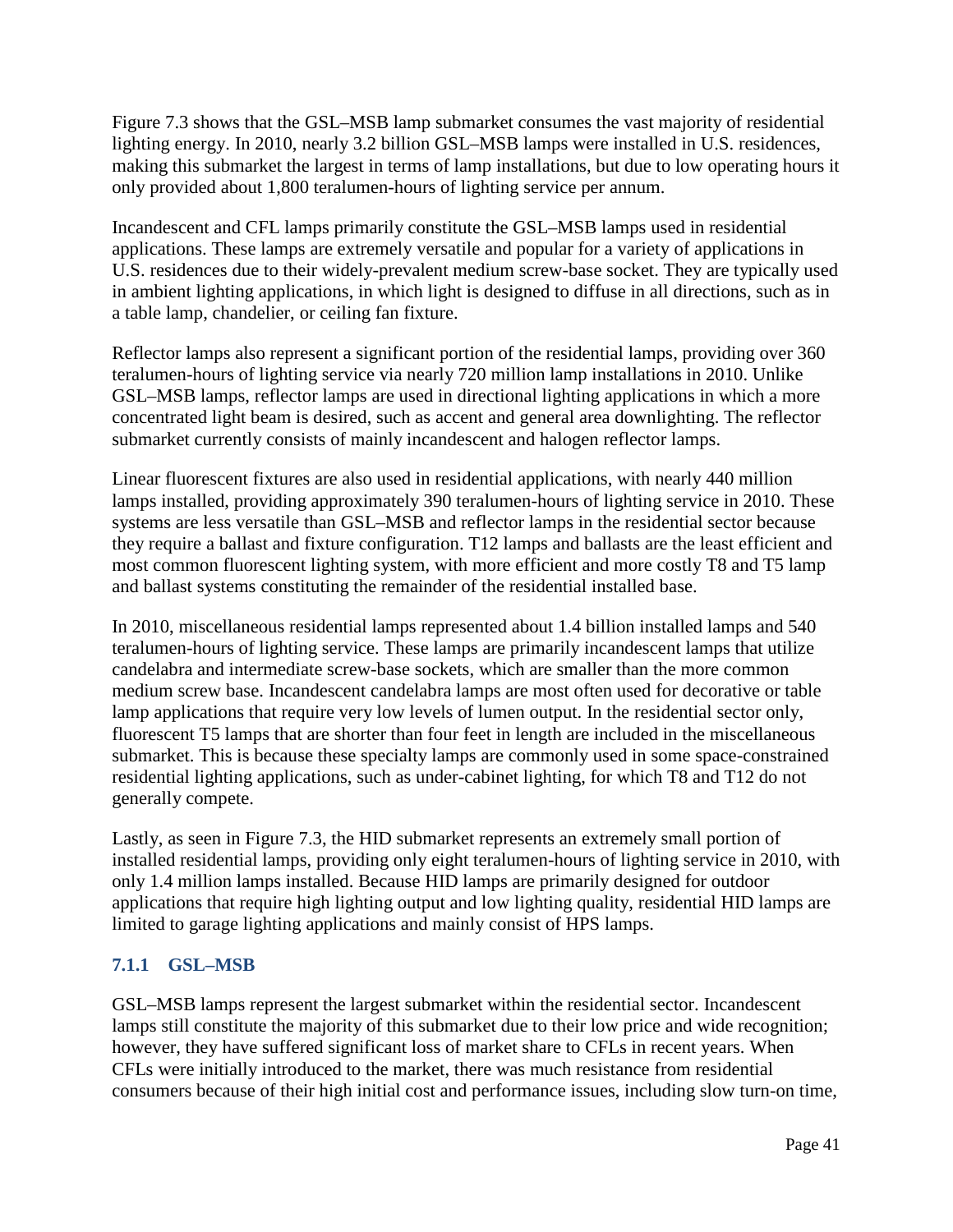poor color quality, and problems with dimmability. However, this resistance to adopt CFL technology is beginning to dissipate due to significant price reduction, performance improvements, recognition of energy and cost savings, and the prevalence of utility subsidies. CFLs are now a major market player, with CFLs markedly increasing from approximately 2 percent (by lumen-hours) of the MSB installed base in residences in 2001 to 38 percent in 2010. However, incandescent lighting still dominates the installed base, accounting for 61 percent of all residential GSL–MSB lumen-hours in 2010.

This trend is expected to accelerate with the implementation of EISA 2007 general service incandescent lamp standards. The maximum wattage standards, which began to take effect on January 1, 2012, will effectively require the efficacy of general service incandescent lamps to improve by approximately 25 percent. Halogen incandescent lamps that meet these standards are currently commercially available and are expected to replace traditional incandescent lamps in many applications. The model predicts that a significant portion of residential consumers will switch to halogen incandescent lamps over CFLs due to the relatively higher price of CFLs and the dwindling, yet still present, stigma of CFLs. Absent the presence of LED lamps, halogen lighting would represent approximately one-third of MSB lumen-hour sales in 2020, while CFL would constitute all remaining lumen-hour sales.



**Figure 7.5 Residential GSL–MSB Market Share Forecast, 2010 to 2030**

The lighting market model forecasts that LED lamps will begin to rapidly gain market share in the residential GSL–MSB submarket after 2014 as the retail prices approach those of halogen and CFL products, which will cost between \$2.50 and \$3.30 per kilolumen in the same year. Despite an average efficacy that greatly exceeds the capability of halogen and CFL technology, the forecast model predicts that sales of LED lamps will remain slow until prices fall low enough to compete with other technologies after 2014, but will subsequently ramp up to 26 percent market share by 2020 and 69 percent in 2030. As shown in [Table 7.2,](#page-48-0) the steady transition to LED lighting is expected to save 47 percent of baseline energy consumption by 2030.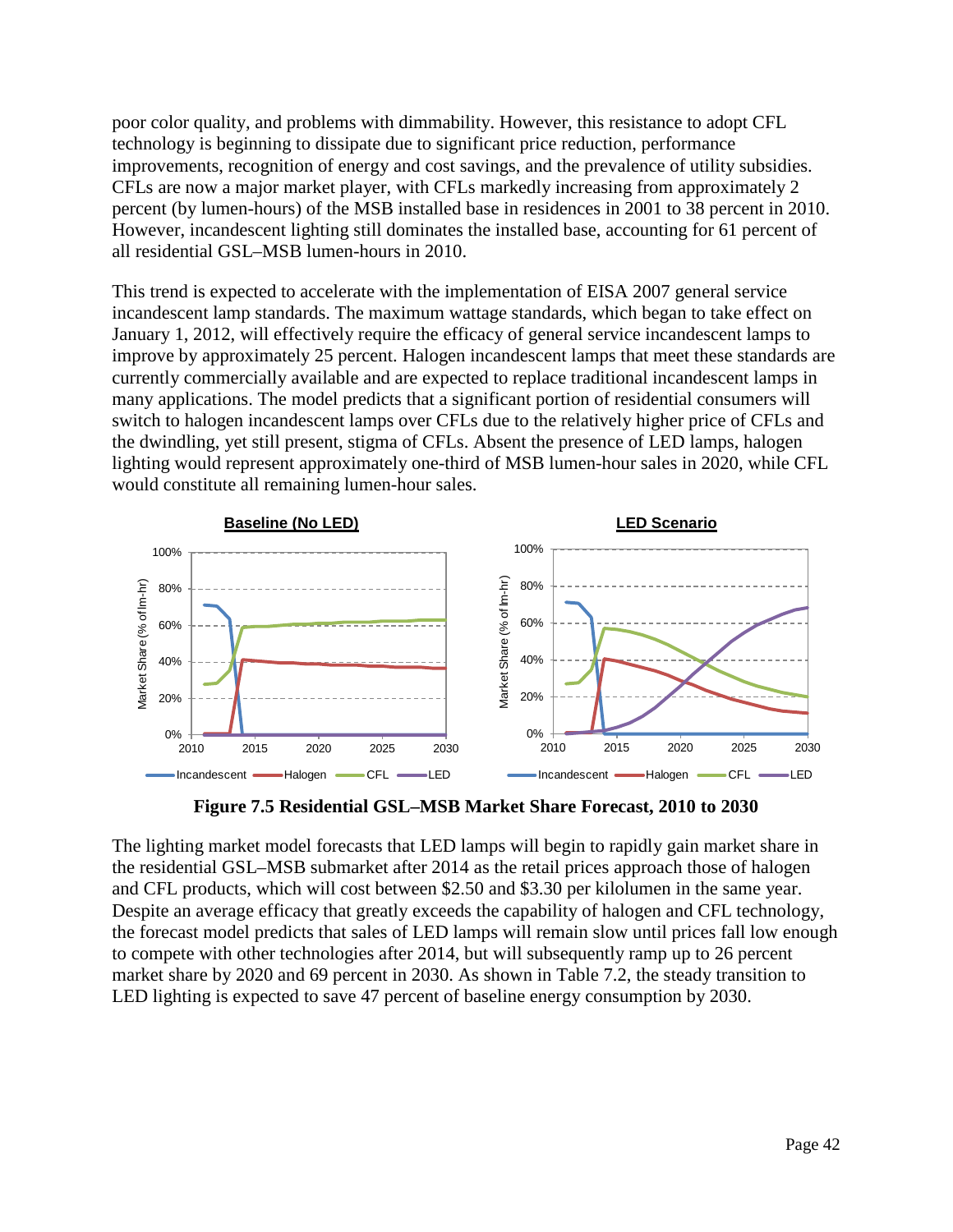|                                                       | 2010 | 2015 | 2020  | 2025  | 2030  | <b>Cumulative</b><br>$(2010 - 2030)$ |
|-------------------------------------------------------|------|------|-------|-------|-------|--------------------------------------|
| <b>Baseline site electricity</b><br>consumption (TWh) | 98   | 62   | 50    | 52    | 54    | 1,278                                |
| [LED market share (% of lm-hr)]                       |      | 3.8% | 26.0% | 54.7% | 68.6% |                                      |
| Site electricity savings (TWh)                        |      |      | 6     |       | 26    | 195                                  |
| Site electricity savings $(\% )$                      |      | 1.3% | 12.6% | 32.4% | 47.0% | 15.3%                                |

#### <span id="page-48-0"></span>**Table 7.2 Residential GSL–MSB Energy Savings Results**

### **7.1.2 Reflector**

Like the GSL–MSB submarket, the screw-base reflector submarket currently consists of incandescent, halogen and CFL lighting technologies; however, the market shares of each technology vary greatly. CFL products are less prevalent in this submarket because adopting fluorescent technology for reflector lamp applications presents several barriers. CFL reflector lamps are typically bulky and emit light from a larger area than an incandescent reflector, making it difficult to create an effective directional lighting source. Due to these major issues, CFL reflectors represented 15 percent of installed reflector lamps in the residential sector in 2010, while the remainder is split between incandescent and halogen reflector lamp lumen-hours at approximately 53 percent and 31 percent, respectively. As seen in [Figure 7.6](#page-48-1) , in the absence of LED reflector lamps, DOE expects that incandescent reflectors, which are exempt from EISA 2007, will maintain a strong market presence, with only minor market share losses to halogen and CFL reflector lamps.



**Figure 7.6 Residential Reflector Market Share Forecast, 2010 to 2030**

<span id="page-48-1"></span>The LED scenario, shown in the right-hand panel of [Figure 7.6](#page-48-1) , indicates that even though reflector lamps are exempt from the EISA 2007 standards, LED technology will nonetheless have a major impact on the reflector submarket. LED reflector lamps will soar to 76 percent of lumen-hour sales by 2030. The faster penetration in this submarket, as compared to the GSL– MSB submarket, can be attributed to the added complexity of the reflector lamp design, which raises the average retail price, resulting in a smaller price differential with LED lamps. In 2010,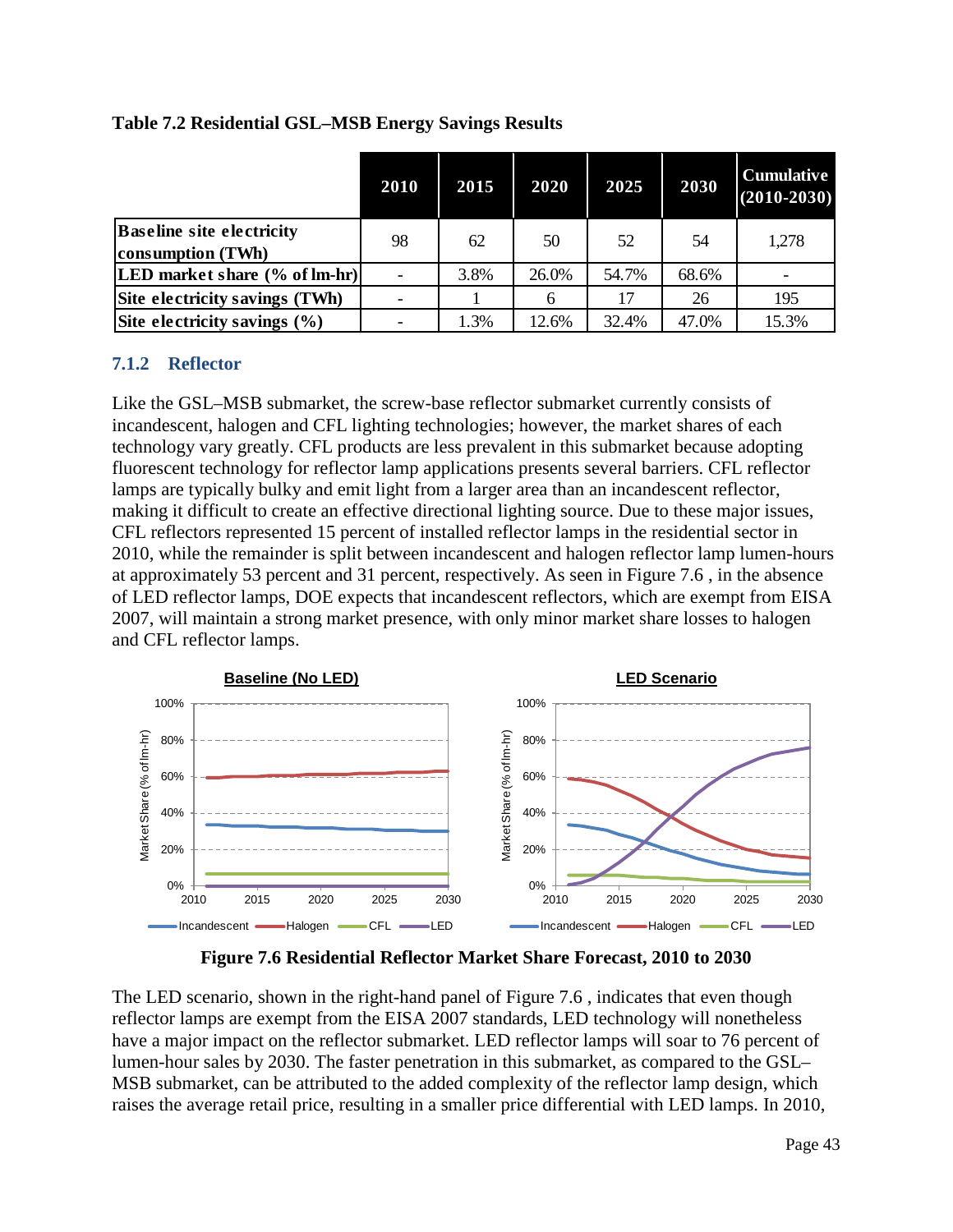incandescent, halogen and CFL reflectors sold for approximately \$4.40, \$4.70, and \$14.00 per kilolumen, respectively. From 2015 to 2020, the price of LED lamps is expected to drop from about \$11 per kilolumen to \$6 per kilolumen, while average efficacy is forecasted to increase from 129 lumens per watt to 182 lumens per watt.

The high market penetration of LED lamps will result in large energy savings for the reflector submarket. The potential for energy savings from LED lamps will be even further augmented by the prevalence of inefficient incandescent and halogen lamps, which compose the majority of installed lamps in the baseline scenario. As shown in [Table 7.3,](#page-49-0) the lighting market model forecasts a 34 percent reduction of baseline energy consumption by 2020 and 77 percent by 2030.

<span id="page-49-0"></span>

| <b>Table 7.3 Residential Reflector Energy Savings Results</b> |  |  |
|---------------------------------------------------------------|--|--|
|---------------------------------------------------------------|--|--|

|                                                       | 2010 | 2015    | 2020  | 2025  | 2030  | <b>Cumulative</b><br>$(2010 - 2030)$ |
|-------------------------------------------------------|------|---------|-------|-------|-------|--------------------------------------|
| <b>Baseline site electricity</b><br>consumption (TWh) | 28   | 29      | 31    | 33    | 34    | 649                                  |
| [LED market share (% of lm-hr)]                       |      | 12.9%   | 44.0% | 67.5% | 75.8% |                                      |
| Site electricity savings (TWh)                        |      | 2       | 10    | 20    | 26    | 239                                  |
| Site electricity savings $(\% )$                      |      | $6.0\%$ | 33.1% | 62.0% | 76.8% | 36.8%                                |

#### **7.1.3 Linear Fluorescent**

T12 lamp and ballast systems are the least efficient linear fluorescent option considered in this analysis and represent the majority of the linear fluorescent installed base, followed by more efficient T8 and T5 systems. In 2010, T12 lamps formed 84 percent of the residential linear fluorescent installed base (by lumen-hours), followed by T8 at 16 percent and high efficiency T5 lamps 4 feet or longer at zero percent. The model's baseline scenario predicts that T8 lamp and ballast systems will be the dominant market share holder until around 2023 in the absence of LED luminaires; however, T5 penetration is expected to increase significantly due to price decline and performance gains until it overtakes T8 lamp and ballast systems in market share.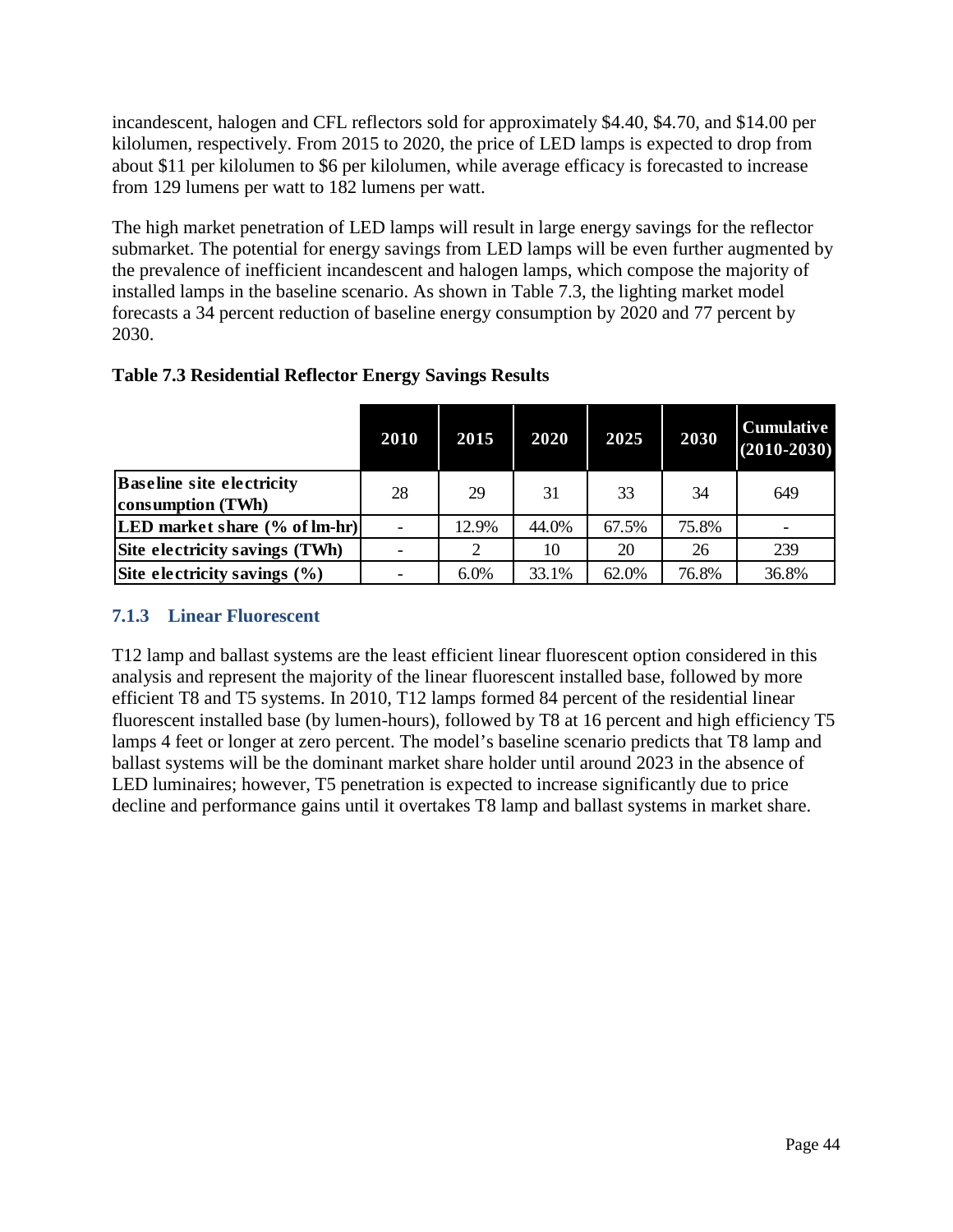

**Figure 7.7 Residential Linear Fluorescent Market Share Forecast, 2010 to 2030**

Though still successfully capturing over half the market by 2030, LEDs make the slowest market share gains in this residential submarket. By 2020, LED luminaires will be the most economical lighting option for fixture installations in this submarket, with the price falling to \$24 per kilolumen and annual costs dropping to about \$0.70 per kilolumen. However, despite a clear economic advantage, LED luminaires achieve only 24 percent market share (by lumen-hours) due to the dampening effect of the technology diffusion curve. This 32 percent increase in LED penetration in this residential submarket between 2020 and 2030 will be driven almost entirely by the new construction and fixture retrofit segment of the market. In contrast to the fixture market, penetration into the replacement market is negligible until after 2018 because LED luminaires are not as cost-competitive in the lamp and ballast replacement market. Because linear fluorescent systems are highly efficient, ranging from around 45 lumens per watt for T12 systems and nearly 80 lumens per watt for T5 (including ballast and fixture inefficiencies), the potential energy savings due to the penetration of LEDs is much lower than that of the GSL– MSB and reflector submarkets. [Table 7.4](#page-50-0) shows that the increasing adoption of LED lighting should achieve 15 percent site electricity savings by 2030.

|                                                       | 2010 | 2015     | 2020  | 2025  | 2030  | <b>Cumulative</b><br>$(2010 - 2030)$ |
|-------------------------------------------------------|------|----------|-------|-------|-------|--------------------------------------|
| <b>Baseline site electricity</b><br>consumption (TWh) | 8    | 9        | 9     | Q     | 9     | 187                                  |
| [LED market share (% of lm-hr)]                       |      | 3.8%     | 24.2% | 45.0% | 56.1% |                                      |
| Site electricity savings (TWh)                        |      | $\theta$ |       |       |       | 10                                   |
| Site electricity savings $(\% )$                      |      | 0.3%     | 3.4%  | 9.6%  | 16.2% | 5.5%                                 |

<span id="page-50-0"></span>**Table 7.4 Residential Linear Fluorescent Energy Savings Results**

## **7.1.4 Miscellaneous and HID**

The miscellaneous submarket for the residential sector consists almost entirely of candelabra and other decorative incandescent lamps. Due to the relatively high initial cost and low efficacy of these specialty incandescent lamps, LEDs are expected to penetrate this submarket rapidly. The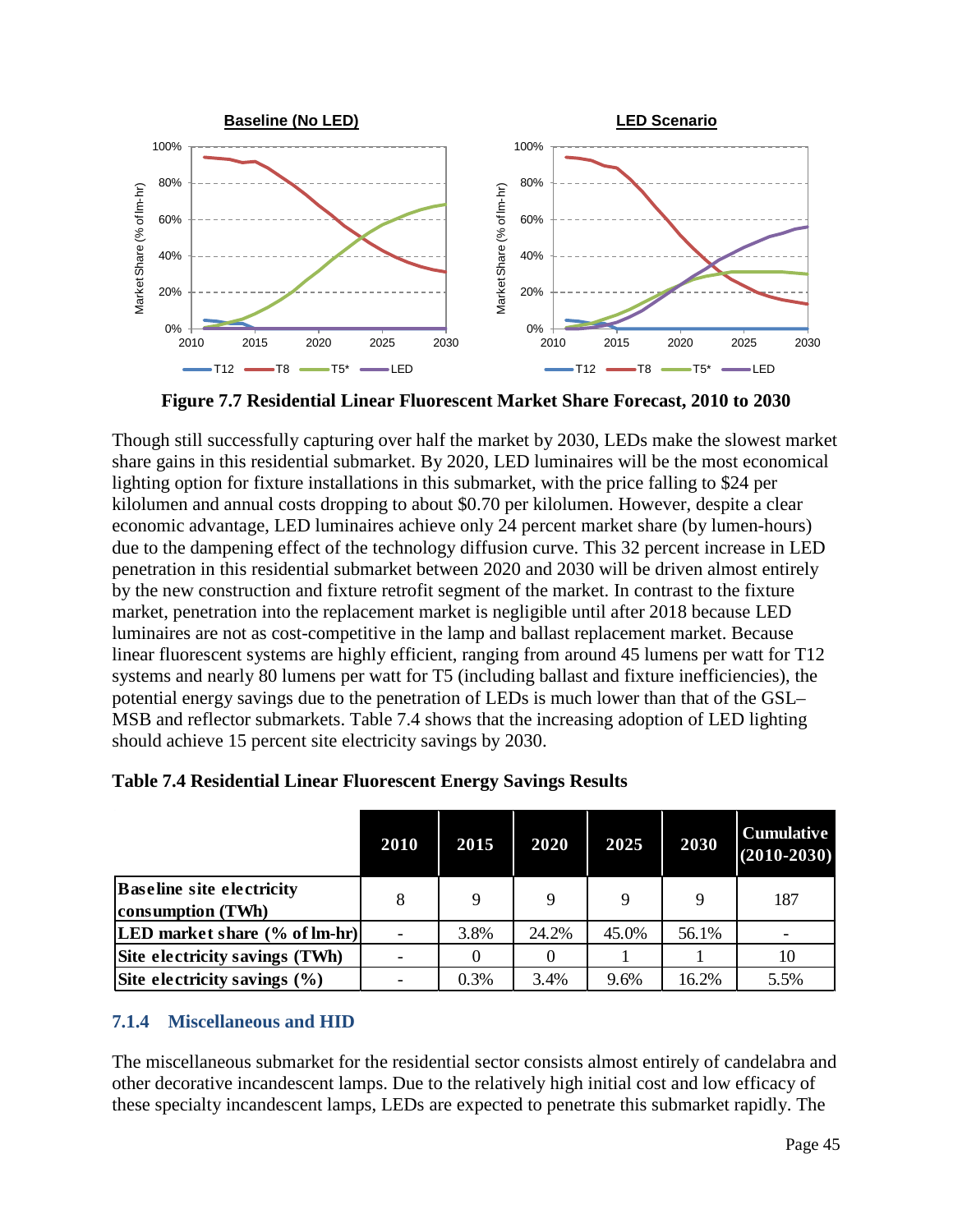lighting market model forecasts that LED lamps will exceed 72 percent of the miscellaneous lamp submarket by 2020 and will reach 96 percent by 2030.

LED luminaires also penetrate the HID submarket quite quickly because HID prices are high and LED luminaires become cost-competitive relatively sooner than in other submarkets. Once the first cost and efficacy of LED luminaires reach \$60 per kilolumen and 115 lumens per watt in 2013, LED luminaires will begin to penetrate the HID market at 3 percent and are expected to increase to 74 percent by 2030. However, because this submarket is so small in the residential sector, the potential for energy savings is miniscule at 2.2 terawatt-hours cumulatively saved over the entire forecast period.

## 7.2 **Commercial and Industrial**

Due to the great similarities between the commercial and industrial sectors in terms of lighting technology and use trends, this section describes the forecast model results for them jointly. Commercial and industrial lighting consumers are typically facility managers who are highly concerned with lifetime costs of a product. Therefore, lighting products with high efficacy and long lifetime are more popular in these sectors, despite higher initial costs. Because of this distinct preference, both the commercial and industrial sectors are dominated by the linear fluorescent and HID submarkets, which offer the most efficient and longest lifetime lighting technologies currently available. Together, the linear fluorescent and HID submarkets represent 83 percent and 99 percent of the installed lumen-hour base of the commercial and industrial markets, respectively.

In these sectors, there has been a distinct trend in favor of more energy-efficient lighting systems. For example, in 2001, T12 systems constituted approximately 72 percent of the commercial sector linear fluorescent installed lamp base and 67 percent of the industrial, whereas in 2010, T12 systems constituted only 33 percent and 28 percent, respectively. Likewise, metal halide lamps have been gaining ground as replacements for higher wattage halogen lamps in applications such as commercial track- and downlighting and industrial high bay fixtures.

The GSL–MSB, reflector, and miscellaneous submarkets represent far smaller segments of the industrial sector, collectively comprising 0.9 percent of the industrial installed base of lamps and roughly 17 percent of the commercial installed base of lamps. In the commercial sector, the majority of these are provided by screw-base incandescent and CFL lamps, which are primarily utilized by smaller commercial spaces and businesses, and pin-base CFLs, which have started to replace U-shaped T12 and T8 lamps in 2-ft by 2-ft troffer applications.

Both the commercial and industrial sectors have long operating hour requirements and together provide the majority of lighting service with 17,400 and 3,000 teralumen-hours, respectively. Because of the significant lighting service required by these sectors, the penetration of LED lighting is central to greatly reducing energy consumption. Efficacy projections indicate that, by 2025, LED lighting products will have reached efficacies exceeding 200 lumens per watt—a performance far superior to the most efficient fluorescent and HID lighting products available today. Because commercial and industrial consumers place a high value on the annual costs of a lighting product, LED lighting holds even greater promise in cutting energy consumption in these two sectors.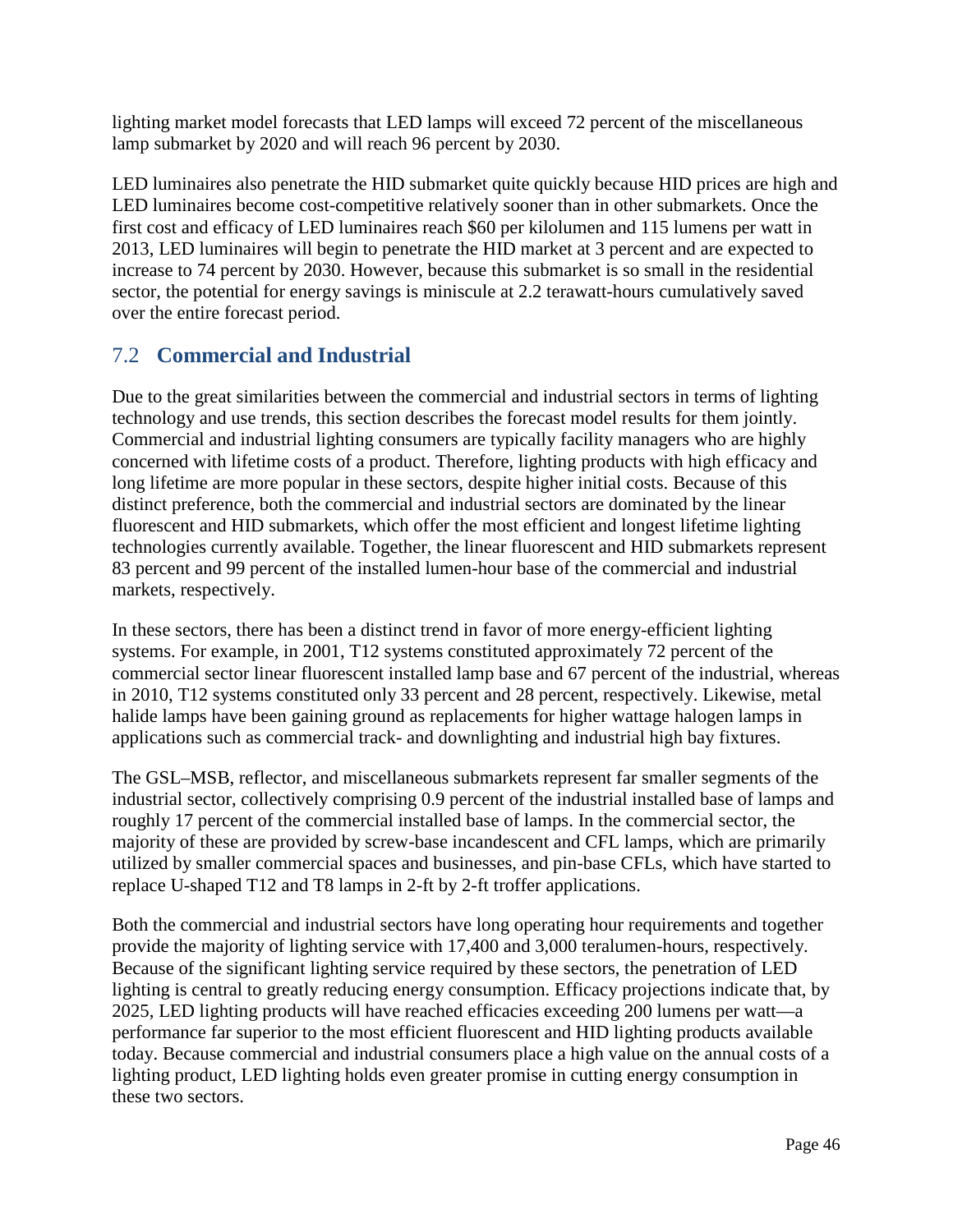Energy savings in the commercial sector are projected to reach 12 percent in 2020 and 35 percent in 2030, relative to the baseline. This energy reduction is the result of a forecasted increase in LED lighting penetration of 28 percent in 2020 to 70 percent in 2030. Although this is a smaller percentage of electricity savings than the residential sector, the commercial sector provides so much lighting service that the total electricity savings are much greater, cumulatively saving more than 900 terawatt-hours of electricity between 2010 and 2030. This is equal to the electricity consumed by over 72 million households for one year.



**Figure 7.8 Commercial Lighting Energy Consumption Forecast, 2010 to 2030**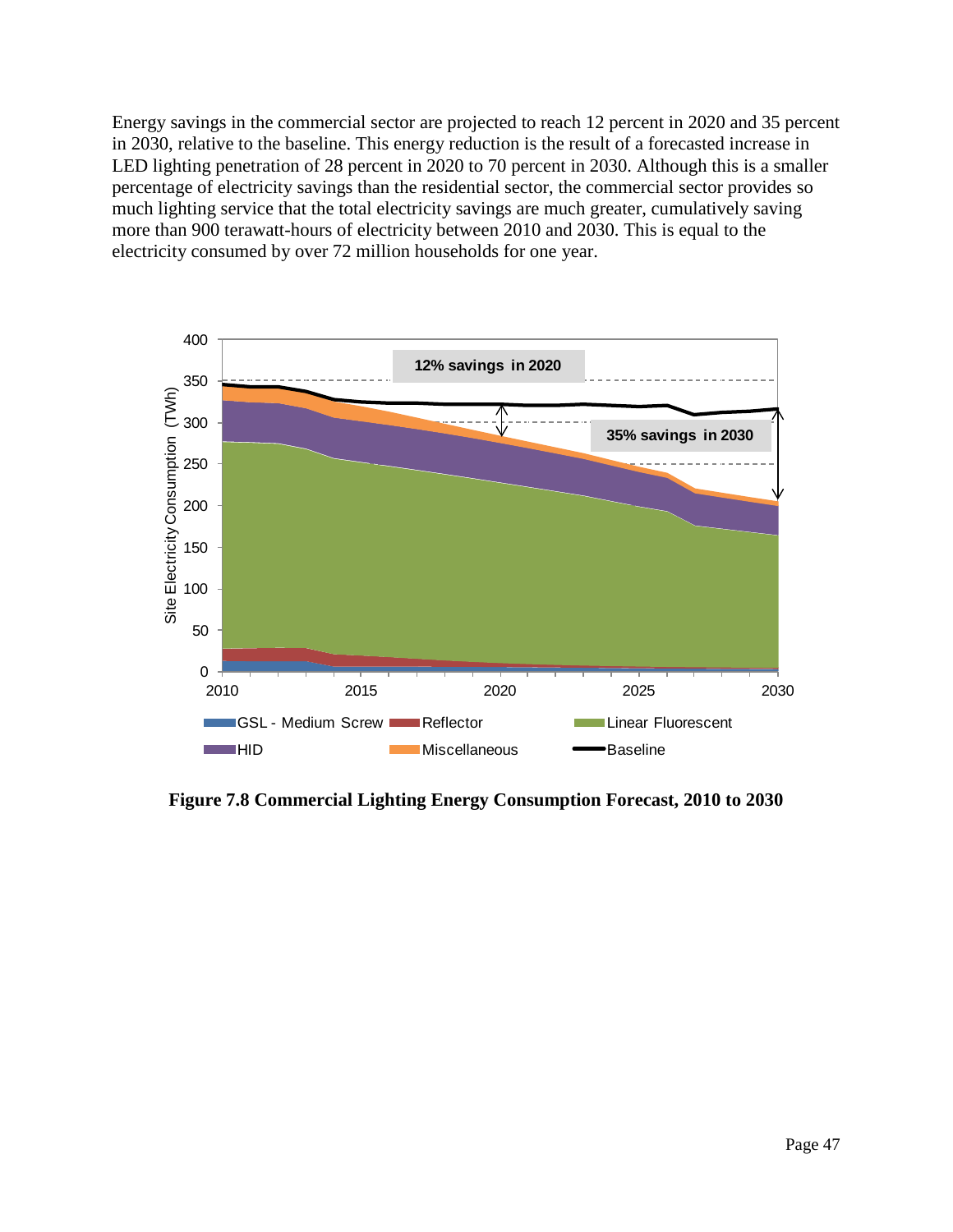

**Figure 7.9 Commercial Lighting Service Forecast, 2010 to 2030**

LED lighting penetrates the industrial sector slightly more slowly than the commercial sector. The industrial market has traditionally been more sluggish in the transition to more efficient lighting sources (e.g., the transition from T12 to T8). Nevertheless, a 29 percent decrease from the baseline energy consumption is expected by 2030. This energy reduction is the result of a forecasted increase in LED lighting penetration to 36 percent in 2020 and 72 percent in 2030. The penetration of LED lighting into the industrial sector is projected to cumulatively save 88 terawatt-hours of electricity from 2010 to 2030, equal to the amount needed to power 7 million households for one year.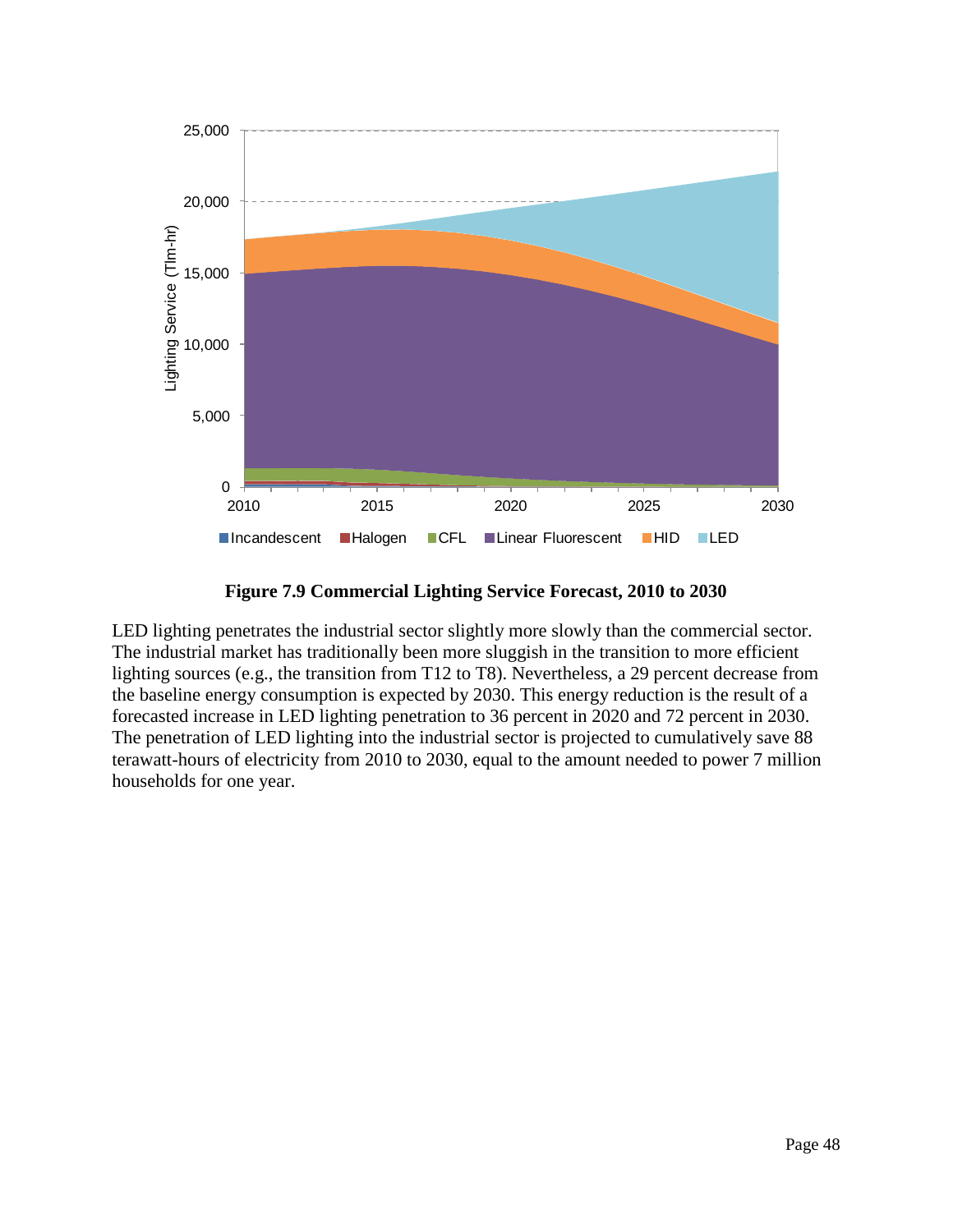

**Figure 7.10 Industrial Lighting Energy Consumption Forecast, 2010 to 2030**



**Figure 7.11 Industrial Lighting Service Forecast, 2010 to 2030**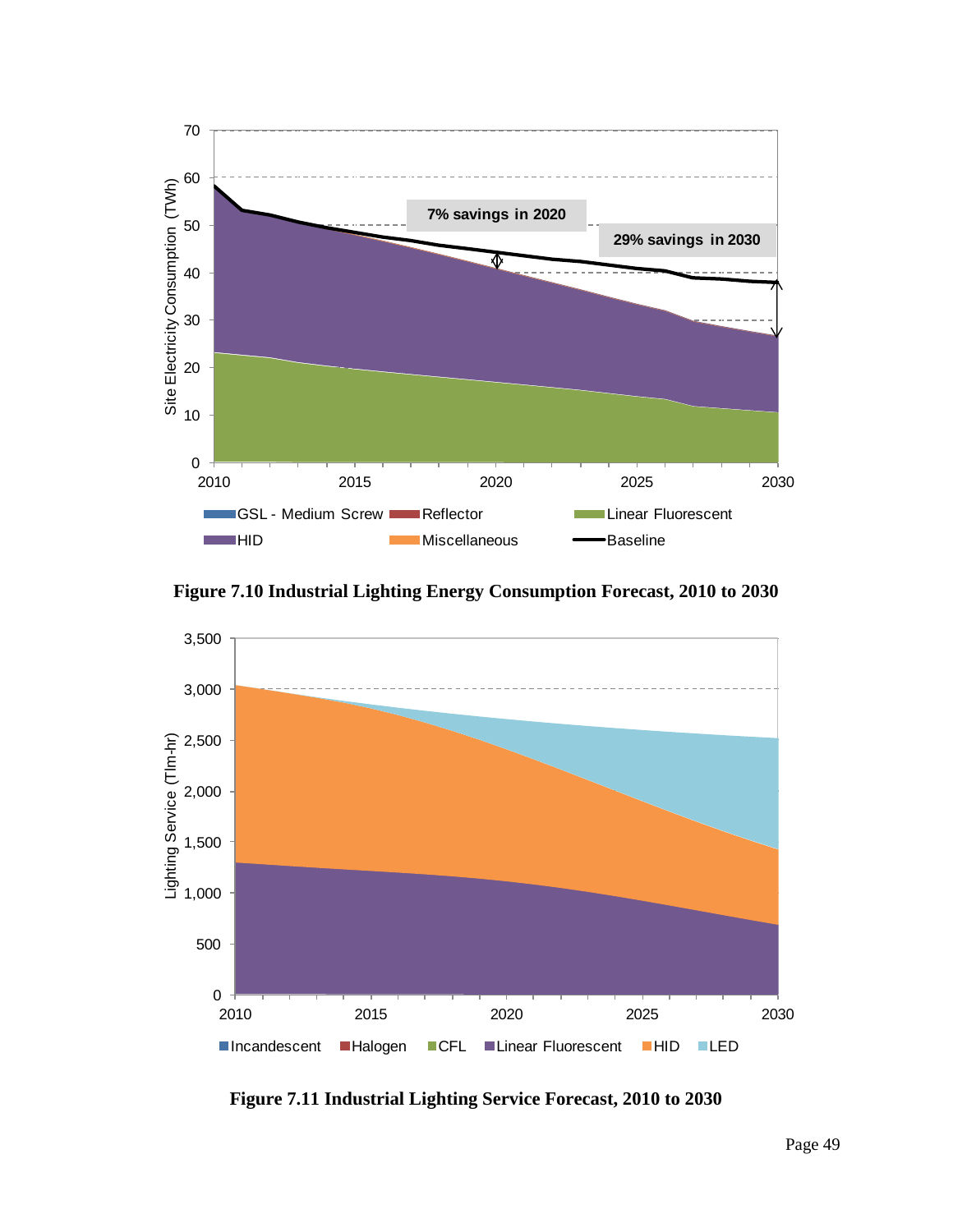#### **7.2.1 Linear Fluorescent**

The linear fluorescent submarket of the commercial sector provides more lighting service than any other submarket in any sector, supplying over 13,500 teralumen-hours in 2010, and consequently it also presents the largest potential for energy savings. As previously stated, the commercial sector is more sensitive to a lighting product's annual cost than to its price, and this preference has been historically demonstrated by relatively rapid movements toward more efficient lighting products. For example, prior to the development of the electronically-ballasted T8 lamp system in the 1980s, the linear fluorescent submarket was dominated by magneticallyballasted T12 lamp systems; in less than 20 years, T8 lamps captured over half of the linear fluorescent submarket (DOE, 2011). More recently, the linear fluorescent submarket has begun to shift toward even more efficient T5 lamp and ballast systems, which in 2011 represented an estimated 28 percent of lumen-hours sold in the commercial linear fluorescent submarket. Absent of LED luminaire penetration, commercial T5 lamp and ballast systems are expected to continue gaining market share, surpassing that of T8 lamp and ballast systems by 2016.



**Figure 7.12 Commercial Linear Fluorescent Market Share Forecast, 2010 to 2030**

<span id="page-55-0"></span>[Figure 7.12](#page-55-0) shows that the commercial linear fluorescent submarket will be strongly affected by the availability of high-performance LED lighting products. LED luminaires exceed all fluorescent lighting systems in system efficacy and are expected to surpass 200 lumens per watt by 2025. Consequently, the forecast model predicts LED luminaires will contribute 21 percent of commercial linear fluorescent lighting sales by 2020 and will accelerate to 67 percent market share by 2030. The swift takeover by LED luminaires can largely be attributed to a rapid increase in average efficacy to over 200 lumens per watt by 2030—more than double that of currently available fluorescent T5 lamp and ballast systems.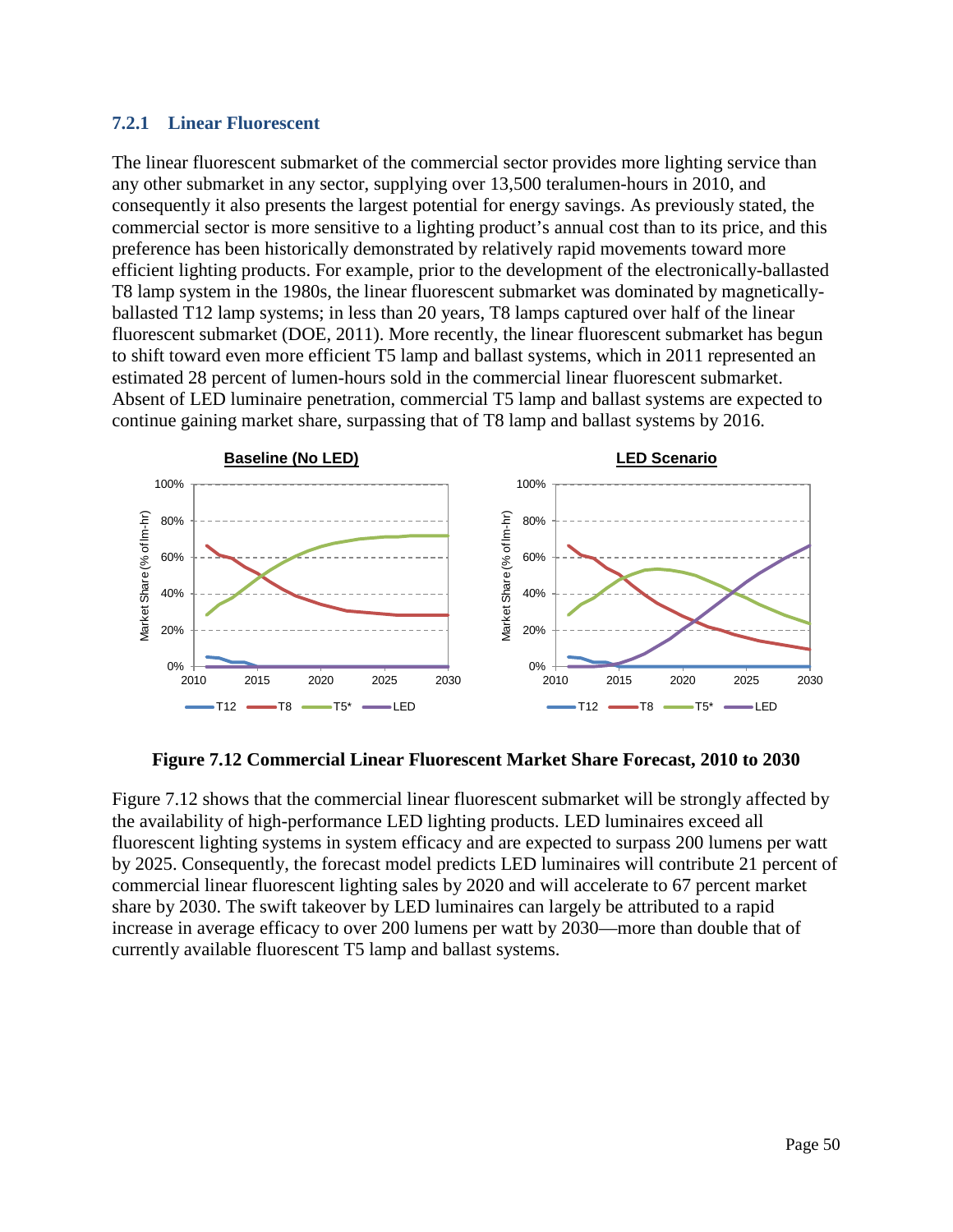|                                                       | 2010 | 2015 | 2020  | 2025  | 2030  | <b>Cumulative</b><br>$(2010 - 2030)$ |
|-------------------------------------------------------|------|------|-------|-------|-------|--------------------------------------|
| <b>Baseline site electricity</b><br>consumption (TWh) | 249  | 233  | 225   | 220   | 213   | 4,761                                |
| [LED market share (% of lm-hr)]                       |      | 1.8% | 20.5% | 46.3% | 66.5% |                                      |
| Site electricity savings (TWh)                        |      |      |       | 28    | 54    | 334                                  |
| Site electricity savings $(\% )$                      |      | 0.1% | 3.6%  | 12.7% | 25.4% | 7.0%                                 |

#### **Table 7.5 Commercial Linear Fluorescent Energy Savings Results**

The industrial sector, although significantly smaller, is very similar to the commercial linear fluorescent submarket in technology choice and usage patterns. In 2010, linear fluorescent systems represented 42 percent of the entire lighting service for the industrial sector, emitting nearly 1,300 teralumen-hours, mostly from efficient T8 lamp and ballast systems. The industrial sector, though to a lesser degree than the commercial sector, is also more sensitive to a lighting product's annual cost than to its price. In recent years, T8 lamp and ballast systems have represented the vast majority of lamp installations as they replace less efficient T12 lamp and ballast systems (DOE, 2011). More recently, the linear fluorescent submarket has begun to shift toward even more efficient T5 lamp and ballast systems, which currently represent about 7 percent of installed industrial linear fluorescent lamps, or 15 percent of industrial linear fluorescent lighting service. The baseline forecast indicates that T5 lamp and ballast systems will continue to gain market share from both T12 and T8 systems.



**Figure 7.13 Industrial Linear Fluorescent Market Share Forecast, 2010 to 2030**

<span id="page-56-0"></span>[Figure 7.13](#page-56-0) indicates that the market penetration of LED luminaires will have a significant impact on the industrial linear fluorescent submarket. The lighting market model estimates that LED luminaires will only represent 0.4 percent of submarket sales in 2015, but will grow quickly to over 13 percent by 2020 and 64 percent by 2030. The penetration of LED luminaires will also result in energy savings, with a forecasted 22 percent reduction from the submarket's baseline consumption by 2030.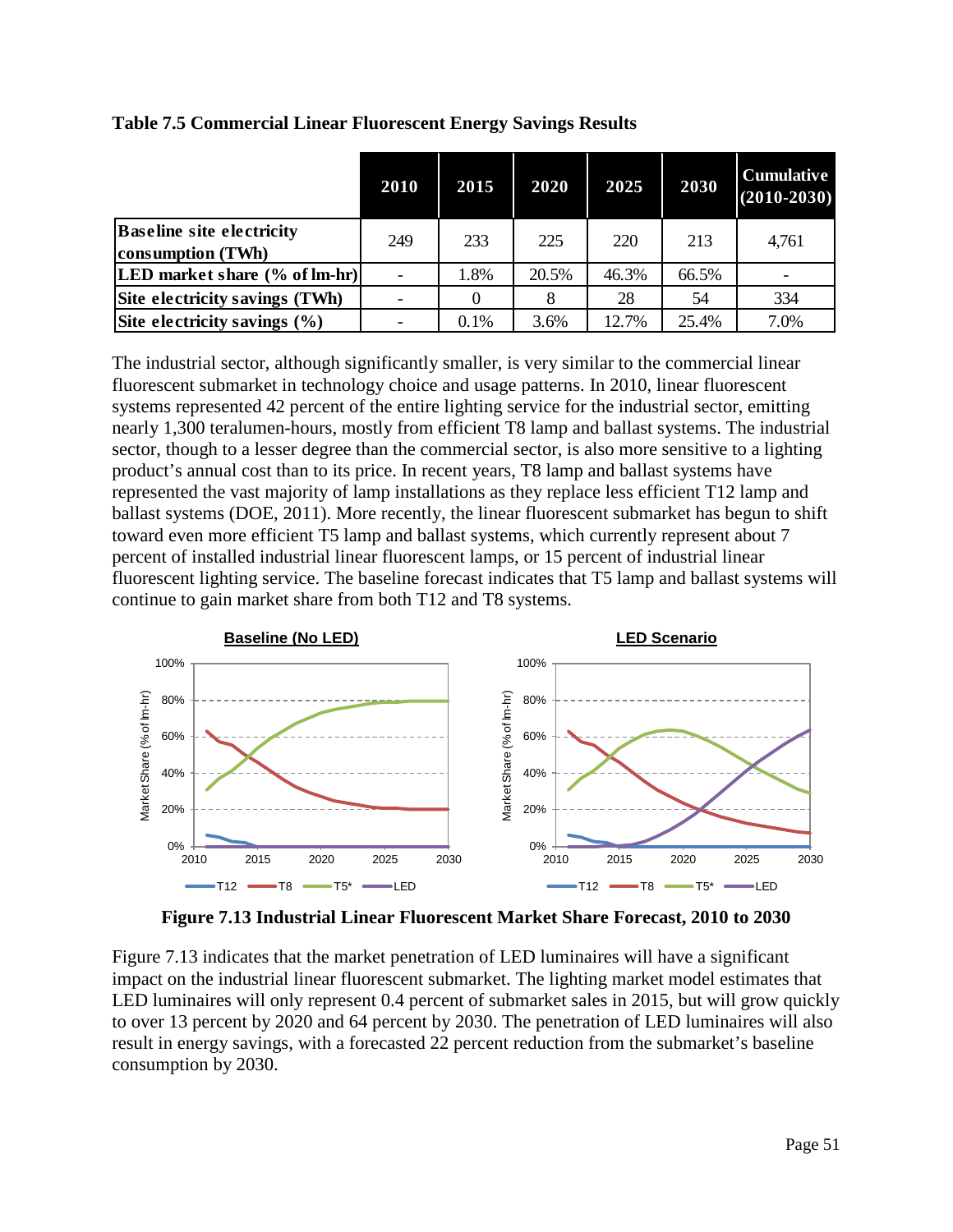|                                                       | 2010 | 2015    | 2020  | 2025  | 2030  | <b>Cumulative</b><br>$(2010 - 2030)$ |
|-------------------------------------------------------|------|---------|-------|-------|-------|--------------------------------------|
| <b>Baseline site electricity</b><br>consumption (TWh) | 23   | 20      | 17    | 15    | 13    | 369                                  |
| [LED market share (% of lm-hr)]                       |      | 0.4%    | 13.3% | 41.2% | 63.8% |                                      |
| Site electricity savings (TWh)                        |      |         |       |       |       | 17                                   |
| Site electricity savings $(\% )$                      |      | $0.0\%$ | 1.8%  | 9.2%  | 21.6% | 4.5%                                 |

### **Table 7.6 Industrial Linear Fluorescent Energy Savings Results**

### **7.2.2 HID**

The HID submarket is the second largest in the commercial sector; however, at approximately 2,400 teralumen-hours in 2010, it trails the linear fluorescent submarket by a wide margin. The primary reason for HID's lack of popularity is the low color rendering index (CRI) of HPS, mercury vapor, and non-ceramic metal halide lamps. Other limitations include long warm-up and re-strike times, ballast noise, lamp size, and limited compatibility with lighting controls. Recent improvements in metal halide technology have incorporated pulse-start systems and ceramic arc tube variants, making these lamps more attractive than incandescent and fluorescent sources in certain applications, including accent, track and downlighting. However, the large size of most metal halide lamps still greatly limits their potential for many commercial lighting applications. The lighting market model estimates that metal halide lamps represented about 84 percent of the lighting service provided by commercial HID sources in 2010, while HPS composed approximately 14 percent and mercury vapor lamps, due to ballast standards, are disappearing from the marketplace and contributed only 1.5 percent of lighting service in this submarket in 2010. Without the penetration of LED luminaires, this submarket would likely remain rather stagnant, with metal halide slowly gaining market share from HPS systems to reach 94 percent of unit sales by 2030.

[Figure 7.14](#page-58-0) also shows the LED luminaires are forecasted to penetrate the HID submarket earlier and more rapidly than other submarkets. This is because HID lamp and ballast systems are the most expensive lighting submarket on a first-cost (\$/klm) basis, allowing LED luminaires to compete earlier than in other submarkets. Even though annual costs are a strong indicator of the success of a particular lighting technology in the commercial sector, LED luminaires are predicted to have a slight advantage in the HID submarket because they are more competitive on a first-cost basis.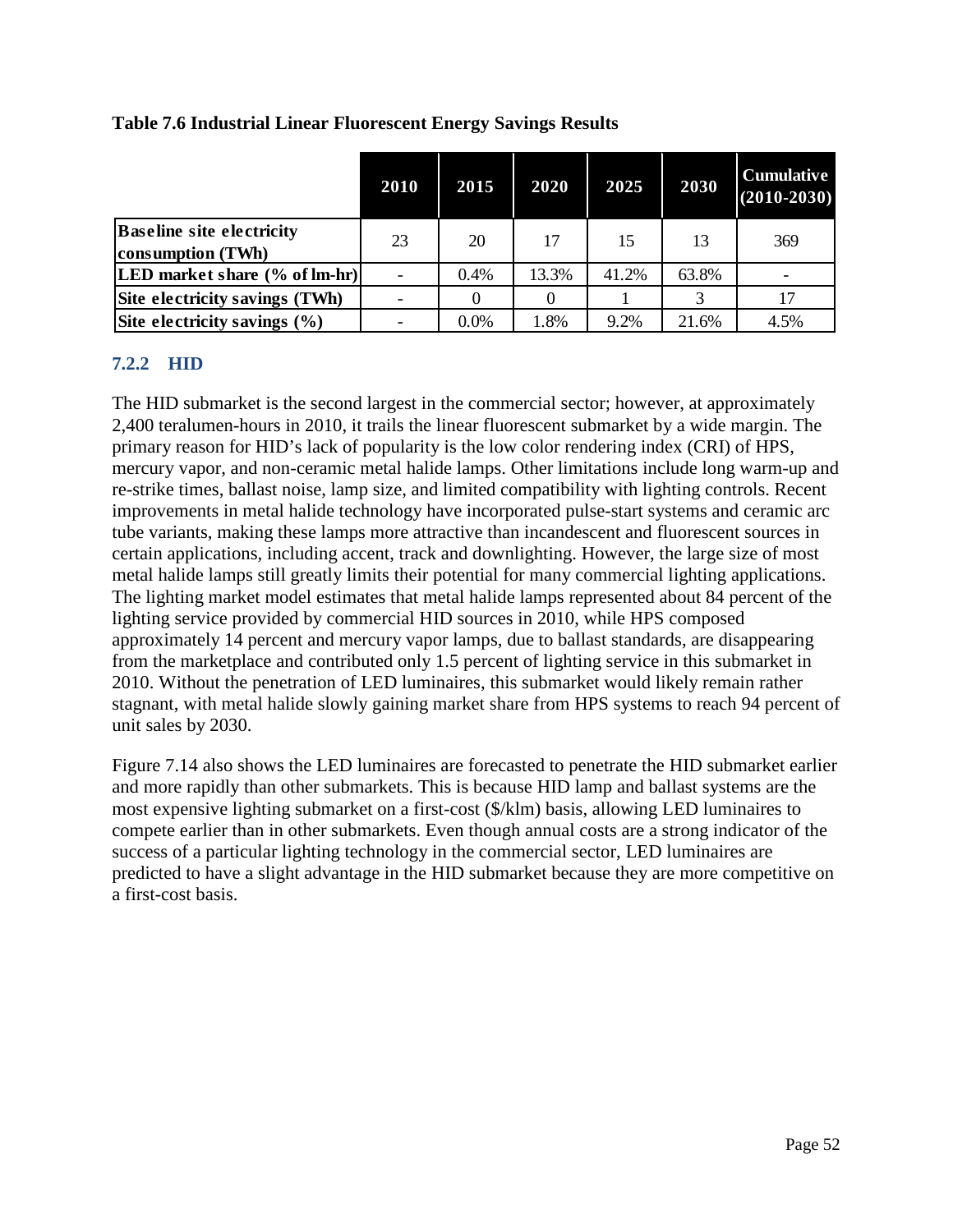

**Figure 7.14 Commercial HID Market Share Forecast, 2010 to 2030**

<span id="page-58-0"></span>[Table 7.7](#page-58-1) shows that LED luminaires are projected to represent 4 percent of commercial HID lumen-hour sales by 2015, climbing to 38 percent by 2020. This penetration of LED luminaires will result in an 8 percent reduction from baseline energy consumption by 2020 and 36 percent by 2030.

### <span id="page-58-1"></span>**Table 7.7 Commercial HID Energy Savings Results**

|                                                       | 2010 | 2015 | 2020  | 2025  | 2030  | <b>Cumulative</b><br>$(2010 - 2030)$ |
|-------------------------------------------------------|------|------|-------|-------|-------|--------------------------------------|
| <b>Baseline site electricity</b><br>consumption (TWh) |      | 233  | 51    | 53    | 55    | 1,080                                |
| [LED market share (% of lm-hr)]                       |      | 3.9% | 38.2% | 68.1% | 81.1% |                                      |
| Site electricity savings (TWh)                        |      |      |       | 12    | 20    | 135                                  |
| Site electricity savings $(\% )$                      |      | 0.3% | 7.6%  | 21.9% | 35.6% | 12.5%                                |

In the industrial sector, HID sources supply 57 percent of all lighting service—approximately 1,700 teralumen-hours in 2010. The majority of HID sources are metal halide lamps, followed by HPS and mercury vapor, in descending order. HID lamps are "point sources" and enable the development of luminaires with good optical control, which can more efficiently deliver light to a work area from large mounting heights. HID sources are best operated on long operating cycles of 12 hours per day or more, which is typical for the industrial sector. The market breakdown for industrial HID lamps is slightly different than the commercial sector due to differing application requirements and smaller relative preference for annual costs over first costs. The majority of industrial lighting is used for high bay applications that require high light output, making HPS (estimated to be about 30 percent of lumen-hours in the industrial HID submarket in 2011) a favorable option. However, like the commercial sector, metal halide systems still represent the majority of lighting purchases because they are able to economically provide high efficiencies for a large range of lighting outputs. Metal halide lamp and ballast sales are estimated to account for approximately 70 percent of all industrial HID lighting sales in 2011.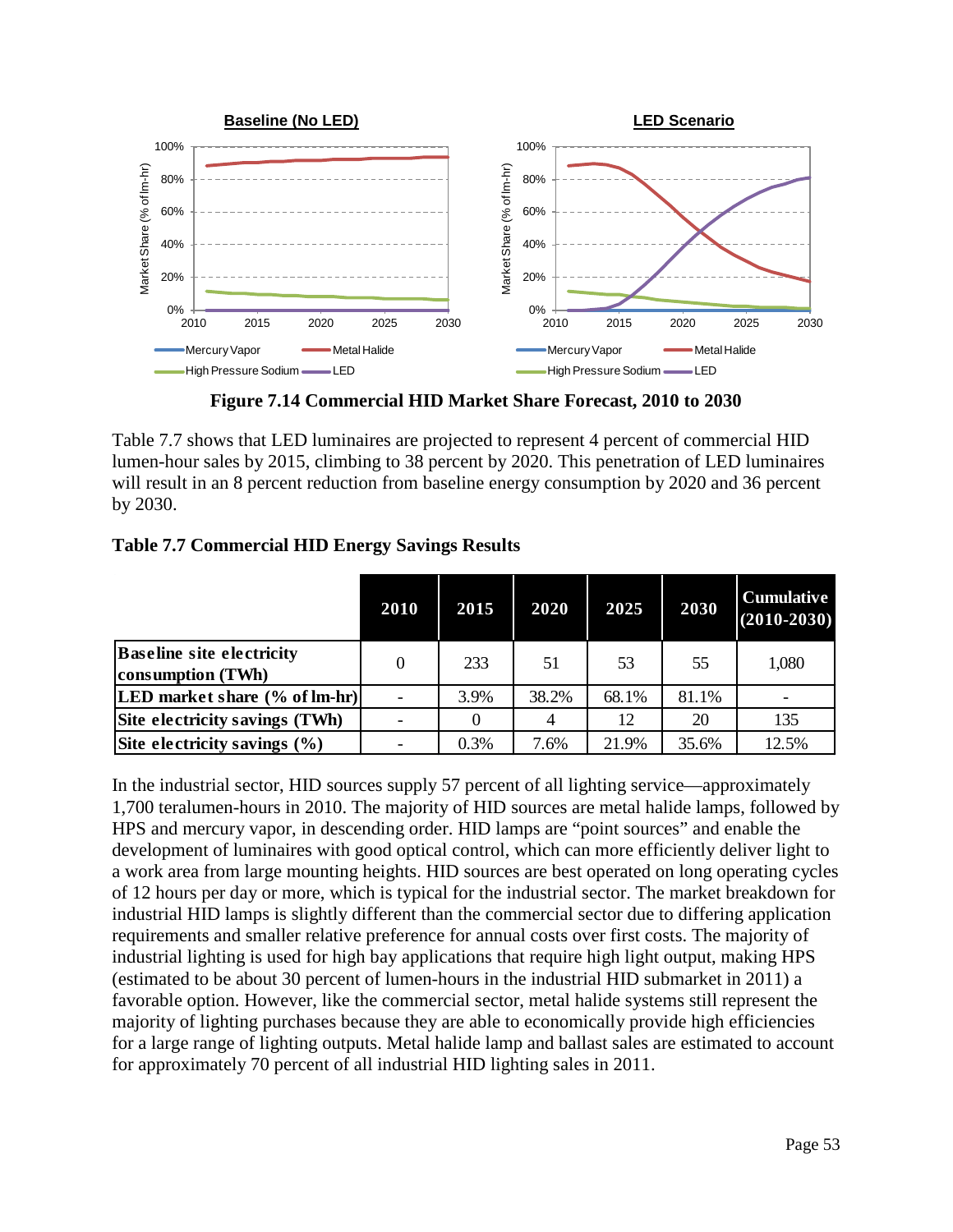

**Figure 7.15 Industrial HID Market Share Forecast, 2010 to 2030**

As in the commercial sector, the penetration of LED luminaires into the industrial HID submarket is forecasted to accelerate more rapidly than in the linear fluorescent submarket. [Table 7.8](#page-59-0) indicates that LED luminaires will represent 17 percent of industrial linear fluorescent lighting sales by 2015 and will climb to 79 percent by 2030.

#### <span id="page-59-0"></span>**Table 7.8 Industrial HID Energy Savings Results**

|                                                       | 2010 | 2015  | 2020  | 2025         | 2030  | <b>Cumulative</b><br>$(2010 - 2030)$ |
|-------------------------------------------------------|------|-------|-------|--------------|-------|--------------------------------------|
| <b>Baseline site electricity</b><br>consumption (TWh) | 35   | 20    | 27    | 25           | 24    | 574                                  |
| [LED market share (% of lm-hr)]                       |      | 16.7% | 55.7% | 73.5%        | 78.6% |                                      |
| Site electricity savings (TWh)                        |      | 0     | 3     | <sub>6</sub> |       | 71                                   |
| Site electricity savings $(\% )$                      |      | 1.4%  | 10.9% | 23.6%        | 33.6% | 12.3%                                |

### **7.2.3 GSL–MSB, Reflector, and Miscellaneous**

The GSL–MSB, reflector, and miscellaneous submarkets represent far smaller segments of the industrial and commercial sectors than linear fluorescent and HID. In the industrial sector this portion is negligible, providing less than one percent of the total lighting service in 2010. However, in the commercial sector these three submarkets provided approximately 1,400 teralumen-hours, or over 8 percent, of the entire commercial lighting service. The majority of this commercial lighting service is provided by medium screw-base incandescent and CFL lamps, pin-base CFLs, and pin-base halogen reflectors.

CFLs have significantly penetrated the commercial GSL–MSB submarket and in 2011 represented an estimated 42 percent of lumen-hour sales, with the remainder being incandescent lamps. Commercial GSL–MSB lamps are primarily found in small commercial spaces where lighting decisions are not made by professional facility managers. These small businesses generally make purchase decisions based on criteria similar to those of a residential consumer; however, historical trends indicate they are slightly more conscious of annual lighting costs.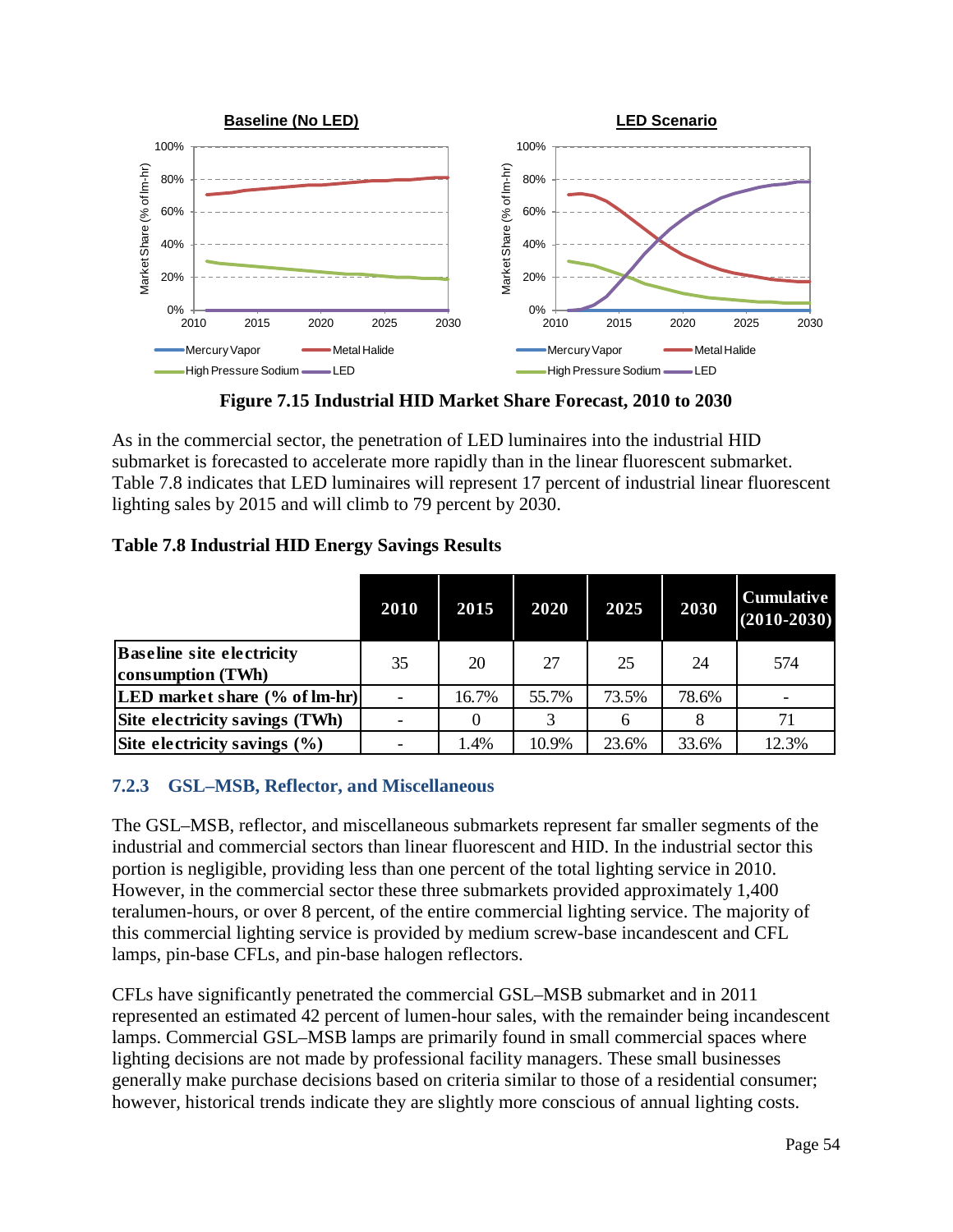Lamp purchases in this submarket will be significantly affected by EISA 2007 standards, and it is predicted that CFLs will dominate GSL–MSB lamp sales by 2014, representing about 94 percent of the submarket lumen-hour sales, with halogen lamps and LED lamps trailing at 5 percent and 2 percent, respectively. LEDs are forecasted to reach 70 percent market share in the commercial GSL–MSB submarket by 2030.

The commercial miscellaneous submarket mainly comprises pin-base CFL lamps, of which there are about 136 million currently installed. These lamps are similar in efficacy to medium screwbase CFLs and are becoming popular replacements for 2-ft by 2-ft troffer fixtures due to their lower cost than U-shaped alternatives. In the commercial miscellaneous submarket, LEDs are expected to achieve a market penetration of 18 percent in 2015 and 99 percent in 2030.

## 7.3 **Outdoor Stationary**

The outdoor stationary sector primarily consists of roadway, parking, traffic signal, and exterior building lighting. These lamps serve multiple purposes, including providing proper illumination for pedestrian and automotive traffic, creating a sense of personal security, and attracting attention to business and spaces. As in the commercial and industrial sectors, lighting efficiency and lifetime are of particular interest in the outdoor sector; therefore, the facility managers who purchase the majority of outdoor systems prioritize low annual costs. In particular, long lifetime is a high priority due to the potentially high maintenance costs associated with outdoor lighting. Pacific Gas and Electric Company (PG&E) estimates that maintenance costs range from 15 to 25 percent of the annual costs for traditional technologies (Cook, Sommer, & Pang, 2008). HID lamps have historically been the lighting technologies of choice due to their ability to affordably satisfy the high lumen output requirements of outdoor lighting; HID sources represented more than half of the installed lamp base and provided 86 percent of the lighting service in the outdoor stationary sector in 2010.

The most common HID lighting technologies in the outdoor sector are metal halide and HPS lamp and ballast systems. Historically, HPS has dominated the outdoor HID submarket, having replaced most mercury vapor installations and leaving only a small percentage of outdoor installations with this far less-efficient technology. More recently, metal halide lamp and ballast systems have become a major contender due to their superior color rendering and controllability. The miscellaneous submarket represents nearly half of the installed lamp base; however, it provided merely 14 percent of the total outdoor lighting service in 2010. Many of the lighting technologies in this submarket are of unspecified lamp type, limited by the resolution of data provided by the 2010 LMC, and were therefore included in the miscellaneous submarket. For example, much of the lighting in the outdoor stationary sector is produced by linear fluorescent lamp and ballast systems in applications such as parking garages. However, insufficient data is available to determine the technology mix between T12, T8, and T5 lamp and ballast systems.

The outdoor sector has long operating hour requirements and provides the second most lighting service after the commercial sector at 5,500 teralumen-hours in 2010. LED lighting has tremendous potential for the outdoor sector. Of all sectors, LEDs are expected to penetrate this sector the quickest because it is dominated by HID lamp and ballast systems, which have high initial costs; this means that LED luminaires will become cost-competitive sooner. By 2030, LED luminaires are projected to represent 87 percent of outdoor lighting sales, which correlates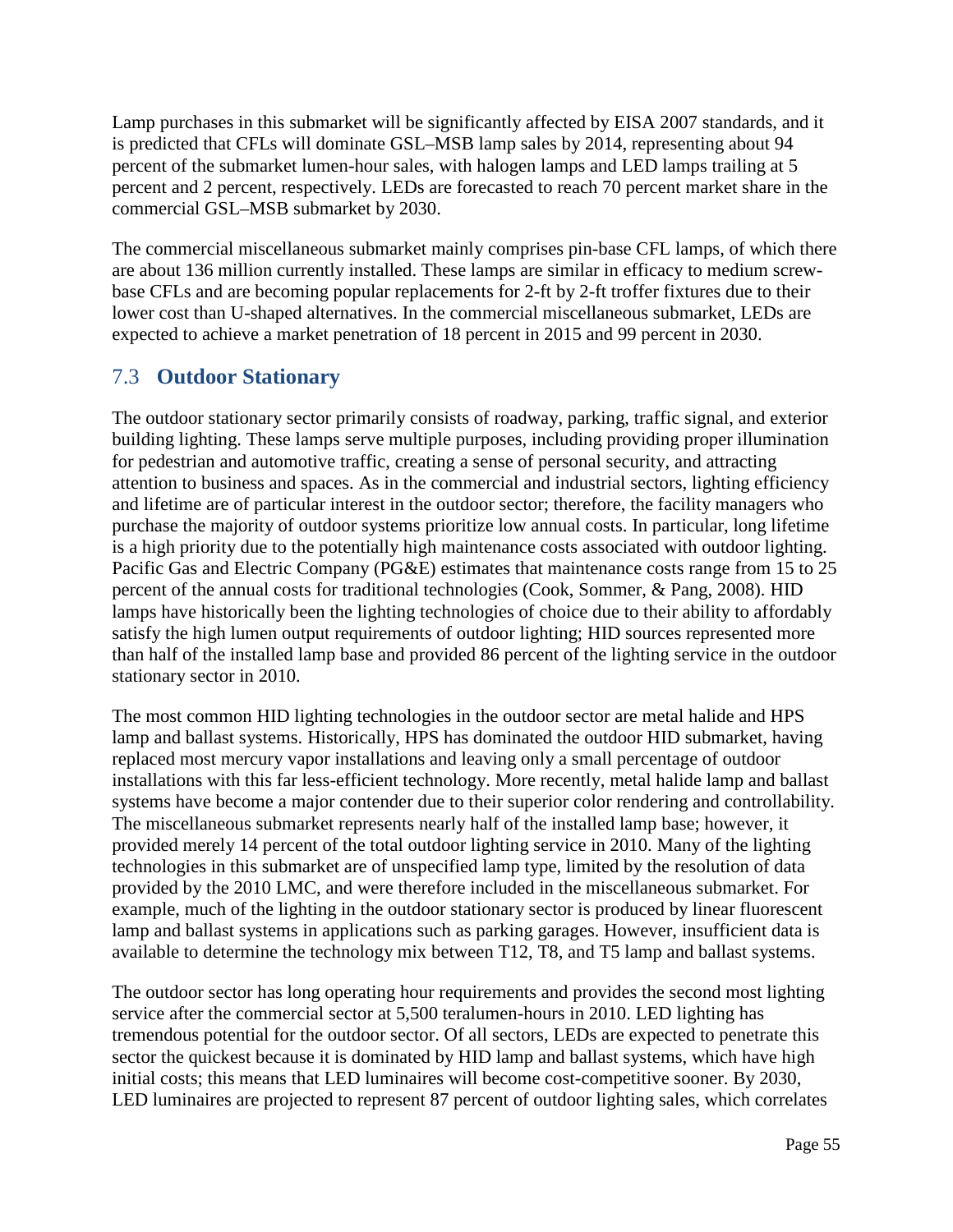to a 46 percent reduction from the baseline energy consumption. Over the course of the analysis period, the market penetration of LED lighting could save 670 terawatt-hours of electricity, equal to the power consumed by nearly 54 million households in one year.



<span id="page-61-0"></span>**Figure 7.16 Outdoor Stationary Lighting Energy Consumption Forecast, 2010 to 2030**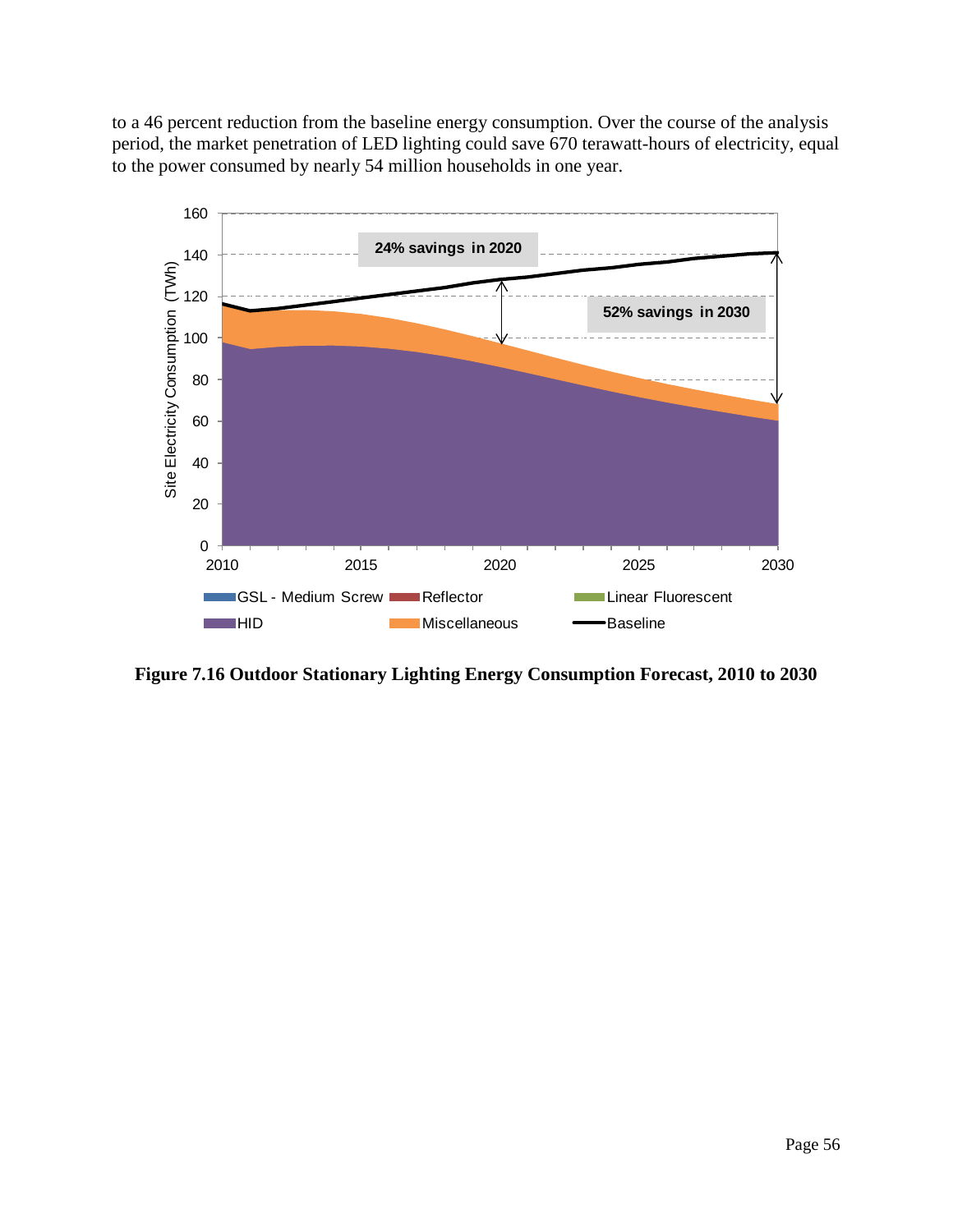

**Figure 7.17 Outdoor Stationary Lighting Service Forecast, 2010 to 2030**

#### <span id="page-62-0"></span>**7.3.1 HID**

As shown in [Figure 7.16](#page-61-0) and [Figure 7.17,](#page-62-0) the HID submarket, which provided 86 percent of the total outdoor lighting service at 4,800 teralumen-hours in 2010, is by far the largest energy consumer of all the outdoor lighting submarkets. As previously stated, HPS lamp and ballast systems have historically dominated the outdoor stationary HID submarket, having largely displaced older and inefficient mercury vapor lighting technology. However, more recently metal halide has begun to penetrate the outdoor lighting market. Metal halide sources are somewhat less efficacious than HPS, but offer white light and superior color rendition, in contrast with the yellowish light that distinguishes HPS. Metal halide and HPS are considered competitors in some applications; however, outdoor consumers will typically choose metal halide for any application in which color rendering or appearance is important. [Figure 7.18](#page-63-0) shows that metal halide lamp and ballast systems will achieve market share parity with HPS in 2020, with HPS currently representing an estimated 57 percent of lumen-hour sales in the outdoor stationary HID submarket, while metal halide systems and LED luminaires are 42 percent and 1.5 percent, respectively. In the baseline scenario, metal halide lamp systems are predicted to continue gaining market share, reaching 57 percent of the HID submarket by 2030.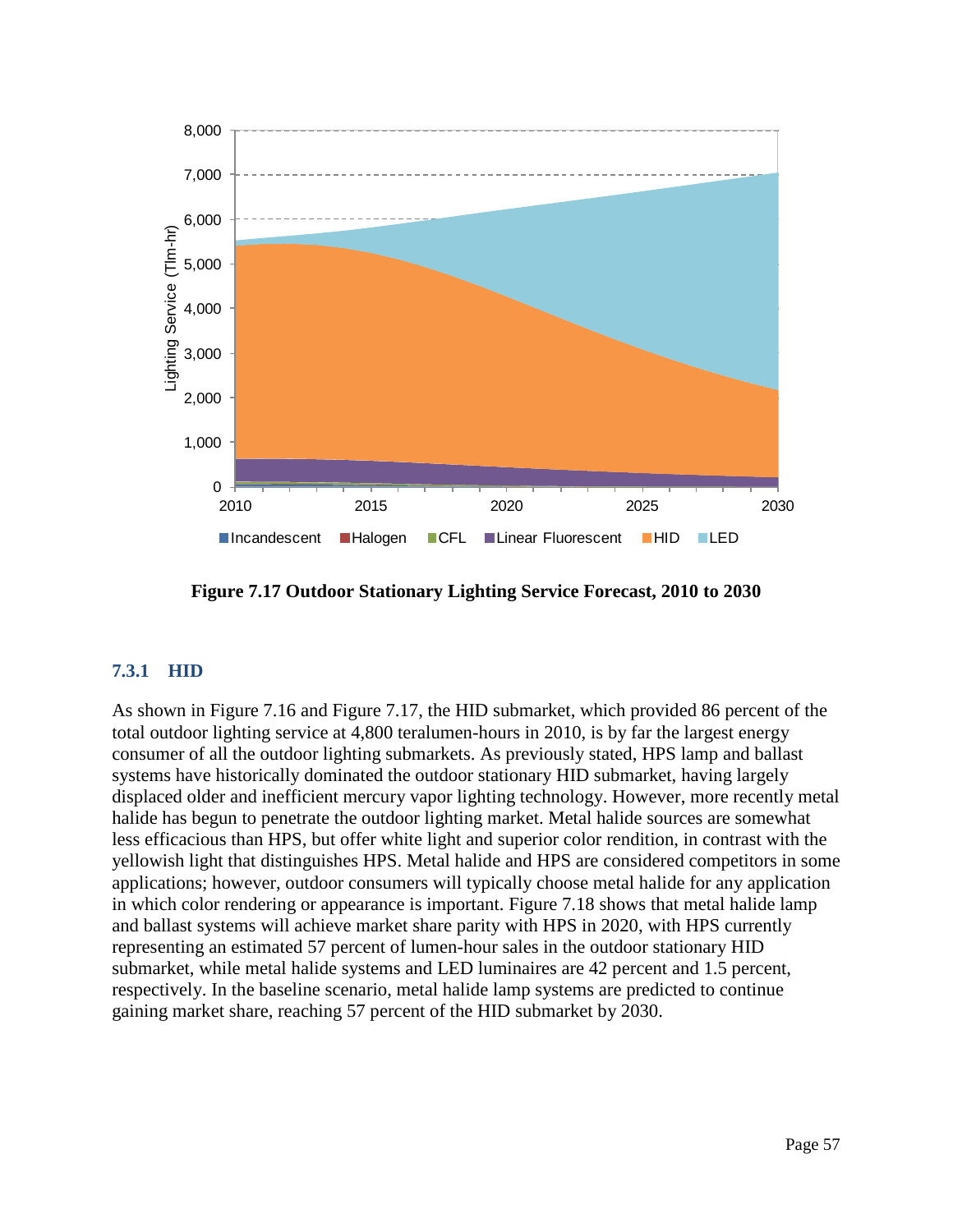

**Figure 7.18 Outdoor Stationary HID Market Share Forecast, 2010 to 2030**

<span id="page-63-0"></span>[Figure 7.18](#page-63-0) presents the predicted lighting technology market shares for the outdoor HID submarket in the baseline and LED scenarios. LED luminaires are expected to have a significant impact on the outdoor HID submarket as they become the most economical lighting option due to the high initial cost of incumbent HID lighting systems. The lighting market model estimates that LED luminaires represented 1.5 percent of outdoor HID lighting sales in 2011 and forecasts an accelerated ascent to 65 percent by 2020. As shown in [Table 7.9,](#page-63-1) LED luminaires are expected to virtually monopolize the outdoor stationary HID submarket by 2030 at 88 percent market share, resulting in a 50 percent decrease from baseline energy consumption.

|                                                       | 2010 | 2015  | 2020  | 2025  | 2030  | <b>Cumulative</b><br>$(2010 - 2030)$ |
|-------------------------------------------------------|------|-------|-------|-------|-------|--------------------------------------|
| <b>Baseline site electricity</b><br>consumption (TWh) | 98   | 101   | 109   | 115   | 121   | 2,274                                |
| [LED market share (% of lm-hr)]                       |      | 29.3% | 65.3% | 82.7% | 87.8% |                                      |
| Site electricity savings (TWh)                        |      |       | 23    | 44    | 60    | 532                                  |
| Site electricity savings $(\% )$                      |      | 4.8%  | 20.8% | 37.9% | 50.0% | 23.4%                                |

<span id="page-63-1"></span>**Table 7.9 Outdoor Stationary HID Energy Savings Results**

### **7.3.2 Miscellaneous, GSL–MSB, Reflector, and Linear Fluorescent**

Interestingly, the miscellaneous submarket represents almost half of the installed outdoor stationary lamp base; however, it currently provides only 14 percent of the total outdoor lighting service. This is mainly because lamp systems in this submarket typically have lower light output and fewer hours of operation—approximately 9 to 14 hours per day versus HID systems, which operate upwards of 11 hours per day. LEDs are expected to penetrate this submarket rapidly, achieving market dominance by 2030, at 83 percent of lumen-hour sales in the submarket.

GSL–MSB, reflector, and linear fluorescent lighting systems are also commonly used in outdoor stationary applications. However, these installations are generally associated with small office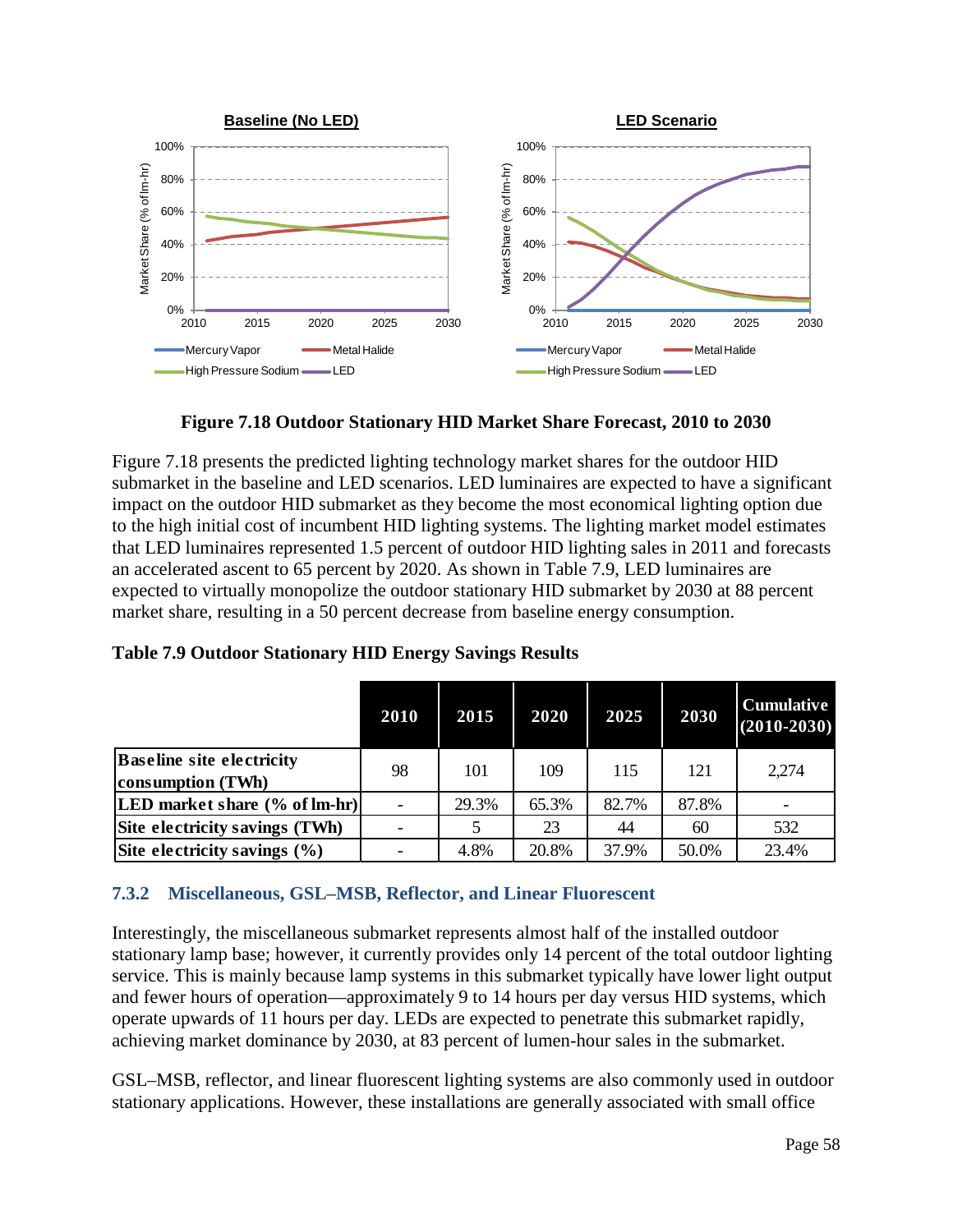spaces and commercial structures. For example, incandescent and CFL MSB lamps are frequently used for outdoor retail and restaurant spaces, while linear fluorescent systems are a common lighting choice in parking garage structures. This analysis includes such lighting systems as part of the sector with which they are associated. Therefore, there are no GSL–MSB, reflector, or linear fluorescent lamps in the outdoor stationary sector in this report. In addition, the 2010 LMC, from which the base year installed lamp inventories come, does not differentiate the lighting technologies into distinct lamp types for this sector (e.g., incandescent lamps are not disaggregated by application or base type). To include these unknown lamps in the analysis, they were assigned to the miscellaneous submarket.

## 7.4 **Forecast Model Comparison**

The results of this forecast model are generally consistent with those of other studies. While these projections diverge significantly from industry and market reports in some specific instances, all analyses conclude that LED lighting has tremendous market penetration and energy savings potential. All studies agree that the LED general illumination market is still in its infancy, with all assessments of the current market estimating penetration at less than 10 percent of the general lighting market. The results of this forecast study indicate that LED lighting lumen-hour sales were negligible in 2010; this is consistent with the Morgan Stanley (2011), McKinsey (2011), and Sterne Agee (2010) analyses, which all estimate that LEDs accounted for less than one percent of unit sales in the same year. However, in value of shipments, IMS Research states that it was closer to 10 percent (Smallwood, 2011). Cree provides slightly lower results than IMS Research, with LED market share at less than five percent by value for 2010 (2010), while Philips mentioned in its second quarter report for 2011 that the company's LED lamp and luminaire sales for the previous twelve months comprised slightly more than eight percent of the value of overall lighting sales (2011).

|                             | <b>Units</b> |               | <b>Market Share</b> |      |      |      |  |  |  |
|-----------------------------|--------------|---------------|---------------------|------|------|------|--|--|--|
| <b>Study</b>                |              | <b>Region</b> | 2010                | 2011 | 2015 | 2020 |  |  |  |
| <b>DOE, 2011</b>            | Lumen-hours  | U.S.          |                     | 0.6% | 10%  | 36%  |  |  |  |
| <b>Morgan Stanley, 2011</b> | Lumen-hours  | World         | 1%                  |      | 15%  |      |  |  |  |
| McKinsey, 2011              | Units        | World         | 1%                  |      | 19%  | 46%  |  |  |  |
| Stern Agee, 2010            | Units        | World         | 0.45%               |      | 13%  |      |  |  |  |
| <b>IMS Research, 2011</b>   | <b>USD</b>   | World         | 10%                 |      | 46%  | 50%  |  |  |  |
| Cree, 2010                  | USD          | World         | 5%                  |      | 33%  | 75%  |  |  |  |
| Philips, 2010               | <b>EUR</b>   | World         |                     | 8%   | 50%  |      |  |  |  |

| <b>Table 7.10 Comparison of LED Forecast Model Results</b> |  |
|------------------------------------------------------------|--|
|------------------------------------------------------------|--|

In addition to discussions about the potential growth of this market, some reports included estimates of rapid decreases in LED prices in the coming years. The MYPP projections utilized by DOE's lighting market model indicate that the price of LED lighting will decrease by 20 to 50 percent per year until 2015, which is consistent with predictions provided by Sterne Agee and McKinsey. Sterne Agee and Morgan Stanley both noted that these price decreases will lead to shorter payback periods, which will drive the widespread adoption of LEDs. For a 20 percent adoption rate by units and lumen-hours, respectively, these two firms estimated that the payback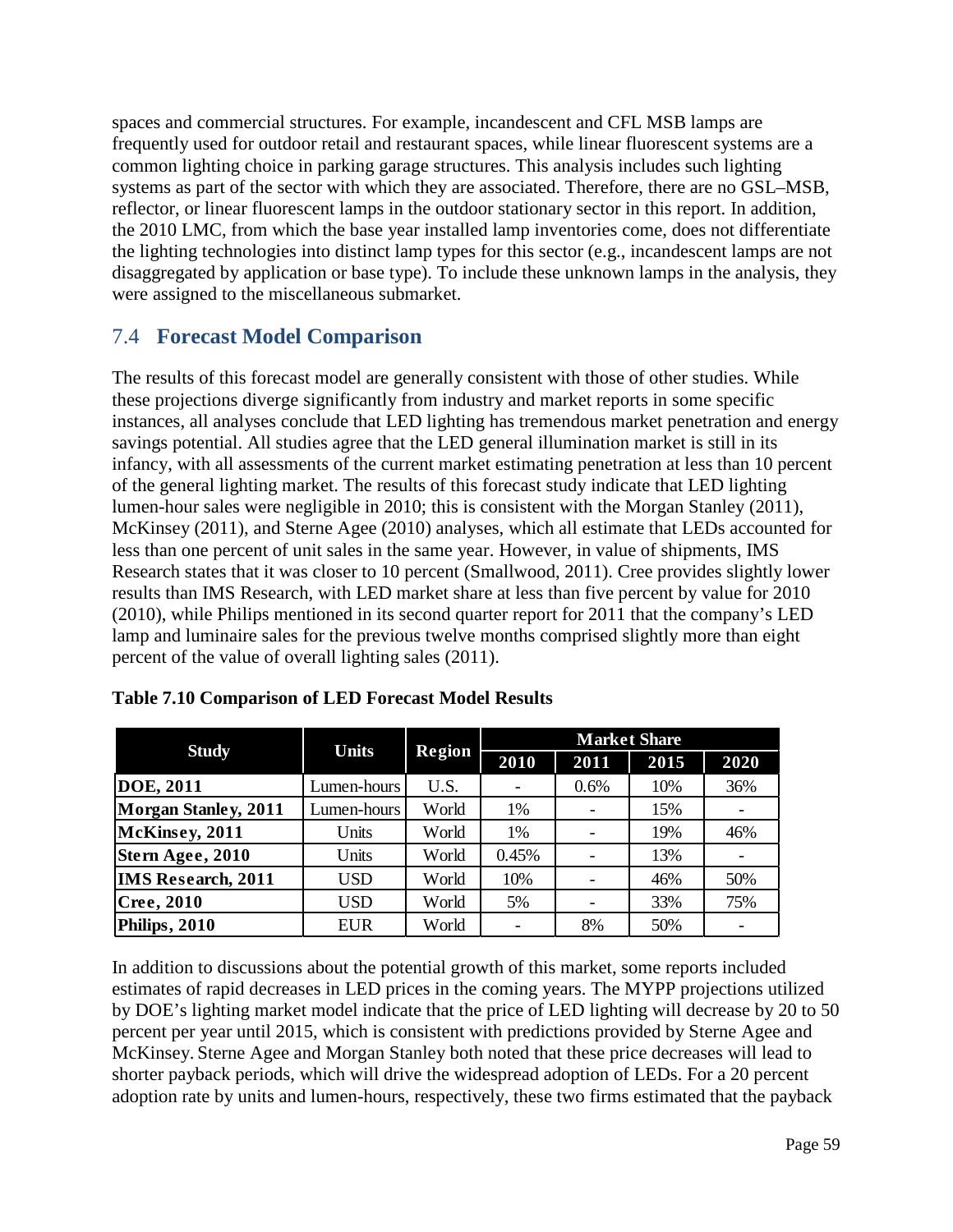period would need to be between one and four years depending on application, with the longer payback periods corresponding to commercial and industrial applications due to their longer operating hours per year.

Looking forward, DOE's model indicates that by 2015, LED lighting will reach 10 percent of lumen-hour sales with the majority coming from commercial, industrial, and outdoor installations. Morgan Stanley, McKinsey, and Sterne Agee predict that LED lighting will obtain market shares of 15 percent by lumen-hours, 13 percent by units, and 19 percent by units by 2015, respectively. Other studies predict larger growth, with Cree reporting that the industry consensus on LED lighting market value is approximately \$50 billion with a 33 percent share by value of the overall lighting market by 2015. By value, Philips foresees a 50 percent market share, and IMS Research expects LED lighting to have a 46 percent market share by 2015.

By 2020, this analysis predicts that LED lighting products will contribute 36 percent of lumenhours sold, with large growth seen in all sectors. It is then predicted that the rapid growth of the LED lighting market will slow because the long life of LED lighting will reduce the need for replacements, thereby limiting new opportunities for growth. Therefore, it is estimated that LEDs will comprise 74 percent of the overall lighting market by 2030. Predictions beyond the 2015 timeline seem to vary greatly, with Cree indicating that the LED market will have a market value of \$120 billion in 2020, nearly 80 percent of the overall lighting market, while McKinsey conservatively predicts that LED lights will reach 46 percent of lumen-hour sales. In addition, IMS Research foresees a near freeze in growth by 2018 and a subsequent market contraction. However, due to the large uncertainty in the lighting market and varying assumptions made within each of these analyses, it is difficult to say with certainty how successfully LEDs will penetrate the general illumination market in the long term. To account for this high degree of uncertainty, [Appendix B](#page-70-0) describes the results of the sensitivity analyses for the lighting market forecast model.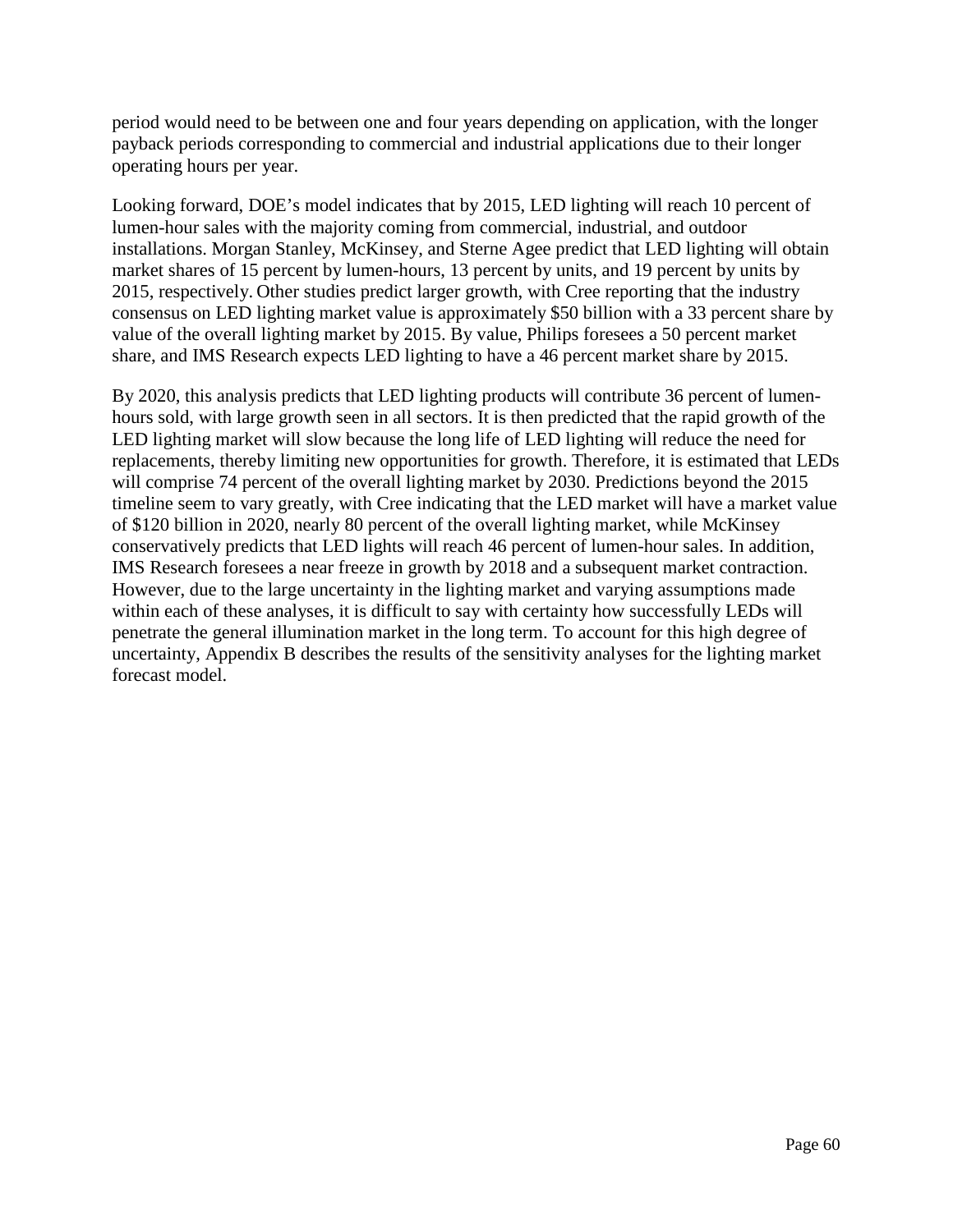# 8 **Conclusions**

Over the last few decades, advances in lighting technologies, such as the development of T8 and T5 fluorescent tubes, electronic ballasts, and pulse-start metal halide HID lamps, have yielded considerable energy savings in the lighting market. Regulatory actions by Congress and the U.S. DOE have cemented those improvements into the U.S. lighting market by establishing minimum standards which effectively remove inefficient lighting products from the market. Over the coming decades, LED white-light sources promise to offer even greater energy savings if they achieve projected price and performance attributes. As LED technology advances, it will become better suited to a broader array of applications, the light quality will improve, efficacies will increase, and prices will fall. The national energy savings that will result by 2030 will depend on how quickly and to what extent these developments occur.

Assuming the performance of LED lighting products will be capable of satisfying general lighting requirements of the market by 2030, their market penetration and energy savings potential will be driven primarily by economics, taking into account the initial price, operating cost, maintenance costs, and lifetime. In the modeled LED scenario, LED products displace light sources in all sectors by the end of the analysis period, but the most significant energy savings primarily occur in applications where annual economics drive lighting decision-making or where inefficacious technologies remain dominant due to their ability to satisfy unique size, shape, or color temperature constraints (which LED lighting is expected to meet). Specifically, LEDs are expected to be particularly successful in penetrating the following submarkets:

- Screw-base reflectors in the commercial and industrial sectors. Competitors for these sockets are largely inefficient incandescent and halogen products, which are popular in applications such as the production and display of fashion goods, where color rendering is important and operating hours are long. LEDs, able to mimic high light quality of these incumbent products at much lower operating cost, will pose a serious threat to incumbent technologies in such applications.
- HID lamps in the outdoor stationary sector. Due to remote or inaccessible installation and exposure to weather conditions, maintenance and replacement labor rates are high in this sector. Therefore, there is strong economic incentive to reduce the frequency of maintenance and replacement. Already penetrating this market, LEDs have even further market potential as their long life continues to increase, bringing down annual costs to approximately half of HPS annual costs by 2030.

In addition, the lighting market model predicts high penetration of LED lamps in the miscellaneous residential market, namely decorative incandescent lamps. These lamps are manufactured in relatively low volumes, and therefore higher production costs are transferred to the consumer. This, in combination with their low efficacy, results in a high market penetration prediction for LED lamps. However, it is important to note that there is considerable uncertainty surrounding the future costs and performance of LED products for decorative applications, as the form factor of lamps in these applications is often even further constrained than lamps for general service applications. As mentioned in Chapter [5,](#page-31-0) the model assumes a single efficacy and cost for all LED lamps. Whether the LED lamps in these applications meet those cost and performance assumptions will greatly affect the penetration of LEDs.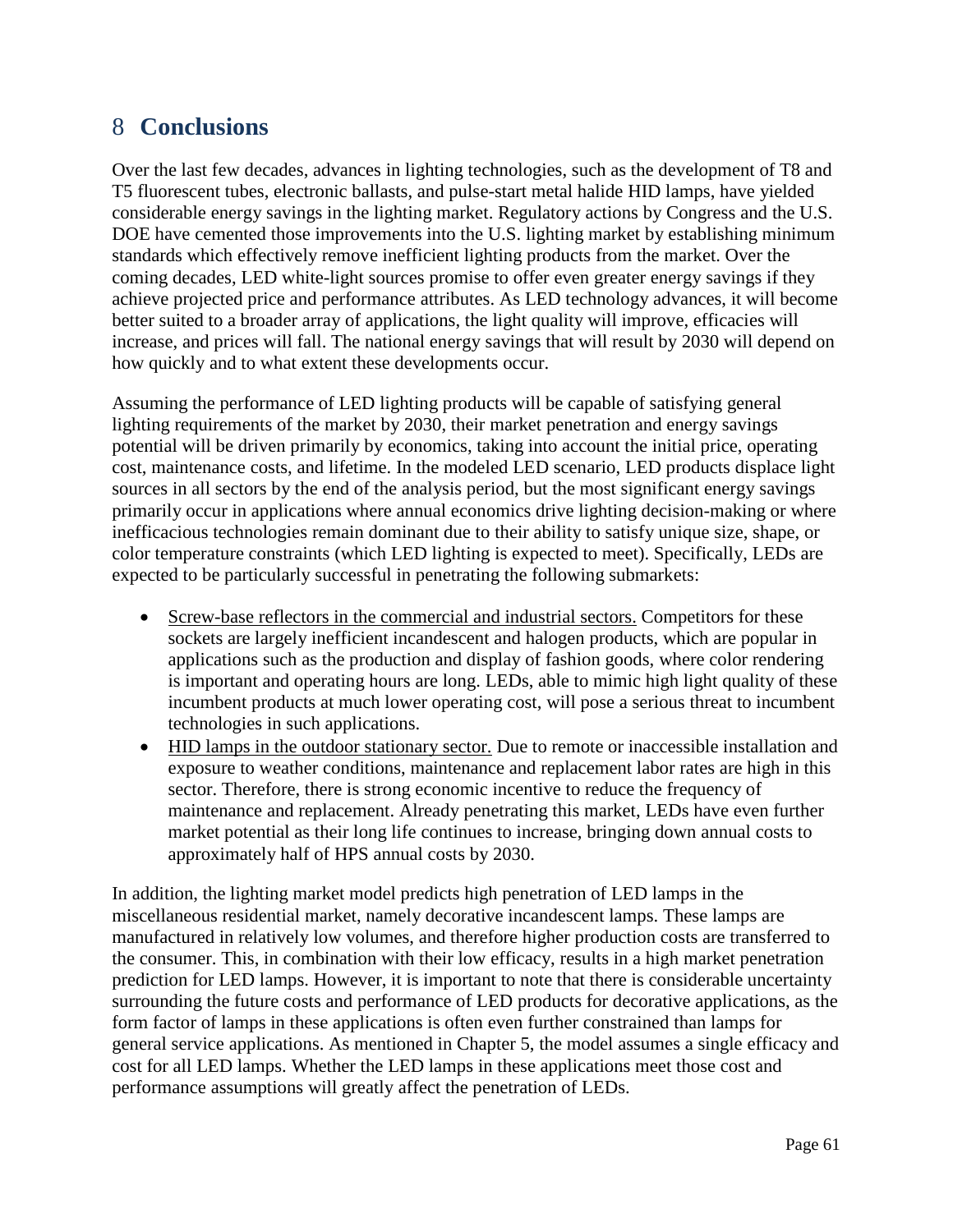However, energy savings potential only occur where successful market penetration and sufficient size of market intersect. Of these high market share potential applications just described, residential miscellaneous lamps and outdoor stationary HID lamps also hold promise for high energy savings potential due to the sizeable demand for light in these applications, as depicted in [Figure 8.1.](#page-67-0) In addition, one area of tremendous energy savings potential stands out: the commercial linear fluorescent submarket. This submarket is by far the largest in the lighting industry, composing almost half (46.8 percent) of the total lumen-hour consumption in the U.S. in 2010. Despite comparatively moderate LED market penetration (66.5 percent market share in 2030), the magnitude of demand for light in these applications yields very high energy savings potential—54 terawatt-hours in 2030.



<span id="page-67-0"></span>**Figure 8.1 Annual Energy Savings Breakdown in 2030**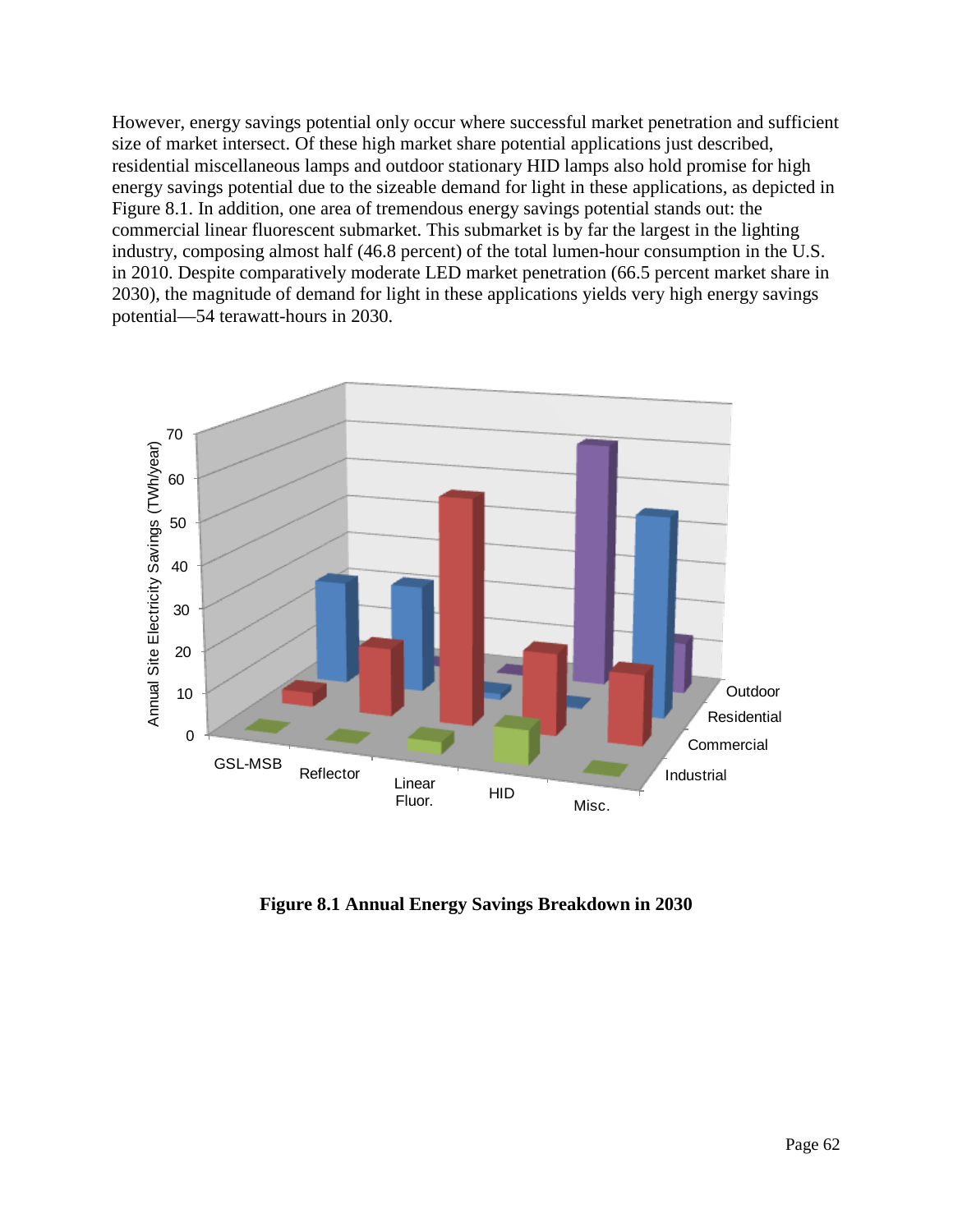|                    | <b>Electricity Savings (TWh)</b> |                          |                   |                |              |  |  |  |  |  |
|--------------------|----------------------------------|--------------------------|-------------------|----------------|--------------|--|--|--|--|--|
| <b>Submarket</b>   |                                  | Residential   Commercial | <b>Industrial</b> | <b>Outdoor</b> | <b>Total</b> |  |  |  |  |  |
| <b>GSL-MSB</b>     | 26                               |                          |                   |                | 29           |  |  |  |  |  |
| Reflector          | 26                               | 17                       |                   |                | 43           |  |  |  |  |  |
| Linear Fluorescent |                                  | 54                       |                   |                | 58           |  |  |  |  |  |
| <b>HID</b>         |                                  | 20                       |                   | 60             | 88           |  |  |  |  |  |
| Miscellaneous      | 49                               | 17                       |                   |                | 78           |  |  |  |  |  |
| <b>Total</b>       | 102                              |                          |                   |                | 297          |  |  |  |  |  |

#### **Table 8.1 Annual Electricity Savings Breakdown in 2030**

In summary, the commercial and residential sectors have the largest energy savings potential, as shown in [Figure 8.1.](#page-67-0) These sectors contribute 37 and 34 percent, respectively, to the annual 2030 energy savings, while the outdoor stationary sector contributes 25 percent and the industrial sector contributes 4 percent. In the commercial sector, the reason for this development is that the vast majority of lumen-hours in the installed stock of lamps is in the commercial sector; thus, any penetration into that sector will yield large savings. The residential sector has high energy savings potential because its installed lighting stock is dominated by incandescent lamps, which are very inefficacious and provide ample room for improvement. The outdoor stationary and industrial sectors have relatively low energy savings potential because their higher average efficacies will make it more difficult for LED sources to penetrate. For example, the outdoor stationary sector already has energy-efficient sources such as HPS, so even though this sector has the highest efficacy values, its proportion of energy savings in 2030 is just 25 percent. Thus, the energy savings from the penetration of a more efficacious source (i.e., LED lamps and luminaires) has the greatest impact from an energy savings perspective where inefficient sources enjoy widespread popularity.

In order for the energy savings forecast to be realized, LED lighting products will need to achieve substantial improvements in price, efficacy, and operating life. If these improvements are met, the economics will drive increasing LED market share through the end of the analysis period and beyond. Thus, improvements in the price and performance of LED devices are critical research objectives. These improvements are an important consideration for industry researchers interested in developing products that are considered cost-effective in the market and tapping into the huge potential energy savings presented in white-light applications. Similarly, efficacy improvements are critical in order to save energy, rather than increase energy consumption through the promulgation of less efficient light sources. Careful investment and management of R&D could realize significant national benefits through the development and deployment of efficacious, inexpensive LED general illumination devices.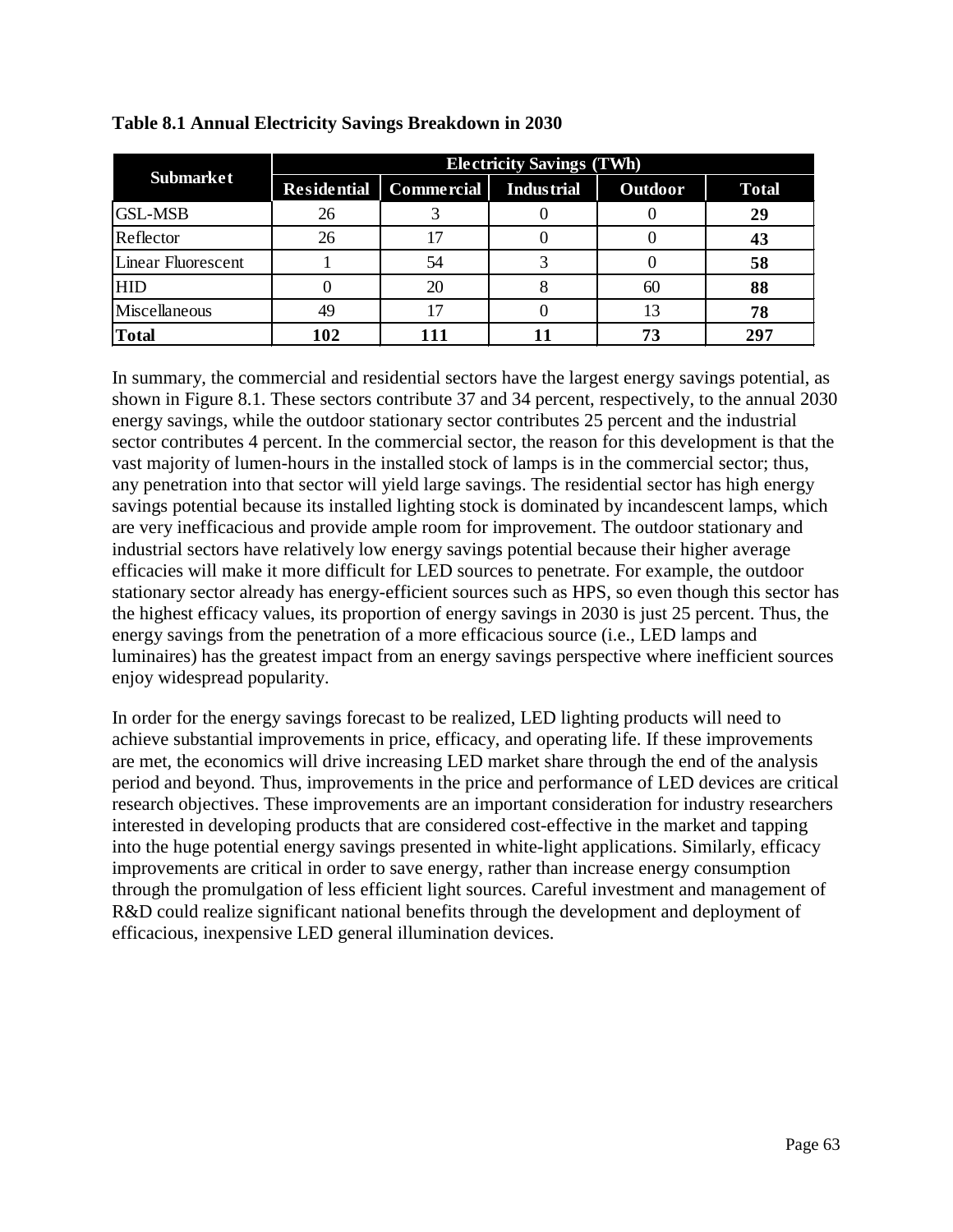# **Appendix A LED Price and Performance Improvement Targets**

The price and performance projections used as inputs to this analysis are derived from targets identified in DOE's 2011 SSL R&D MYPP and 2011 SSL R&D Manufacturing Roadmap. The MYPP establishes projections for the improvement of best in class products through 2020, which this analysis then extrapolates to 2030. Because the inputs to this analysis represent average lighting products on the market, LED performance projections are lagged by one year for luminaires, and LED price and performance projections are lagged by two years for lamps.

<span id="page-69-0"></span>

|                     |         | 2011    | 2012   |        |        | $2013$   2014   2015 | 2016   | 2017   |        | 2018 2019 |        | $2020$   2021 | 2022   | 2023   | 2024   | 2025   | 2026   | 2027   | 2028   | 2029   | 2030   |
|---------------------|---------|---------|--------|--------|--------|----------------------|--------|--------|--------|-----------|--------|---------------|--------|--------|--------|--------|--------|--------|--------|--------|--------|
| Lamp                |         |         |        |        |        |                      |        |        |        |           |        |               |        |        |        |        |        |        |        |        |        |
| Efficacy $(lm/W)$   | 36.9    | 48.3    | 61.7   | 77.6   | 94.8   | 112.5                | 129.3  | 145.0  | 159.1  | 171.5     | 182.2  | 187.9         | 192.2  | 195.3  | 197.7  | 199.4  | 200.6  | 201.5  | 202.1  | 202.5  | 202.9  |
| Cost(S/klm)         | \$55.2  | \$31.0  | \$21.5 | \$16.5 | \$13.4 | \$11.3               | \$9.7  | \$8.5  | \$7.6  | \$6.9     | \$6.3  | \$5.8         | \$5.3  | \$5.0  | \$4.6  | \$4.4  | \$4.1  | \$3.9  | \$3.7  | \$3.5  | \$3.3  |
| Life (1,000 hr)     | 25.0    | 33.0    | 36.6   | 39.6   | 42.1   | 44.                  | 45.7   | 46.8   | 47.7   | 48.3      | 48.8   | 49.1          | 49.4   | 49.6   | 49.7   | 49.8   | 49.8   | 49.9   | 49.9   | 49.9   | 50.0   |
| Luminaire           |         |         |        |        |        |                      |        |        |        |           |        |               |        |        |        |        |        |        |        |        |        |
| Efficacy $(lm/W)$   | 69.9    | 84.6    | 99.8   | 115.8  | 131.2  | 145.5                | 157.8  | 168.6  | 178.0  | 186.2     | 193.4  | 196.1         | 198.2  | 199.7  | 200.8  | 201.6  | 202.1  | 202.6  | 202.9  | 203.1  | 203.3  |
| Cost(S/klm)         | \$180.9 | \$108.5 | \$77.5 | \$60.3 | \$49.4 | \$41.8               | \$36.3 | \$32.0 | \$28.6 | \$25.9    | \$23.7 | \$21.8        | \$20.2 | \$18.8 | \$17.6 | \$16.5 | \$15.6 | \$14.8 | \$14.0 | \$13.3 | \$12.7 |
| Life $(1.000hr)$    | 25.0    | 33.0    | 36.6   | 39.6   | 42.1   | 44.1                 | 45.7   | 46.8   | 47.7   | 48.3      | 48.8   | 49.1          | 49.4   | 49.6   | 49.7   | 49.8   | 49.8   | 49.9   | 49.9   | 49.9   | 50.0   |
| Luminaire (Outdoor) |         |         |        |        |        |                      |        |        |        |           |        |               |        |        |        |        |        |        |        |        |        |
| Efficacy $(lm/W)$   | 69.9    | 84.6    | 99.8   | 115.8  | 131.2  | 145.5                | 157.8  | 168.6  | 178.0  | 186.2     | 193.4  | 196.1         | 198.2  | 199.7  | 200.8  | 201.6  | 202.1  | 202.6  | 202.9  | 203.1  | 203.3  |
| Cost(S/klm)         | \$180.9 | \$108.5 | \$77.5 | \$60.3 | \$49.4 | \$41.8               | \$36.3 | \$32.0 | \$28.6 | \$25.9    | \$23.7 | \$21.8        | \$20.2 | \$18.8 | \$17.6 | \$16.5 | \$15.6 | \$14.8 | \$14.0 | \$13.3 | \$12.7 |
| Life (1.000 hr)     | 50.0    | 54.1    | 58.8   | 62.7   | 65.8   | 68.2                 | 70.0   | 71.4   | 72.4   | 73.1      | 73.7   | 74.0          | 74.3   | 74.5   | 74.6   | 74.7   | 74.8   | 74.9   | 74.9   | 74.9   | 75.0   |

#### **Table A.1 LED Price and Performance Projections**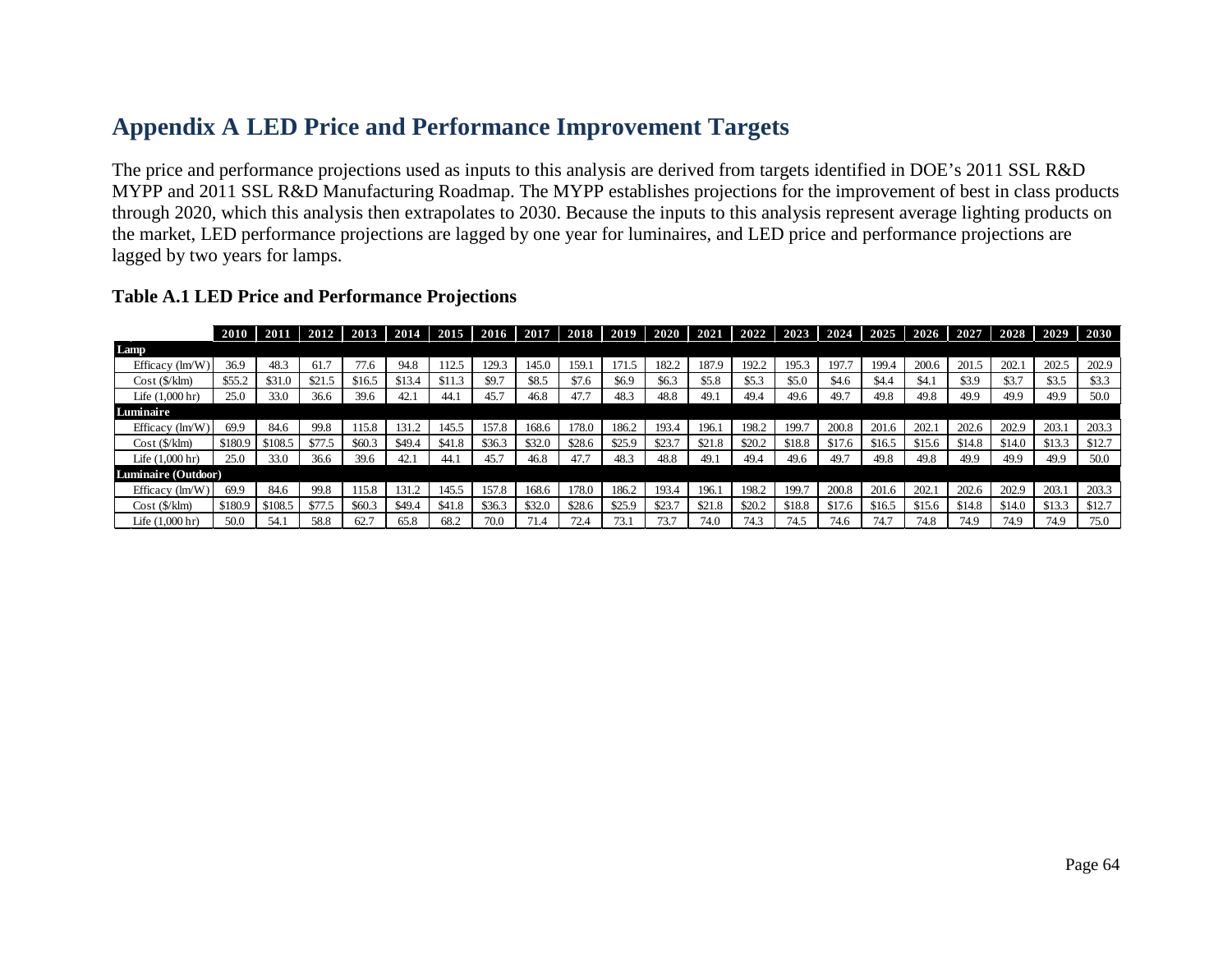# <span id="page-70-0"></span>**Appendix B Sensitivity Analyses**

Several sensitivity runs were conducted to assess the model's sensitivity to certain inputs and to consider how alternative assumptions or scenarios may impact the analytical findings. Five critical areas were identified for consideration via a sensitivity analysis: 1) alternative technology diffusion curves for LEDs, 2) alternative LED lighting technology improvement scenarios, 3) alternative LED lighting cost scenarios, 4) alternative conventional lighting technology improvement scenarios, and 5) and alternative energy efficiency-induced retrofit rate.

The range of energy savings in 2030 resulting from these various analyses are presented in [Table](#page-70-1)  [B. 1](#page-70-1) [below,](#page-70-1) expressed in terawatt-hours and percent of baseline consumption. From these ranges it is apparent that future energy savings from the penetration of LEDs into the general illumination market depend upon reductions in LED prices and display a relatively low degree of correlation with the price or performance of competing technologies. Rate of technology diffusion, LED efficacy and lifetime improvements, and an increased rate of lighting retrofits and renovations will moderately impact the degree to which LED white-light sources fulfill their energy savings potential.

| <b>Sensitivity Analysis</b>               | <b>Description</b>                                                                                                                                                                                                                                    | <b>Energy Savings Range</b><br><b>Between Scenarios, 2030</b> |         |  |  |
|-------------------------------------------|-------------------------------------------------------------------------------------------------------------------------------------------------------------------------------------------------------------------------------------------------------|---------------------------------------------------------------|---------|--|--|
|                                           |                                                                                                                                                                                                                                                       | TWh                                                           | Percent |  |  |
| Technology<br><b>Diffusion Rate</b>       | Low: Uses technology diffusion curve derived<br>from historical electronic ballast, T8 fluorescent<br>lamps, and CFL data<br>High: Uses aggressive technology diffusion<br>curve derived from historical LCD TV, PC, and<br>DVD data                  | 64                                                            | 9.9%    |  |  |
| <b>LED</b> Technology<br>Improvement      | Low: Deflates MYPP efficacy limit by 10% and<br>assumes no lifetime improvement<br>High: Inflates MYPP efficacy limit by 10% and<br>increases initial luminaire lifetime to 50,000 hours<br>and final lamp and luminaire lifetime to 100,000<br>hours | 71                                                            | 11.0%   |  |  |
| <b>LED</b> Price<br>Improvement           | LED prices adjusted by $\pm 50\%$                                                                                                                                                                                                                     | 99                                                            | 15.3%   |  |  |
| Conventional<br>Technology<br>Improvement | Low: No price or performance improvement<br>High: Doubles improvement in cost, efficacy, and<br>lamp lifetime                                                                                                                                         | 17                                                            | 1.8%    |  |  |
| <b>Retrofit Rate</b>                      | High: Uses 15% retrofit rate                                                                                                                                                                                                                          | 59                                                            | 9.2%    |  |  |

<span id="page-70-1"></span>

|  |  | Table B. 1 Impact of Sensitivity Analyses in 2030 |  |
|--|--|---------------------------------------------------|--|
|  |  |                                                   |  |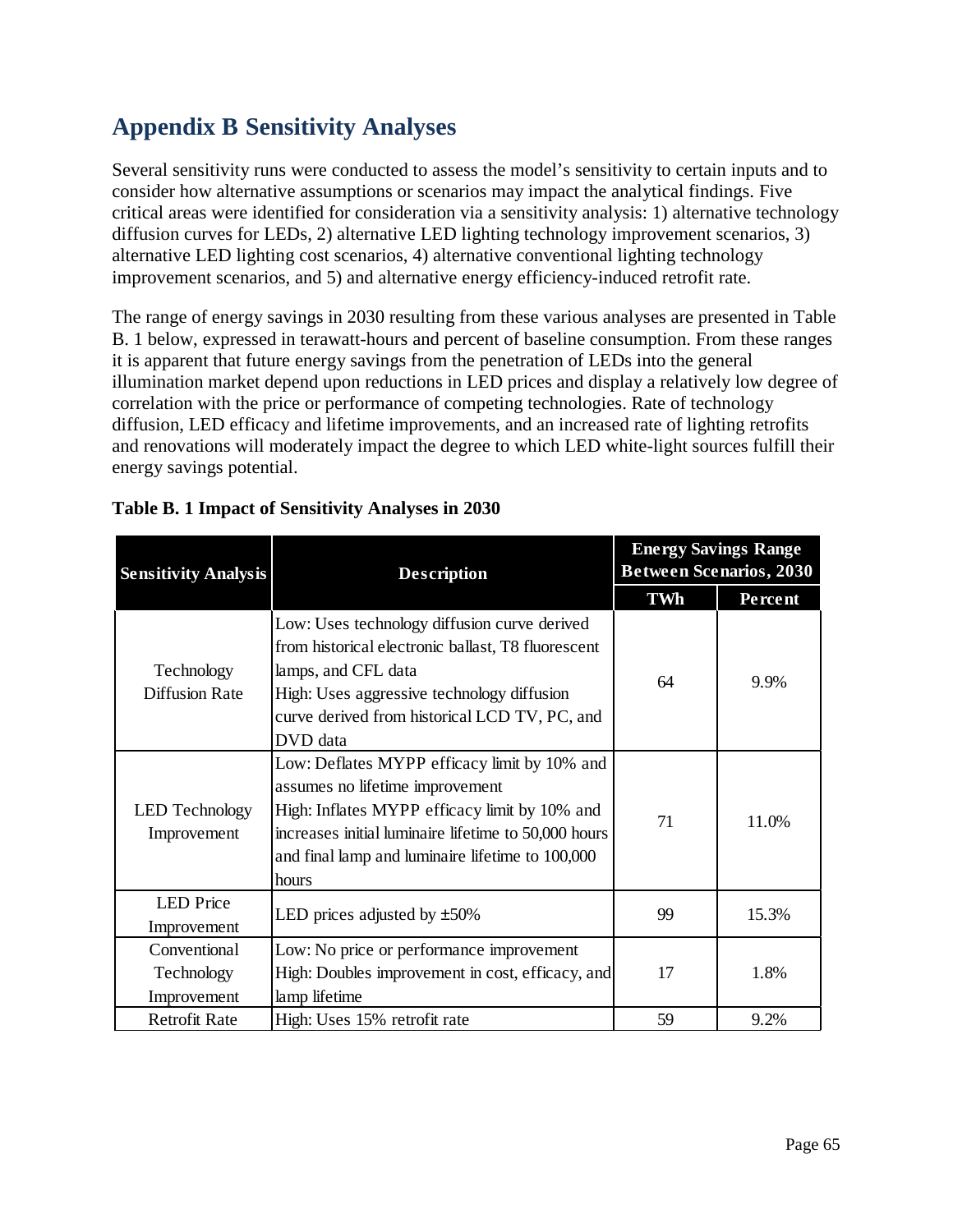## **Appendix B.1 LED Lighting Technology Diffusion Curve**

As discussed in Section [6.1,](#page-37-0) the LED scenario presented in the main section of this report, which serves as the reference scenario for all sensitivity analyses, assumes that LED lighting will follow a technology diffusion curve similar to other historical lighting technologies (e.g., T8 fluorescent lamps, electronic fluorescent ballasts). However, interviews with some SSL manufacturers indicate that due in part to their potential to be integrated with networked lighting systems to smart buildings, LED market adoption may occur at a rate faster than the historical lighting diffusion rate. To account for the uncertainty in the rate of technological diffusion, this sensitivity analyzes the impact of using a more aggressive technology diffusion curve for LED lighting, depicted in the figure below, derived from historical market share data of other technologies that exhibited rapid diffusion (e.g., LCD TVs, personal computers, DVDs). This study also considers the possibility that LED technology will diffuse slower than the historical lighting diffusion rate due to unforeseen effects. The curve used for this slow diffusion sensitivity analysis was developed by PNNL and yields lower LED market penetration due to its inclusion of historical CFL market share data. CFLs have experienced a notably rocky path to market for various reasons, and as such this diffusion curve is only considered as a sensitivity analysis. The figure also includes the technology diffusion curve used in the reference scenario analysis for comparison.



**Figure B. 1 LED Technology Diffusion Curve Sensitivity Scenarios**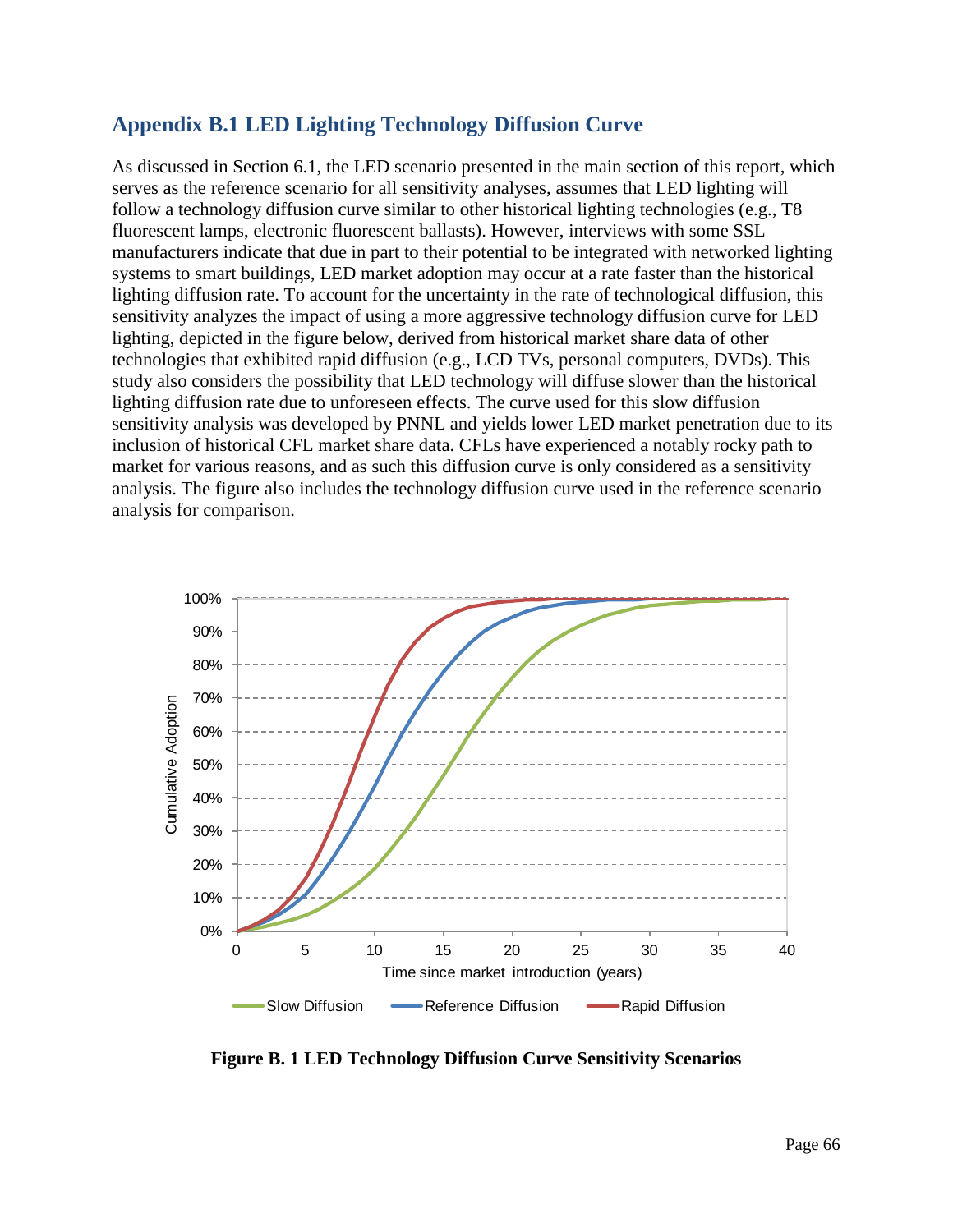|           |                                                       | 2010 | 2015  | 2020  | 2025  | 2030  | <b>Cumulative</b><br>$(2010 - 2030)$ |
|-----------|-------------------------------------------------------|------|-------|-------|-------|-------|--------------------------------------|
|           | <b>Baseline site electricity</b><br>consumption (TWh) | 694  | 635   | 631   | 641   | 648   | 13,535                               |
| Slow      | LED market share (% of lm-hr)                         |      | 4.3%  | 21.3% | 43.4% | 64.3% |                                      |
|           | Site electricity savings (TWh)                        |      | 9     | 78    | 166   | 251   | 1,985                                |
|           | Site electricity savings (%)                          |      | 1.5%  | 12.3% | 25.8% | 38.8% | 14.7%                                |
| Reference | <b>Baseline site electricity</b><br>consumption (TWh) | 694  | 635   | 631   | 641   | 648   | 13,535                               |
|           | LED market share (% of lm-hr)                         |      | 9.5%  | 35.8% | 59.0% | 73.7% |                                      |
|           | Site electricity savings (TWh)                        |      | 21    | 122   | 217   | 297   | 2,672                                |
|           | Site electricity savings $(\% )$                      |      | 3.3%  | 19.4% | 33.9% | 45.8% | 19.7%                                |
|           | <b>Baseline site electricity</b><br>consumption (TWh) | 694  | 635   | 631   | 641   | 648   | 13,535                               |
| apid      | LED market share (% of lm-hr)                         |      | 13.7% | 45.2% | 65.3% | 76.2% |                                      |
| ≃         | Site electricity savings (TWh)                        |      | 30    | 148   | 243   | 315   | 3,033                                |
|           | Site electricity savings $(\% )$                      |      | 4.7%  | 23.5% | 37.9% | 48.7% | 22.4%                                |

**Table B. 2 Technology Diffusion Curve Sensitivity Scenario Results**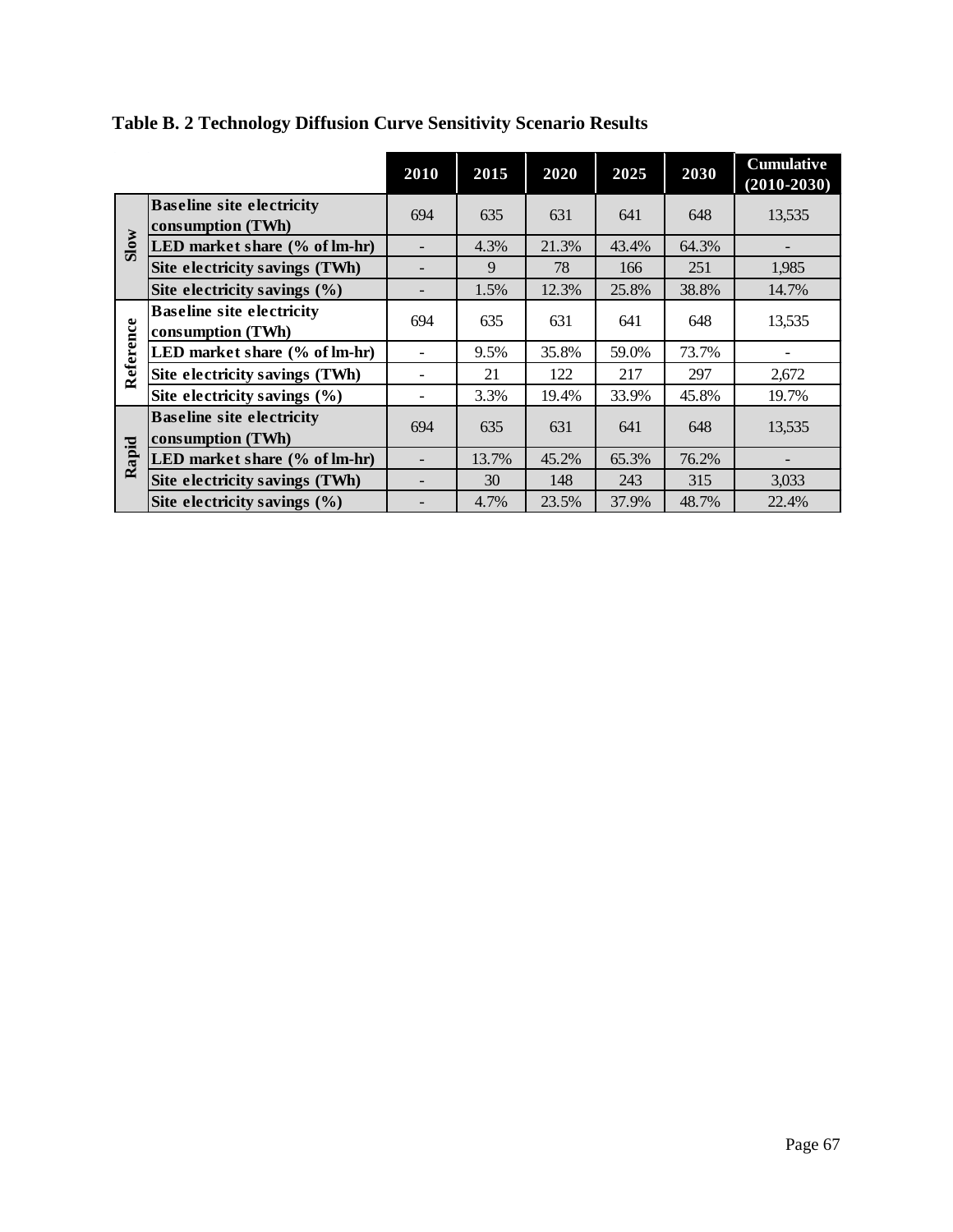## **Appendix B.2 LED Lighting Technology Improvement**

As discussed in Chapter [5,](#page-31-0) the reference LED scenario assumes that efficacy and lifetime improvements in LED lighting will track the MYPP projection. However, because the MYPP only provides performance projections for best in class LED luminaire products, a delay factor of one year is incorporated in the analysis to represent the average market performance of an LED luminaire (i.e., the average market LED luminaire performance is two years behind that of best in class LED luminaire products). Similarly, a delay of two years is used to represent the losses associated with the less efficient LED lamp products.

As the future performance improvement of LEDs could have a significant impact on the rate of penetration into the general illumination market and the resulting energy savings, this sensitivity analysis examines two additional scenarios. The first scenario, "High LED Technology Improvement," assumes that LED efficacy projections will converge to an efficiency limit 10 percent greater than the limit identified in the MYPP. This scenario also increases the initial luminaire (both indoor and outdoor) lifetime to 50,000 hours and increases final lamp and luminaire lifetime to 100,000 hours in 2030. The second scenario, "Low LED Technology Improvement," assumes that efficacy will plateau at 10 percent lower than the MYPP limits and that there will be no improvement to LED lamp or luminaire lifetime. The LED technology improvement sensitivity scenarios and their results are presented on the following pages.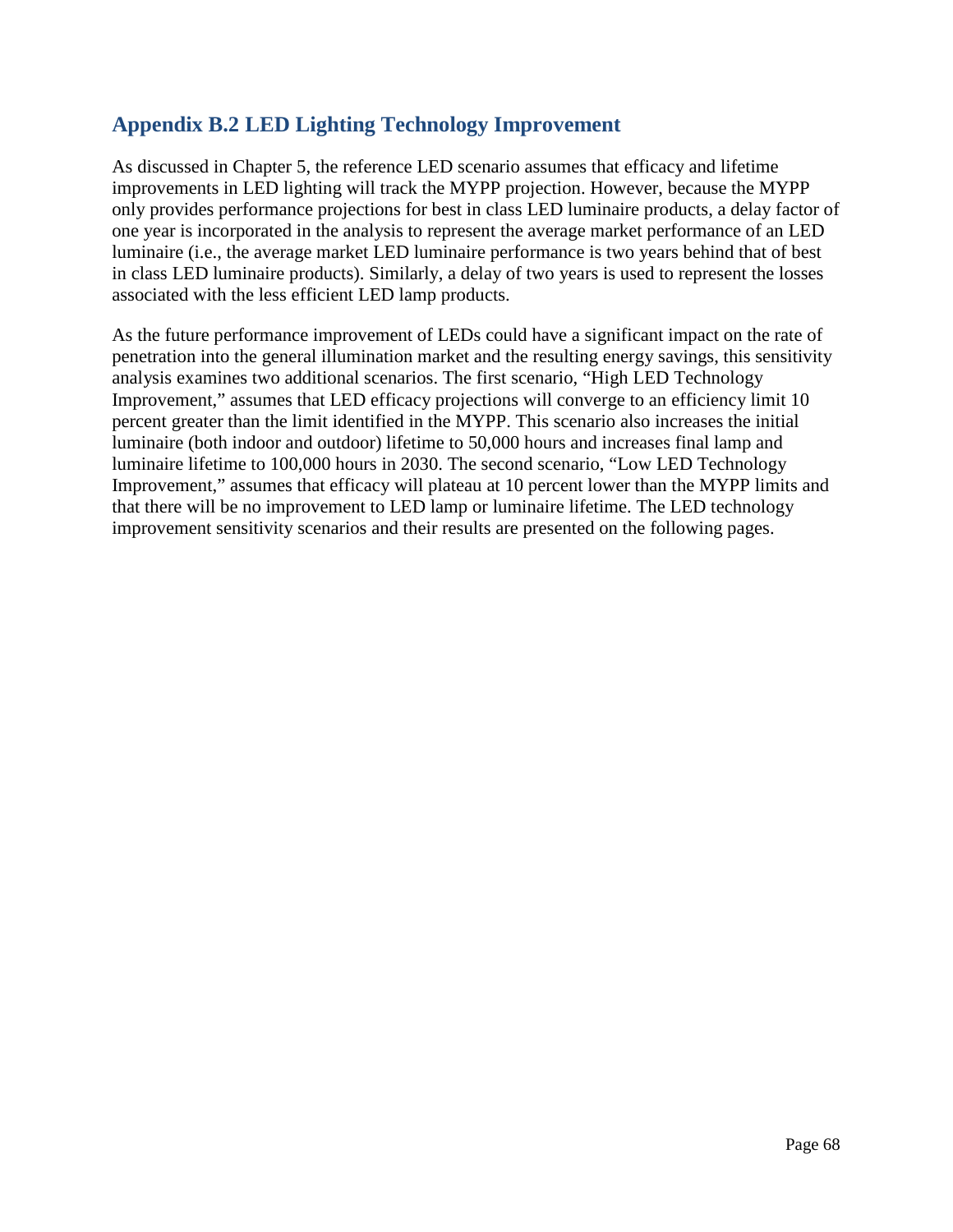

**Figure B. 2 LED Lamp Efficacy Improvement Sensitivity Scenarios**



**Figure B. 3 LED Luminaire Efficacy Improvement Sensitivity Scenarios**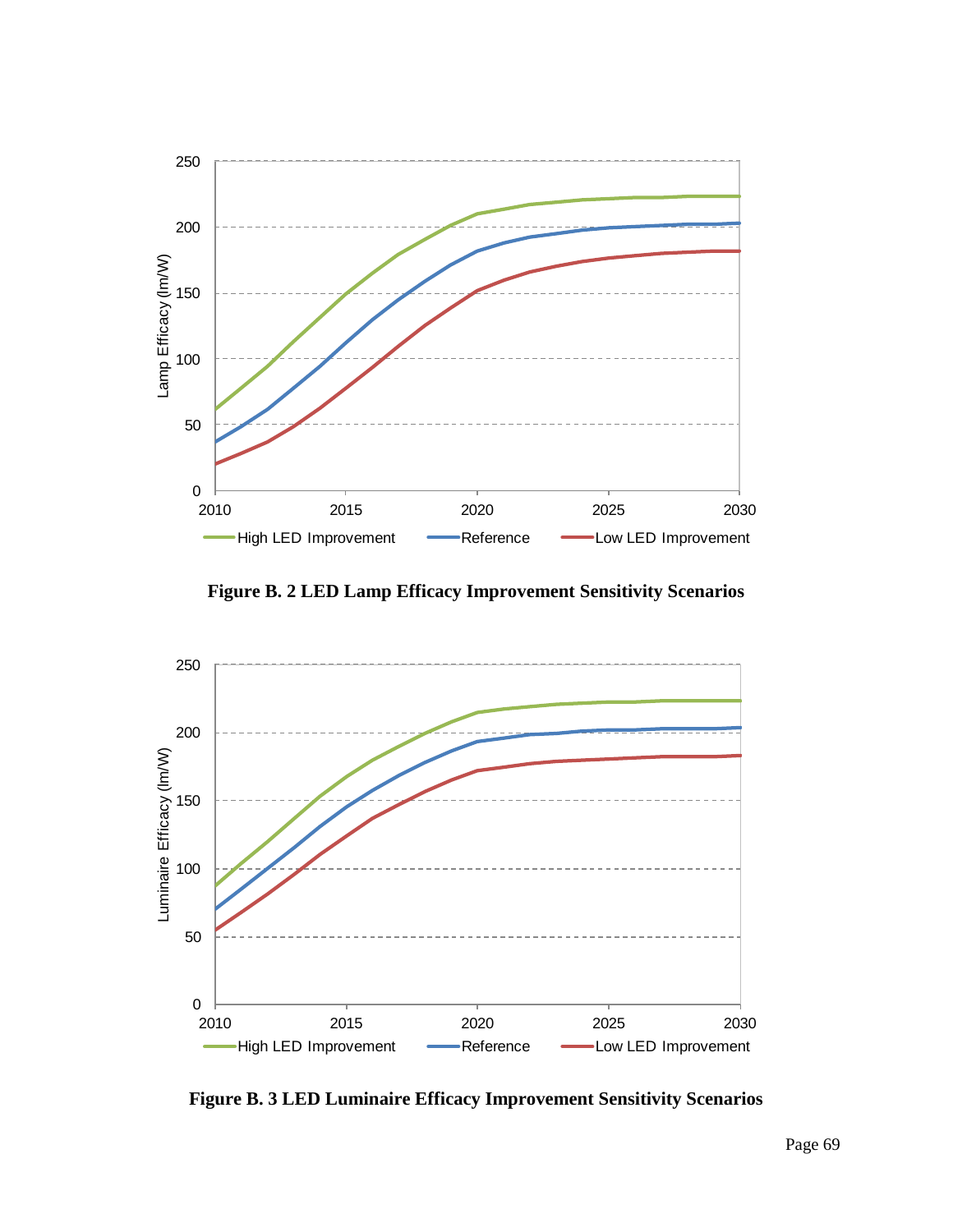

**Figure B. 4 LED Lamp Lifetime Improvement Sensitivity Scenarios**



**Figure B. 5 LED Indoor Luminaire Lifetime Improvement Sensitivity Scenarios**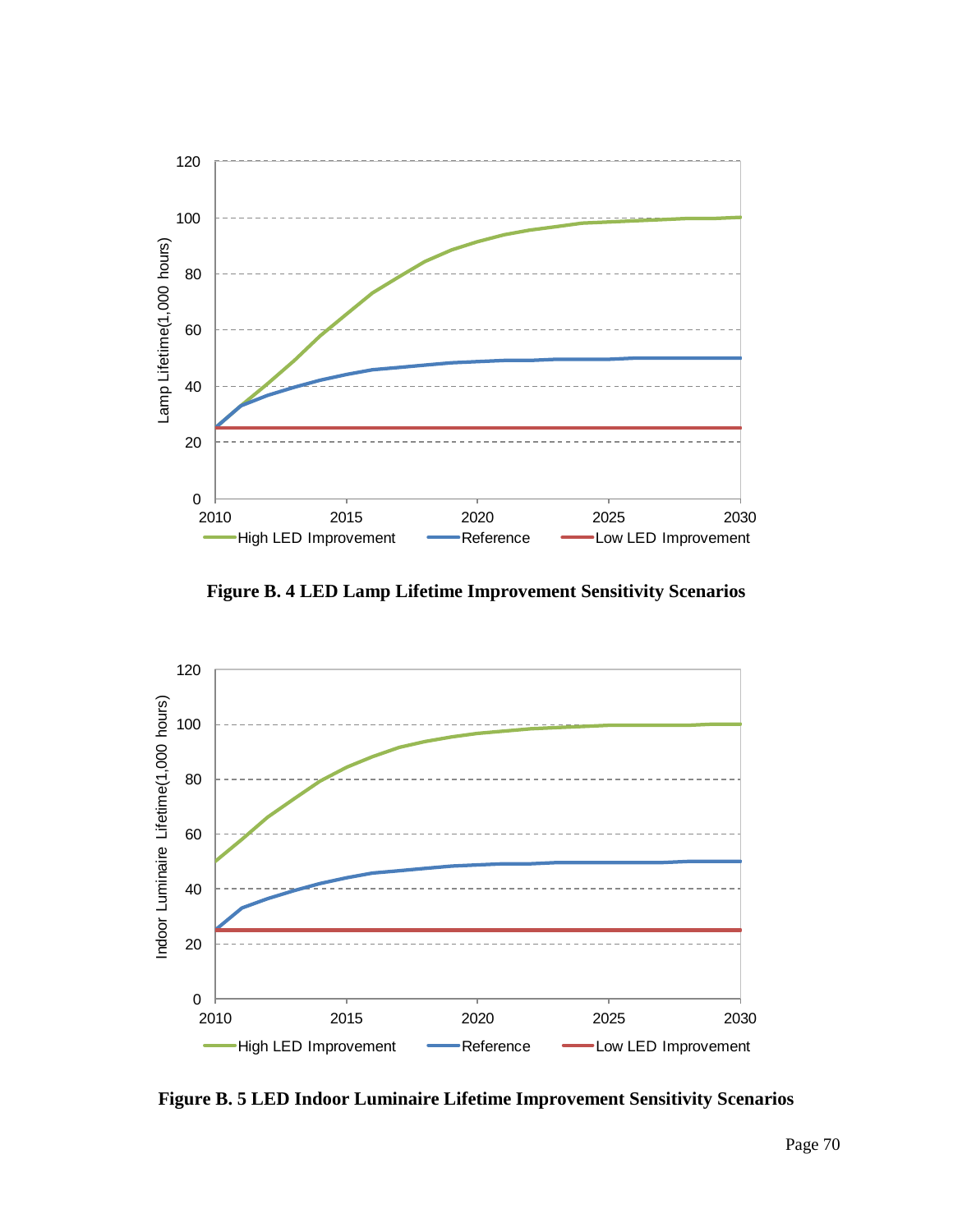

**Figure B. 6 LED Outdoor Luminaire Lifetime Improvement Sensitivity Scenarios**

**Table B. 3 LED Technology Improvement Sensitivity Scenario Results**

|           |                                                       | 2010 | 2015  | 2020  | 2025  | 2030  | <b>Cumulative</b><br>$(2010 - 2030)$ |
|-----------|-------------------------------------------------------|------|-------|-------|-------|-------|--------------------------------------|
|           | <b>Baseline site electricity</b><br>consumption (TWh) | 694  | 635   | 631   | 641   | 648   | 13,535                               |
| Low       | LED market share (% of lm-hr)                         |      | 7.5%  | 29.6% | 50.4% | 64.7% |                                      |
|           | Site electricity savings (TWh)                        |      | 17    | 105   | 186   | 254   | 2,284                                |
|           | Site electricity savings $(\% )$                      |      | 2.6%  | 16.7% | 29.1% | 39.2% | 16.9%                                |
| Reference | <b>Baseline site electricity</b><br>consumption (TWh) | 694  | 635   | 631   | 641   | 648   | 13,535                               |
|           | LED market share (% of lm-hr)                         |      | 9.5%  | 35.8% | 59.0% | 73.7% |                                      |
|           | Site electricity savings (TWh)                        |      | 21    | 122   | 217   | 297   | 2,672                                |
|           | Site electricity savings $(\% )$                      |      | 3.3%  | 19.4% | 33.9% | 45.8% | 19.7%                                |
|           | <b>Baseline site electricity</b><br>consumption (TWh) | 694  | 635   | 631   | 641   | 648   | 13,535                               |
| High      | LED market share (% of lm-hr)                         |      | 11.4% | 38.9% | 63.2% | 77.8% |                                      |
|           | Site electricity savings (TWh)                        |      | 25    | 135   | 239   | 325   | 2,945                                |
|           | Site electricity savings $(\% )$                      |      | 3.9%  | 21.4% | 37.3% | 50.1% | 21.8%                                |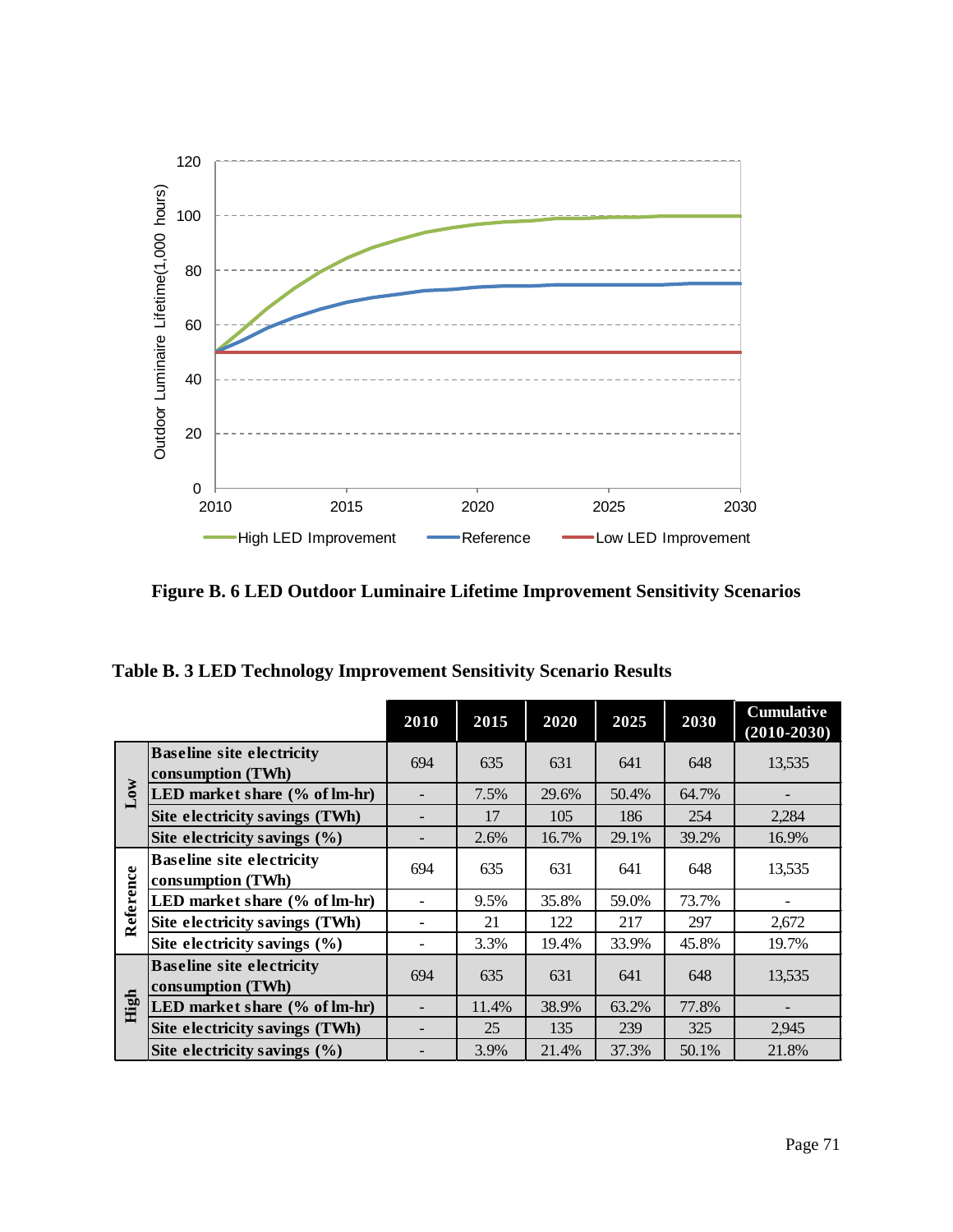## **Appendix B.3 LED Lighting Cost Improvement**

As discussed in Chapter [5,](#page-31-0) the reference LED scenario assumes that cost improvements in LED lighting will track the MYPP and Manufacturing Roadmap projections. However, there is significant uncertainty associated with projecting prices over a 20-year analysis period for a technology as new and rapidly changing as LED lighting. In addition, utility or government incentives that encourage the adoption of energy efficient technologies such as LEDs (effectively lowering the price of LED lighting) could significantly affect the penetration of LED lighting, and thus the energy savings. Therefore, this report evaluates two sensitivities to the reference LED scenario.

The first scenario, "High LED Prices," assumes that LED lamp and luminaire prices exceed those assumed in Chapter [5](#page-31-0) by 50 percent. The second scenario, "Low LED Prices" assumes that LED lighting costs are 50 percent lower than those presented in Chapter [5.](#page-31-0) The price sensitivity scenarios and their results are presented below.



**Figure B. 7 LED Lamp Price Sensitivity Scenarios**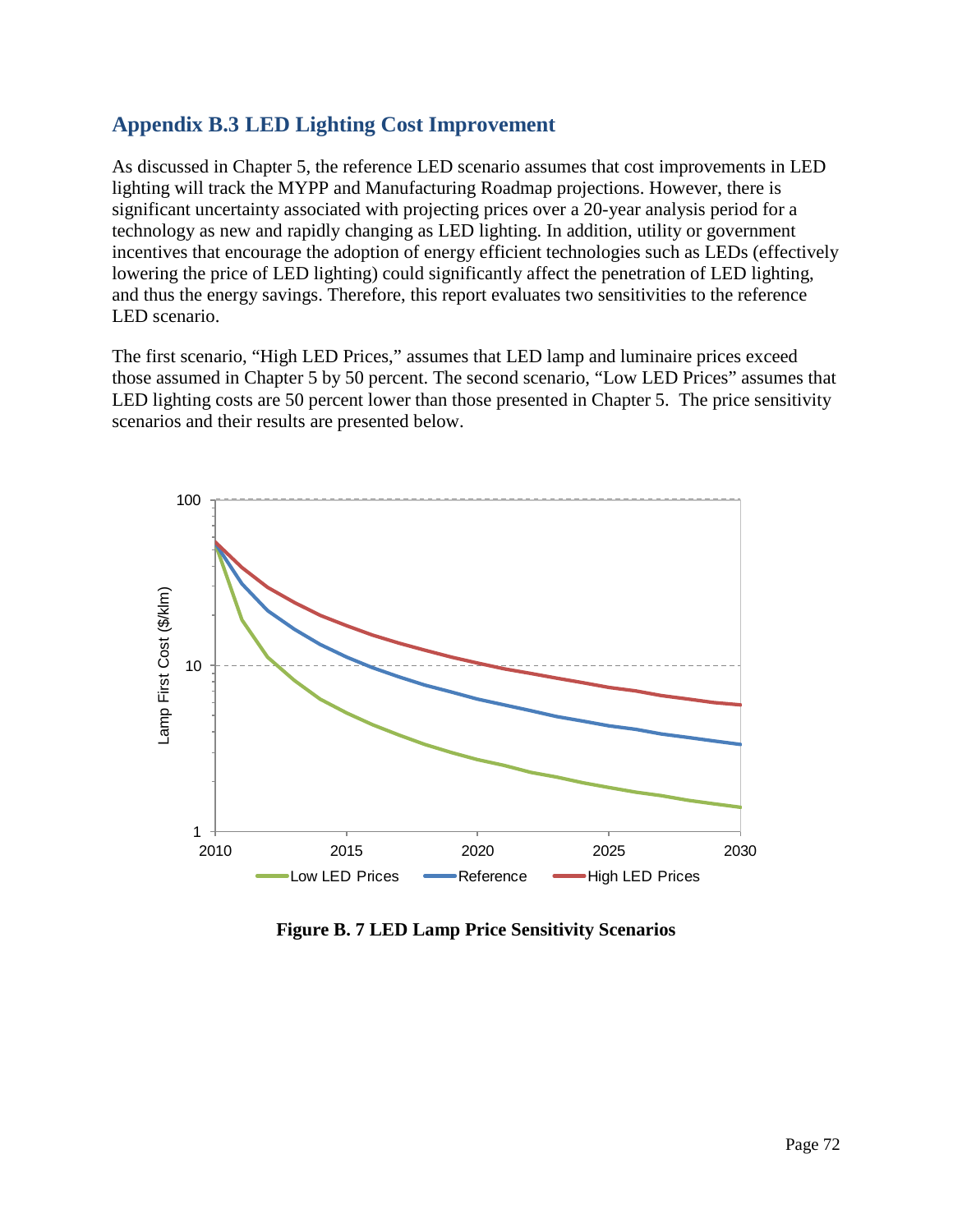

**Figure B. 8 LED Luminaire Price Sensitivity Scenarios**

|  |  |  | <b>Table B. 4 LED Price Sensitivity Scenario Results</b> |  |  |
|--|--|--|----------------------------------------------------------|--|--|
|--|--|--|----------------------------------------------------------|--|--|

|           |                                                       | 2010 | 2015  | 2020  | 2025  | 2030  | <b>Cumulative</b><br>$(2010 - 2030)$ |
|-----------|-------------------------------------------------------|------|-------|-------|-------|-------|--------------------------------------|
|           | <b>Baseline site electricity</b><br>consumption (TWh) | 694  | 635   | 631   | 641   | 648   | 13,535                               |
| Low       | LED market share (% of lm-hr)                         |      | 17.0% | 52.7% | 77.5% | 87.4% |                                      |
|           | Site electricity savings (TWh)                        |      | 33    | 155   | 262   | 343   | 3,257                                |
|           | Site electricity savings $(\% )$                      |      | 5.3%  | 24.5% | 40.8% | 52.9% | 24.1%                                |
| Reference | <b>Baseline site electricity</b><br>consumption (TWh) | 694  | 635   | 631   | 641   | 648   | 13,535                               |
|           | LED market share (% of lm-hr)                         |      | 9.5%  | 35.8% | 59.0% | 73.7% |                                      |
|           | Site electricity savings (TWh)                        |      | 21    | 122   | 217   | 297   | 2,672                                |
|           | Site electricity savings $(\% )$                      |      | 3.3%  | 19.4% | 33.9% | 45.8% | 19.7%                                |
|           | <b>Baseline site electricity</b><br>consumption (TWh) | 694  | 635   | 631   | 641   | 648   | 13,535                               |
| High      | LED market share (% of lm-hr)                         |      | 6.2%  | 24.0% | 40.2% | 53.0% |                                      |
|           | Site electricity savings (TWh)                        |      | 14    | 100   | 177   | 243   | 2,161                                |
|           | Site electricity savings $(\% )$                      |      | 2.3%  | 15.8% | 27.5% | 37.5% | 16.0%                                |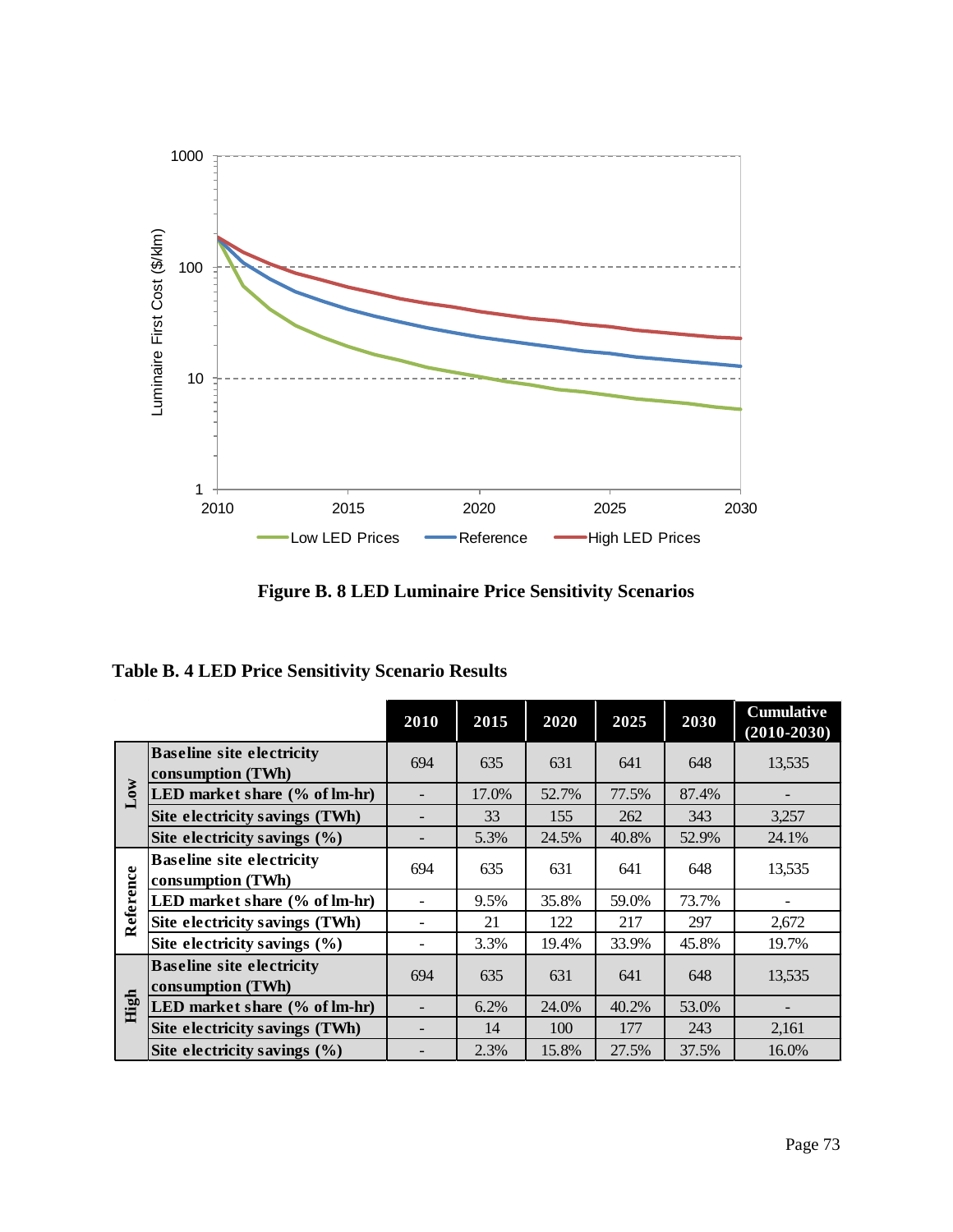## **Appendix B.4 Conventional Lighting Technology Improvement**

As LEDs continue to improve, manufacturers of conventional lighting technology may invest in R&D to maintain market competitiveness. This may result in improvements to the average efficacy, lifetime, and cost of conventional technologies sold over the 20-year analysis period. As discussed in Chapter [4,](#page-23-0) the primary analysis assumes technology improvements based on historical market information, interviews with manufacturers, and technical reports. To examine the sensitivity of lighting energy savings to conventional technology improvement, this sensitivity considered two additional scenarios: "No Conventional Technology Improvement" and "High Conventional Technology Improvement". The "No Conventional Technology Improvement" scenario assumes that the cost and performance characteristics of conventional technologies remain unchanged from the 2010 values. The "High Conventional Technology Improvement" scenario assumes that the improvement in the cost and performance characteristics of conventional technologies double relative to those presented in Chapter [4.](#page-23-0) The results of these sensitivity scenarios are presented below.

|           |                                                       | 2010 | 2015 | 2020  | 2025  | 2030  | <b>Cumulative</b><br>$(2010 - 2030)$ |
|-----------|-------------------------------------------------------|------|------|-------|-------|-------|--------------------------------------|
|           | <b>Baseline site electricity</b><br>consumption (TWh) | 694  | 637  | 634   | 646   | 654   | 13,596                               |
| None      | LED market share (% of lm-hr)                         |      | 9.4% | 36.0% | 59.5% | 74.5% |                                      |
|           | Site electricity savings (TWh)                        |      | 21   | 124   | 223   | 306   | 2,734                                |
|           | Site electricity savings $(\% )$                      |      | 3.3% | 19.6% | 34.6% | 46.7% | 20.1%                                |
| Reference | <b>Baseline site electricity</b><br>consumption (TWh) | 694  | 635  | 631   | 641   | 648   | 13,535                               |
|           | LED market share (% of lm-hr)                         |      | 9.5% | 35.8% | 59.0% | 73.7% |                                      |
|           | Site electricity savings (TWh)                        |      | 21   | 122   | 217   | 297   | 2,672                                |
|           | Site electricity savings $(\% )$                      |      | 3.3% | 19.4% | 33.9% | 45.8% | 19.7%                                |
|           | <b>Baseline site electricity</b><br>consumption (TWh) | 694  | 634  | 628   | 637   | 642   | 13,475                               |
| High      | LED market share (% of lm-hr)                         |      | 9.6% | 35.5% | 58.3% | 72.9% |                                      |
|           | Site electricity savings (TWh)                        |      | 21   | 120   | 212   | 289   | 2,612                                |
|           | Site electricity savings $(\% )$                      |      | 3.3% | 19.2% | 33.3% | 45.0% | 19.4%                                |

#### **Table B. 5 Conventional Technology Improvement Sensitivity Scenario Results**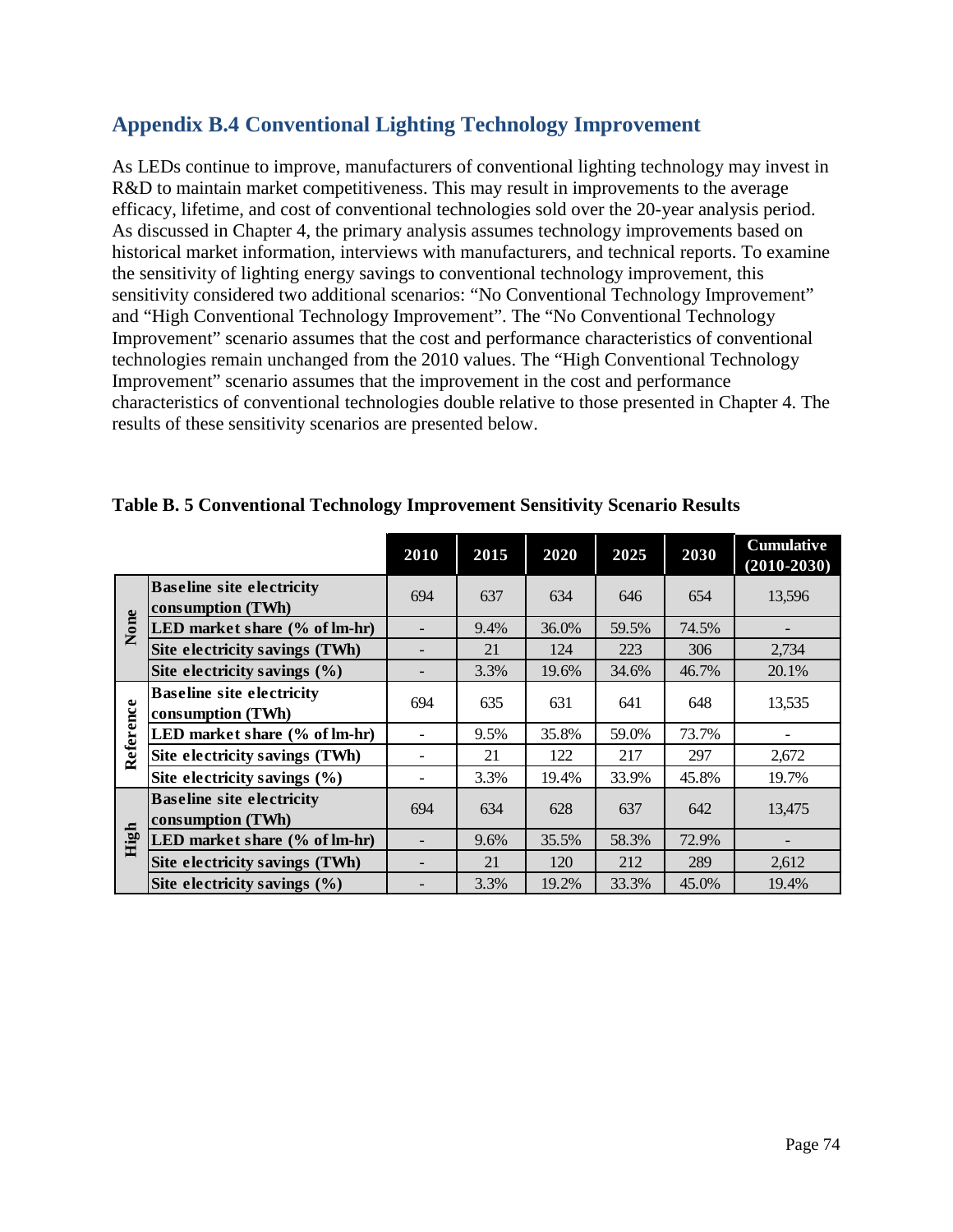## **Appendix B.5 Energy Efficiency-Induced Retrofits**

The primary analysis assumes a rate of lighting fixture retrofits and renovations of five percent of the installed base per year. This rate is kept constant in both the baseline and the LED scenarios. However, as LED lamps and luminaires improve in efficiency and cost, it is possible that the presence of LED options may cause some consumers to retrofit their lighting systems prior to the expected end-of-life. While the magnitude of this effect is highly uncertain, this sensitivity analyzes the energy savings impacts if an additional 10 percent of the installed base is retrofitted in the LED case relative to the no-LED baseline case.

|           |                                                       | 2010 | 2015  | 2020  | 2025  | 2030  | <b>Cumulative</b><br>$(2010 - 2030)$ |
|-----------|-------------------------------------------------------|------|-------|-------|-------|-------|--------------------------------------|
| Reference | <b>Baseline site electricity</b><br>consumption (TWh) | 694  | 635   | 631   | 641   | 648   | 13,535                               |
|           | LED market share (% of lm-hr)                         |      | 9.5%  | 35.8% | 59.0% | 73.7% |                                      |
|           | Site electricity savings (TWh)                        |      | 21    | 122   | 217   | 297   | 2,672                                |
|           | Site electricity savings $(\% )$                      |      | 3.3%  | 19.4% | 33.9% | 45.8% | 19.7%                                |
| High      | <b>Baseline site electricity</b><br>consumption (TWh) | 694  | 635   | 631   | 641   | 648   | 13,535                               |
|           | LED market share (% of lm-hr)                         |      | 10.9% | 42.8% | 68.3% | 80.9% |                                      |
|           | Site electricity savings (TWh)                        |      | 38    | 166   | 285   | 356   | 3,481                                |
|           | Site electricity savings $(\% )$                      |      | 6.0%  | 26.3% | 44.4% | 55.0% | 25.7%                                |

#### **Table B. 6 Energy Efficiency-Induced Retrofit Rate Sensitivity Scenario Results**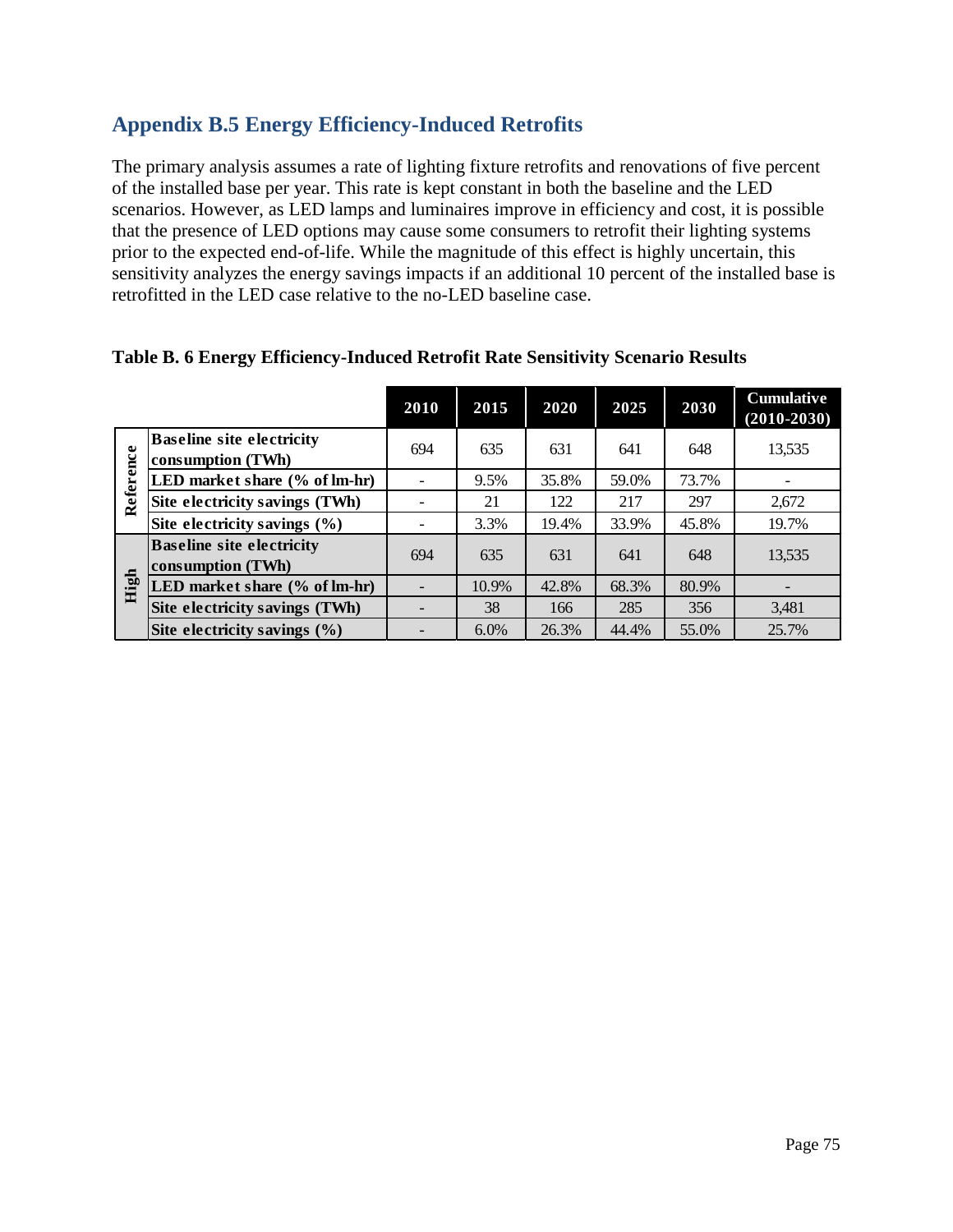# **References**

- Arthur D. Little. (2001). *Energy Savings Potential of Solid-State Lighting in General Illumination Applications.* Prepared by Arthur D. Little, Inc. for the U.S. Department of Energy, Office of Energy Efficiency and Renewable Energy, Building Technologies Program, Washington, DC.
- Bardsley, et. al. (2011a). *Solid-State Lighting Research and Development: Manufacturing Roadmap.* Prepared by Bardsley Consulting, Navigant Consulting, Inc., Radcliffe Advisors, Inc., SB Consulting, and SSLS, Inc. for the U.S. Department of Energy, Office of Energy Efficiency and Renewable Energy, Building Technologies Program, Washington, DC.
- Bardsley, et. al. (2011b). *Solid-State Lighting Research and Development: Multi Year Program Plan.* Prepared by Bardsley Consulting, Navigant Consulting, Inc., Radcliffe Advisors, Inc., SB Consulting, and Solid State Lighting Services, Inc. for the U.S. Department of Energy, Office of Energy Efficiency and Renewable Energy, Building Technologies Program, Washington, DC.
- Cao, X. (2004). *The Future Demand For Alternative Fuel Passenger Vehicles: A Diffusion of Innovation Approach.* Prepared by Xinyu Cao for the California Department of Transportation, Sacramento, CA.
- Cook, T., Sommer, A., & Pang, T. (2008). *Emerging Technologies Program Application Assessment Report #0714: LED Street Lighting.* Pacific Gas and Electric Company, Emerging Technologies Program, Oakland, CA.
- Cree. (2010). Why Lighting Needs Revolution, Not Evolution! Cree, Inc.
- D&R. (2011). *2010 Buildings Energy Data Book.* Prepared by D&R International, Ltd. for the U.S. Department of Energy, Office of Energy Efficiency and Renewable Energy, Building Technologies Program, Washington, DC.
- DCD Magazine. (2011, July-August). The DCD Industrial Building Cost Per Square Foot Analysis. *Design Cost Data*, pp. 12-13.
- DOE. (2009, July 14). Energy Conservation Standards and Test Procedures for General Service Fluorescent Lamps and Incandescent Reflector Lamps; Final Rule. *Federal Register, 74*(133), 34080-34179.
- DOE. (2011, November 14). Energy Conservation Standards for Fluorescent Lamp Ballasts. *Federal Register, 76*(219), 70548-70629.
- DOE. (2011). *Notice of Proposed Rulemaking Technical Support Document Energy Conservation Program For Consumer Products and Certain Commerical and Industrial Equipment: Fluorescent Lamp Ballasts.* Office of Energy Efficiency and Renewable Energy.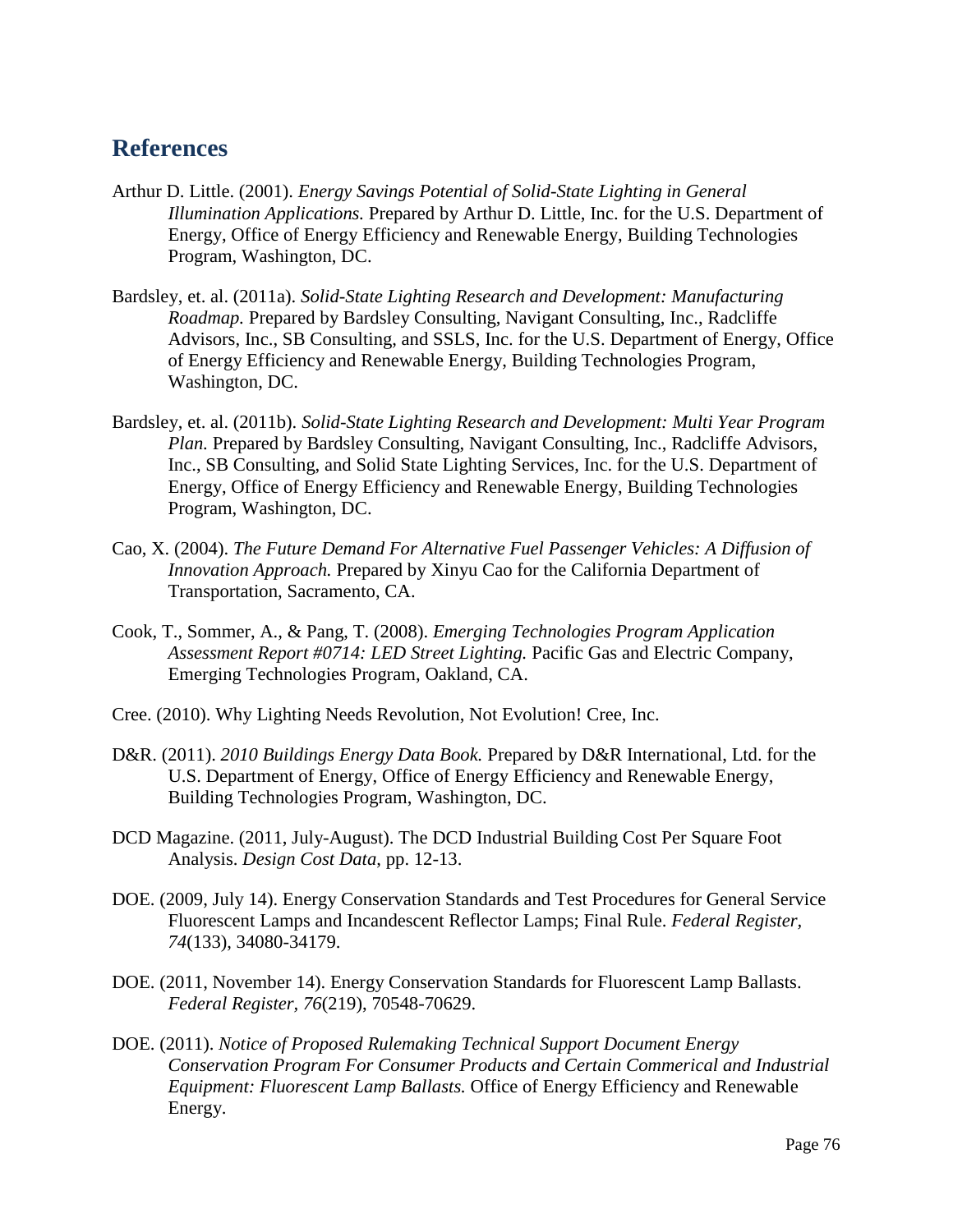- EIA. (2009). *2006 Manufacturing Energy Consumption Survey.* U.S. Department of Energy, Energy Information Administration.
- EIA. (2010). *Model Documentation Report: Residential Sector Demand Module of the National Energy Modeling System.* U.S. Department of Energy, Energy Information Administration, Washington, DC.
- EIA. (2011). *Annual Energy Outlook 2011 with Projections to 2035.* U.S. Department of Energy, Energy Information Administration, Washington, DC.
- McKinsey. (2011). *Lighting the Way: Perspectives on the Global Lighting Market.* Prepared by McKinsey and Company, Inc. for OSRAM SYLVANIA.
- Morgan Stanley. (2011). *LED Lighting Demand Update: Faster Volume Growth on Lower Prices.* Morgan Stanley & Co. LLC, New York, NY.
- Navigant. (2003). *Energy Savings Potential of Solid-State Lighting in General Illumination Applications.* Prepared by Navigant Consulting, Inc. for the U.S. Department of Energy, Office of Energy Efficiency and Renewable Energy, Building Technologies Program, Washington, DC.
- Navigant. (2006). *Energy Savings Potential of Solid-State Lighting in General Illumination Applications.* Prepared by Navigant Consulting, Inc. for the U.S. Department of Energy, Office of Energy Efficiency and Renewable Energy, Building Technologies Program, Washington, DC.
- Navigant. (2010). *Energy Savings Potential of Solid-State Lighting in General Illumination Applications 2010 to 2030.* Prepared by Navigant Consulting, Inc. for the U.S. Department of Energy, Office of Energy Efficiency and Renewable Energy, Building Technologies Program, Washington, DC.
- Navigant. (2011). *Energy Savings Estimate of Light Emitting Diodes in Niche Lighting Applications.* Prepared by Navigant Consulting, Inc. for the U.S. Department of Energy, Office of Energy Efficiency and Renewable Energy, Building Technologies Program, Washington, DC.
- Navigant. (2012). *U.S. Lighting Market Characterization, Volume I: National Inventory and Energy Consumption Estimate.* Prepared by Navigant Consulting, Inc. for the U.S. Department of Energy, Office of Energy Efficiency and Renewable Energy, Washington, DC.
- Paidipati, J., Frantzis, L., Sawyer, H., & Kurrasch, A. (2008). *Rooftop Photovoltaics Market Penetration Scenarios.* Prepared by Navigant Consulting, Inc. for the U.S. Department of Energy, National Renewable Energy Laboratory, Golden, CO.
- Philips. (2011, July 18). Second Quarter 2011 and Mid Term Performance Trajectory Update. Royal Philips Electronics.